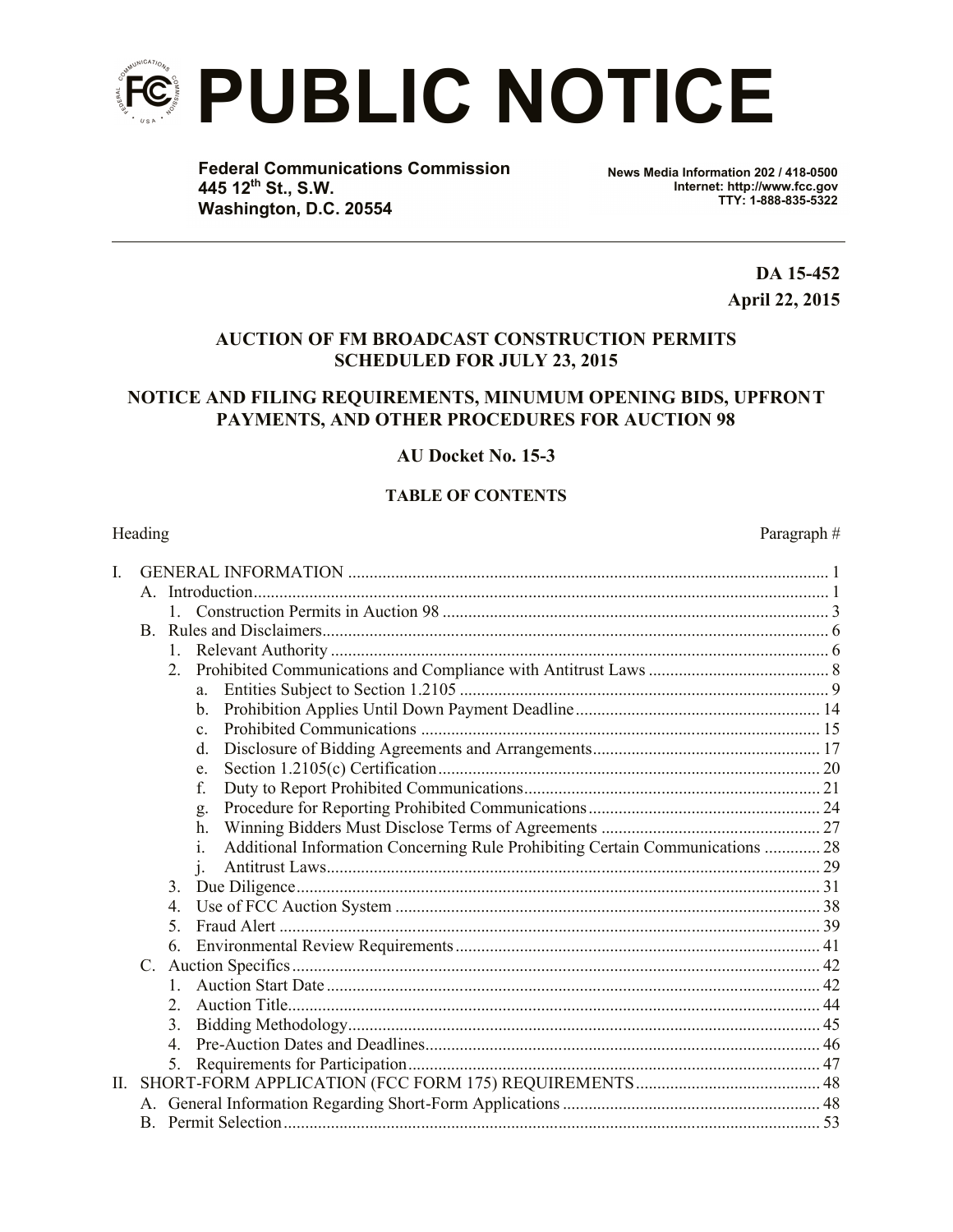| Е. |                                                                                        |  |  |  |
|----|----------------------------------------------------------------------------------------|--|--|--|
| F. |                                                                                        |  |  |  |
| G. |                                                                                        |  |  |  |
|    |                                                                                        |  |  |  |
| I. |                                                                                        |  |  |  |
| J. |                                                                                        |  |  |  |
|    |                                                                                        |  |  |  |
|    |                                                                                        |  |  |  |
| В. |                                                                                        |  |  |  |
| C. |                                                                                        |  |  |  |
|    |                                                                                        |  |  |  |
|    |                                                                                        |  |  |  |
|    |                                                                                        |  |  |  |
|    |                                                                                        |  |  |  |
| Е. | Applicant's Wire Transfer Information for Purposes of Refunds of Upfront Payments  106 |  |  |  |
|    |                                                                                        |  |  |  |
|    |                                                                                        |  |  |  |
|    |                                                                                        |  |  |  |
|    |                                                                                        |  |  |  |
|    |                                                                                        |  |  |  |
|    | 1.                                                                                     |  |  |  |
|    | 2.                                                                                     |  |  |  |
|    | 3 <sub>1</sub>                                                                         |  |  |  |
|    | 4.                                                                                     |  |  |  |
|    | 5.                                                                                     |  |  |  |
|    | 6.                                                                                     |  |  |  |
|    | 7.                                                                                     |  |  |  |
|    |                                                                                        |  |  |  |
|    |                                                                                        |  |  |  |
|    |                                                                                        |  |  |  |
|    | 3.                                                                                     |  |  |  |
|    | 4                                                                                      |  |  |  |
|    | 5.                                                                                     |  |  |  |
|    | 6.                                                                                     |  |  |  |
|    | 7                                                                                      |  |  |  |
|    |                                                                                        |  |  |  |
|    |                                                                                        |  |  |  |
|    |                                                                                        |  |  |  |
|    |                                                                                        |  |  |  |
| C. |                                                                                        |  |  |  |
|    |                                                                                        |  |  |  |
|    |                                                                                        |  |  |  |
|    |                                                                                        |  |  |  |
|    |                                                                                        |  |  |  |
| В. |                                                                                        |  |  |  |
|    |                                                                                        |  |  |  |
|    |                                                                                        |  |  |  |
|    |                                                                                        |  |  |  |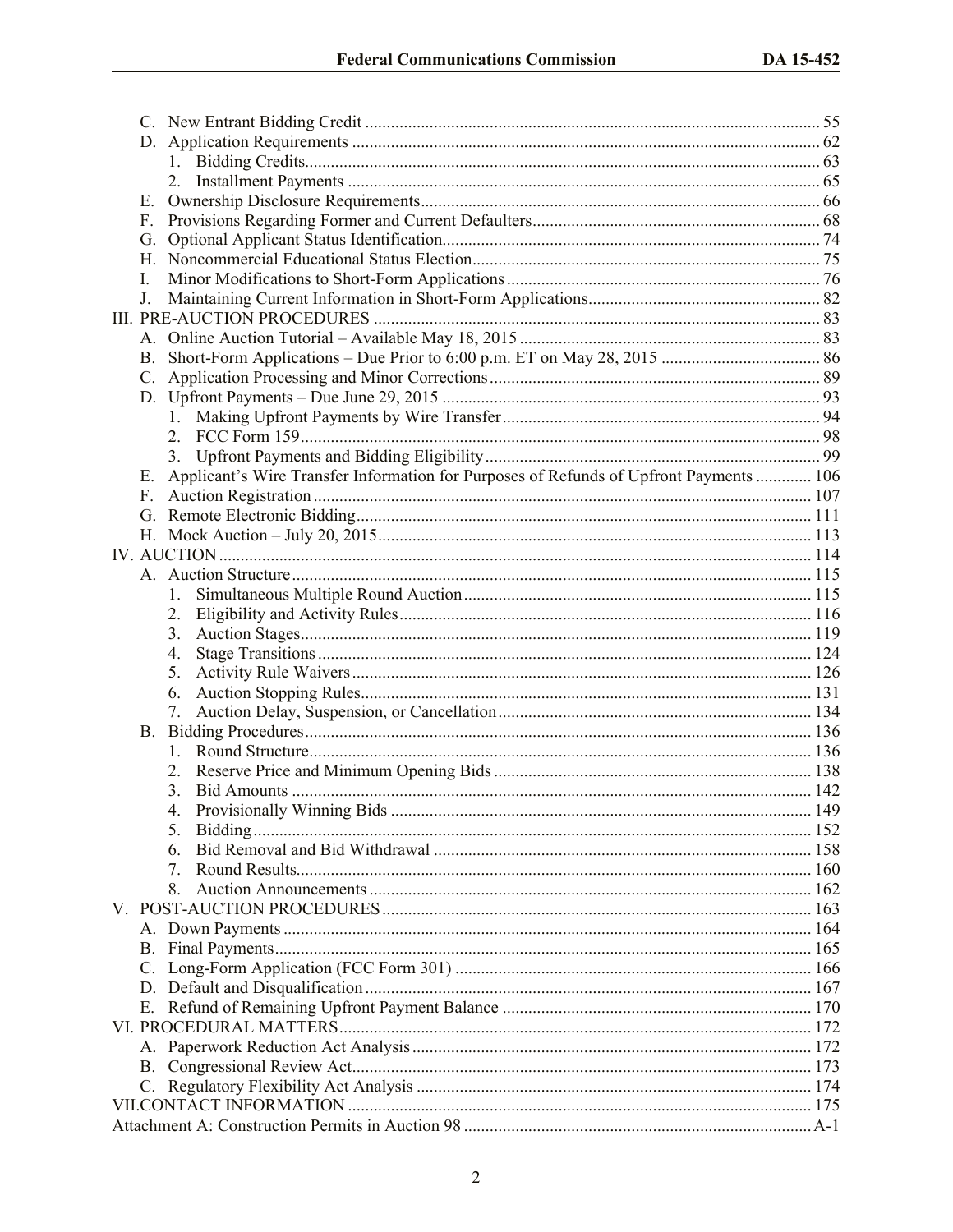| Attachment C: Auction-Specific Instructions for FCC Remittance Advice (FCC Form 159) C-1 |  |
|------------------------------------------------------------------------------------------|--|
|                                                                                          |  |
| Attachment E: Summary Listing of Judicial, Commission and Bureau Documents Addressing    |  |
|                                                                                          |  |

## **I. GENERAL INFORMATION**

#### **A. Introduction**

1. By this Public Notice, the Wireless Telecommunications Bureau ("WTB") and the Media Bureau ("MB") (collectively, the "Bureaus") establish the procedures and minimum opening bid amounts for the upcoming auction of certain FM broadcast construction permits. This auction, which is designated as Auction 98, is scheduled to start on July 23, 2015. This Public Notice provides an overview of the procedures, terms and conditions governing Auction 98 and the post-auction application and payment processes.

2. On March 16, 2015, in accordance with section 309(j)(3) of the Communications Act of 1934, as amended (the "Act"), $<sup>1</sup>$  the Bureaus released a public notice seeking comment on competitive</sup> bidding procedures to be used in Auction 98.<sup>2</sup> We received comments from four individuals in response to the *Auction 98 Comment Public Notice*. 3

## **1. Construction Permits in Auction 98**

3. Auction 98 will offer 131 construction permits in the FM broadcast service. The construction permits to be auctioned, which are listed in Attachment A, are for 113 new FM allotments and 18 construction permits that were offered but not sold or were defaulted upon in prior auctions. These construction permits are for vacant FM allotments, reflecting FM channels assigned to the Table of FM Allotments ("Table")<sup>4</sup> pursuant to the Commission's established rulemaking procedures, and are designated for use in the indicated communities.

4. The set of construction permits listed in Attachment A to this Public Notice is unchanged from the list of construction permits that were proposed for this auction in the *Auction 98 Comment*  Public Notice.<sup>5</sup> Two commenters requested the addition of certain permits in Auction 98. Ted Austin Jr. requests that we offer in Auction 98 construction permits for three allotments, Channel 242A at Dubois, Wyoming, Channel 280A at McCall, Idaho, and Channel 228C1 at Huntington, Oregon.<sup>6</sup> The Bureaus generally offer FM allotments at auction in the order they are added to the Table of Allotments, with older allotments being auctioned before those more recently added, though we may depart from that practice for reasons of administrative convenience. The McCall, Idaho allotment proposed for inclusion by Mr.

 $447$  C.F.R. § 73.202(b).

 $\overline{\phantom{a}}$ 

<sup>1</sup> 47 U.S.C. § 309(j)(3)(E)(i) (requirement to seek comment on proposed auction procedures); *see also* 47 U.S.C. § 309(j)(4)(F) (authorization to prescribe reserve price or minimum bid); 47 C.F.R. §§ 1.2104(c) and (d).

<sup>&</sup>lt;sup>2</sup> "Auction of FM Broadcast Construction Permits Scheduled for July 23, 2015; Comment Sought on Competitive Bidding Procedures for Auction 98," AU Docket No. 15-3, *Public Notice*, DA 15-25 (rel. March 16, 2015) ("*Auction 98 Comment Public Notice*"). A summary of this public notice was published at in the Federal Register at 80 Fed. Reg. 15715 (Mar. 25, 2015).

<sup>&</sup>lt;sup>3</sup> These comments are available under proceeding 15-3 in the Commission's Electronic Comment Filing System ("ECFS"). The ECFS home page is publicly accessible at: http://apps.fcc.gov/ecfs/.

<sup>5</sup> *See Auction 98 Comment Public Notice,* Attachment A. As discussed below, the bidding units, minimum opening bid and upfront payment amount for one permit has been adjusted in response to concerns raised by a commenter. *See* Section IV.B.2. "Reserve Price and Minimum Opening Bids," below.

 $6$  Comments of Ted Austin Jr. at 1, submitted March 30, 2015 ("Austin Comments").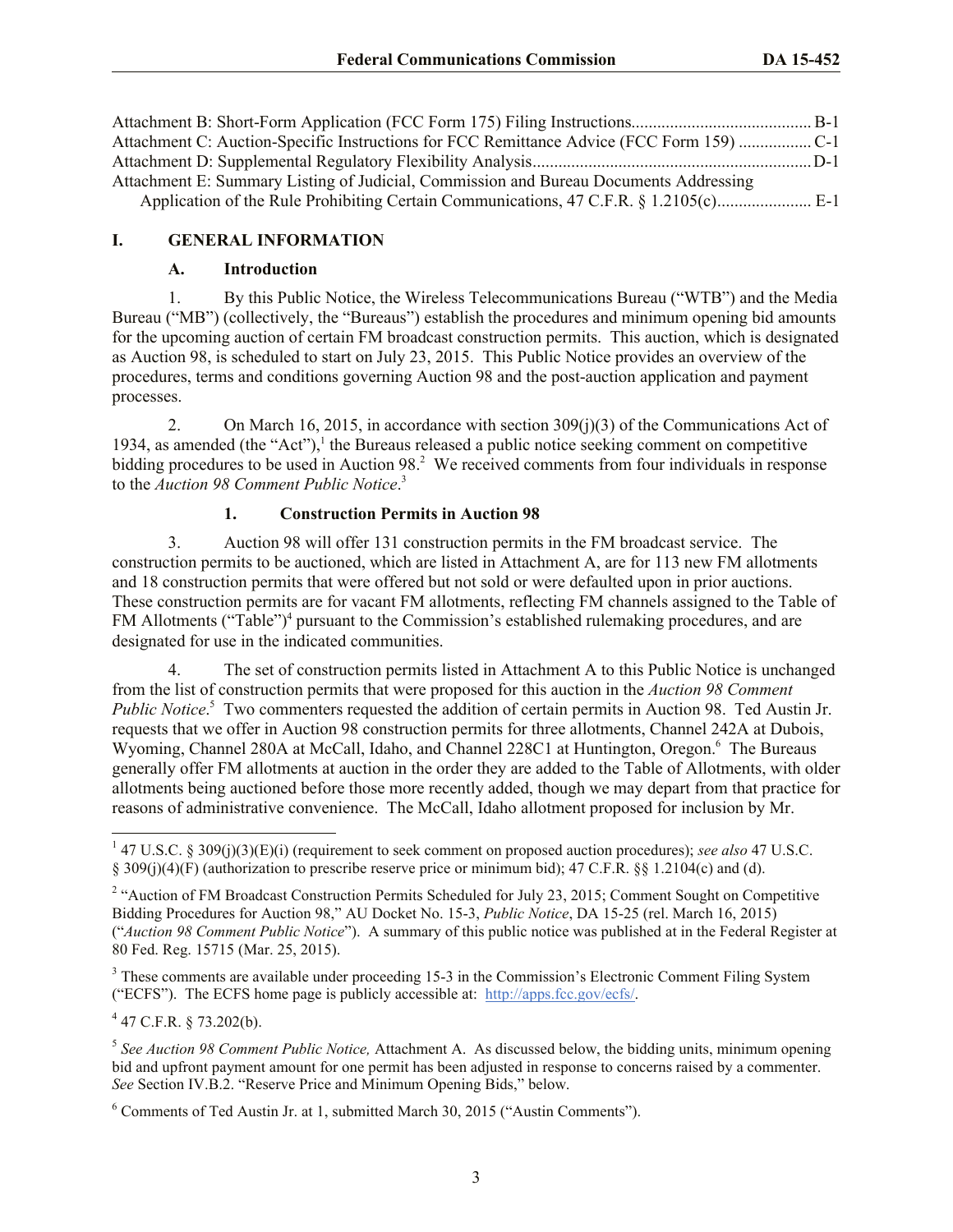Austin is listed in the Auction 98 inventory, and will therefore be available for bidding in this auction. The other two allotments proposed for inclusion by Mr. Austin, Channel 242A at Dubois, Wyoming, and Channel 228C1 at Huntington, Oregon, are not currently listed in the Table of Allotments, and therefore cannot be offered in Auction 98.<sup>7</sup> Similarly, Randy Hendrix requests that we add the allotment of deleted station DKSLK(FM), Channel 241A at Visalia, California.<sup>8</sup> This allotment was subject to legal challenges until August 4,  $2014$ , and has not been reinstated to the FM Table of Allotments. We are unable to grant Mr. Hendrix's request because we cannot offer a permit in an auction until the underlying allotment is added to the Table through a rulemaking.

5. Pursuant to the policies established in the *Broadcast First Report and Order*, applicants may apply for any vacant FM allotment listed in Attachment A.<sup>10</sup> When two or more short-form applications (FCC Form 175) are submitted specifying the same FM allotment in Auction 98, mutual exclusivity exists for auction purposes $11$  and that construction permit must be awarded by competitive bidding procedures.<sup>12</sup> Once mutual exclusivity exists for auction purposes, even if only one applicant is qualified to bid for a particular construction permit, that applicant is required to submit a bid in order to obtain the construction permit. $^{13}$ 

<sup>12</sup> *Broadcast First Report and Order*, 13 FCC Rcd at 15923-25 ¶¶ 7-12.

 $\overline{\phantom{a}}$  $7$  Cochise Media Licenses, LLC, previously held a construction permit for Channel 242A at Dubois, Idaho, which it won in FM Broadcast Auction 91. *See* File No. BPH-20110630ADW. That permit was canceled on December 3, 2014. Likewise, Alex Media, Inc., previously held a construction permit for Channel 228C1 at Huntington, Oregon, which it also won in Auction 91. *See* File No. BPH-20110628ABE. That permit was also canceled on December 3, 2014. These now-vacant channels cannot be offered at auction until they are reinstated to the Table of Allotments, 47 C.F.R. § 73.202(b), by the Media Bureau.

<sup>8</sup> Reply Comments of Randy Hendrix at 1, submitted April 6, 2015 ("Hendrix Reply Comments").

<sup>9</sup> *See* New Visalia Broadcasting, Inc., *Memorandum Opinion and Order*, 29 FCC Rcd 9744 (2014).

<sup>10</sup> *See* Implementation of Section 309(j) of the Communications Act – Competitive Bidding for Commercial Broadcast and Instructional Television Fixed Service Licenses, MM Docket No. 97-234, *First Report and Order,*  FCC 98-194, 13 FCC Rcd 15920, 15923-25 ¶¶ 7-12, 15974 ¶ 142 (1998) ("*Broadcast First Report and Order*"), *Memorandum Opinion and Order*, FCC 99-74, 14 FCC Rcd 8724 (1999) ("*Broadcast First Reconsideration Order*"), *Memorandum Opinion and Order*, FCC 99-201, 14 FCC Rcd 12541 (1999), *aff'd*, *Orion Communications Ltd. v. FCC*, 221 F.3d 196, No. 98-1424, slip op. (D.C. Cir. June 13, 2000) (unpublished opinion available at 2000 WL 816046) (D.C. Cir.), *aff'd, Orion Communications Ltd. v. FCC,* 213 F.3d 761 (D.C. Cir. 2000). Attachment A also lists the reference coordinates for each vacant FM allotment. With regard to the FM service, the Commission gave applicants the opportunity to submit a set of preferred site coordinates as an alternative to the reference coordinates for the vacant FM allotment upon which they intend to bid. Further information regarding preferred site coordinates may be found in Attachment B to this public notice. *See Broadcast First Report and Order*, 13 FCC Rcd at 15974-75 ¶ 142 & n.153.

<sup>11</sup> See *Broadcast First Report and Order*, 13 FCC Rcd at 15974 ¶ 142, 15978-80 ¶¶ 149-154. *See also* Implementation of Section 309(j) of the Communications Act – Competitive Bidding, PP Docket No. 93-253, *Second Report and Order*, FCC 94-61, 9 FCC Rcd 2348, 2376 ¶ 165 (1994) ("*Competitive Bidding Second Report and Order*").

 $13$  Any applicant that submits a short-form application but fails to timely submit an upfront payment will retain its status as an applicant in Auction 98 and will remain subject to the Commission's rules prohibiting certain communications, 47 C.F.R. §§ 1.2105(c) and 73.5002(d), but, having purchased no bidding eligibility, will not be eligible to bid. *See Broadcast First Report and Order*, 13 FCC Rcd at 15979-80 ¶ 153. An applicant that fails to become a qualified bidder for any other reason also will retain its status as an Auction 98 applicant and will remain subject to the rules prohibiting certain communications.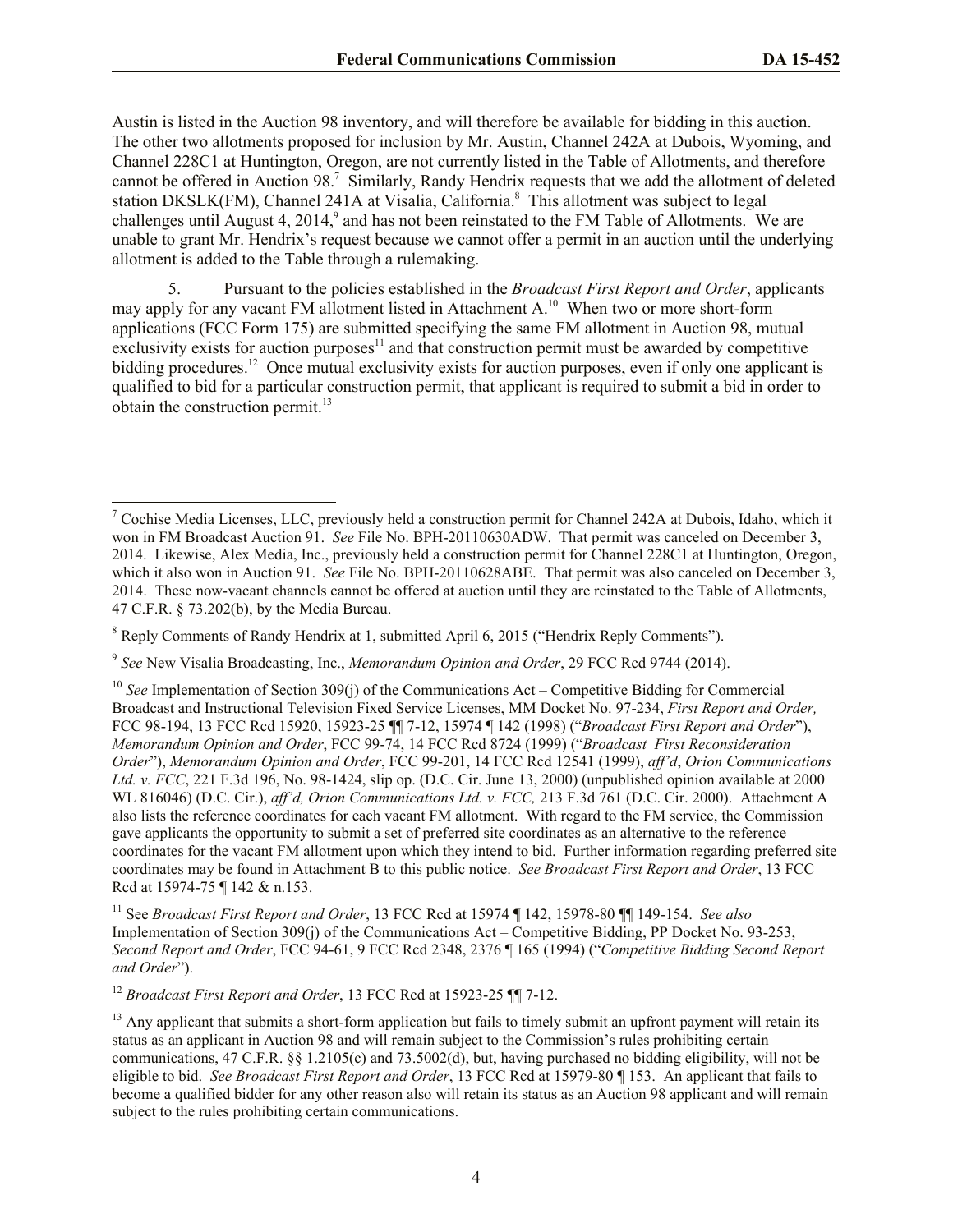## **B. Rules and Disclaimers**

## **1. Relevant Authority**

6. Prospective applicants must familiarize themselves thoroughly with the Commission's general competitive bidding rules, including recent amendments and clarifications, as well as Commission decisions in proceedings regarding competitive bidding procedures, application requirements, and obligations of Commission licensees.<sup>14</sup> Broadcasters should also familiarize themselves with the Commission's FM broadcast service rules contained in 47 C.F.R. §§ 73.201 – 73.333 and 73.1001 – 73.5009. Prospective bidders must also be familiar with the broadcast auctions and competitive bidding rules contained in 47 C.F.R. §§ 1.2101 – 1.2112 and 73.5000 – 73.5009. All bidders must also be thoroughly familiar with the procedures, terms and conditions contained in this Public Notice, the *Auction 98 Comment Public Notice,* the *Broadcast First Report and Order,*<sup>15</sup> the *Broadcast First Reconsideration Order,*<sup>16</sup> the *New Entrant Bidding Credit Reconsideration Order,*<sup>17</sup> the *NCE Second Report and Order*, and the *NCE Memorandum Opinion and Third Order on Reconsideration.*<sup>18</sup>

7. The terms contained in the Commission's rules, relevant orders, and public notices are not negotiable. The Commission may amend or supplement the information contained in its public notices at any time, and will issue public notices to convey any new or supplemental information to applicants. It is the responsibility of all applicants to remain current with all Commission rules and with all public notices pertaining to this auction. Copies of most auctions-related Commission documents, including public notices, can be retrieved from the FCC Auctions Internet site at http://wireless.fcc.gov/auctions. Additionally, documents are available for public inspection and copying between 8:00 a.m. and 4:30 p.m. Eastern Time (ET) Monday through Thursday or 8:00 a.m. to 11:30 a.m. ET Fridays at the FCC Reference Information Center, 445 12th Street, SW, Room CY-A257, Washington, DC 20554.

## **2. Prohibited Communications and Compliance with Antitrust Laws**

8. To ensure the competitiveness of the auction process, section 1.2105(c) of the Commission's rules prohibits auction applicants for construction permits in any of the same geographic license areas from communicating with each other about bids, bidding strategies, or settlements unless such applicants have identified each other on their short-form applications (FCC Form 175) as parties with whom they have entered into agreements pursuant to section  $1.2105(a)(2)(viii).$ <sup>19</sup>

 $\overline{a}$ 

<sup>&</sup>lt;sup>14</sup> *See*, *e.g.*, Amendment of Part 1 of the Commission's Rules – Competitive Bidding Procedures, WT Docket No. 97-82, *Order on Reconsideration of the Third Report and Order, Fifth Report and Order, and Fourth Further Notice of Proposed Rule Making*, FCC 00-274, 15 FCC Rcd 15293 (2000) ("*Part 1 Fifth Report and Order*")(modified by Erratum, DA 00-2475 (rel. Nov. 3, 2000)); *Seventh Report and Order*, FCC 01-270, 16 FCC Rcd 17546 (2001) ("*Part 1 Seventh Report and Order*"); *Eighth Report and Order*, FCC 02-34, 17 FCC Rcd 2962 (2002); *Second Order on Reconsideration of the Third Report and Order and Order on Reconsideration of the Fifth Report and Order*, FCC 03-98, 18 FCC Rcd 10180 (2003); *Second Order on Reconsideration of the Fifth Report and Order,* FCC 04-295, 20 FCC Rcd 1942 (2005).

<sup>15</sup> *Broadcast First Report and Order*, 13 FCC Rcd at 15920.

<sup>16</sup> *Broadcast First Reconsideration Order*, 14 FCC Rcd at 8724.

<sup>&</sup>lt;sup>17</sup> Implementation of Section 309(j) of the Communications Act – Competitive Bidding for Commercial Broadcast and Instructional Television Fixed Service Licenses, MM Docket No. 97-234, *Memorandum Opinion and Order*, FCC 99-201, 14 FCC Rcd 12541 (1999).

<sup>&</sup>lt;sup>18</sup> Reexamination of the Comparative Standard for Noncommercial Educational Applicants, MM Docket No. 95-31, *Second Report and Order*, FCC 03-44, 18 FCC Rcd 6691 (2003) ("*NCE Second Report and Order*"); *Memorandum Opinion and Third Order on Reconsideration*, FCC 08-219, 23 FCC Rcd 17423 (2008).

<sup>19</sup> *See* 47 C.F.R. §§ 1.2105(a)(2)(viii), 1.2105(c)(1) and 73.5002; *see also Part 1 Seventh Report and Order*, 16 FCC Rcd at 17546.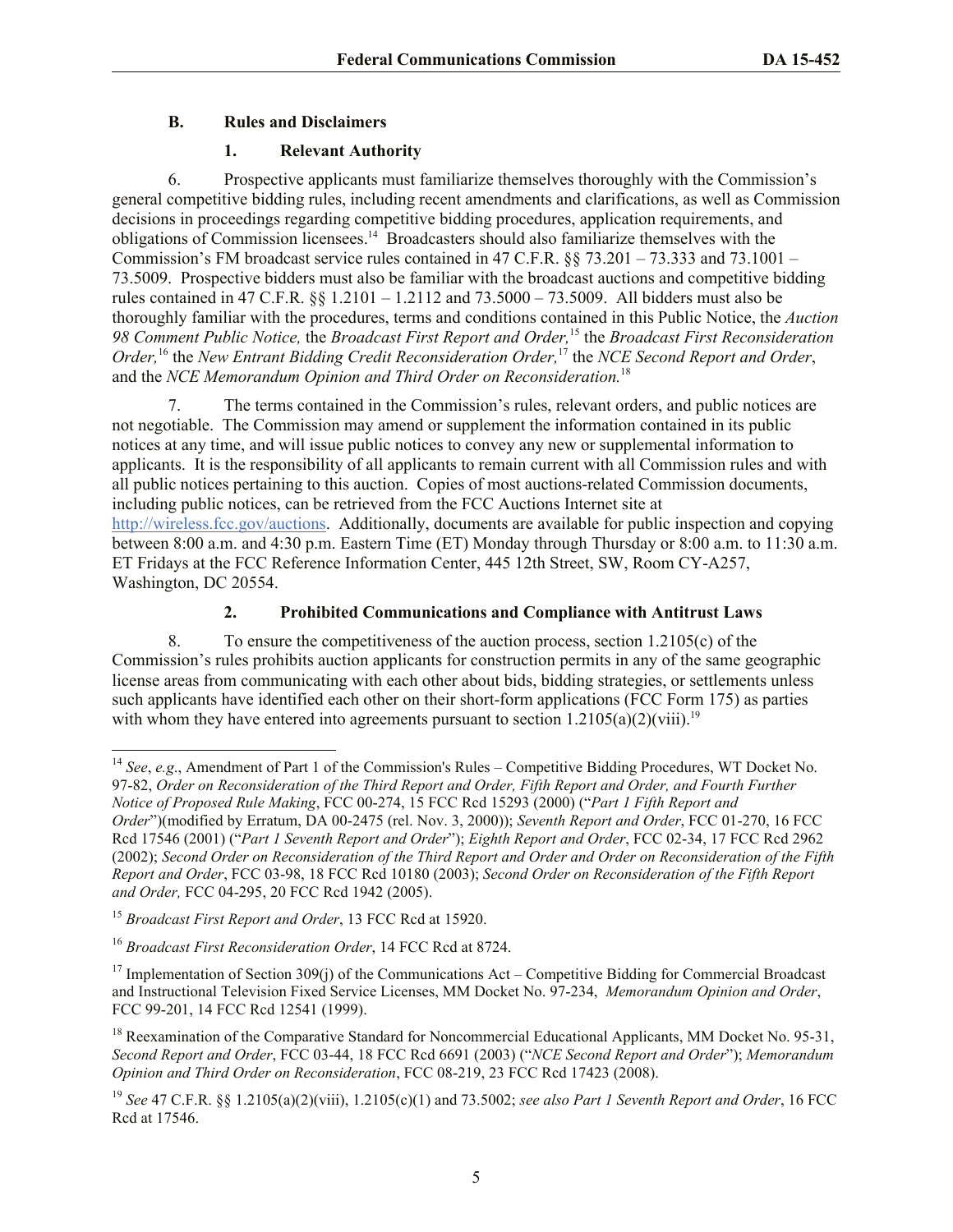#### **a. Entities Subject to Section 1.2105**

9. Section 1.2105(c)'s prohibition on certain communications will apply to any applicants that submit short-form applications seeking to participate in a Commission auction for construction permits in the same geographic license area. Thus, unless they have identified each other on their shortform applications as parties with whom they have entered into agreements under section 1.2105(a)(2)(viii), applicants for any of the same geographic license areas must affirmatively avoid all communications with or disclosures to each other that affect or have the potential to affect bids or bidding strategy.<sup>20</sup> In some instances, this prohibition extends to communications regarding the post-auction market structure. **This prohibition applies to all applicants regardless of whether such applicants become qualified bidders or actually bid.**<sup>21</sup> In broadcast services, the "geographic license area" is the market designation of the particular service.<sup>22</sup> For the FM service, the market designation is the particular vacant FM allotment (e.g., Hermitage, Arkansas, Channel 300A, MM-FM979-A). In Auction 98, this rule would apply to applicants designating any of the same FM allotments on the short-form application.

10. Applicants are also reminded that, for purposes of this prohibition on certain communications, section 1.2105(c)(7)(i) defines "applicant" as including all officers and directors of the entity submitting a short-form application to participate in the auction, all controlling interests of that entity, as well as all holders of partnership and other ownership interests and any stock interest amounting to 10 percent or more of the entity, or outstanding stock, or outstanding voting stock of the entity submitting a short-form application.<sup>23</sup> For example, where an individual served as an officer for two or more applicants, the Bureaus have found that the bids and bidding strategies of one applicant are conveyed to the other applicant, and, absent a disclosed bidding agreement, an apparent violation of section  $1.2105(c)$  occurs.<sup>24</sup>

11. Individuals and entities subject to section 1.2105(c) should take special care in circumstances where their employees may receive information directly or indirectly relating to any competing applicant's bids or bidding strategies. The Bureaus have not addressed a situation where nonprincipals (i.e., those who are not officers or directors, and thus not considered to be the applicant) receive information regarding a competing applicant's bids or bidding strategies and whether that information should be presumed to be communicated to the applicant.

12. An exception to the prohibition on certain communications allows non-controlling interest holders to obtain interests in more than one competing applicant without violating section 1.2105(c) provided specified conditions are met (including a certification that no prohibited

<sup>22</sup> *Part 1 Seventh Report and Order*, 16 FCC Rcd at 17549 n.12.

<sup>23</sup> 47 C.F.R. § 1.2105(c)(7)(i).

 $\overline{a}$ 

<sup>&</sup>lt;sup>20</sup> *See, e.g., Wireless Telecommunications Bureau Provides Guidance on the Anti-Collusion Rule for D, E and F* Block Bidders, *Public Notice*, DA 96-1460, 11 FCC Rcd 10134 (WTB 1996).

<sup>21</sup> *See, e.g*., Star Wireless, LLC, *Forfeiture Order*, DA 04-3026, 19 FCC Rcd 18626, 18628 ¶ 4 & n.19 (EB 2004), *order granted in part sub nom*, Star Wireless, LLC and Northeast Communications of Wisconsin, Inc., *Order on Review*, FCC 07-80, 22 FCC Rcd 8943 (2007)("*Star and Northeast Review Order*"), *petition for review denied, Star Wireless, LLC v. FCC*, 522 F.3d 469 (D.C. Cir. 2008) (section 1.2105(c) applies to applicants regardless of whether they are qualified to bid); *Letter to Robert Pettit, counsel to Noverr Publishing, Inc., from Margaret W. Wiener, Chief, Auctions and Industry Analysis Division*, DA 00-2905, 16 FCC Rcd 10080 (WTB 2000) (declining to exempt an applicant's controlling interest from coverage by the communication prohibitions of section 1.2105(c), even though the applicant never made an upfront payment for the auction and was not listed as a qualified bidder).

<sup>24</sup> *See, e.g.,* Letter to Colby M. May, TCCSA, Inc., d/b/a Trinity Broadcasting Network, from Barbara A. Kreisman, Chief, Video Division, Media Bureau, and Margaret W. Wiener, Chief, Auctions and Spectrum Access Division, Wireless Telecommunications Bureau, DA 05-2445, 20 FCC Rcd 14648 (WTB/MB 2005) ("*Trinity*") (finding apparent violation of communication prohibitions of section 1.2105(c) where applicants with mutually exclusive applications reported sharing same individual as an officer and director and reported having no bidding agreement).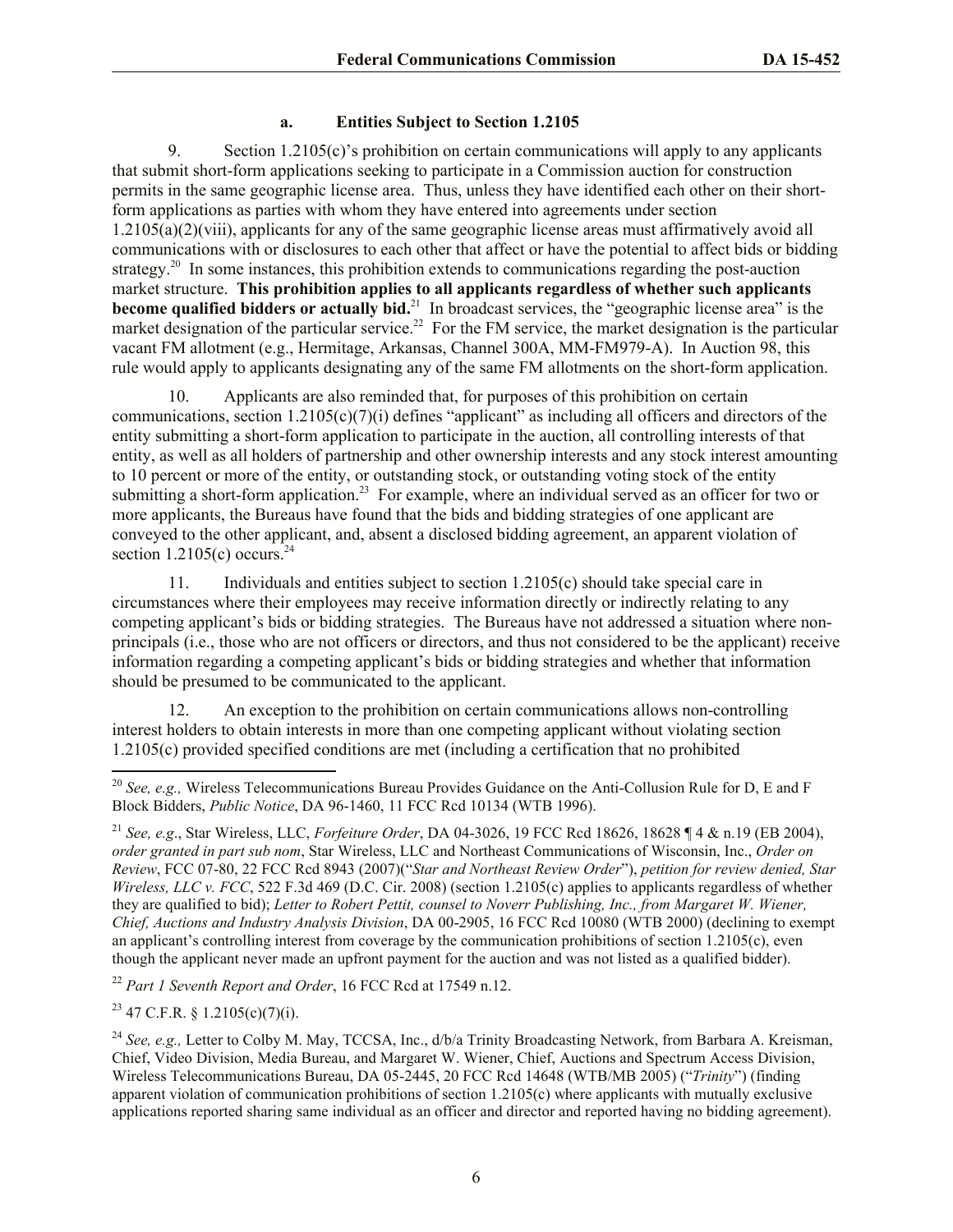communications have occurred or will occur), but that exception does not extend to controlling interest holders.<sup>25</sup>

13. Moreover, Auction 98 applicants are encouraged not to use the same individual as an authorized bidder. A violation of section 1.2105(c) could occur if an individual acts as the authorized bidder for two or more competing applicants, and conveys information concerning the substance of bids or bidding strategies between such applicants. Similarly, if the authorized bidders are different individuals employed by the same organization (e.g., law firm, engineering firm or consulting firm), a violation similarly could occur.<sup>26</sup> In such a case, at a minimum, applicants should certify on their applications that precautionary steps have been taken to prevent communication between authorized bidders, and that the applicant and its bidders will comply with section  $1.2105(c).^{27}$ 

## **b. Prohibition Applies Until Down Payment Deadline**

14. Section 1.2105(c)'s prohibition on certain communications begins at the short-form application filing deadline and ends at the down payment deadline after the auction closes, which will be announced in a future public notice. 28

## **c. Prohibited Communications**

15. Applicants must not communicate directly or indirectly about bids or bidding strategy to other applicants in this auction (as described above).<sup>29</sup> Section 1.2105(c) prohibits not only communication about an applicant's own bids or bidding strategy, it also prohibits communication of another applicant's bids or bidding strategy.<sup>30</sup> While section 1.2105(c) does not prohibit non-auctionrelated business negotiations among auction applicants, each applicant must remain vigilant so as not to directly or indirectly communicate information that affects, or could affect, bids, bidding strategy, or the negotiation of settlement agreements.

16. Applicants are cautioned that the Commission remains vigilant about prohibited communications taking place in other situations. For example, the Commission has warned that prohibited "communications concerning bids and bidding strategies may include communications regarding capital calls or requests for additional funds in support of bids or bidding strategies to the extent such communications convey information concerning the bids and bidding strategies directly or indirectly.<sup>331</sup> Moreover, the Commission has found a violation of section 1.2105(c) where an applicant

<sup>27</sup> *Id.*

 $\overline{a}$ 

 $^{28}$  47 C.F.R. § 1.2105(c)(1).

<sup>29</sup> *Part 1 Seventh Report and Order*, 16 FCC Rcd at 17553-54 ¶ 12. For a discussion of the term "applicant" within the meaning of section 1.2105(c), *see* Section I.B.2.a. "Entities Subject to Section 1.2105," above.

<sup>30</sup> *See* Notice of Apparent [L]iability for Forfeiture of Western PCS BTA 1 Corp., *Memorandum Opinion and Order*, FCC 99-385, 14 FCC Rcd 21571, 21574 ¶ 8 (1999).

<sup>31</sup> Implementation of Section 309(j) of the Communications Act – Competitive Bidding, PP Docket No. 93-253, *Memorandum Opinion and Order*, FCC 94-295, 9 FCC Rcd 7684, 7689 ¶ 12 (1994) ("*Competitive Bidding Memorandum Opinion and Order*").

<sup>&</sup>lt;sup>25</sup> 47 C.F.R. § 1.2105(c)(4). Specifically, the Commission's rules permit a party holding a non-controlling, attributable interest in one applicant to acquire an ownership interest in or entering into a joint bidding arrangement with other applicants after the short-form application filing deadline, provided that: (i) the attributable interest holder certifies that it has not and will not communicate with any party concerning the bids or bidding strategies of more than one of the applicants in which it holds an attributable interest, or with which it has entered into a joint bidding arrangement; and (ii) the arrangements do not result in a change in control of any of the applicants. 47 C.F.R. §§  $1.2105(c)(4)(i)$ , (ii).

<sup>26</sup> *See* Application of Nevada Wireless, *Memorandum Opinion and Order,* DA 98-1137, 13 FCC Rcd 11973, 11977- 78 ¶¶ 11-12 (WTB 1998) ("*Nevada Wireless Order*").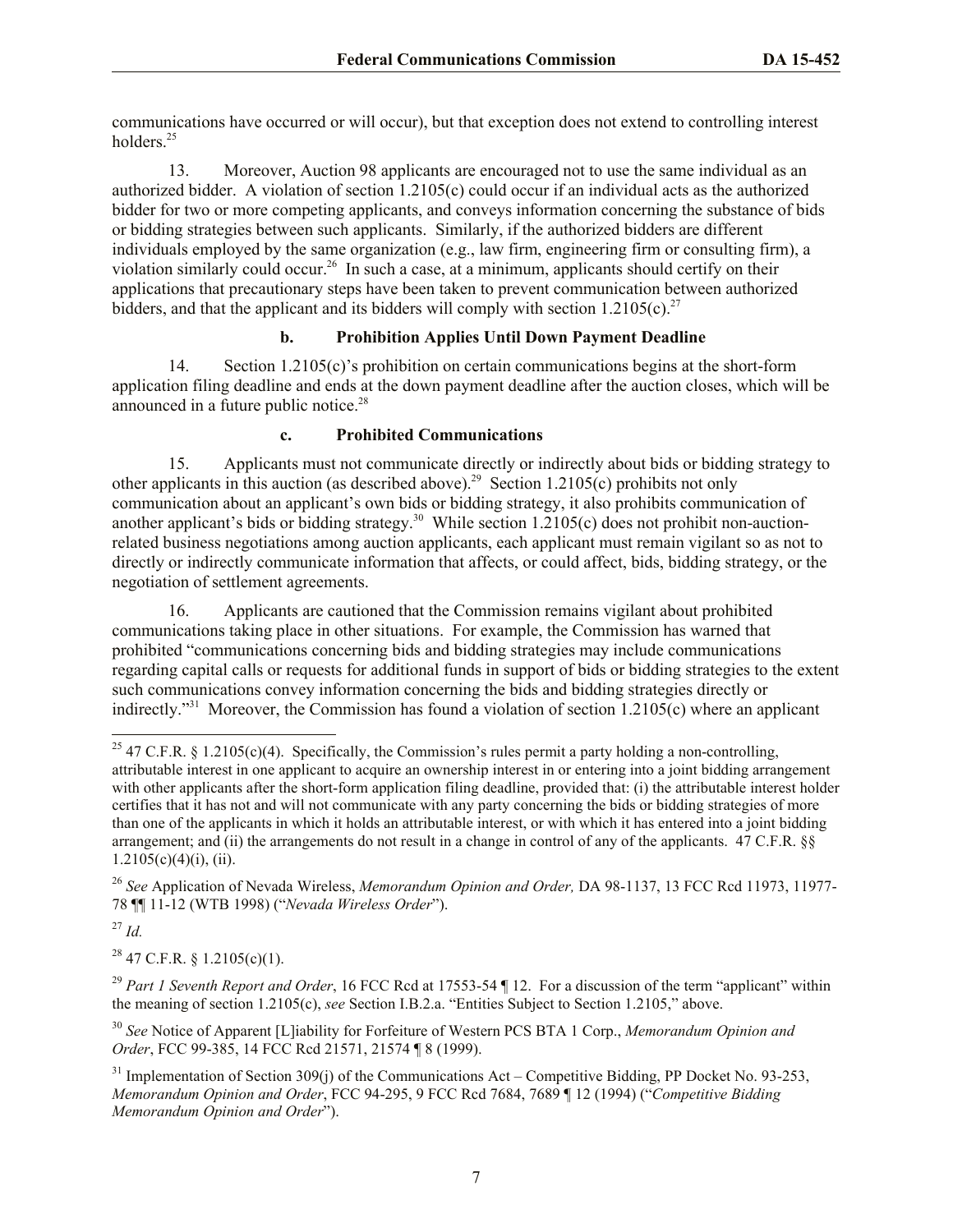used the Commission's bidding system to disclose "its bidding strategy in a manner that explicitly invited other auction participants to cooperate and collaborate in specific markets,"<sup>32</sup> and has placed auction participants on notice that the use of its bidding system "to disclose market information to competitors will not be tolerated and will subject bidders to sanctions."<sup>33</sup> Applicants also should use caution in their dealings with other parties, such as members of the press, financial analysts, or others who might become conduits for the communication of prohibited bidding information. For example, an applicant's statement to the press that it intends to stop bidding in the auction could give rise to a finding of a section 1.2105(c) violation.<sup>34</sup> Similarly, an applicant's public statement of intent not to participate in Auction 98 bidding could also violate the rule. Applicants are hereby placed on notice that public disclosure of information relating to bids, or bidding strategies, or to post auction market structures may violate section 1.2105(c).

#### **d. Disclosure of Bidding Agreements and Arrangements**

17. The Commission's rules do not prohibit applicants from entering into otherwise lawful bidding agreements before filing their short-form applications, as long as they disclose the existence of the agreement(s) in their short-form applications.<sup>35</sup> Applicants must identify in their short-form applications all parties with whom they have entered into any agreements, arrangements, or understandings of any kind relating to the construction permits being auctioned, including any agreements relating to post-auction market structure.<sup>36</sup>

18. If parties agree in principle on all material terms prior to the short-form application filing deadline, each party to the agreement must identify the other party or parties to the agreement on its shortform application under section  $1.2105(c)$ , even if the agreement has not been reduced to writing.<sup>37</sup> If the parties have not agreed in principle by the short-form filing deadline, they should not include the names of parties to discussions on their applications, and they may not continue negotiation, discussion or communication with any other applicants after the short-form application filing deadline.<sup>38</sup>

19. Section 1.2105(c) does not prohibit non-auction-related business negotiations among auction applicants.<sup>39</sup> However, certain discussions or exchanges could touch upon impermissible subject matters because they may convey pricing information and bidding strategies. Such subject areas include,

 $35$  47 C.F.R. § 1.2105(c)(1).

 $\overline{a}$ 

 $36$  47 C.F.R.  $\S$  1.2105(a)(2)(viii), (c)(1).

<sup>32</sup> Mercury PCS II, LLC, *Notice of Apparent Liability for Forfeiture*, FCC 97-388, 12 FCC Rcd 17970, 17974 ¶ 12, 17976 ¶ 17 (1997).

<sup>33</sup> Mercury PCS II, LLC, *Memorandum Opinion and Order*, FCC 98-203, 13 FCC Rcd 23755, 23760 ¶ 11 (1998).

<sup>&</sup>lt;sup>34</sup> Compare Wireless Telecommunications Bureau Responds to Questions About the Local Multipoint Distribution Service Auction, *Public Notice*, DA 98-37, 13 FCC Rcd 341, 347-48 (1998) ("Public statements can give rise to collusion concerns. This has occurred in the antitrust context, where certain public statements can support other evidence which tends to indicate the existence of a conspiracy.").

 $37$  Alvin Xex comments that the Commission should promote participation by smaller entities by encouraging partnerships with larger, more established companies. Comments of Alvin Xex at 1, submitted March 25, 2015 ("Xex Comments"). Such partnerships may be permissible under the Commission's rules though such arrangements could result in attribution of the larger partner's broadcast interests, possibly causing loss of bidding credit eligibility. *See* Section II.C. "New Entrant Bidding Credit," below.

<sup>38</sup> *See* Wireless Telecommunications Bureau Clarifies Spectrum Auction Anti-Collusion Rules, *Public Notice*, DA 95-2244, 11 FCC Rcd 9645, 9646 (WTB 1995) ("*Section 1.2105(c) Clarification Public Notice*").

<sup>39</sup> *See, e.g.,* Todd Stuart Noordyk, *Memorandum Opinion and Order*, FCC 01-275, 16 FCC Rcd 18113, 18116-17 ¶ 12 (2001).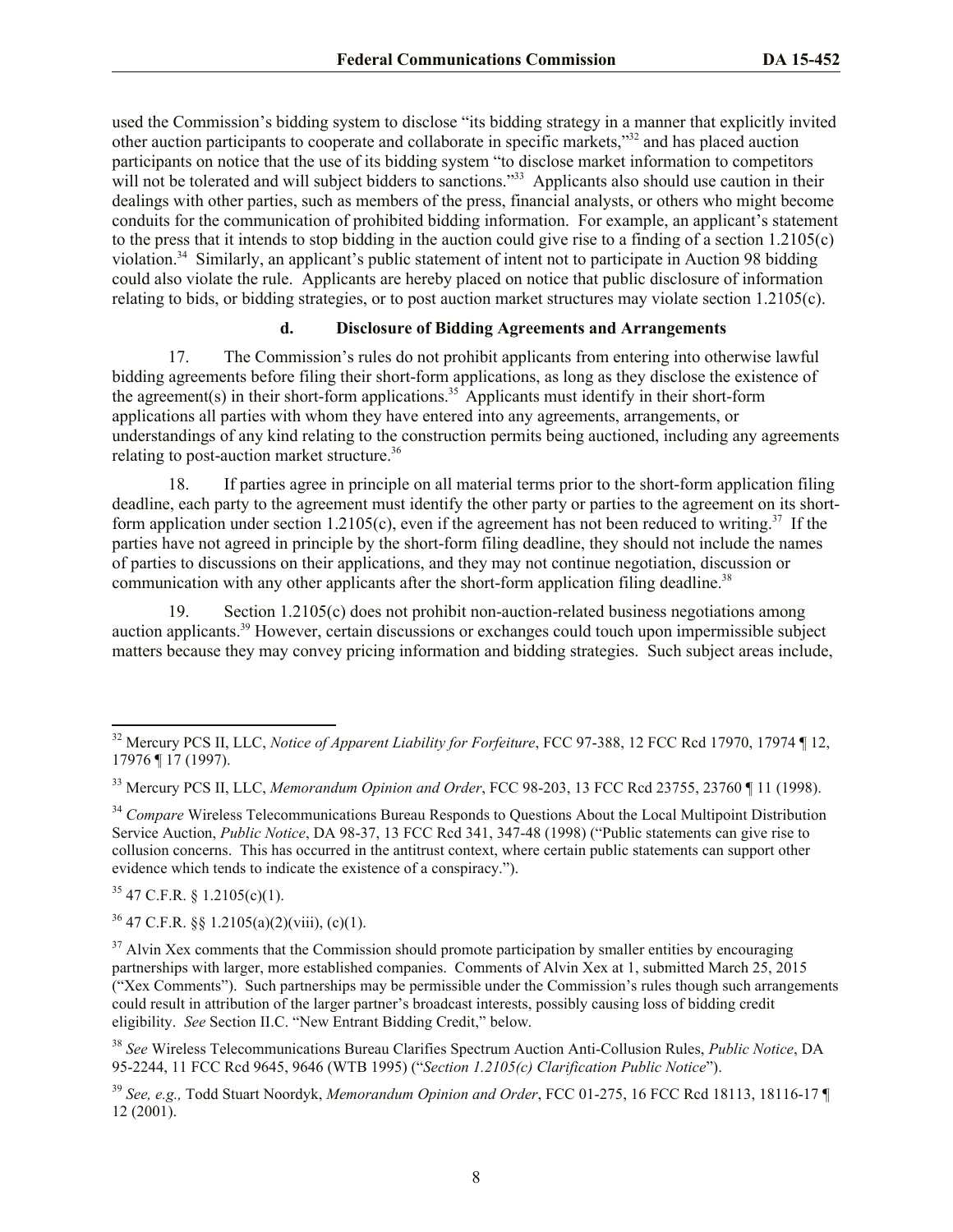but are not limited to, issues such as management, sales, local marketing agreements, rebroadcast agreements, and other transactional agreements.<sup>40</sup>

#### **e. Section 1.2105(c) Certification**

20. By electronically submitting a short-form application, each applicant in Auction 98 certifies its compliance with sections  $1.2105(c)$  and  $73.5002$ . In particular, an applicant must certify under penalty of perjury it has not entered and will not enter into any explicit or implicit agreements, arrangements or understandings of any kind with any parties, other than those identified in the application, regarding the amount of the applicant's bids, bidding strategies, or the particular construction permits on which it will or will not bid.<sup>41</sup> However, the Bureaus caution that merely filing a certifying statement as part of an application will not outweigh specific evidence that a prohibited communication has occurred, nor will it preclude the initiation of an investigation when warranted.<sup>42</sup> The Commission has stated that it "intend[s] to scrutinize carefully any instances in which bidding patterns suggest that collusion may be occurring.<sup>743</sup> Any applicant found to have violated section  $1.2105(c)$  may be subject to sanctions.<sup>44</sup>

## **f. Duty to Report Prohibited Communications**

21. Section 1.2105(c)(6) provides that any applicant that makes or receives a communication that appears to violate section 1.2105(c) must report such communication in writing to the Commission immediately, and in no case later than five business days after the communication occurs.<sup>45</sup> The Commission has clarified that each applicant's obligation to report any such communication continues beyond the five-day period after the communication is made, even if the report is not made within the five-day period.<sup>46</sup>

22. In addition, section 1.65 of the Commission's rules requires an applicant to maintain the accuracy and completeness of information furnished in its pending application and to notify the Commission of any substantial change that may be of decisional significance to that application.<sup>47</sup> Thus, section 1.65 requires an auction applicant to notify the Commission of any substantial change to the information or certifications included in its pending short-form application. An applicant is therefore required by section 1.65 to report to the Commission any communication the applicant has made to or received from another applicant after the short-form application filing deadline that affects or has the potential to affect bids or bidding strategy, unless such communication is made to or received from a party to an agreement identified under section  $1.2105(a)(2)(viii).$ <sup>48</sup>

23. Sections 1.65(a) and 1.2105(c) require each applicant in competitive bidding proceedings to furnish additional or corrected information within five days of a significant occurrence, or to amend its

 $\overline{a}$ 

<sup>40</sup> *See* Amendment of Part 1 of the Commission's Rules – Competitive Bidding Procedures*,* WT Docket No. 97-82, *Third Report and Order and Second Further Notice of Proposed Rule Making*, FCC 97-413, 13 FCC Rcd 374, 467- 68 ¶ 163 (1997) (*"Part 1 Third Report and Order"*).

<sup>41</sup> 47 C.F.R*.* § 1.2105(a)(2)(ix).

<sup>42</sup> *Nevada Wireless Order*, 13 FCC Rcd at 11978 ¶ 13.

<sup>43</sup> *Competitive Bidding Memorandum Opinion and Order*, 9 FCC Rcd at 7689 ¶ 12.

<sup>44</sup> *See* 47 C.F.R. §§ 1.2105(c), 1.2107(d), and 1.2109(d).

<sup>45</sup> 47 C.F.R. § 1.2105(c)(6); *see also Part 1 Seventh Report and Order*, 16 FCC Rcd at 17553-55 ¶¶ 13-17.

<sup>46</sup> *See* Service Rules for the 698-746, 747-762 and 777-792 MHz Bands, WT Docket No. 06-150, *Second Report and Order*, FCC 07-132, 22 FCC Rcd 15,289, 15,395 ¶¶ 285-86 (2007).

<sup>47</sup> 47 C.F.R. § 1.65; *see also Part 1 Seventh Report and Order*, 16 FCC Rcd at 17550-51 ¶ 9.

<sup>48</sup> *See Part 1 Seventh Report and Order*, 16 FCC Rcd at 17550-51 ¶ 9.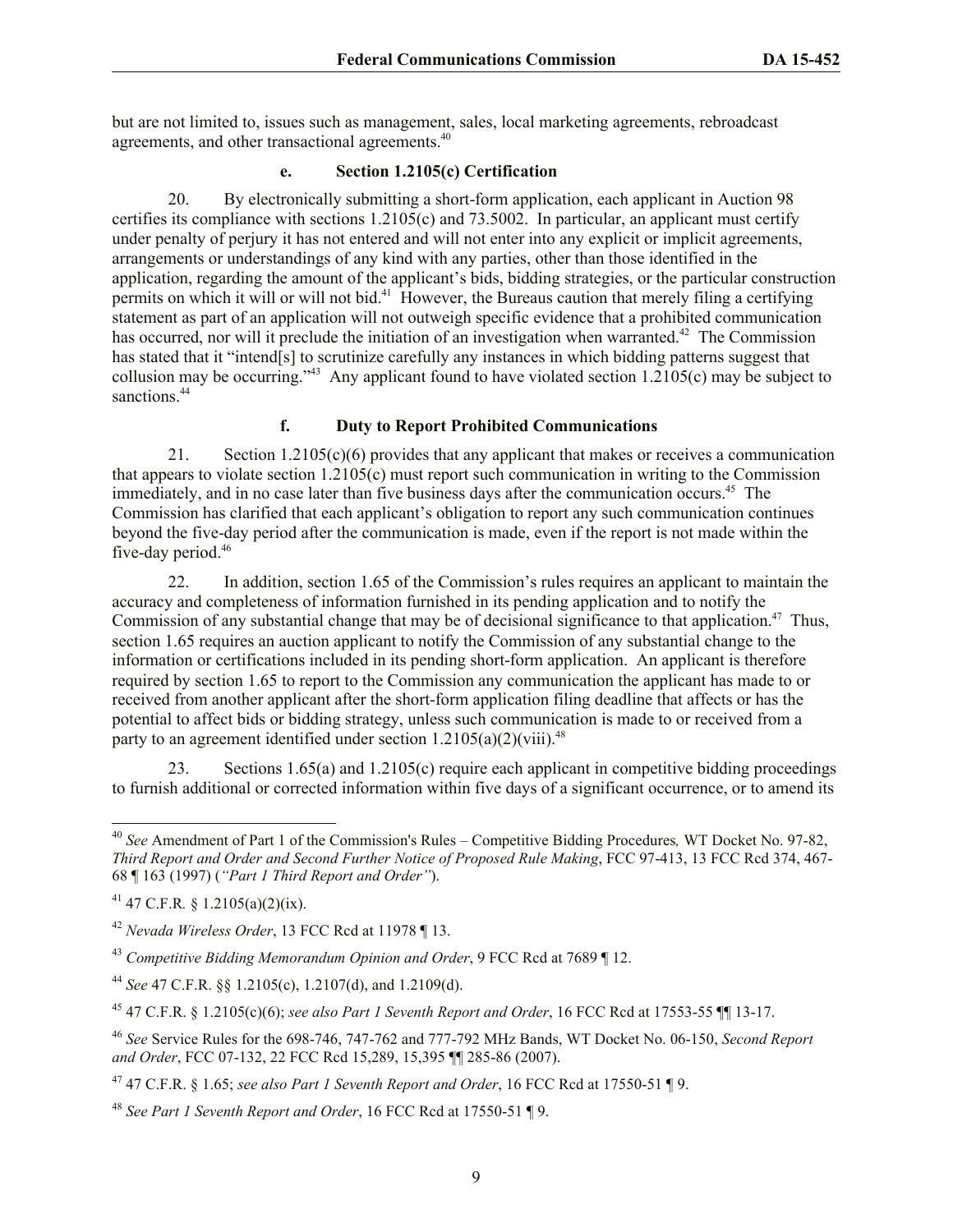short-form application no more than five days after the applicant becomes aware of the need for amendment.<sup>49</sup> These rules are intended to facilitate the auction process by making the information available promptly to all participants and to enable the Bureaus to act expeditiously on those changes when such action is necessary. $50$ 

## **g. Procedure for Reporting Prohibited Communications**

24. A party reporting any communication pursuant to sections  $1.65$ ,  $1.2105(a)(2)$ , or 1.2105(c)(6) must take care to ensure that any report of a prohibited communication does not itself give rise to a violation of section 1.2105(c). For example, a party's report of a prohibited communication could violate the rule by communicating prohibited information to other applicants through the use of Commission filing procedures that would allow such materials to be made available for public inspection.

25. Section 1.2105(c) requires parties to file only a single report concerning a prohibited communication and to file that report with Commission personnel expressly charged with administering the Commission's auctions.<sup>51</sup> This rule is designed to minimize the risk of inadvertent dissemination of information in such reports. Any reports required by section 1.2105(c) must be filed consistent with the instructions set forth in this Public Notice.<sup>52</sup> For Auction 98, such reports must be filed with the Chief of the Auctions and Spectrum Access Division, Wireless Telecommunications Bureau, by the most expeditious means available. Any such report should be submitted by e-mail to Ms. Wiener at the following e-mail address: auction98@fcc.gov. If you choose instead to submit a report in hard copy, any such report must be delivered only to: Margaret W. Wiener, Chief, Auctions and Spectrum Access Division, Wireless Telecommunications Bureau, Federal Communications Commission,  $445 \times 12^{th}$  Street, SW, Room 6423, Washington, DC 20554.

26. A party seeking to report such a prohibited communication should consider submitting its report with a request that the report or portions of the submission be withheld from public inspection by following the procedures specified in section 0.459 of the Commission's rules.<sup>53</sup> Such parties also are encouraged to coordinate with the Auctions and Spectrum Access Division staff about the procedures for submitting such reports.<sup>54</sup> This Public Notice provides additional guidance on procedures for submitting application-related information below.<sup>55</sup>

## **h. Winning Bidders Must Disclose Terms of Agreements**

27. Each applicant that is a winning bidder will be required to disclose in its long-form applications the specific terms, conditions, and parties involved in any agreement it has entered into. This

l

<sup>54</sup> *See* Section VII. "Contact Information," below.

<sup>49</sup> Procedural Amendments to Commission Part 1 Competitive Bidding Rules, WT Docket No. 10-18, *Order*, FCC 10-4, 25 FCC Rcd 521, 523 ¶ 8 (2010) ("*Part 1 Procedural Amendments Order"*).

<sup>50</sup> *Id.*

 $51$  *Id.*, 25 FCC Rcd at 522  $\P$  4. This process differs from filing procedures used in connection with other Commission rules and processes which may call for submission of filings to the Commission's Office of the Secretary or ECFS. Filing through the Office of Secretary or ECFS could allow the report to become publicly available and might result in the communication of prohibited information to other auction applicants.

<sup>52</sup> *Part 1 Procedural Amendments Order*, 25 FCC Rcd at 522 ¶ 4.

<sup>53</sup> *See* 47 C.F.R. § 0.459 (requests that materials or information submitted to the Commission be withheld from public inspection). Filers requesting confidential treatment of documents must be sure that the cover page of the filing prominently displays that the documents seek confidential treatment. For example, a filing might include a cover page stamped with "Request for Confidential Treatment Attached" or "Not for Public Inspection." Any such request must cover all of the material to which the request applies. *See* 47 C.F.R. § 0.459 (a).

<sup>55</sup> *See* Section II.J. "Maintaining Current Information in Short-Form Applications," below.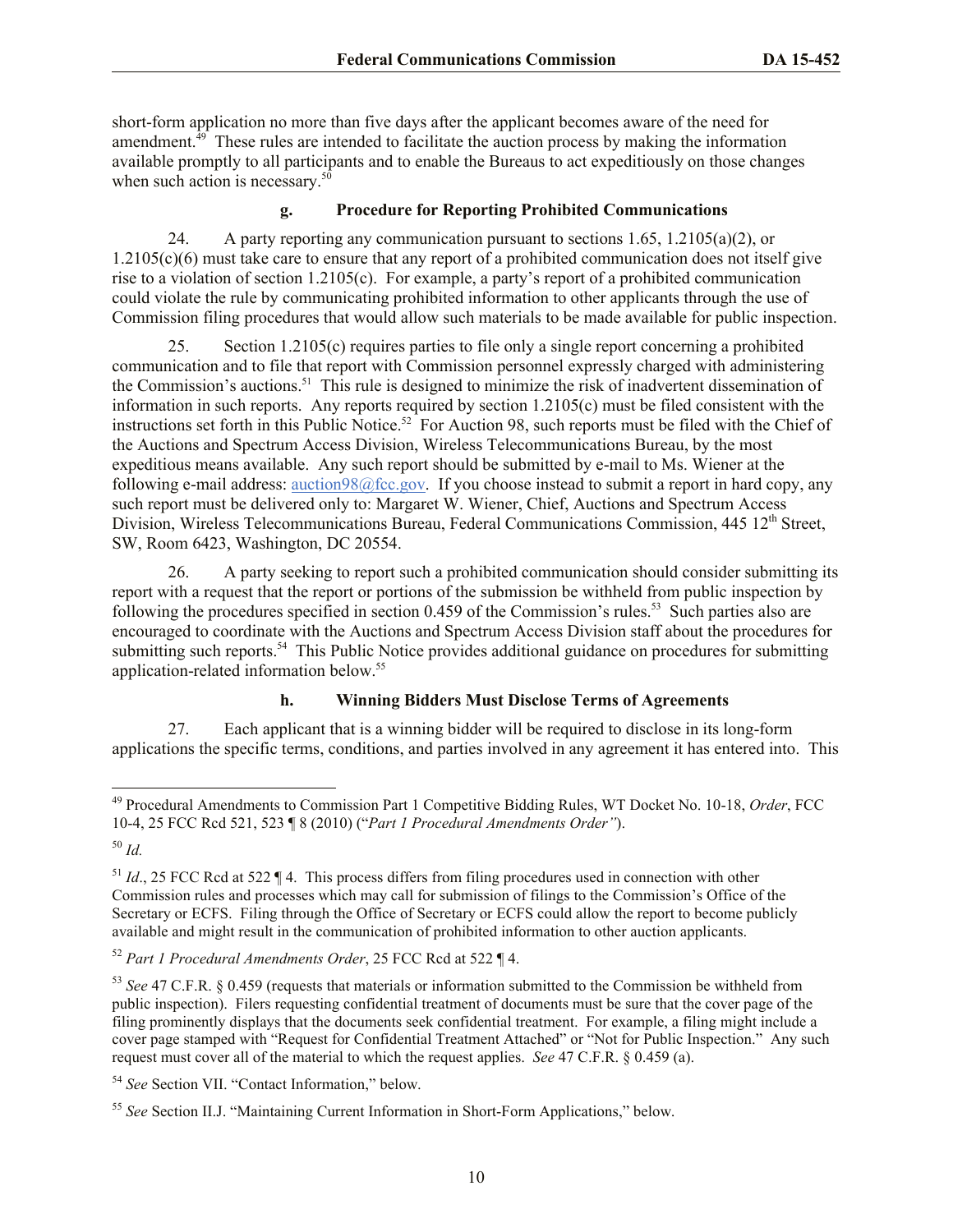applies to any bidding consortia, joint venture, partnership, or agreement, understanding, or other arrangement entered into relating to the competitive bidding process, including any agreement relating to the post-auction market structure. <sup>56</sup> Failure to comply with the Commission's rules can result in enforcement action.

#### **i. Additional Information Concerning Rule Prohibiting Certain Communications**

28. A summary listing of documents issued by the Commission and the Bureaus addressing the application of section 1.2105(c) may be found in Attachment D. These documents are available on the Commission's auction web page at http://wireless.fcc.gov/auctions/prohibited\_communications.

## **j. Antitrust Laws**

29. Regardless of compliance with the Commission's rules, applicants remain subject to the antitrust laws, which are designed to prevent anticompetitive behavior in the marketplace.<sup>57</sup> Compliance with the disclosure requirements of section 1.2105(c) will not insulate a party from enforcement of the antitrust laws.<sup>58</sup> For instance, a violation of the antitrust laws could arise out of actions taking place well before any party submitted a short-form application.<sup>59</sup> Similarly, the Wireless Telecommunications Bureau previously reminded potential applicants and others that "[e]ven where the applicant discloses parties with whom it has reached an agreement on the short-form application, thereby permitting discussions with those parties, the applicant is nevertheless subject to existing antitrust laws."<sup>60</sup>

30. To the extent the Commission becomes aware of specific allegations that suggest that violations of the federal antitrust laws may have occurred, the Commission may refer such allegations to the United States Department of Justice for investigation.<sup>61</sup> If an applicant is found to have violated the antitrust laws or the Commission's rules in connection with its participation in the competitive bidding process, it may be subject to forfeiture of its upfront payment, down payment, or full bid amount and may be prohibited from participating in future auctions, among other sanctions.<sup>62</sup>

l

<sup>58</sup> *See Competitive Bidding Memorandum Opinion and Order*, 9 FCC Rcd at 7689 ¶ 12. *See also* "Justice Department Sues Three Firms Over FCC Auction Practices," *Press Release* 98-536 (DOJ Nov. 10, 1998).

<sup>59</sup> *See, e.g*., *Fourth Memorandum Opinion and Order*, 9 FCC Rcd at 6869 n.134. The Commission has cited a number of examples of potentially anticompetitive actions that would be prohibited under antitrust laws: for example, actual or potential competitors may not agree to divide territories in order to minimize competition, regardless of whether they split a market in which they both do business, or whether they merely reserve one market for one and another market for the other. *Id.*

 $56$  47 C.F.R. § 1.2107(d).

<sup>57</sup> *See* Amendment of Part 1 of the Commission's Rules – Competitive Bidding Procedures, WT Docket No. 97-82, *Third Further Notice of Proposed Rulemaking*, FCC 99-384, 14 FCC Rcd 21558, 21560-61 ¶ 4 & n.17 (1999) quoting *Competitive Bidding Memorandum Opinion and Order*, 9 FCC Rcd at 7689 ¶ 12 ("[W]e wish to emphasize that all applicants and their owners continue to be subject to existing antitrust laws. Applicants should note that conduct that is permissible under the Commission's Rules may be prohibited by the antitrust laws."); Implementation of Section 309(j) of the Communications Act – Competitive Bidding, PP Docket No. 93-253, *Fourth Memorandum Opinion and Order*, FCC 94-264, 9 FCC Rcd 6858, 6869 n.134 (1994)("[A]pplicants will also be subject to existing antitrust laws.") ("*Fourth Memorandum Opinion and Order*").

<sup>60</sup> *Section 1.2105(c) Clarification Public Notice*, 11 FCC Rcd at 9646.

<sup>61</sup> *See Competitive Bidding Second Report and Order*, 9 FCC Rcd at 2388 ¶ 226.

<sup>62</sup> *See* 47 C.F.R. § 1.2109(d); *see also Competitive Bidding Second Report and Order*, 9 FCC Rcd at 2388 ¶ 226.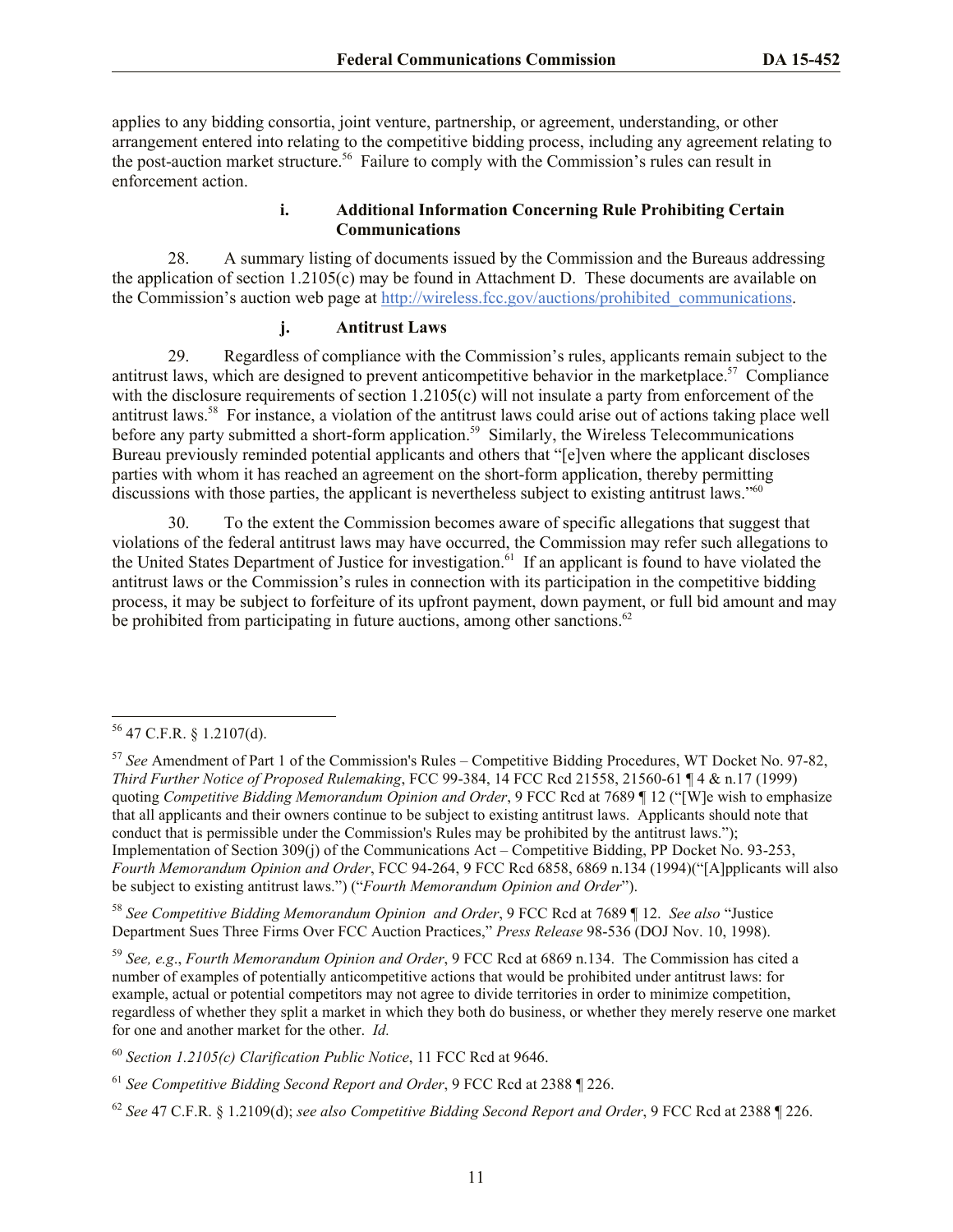#### **3. Due Diligence**

31. We remind each potential bidder that it is solely responsible for investigating and evaluating all technical and marketplace factors that may have a bearing on the value of the construction permits for broadcast facilities it is seeking in this auction. Each bidder is responsible for assuring that, if it wins a construction permit, it will be able to build and operate facilities in accordance with the Commission's rules. **The FCC makes no representations or warranties about the use of this spectrum for particular services. Applicants should be aware that an FCC auction represents an opportunity to become an FCC permittee in a broadcast service, subject to certain conditions and regulations. These conditions include, but are not limited to, the condition that FCC licenses and other authorizations (whether awarded through competitive bidding or otherwise) are subject to the authority of the FCC, under the Communications Act of 1934, as amended, to modification through rulemaking and adjudicative proceedings. An FCC auction does not constitute an endorsement by the FCC of any particular service, technology, or product, nor does an FCC construction permit or license constitute a guarantee of business success.**

32. An applicant should perform its due diligence research and analysis before proceeding, as it would with any new business venture. In particular, the Bureaus strongly encourage each potential bidder to review all underlying Commission orders, such as the specific *Report and Order* amending the FM Table of Allotments and allotting the FM channel(s) on which it plans to bid.<sup>63</sup> A *Report and Order* adopted in an FM allotment rulemaking proceeding<sup>64</sup> may include information unique to the allotment such as site restrictions or expense reimbursement requirements. Additionally, each potential bidder should perform technical analyses or refresh their previous analyses to assure itself that, should it become a winning bidder for any Auction 98 construction permit, it will be able to build and operate facilities that will fully comply with all applicable technical and legal requirements. The Bureaus strongly encourage each applicant to inspect any prospective transmitter sites located in, or near, the service area for which it plans to bid, confirm the availability of such sites, and to familiarize itself with the Commission's rules regarding the National Environmental Policy Act.<sup>65</sup>

33. The Bureaus strongly encourage each applicant to conduct its own research prior to Auction 98 in order to determine the existence of pending administrative or judicial proceedings, including pending allocation rulemaking proceedings that might affect its decision to participate in the auction. The Bureaus strongly encourage each participant in Auction 98 to continue such research throughout the auction. The due diligence considerations mentioned in this Public Notice do not comprise an exhaustive list of steps that should be undertaken prior to participating in this auction. As always, the burden is on the potential bidder to determine how much research to undertake, depending upon specific facts and circumstances related to its interests.

34. The Bureaus also remind each applicant that pending and future judicial proceedings, as well as certain pending and future proceedings before the Commission — including applications, applications for modification, petitions for rulemaking, requests for special temporary authority, waiver requests, petitions to deny, petitions for reconsideration, informal objections, and applications for review — may relate to particular applicants, incumbent permittees, incumbent licensees, or the construction permits available in Auction 98. Each prospective applicant is responsible for assessing the likelihood of

<sup>63</sup> *See* 47 C.F.R. § 73.202.

<sup>64</sup> *See*, *e.g.*, Circleville, Ohio, *Second Report and Order*, FCC 67-578, 8 FCC 2d 159 (1967); Charlotte Amalie, Frederiksted, and Christiansted, Virgin Islands, MM Docket No. 00-102, *Report and Order*, DA 03-4120, 19 FCC Rcd 30 (MB 2004); Cheyenne, Wyoming and Gering, Nebraska, MM Docket No. 97-106, *Report and Order*, DA 00-865, 15 FCC Rcd 7528 (MMB 2000).

 $65$  47 C.F.R. Chapter 1, Part 1, Subpart I.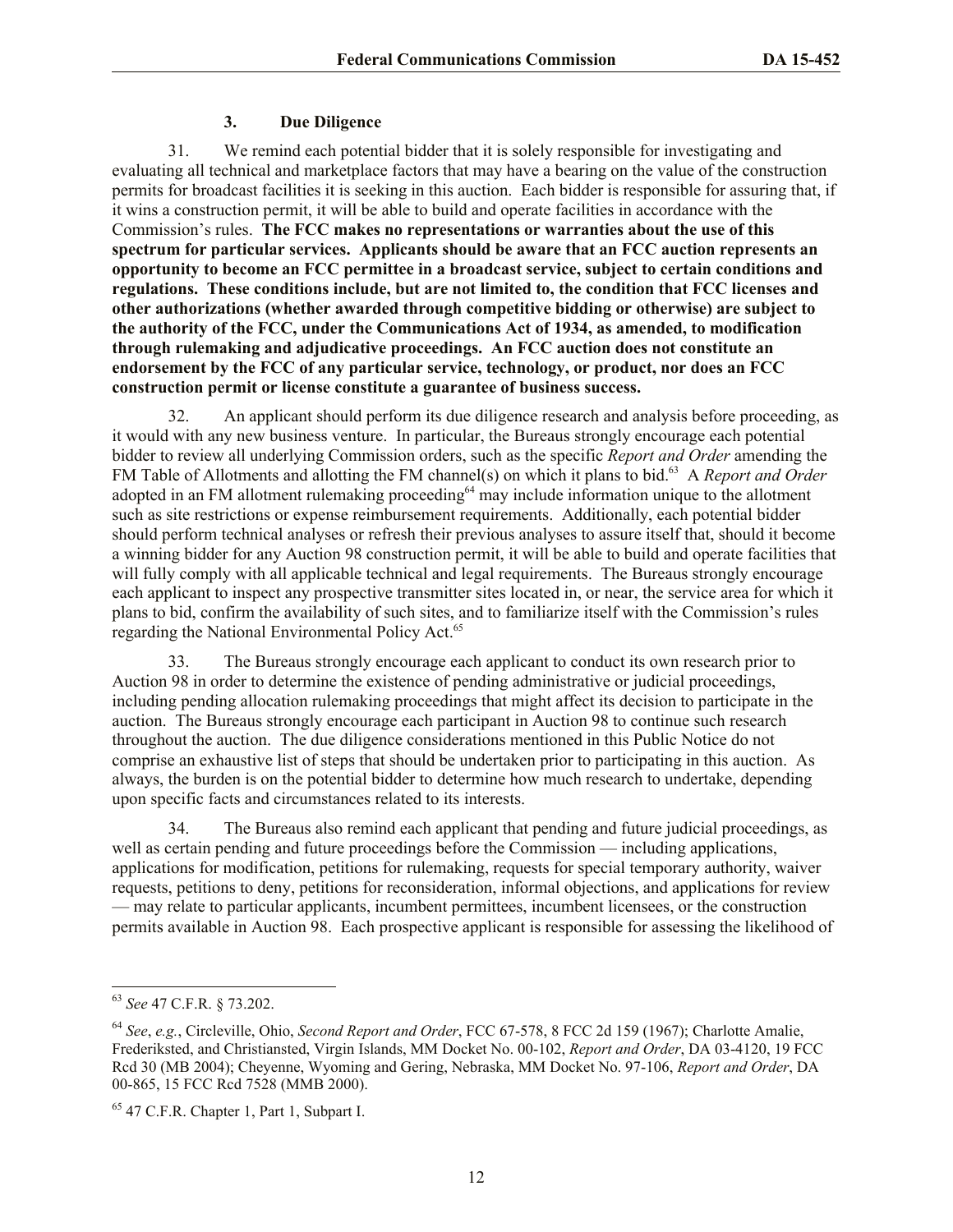the various possible outcomes and for considering the potential impact on construction permits available in this auction.

35. **Applicants are solely responsible for identifying associated risks and for investigating and evaluating the degree to which such matters may affect their ability to bid on, otherwise acquire, or make use of the construction permits available in Auction 98.** Each potential bidder is responsible for undertaking research to ensure that any permits won in this auction will be suitable for its business plans and needs. Each potential bidder must undertake its own assessment of the relevance and importance of information gathered as part of its due diligence efforts.

36. Applicants may research the licensing database for the Media Bureau in order to determine which channels are already licensed to incumbent licensees or previously authorized to construction permittees. Licensing records are contained in the Consolidated Database System (CDBS) and may be researched on the Internet from http://www.fcc.gov/encyclopedia/media-bureau-filingsystems-and-databases. Potential bidders may query the database online and download a copy of their search results if desired. Instructions on using Station Search, Ownership Search, and Application Search and downloading query results are also available online via the above link. The database searches return either station or application data. The application search provides an application link that displays the complete electronically filed application in application format. An AL/TC search under the Application Search link permits searching for Assignment of License/Transfer of Control groups using the AL/TC group lead application. Potential bidders should direct questions regarding the search capabilities of CDBS to the Media Bureau help line at (202) 418-2662, or via e-mail at  $mbin6@$ fcc.gov.

37. The Commission makes no representations or guarantees regarding the accuracy or completeness of information in its databases or any third party databases, including, for example, court docketing systems. To the extent the Commission's databases may not include all information deemed necessary or desirable by an applicant, it must obtain or verify such information from independent sources or assume the risk of any incompleteness or inaccuracy in said databases. Furthermore, the Commission makes no representations or guarantees regarding the accuracy or completeness of information that has been provided by incumbent licensees and incorporated into its databases.

## **4. Use of FCC Auction System**

38. Bidders will be able to participate in Auction 98 over the Internet using the Commission's web-based FCC Auction System. The Commission makes no warranty whatsoever with respect to the FCC Auction System. In no event shall the Commission, or any of its officers, employees, or agents, be liable for any damages whatsoever (including, but not limited to, loss of business profits, business interruption, loss of business information, or any other loss) arising out of or relating to the existence, furnishing, functioning, or use of the FCC Auction System that is accessible to qualified bidders in connection with this auction. Moreover, no obligation or liability will arise out of the Commission's technical, programming, or other advice or service provided in connection with the FCC Auction System.

## **5. Fraud Alert**

39. As is the case with many business investment opportunities, some unscrupulous entrepreneurs may attempt to use Auction 98 to deceive and defraud unsuspecting investors. Common warning signals of fraud include the following:

- The first contact is a "cold call" from a telemarketer, or is made in response to an inquiry prompted by a radio or television infomercial.
- The offering materials used to invest in the venture appear to be targeted at IRA funds, for example, by including all documents and papers needed for the transfer of funds maintained in IRA accounts.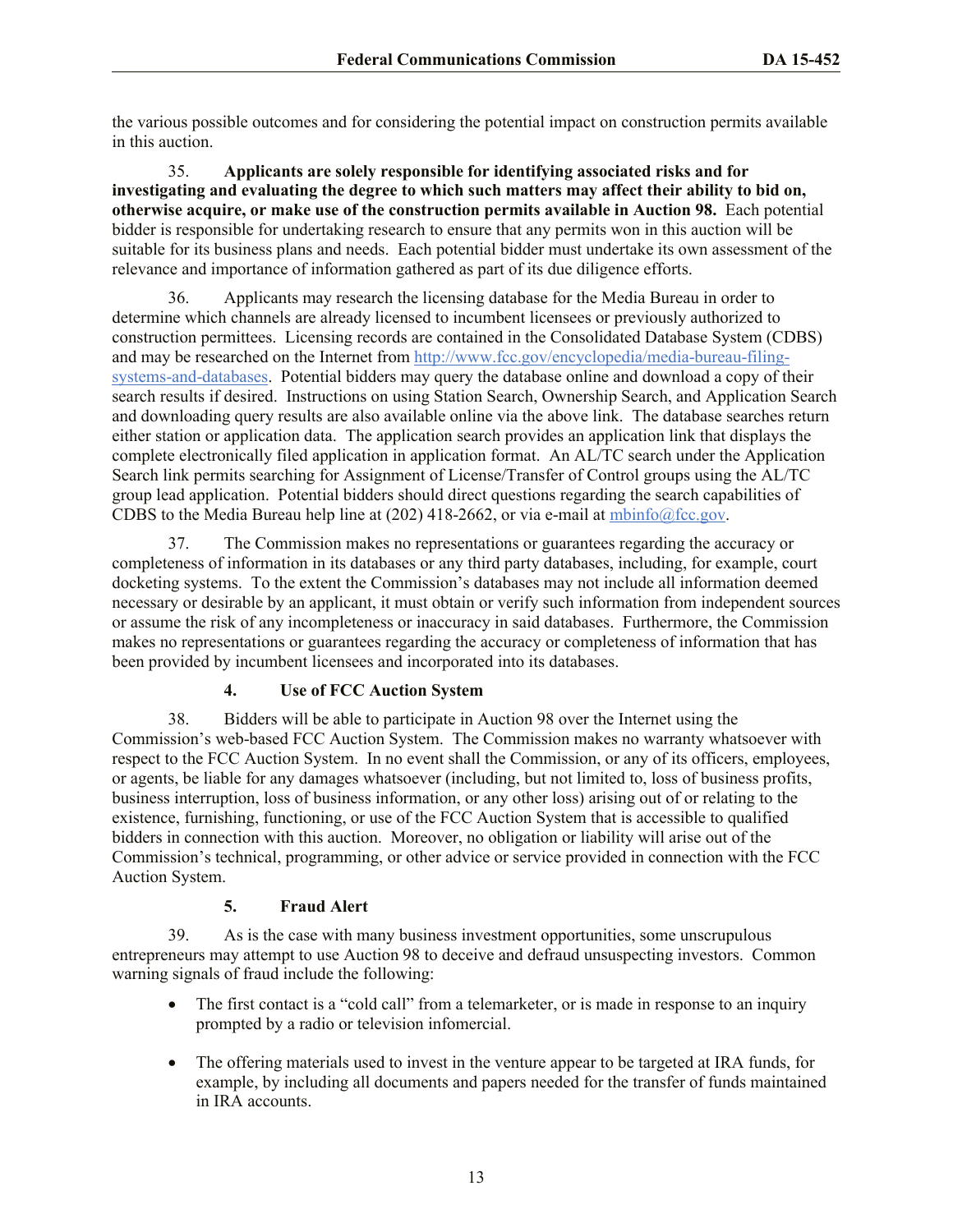- The amount of investment is less than \$25,000.
- The sales representative makes verbal representations that: (a) the Internal Revenue Service, Federal Trade Commission ("FTC"), Securities and Exchange Commission ("SEC"), FCC, or other government agency has approved the investment; (b) the investment is not subject to state or federal securities laws; or (c) the investment will yield unrealistically high short-term profits. In addition, the offering materials often include copies of actual FCC releases, or quotes from FCC personnel, giving the appearance of FCC knowledge or approval of the solicitation.

40. Information about deceptive telemarketing investment schemes is available from the FCC as well as the FTC and SEC. Additional sources of information for potential bidders and investors may be obtained from the following sources:

- the FCC's Consumer Call Center at (888) 225-5322 or by visiting http://wireless.fcc.gov/csinfo#fraud
- $\bullet$  the FTC at (877) FTC-HELP ((877) 382-4357) or by visiting http://ftc.gov/bcp/edu/pubs/consumer/invest/inv03.shtm
- $\bullet$  the SEC at (202) 942-7040 or by visiting http://sec.gov/cgi-bin/txt-srch-sec?text=fraud&section=Investor+Information.

Complaints about specific deceptive telemarketing investment schemes should be directed to the FTC, the SEC, or the National Fraud Information Center at (800) 876-7060.

## **6. Environmental Review Requirements**

41. Permittees or licensees must comply with the Commission's rules regarding implementation of the National Environmental Policy Act and other federal environmental statutes.<sup>66</sup> The construction of a broadcast facility is a federal action, and the permittee or licensee must comply with the Commission's environmental rules for each such facility.<sup>67</sup> These environmental rules require, among other things, that the permittee or licensee consult with expert agencies having environmental responsibilities, including the U.S. Fish and Wildlife Service, the State Historic Preservation Office, the U.S. Army Corps of Engineers, and the Federal Emergency Management Agency (through the local authority with jurisdiction over floodplains). In assessing the effect of facility construction on historic properties, the permittee or licensee must follow the provisions of the FCC's Nationwide Programmatic Agreement Regarding the Section 106 National Historic Preservation Act Review Process.<sup>68</sup> The permittee or licensee must prepare environmental assessments for any facility that may have a significant impact in or on wilderness areas, wildlife preserves, threatened or endangered species, or designated critical habitats, historical or archaeological sites, Indian religious sites, floodplains, and surface features. In addition, the permittee or licensee must prepare environmental assessments for facilities that include high intensity white lights in residential neighborhoods or excessive radio frequency emission.

## **C. Auction Specifics**

## **1. Auction Start Date**

42. Bidding in Auction 98 will begin on Thursday, July 23, 2015. Pre-auction dates and deadlines are listed below.

<sup>66</sup> 47 C.F.R. Chapter 1, Part 1, Subpart I.

<sup>67</sup> 47 C.F.R. §§ 1.1301-1.1319.

 $68$  47 C.F.R. Part 1, Appendix C.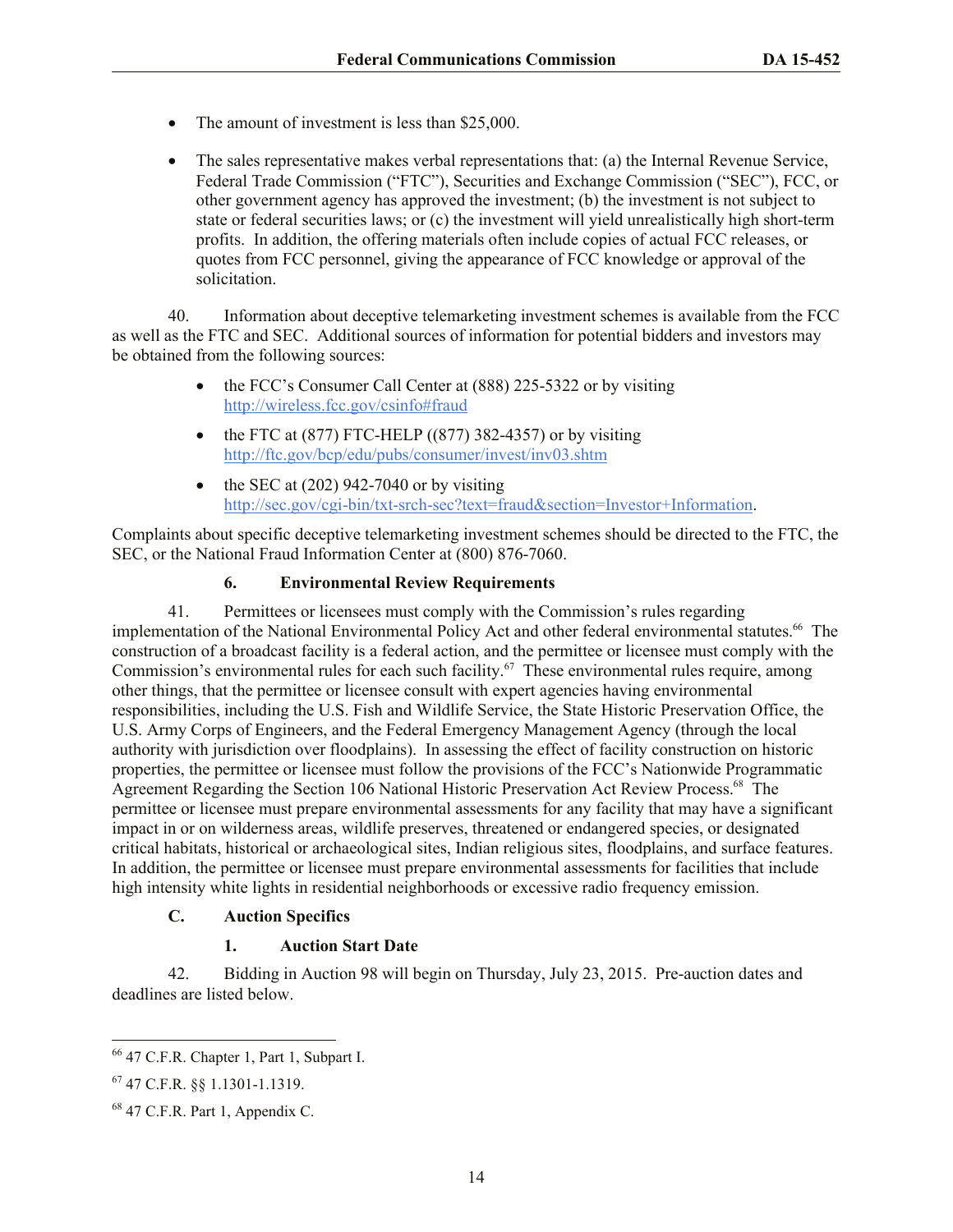43. The initial schedule for bidding rounds will be announced by public notice at least one week before the auction starts. Moreover, unless otherwise announced, bidding on all construction permits will be conducted on each business day until bidding has stopped on all construction permits.

## **2. Auction Title**

44. Auction 98 – FM Broadcast

## **3. Bidding Methodology**

45. As discussed in more detail below, the bidding methodology for Auction 98 will be a simultaneous multiple round format.<sup>69</sup> The Commission will conduct this auction over the Internet using the FCC Auction System. Qualified bidders are permitted to bid electronically via the Internet or by telephone using the telephonic bidding option. All telephone calls are recorded.

## **4. Pre-Auction Dates and Deadlines**

46. The following dates and deadlines apply:

| Short-Form Application (FCC Form 175) |  |
|---------------------------------------|--|
| Short-Form Application (FCC Form 175) |  |
|                                       |  |
|                                       |  |
|                                       |  |

## **5. Requirements for Participation**

47. Those wishing to participate in this auction must:

- Submit a short-form application (FCC Form 175) electronically prior to 6:00 p.m. ET, on May 28, 2015, following the electronic filing procedures set forth in Attachment B to this Public Notice;
- Submit a sufficient upfront payment and an FCC Remittance Advice Form (FCC Form 159) by 6:00 p.m. ET, on June 29, 2015, following the procedures and instructions set forth in Attachment C to this Public Notice; and
- Comply with all provisions outlined in this Public Notice and applicable Commission rules.

## **II. SHORT-FORM APPLICATION (FCC FORM 175) REQUIREMENTS**

## **A. General Information Regarding Short-Form Applications**

48. An application to participate in an FCC auction, referred to as a short-form application or FCC Form 175, provides information used to determine whether the applicant is legally, technically, and financially qualified to participate in Commission auctions for licenses or permits.<sup>70</sup> The short-form application is the first part of the Commission's two-phased auction application process. In the first phase, parties desiring to participate in the auction must file a streamlined, short-form application in

<sup>69</sup> *See* Section IV.A.1. "Simultaneous Multiple Round Auction," below*.*

<sup>70</sup> 47 C.F.R. §§ 1.2105, 73.5002.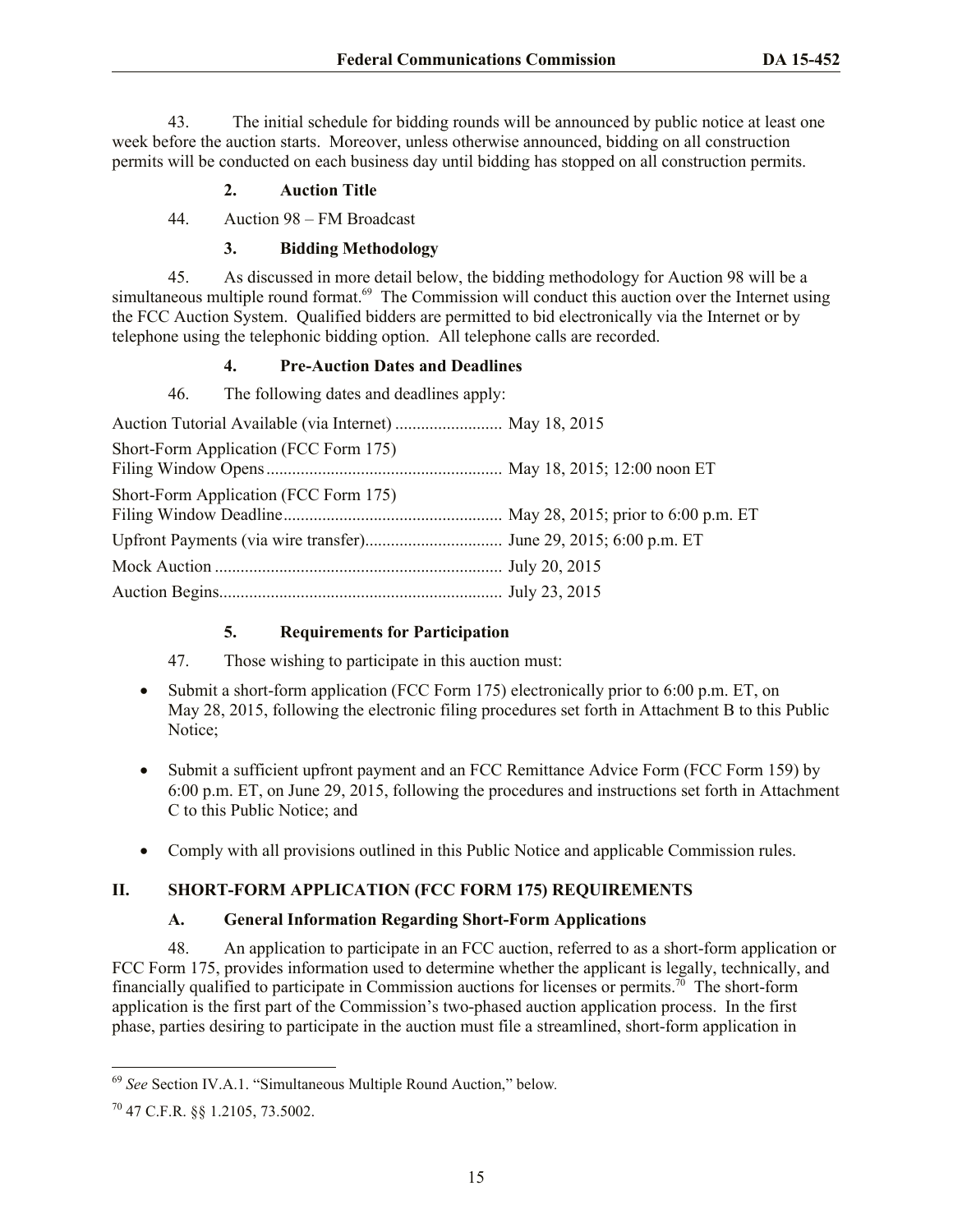which they certify under penalty of perjury as to their qualifications.<sup>71</sup> Eligibility to participate in bidding is based on the applicant's short-form application and certifications, and on its upfront payment, as explained below.<sup>72</sup> In the second phase of the process, each winning bidder must file a more comprehensive long-form application.<sup>73</sup>

49. Every entity and individual seeking a construction permit available in Auction 98 must file a short-form application electronically via the FCC Auction System prior to 6:00 p.m. ET on May 28, 2015, following the procedures prescribed in Attachment B to this Public Notice. If an applicant claims eligibility for a bidding credit, the information provided in its FCC Form 175 will be used to determine whether the applicant is eligible for the claimed bidding credit. Applicants filing a short-form application are subject to the Commission's rules against prohibited communications beginning at the deadline for filing, as described above.

50. Every applicant bears full responsibility for submitting an accurate, complete and timely short-form application. An applicant must certify on its short-form application under penalty of perjury that it is legally, technically, financially and otherwise qualified to hold a license.<sup>74</sup> Each applicant should read carefully the instructions set forth in Attachment B to this Public Notice and should consult the Commission's rules to ensure that, in addition to the materials described below, all the information required is included within its short-form application.<sup>75</sup>

51. An individual or entity may not submit more than one short-form application for a single auction. If a party submits multiple short-form applications, only one application may be accepted for filing.

52. Each applicant should note that submission of a short-form application (and any amendments thereto) constitutes a representation by the certifying official that he or she is an authorized representative of the applicant, that he or she has read the form's instructions and certifications, and that the contents of the application, its certifications, and any attachments are true and correct. Applicants are not permitted to make major modifications to their applications; such impermissible changes include a change of the certifying official to the application.<sup>76</sup> Submission of a false certification to the Commission may result in penalties, including monetary forfeitures, license forfeitures, ineligibility to participate in future auctions, and/or criminal prosecution.

#### **B. Permit Selection**

53. An applicant must select the construction permits on which it wants to bid from the "Eligible Permits" list on its short-form application. To assist in identifying construction permits of interest that will be available in Auction 98, the FCC Auction System includes a filtering mechanism that allows an applicant to filter the "Eligible Permits" list. Selections for one or more of the filter criteria can be made and the system will produce a list of construction permits satisfying the specified criteria. Any or all of the construction permits in the filtered results may be selected. Applicants will also be able to

<sup>73</sup> 47 C.F.R. §§ 1.2107, 73.5005.

 $74$  47 C.F.R. § 1.2105(a)(2)(v).

<sup>75</sup> As discussed generally in the *NCE Second Report and Order*, 18 FCC Rcd at 6691, the opening of a window for nonreserved vacant FM allotments provides a filing opportunity for both NCE and commercial applicants. However, as discussed in Section III.C. "Application Processing and Minor Corrections," below, while nonmutually exclusive NCE applications will not be resolved through competitive bidding, any application specifying NCE facilities that is mutually exclusive with any application specifying commercial facilities will be returned as unacceptable for filing. 47 C.F.R. § 73.5002(b).

<sup>76</sup> *See* 47 C.F.R. § 1.2105(b).

l <sup>71</sup> *Id*.; *see also Competitive Bidding Second Report and Order*, 9 FCC Rcd at 2376 ¶ 165.

<sup>72</sup> Section III.D. "Upfront Payments – Due June 29, 2015," below*.*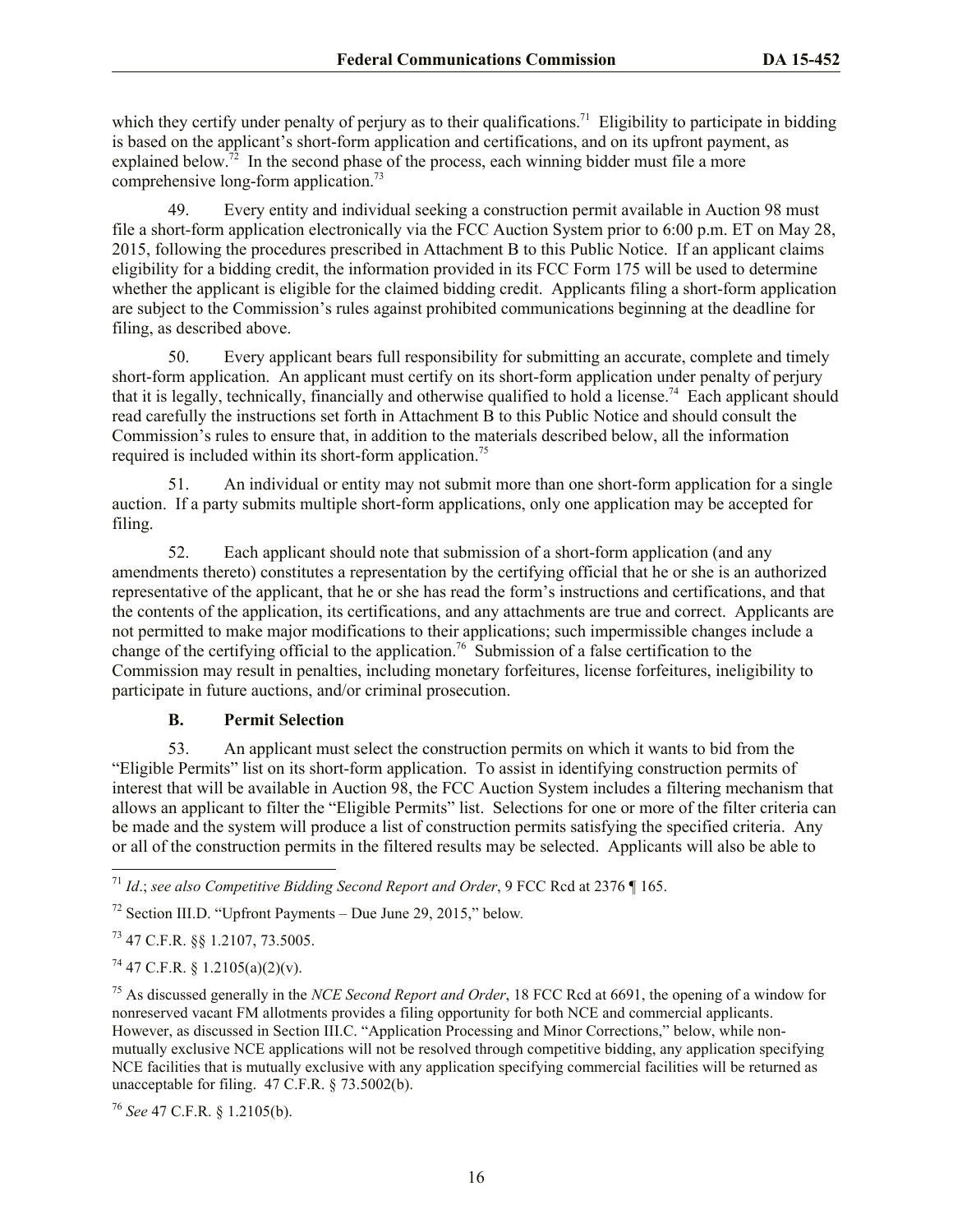select construction permits from one set of filtered results and then filter on different criteria to select additional construction permits.

54. Applicants interested in participating in Auction 98 must have selected construction permit(s) available in this auction by the short-form application filing deadline. Applicants must review and verify their construction permit selections before the deadline for submitting short-form applications. Construction permit selections cannot be changed after the short-form application filing deadline.<sup>77</sup> The FCC Auction System will not accept bids on construction permits that were not selected on the applicant's short-form application.

## **C. New Entrant Bidding Credit**

55. To promote the objectives of section 309(j) and further its long-standing commitment to the diversification of broadcast facility ownership, the Commission adopted a tiered New Entrant Bidding Credit for broadcast auction applicants with no, or very few, other media interests.<sup>78</sup>

56. The interests of the applicant, and of any individuals or entities with an attributable interest in the applicant, in other media of mass communications are considered when determining an applicant's eligibility for the New Entrant Bidding Credit.<sup>79</sup> In Auction 98, the bidder's attributable interests and, thus, its maximum new entrant bidding credit eligibility are determined as of the short-form application filing deadline.<sup>80</sup> An applicant intending to divest a media interest or make any other ownership changes, such as resignation of positional interests, in order to avoid attribution for purposes of qualifying for the New Entrant Bidding Credit must have consummated such divestment transactions or have completed such ownership changes by no later than the short-form filing deadline.<sup>81</sup> Each prospective bidder is reminded, however, that events occurring after the short-form filing deadline, such as the acquisition of attributable interests in media of mass communications, may cause diminishment or loss of the bidding credit, and must be reported immediately.<sup>82</sup>

57. Under traditional broadcast attribution rules, those entities or individuals with an attributable interest in a bidder include:

• all officers and directors of a corporate bidder;

<sup>79</sup> "Media of mass communications" include both commercial and noncommercial educational (NCE) full-power broadcast stations. *See* 47 C.F.R. § 73.5008.

<sup>80</sup> *See* 47 C.F.R. § 73.5007(a).

 $81$  If, for example, on May 28, 2015, an FM applicant has a pending or granted application to assign or transfer control of a media interest, the applicant will not avoid attribution with respect to that interest. To avoid attribution, an applicant must have consummated the transaction before the short-form application filing deadline. Thus, an applicant could not qualify for a bidding credit, nor upgrade a previously claimed bidding credit, based upon ownership or positional changes occurring after the short-form filing deadline. *See* Liberty Productions, MM Docket No. 88-577, *Memorandum Opinion and Order*, FCC 01-129, 16 FCC Rcd 12061, 12077-79 ¶¶ 34-37, *stay denied*, *Order*, FCC 01-276, 16 FCC Rcd 18966 (2001), *aff'd sub nom, Biltmore Forest Broadcasting FM, Inc. v. FCC*, 321 F.3d 155 (D.C. Cir.), *cert. denied*, 540 U.S. 981 (2003) ("*Liberty Productions*").

 $82$  47 C.F.R. § 73.5007(a). We remind each applicant of its duty to continuously maintain the accuracy of information submitted in its auction application. 47 C.F.R. § 1.65. *See* Vermont Tel. Co., Inc., DA 11-1536, *Notice of Apparent Liability for Forfeiture* , 26 FCC Red 14130 (EB 2011) ("*Vermont Telephone Company* ") (finding Vermont Telephone Company apparently liable for forfeiture in the amount of \$34,000 for failing to submit accurate bidding credit information and failing to maintain the continuing accuracy of bidding credit information in its application for Broadband Radio Service Auction 86 ).

l  $77$  47 C.F.R. § 1.2105(b)(2).

<sup>78</sup> *Broadcast First Report and Order*, 13 FCC Rcd at 15994-95 ¶ 189 (adopting new entrant bidding credit to implement statutory provisions regarding opportunities for small, minority-owned and women-owned businesses).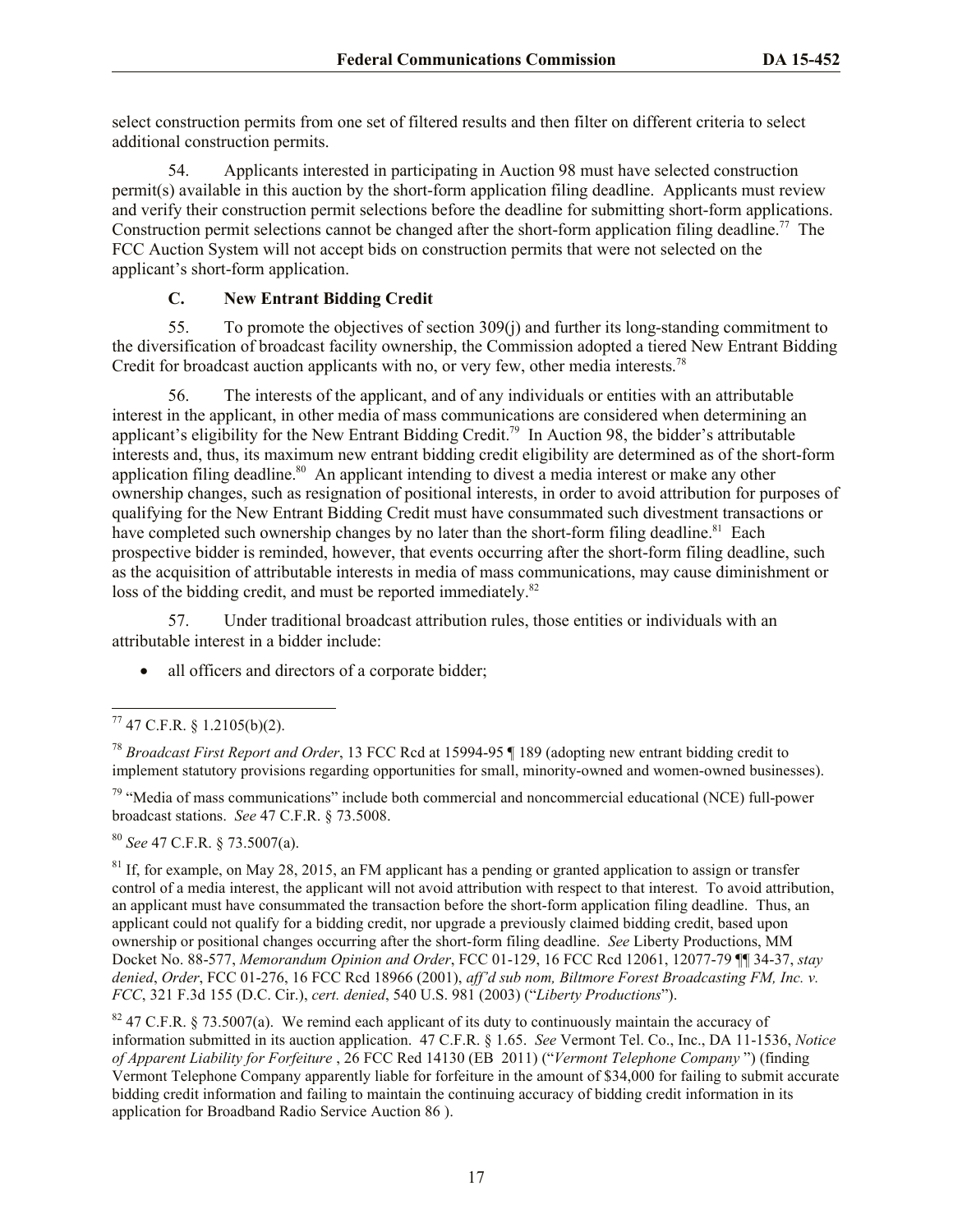- any owner of 5 percent or more of the voting stock of a corporate bidder;
- all partners and limited partners of a partnership bidder, unless the limited partners are sufficiently insulated; and
- all members of a limited liability company, unless sufficiently insulated.<sup>83</sup>

58. In cases where an applicant's spouse or close family member holds other media interests, such interests are not automatically attributable to the bidder. The Commission decides attribution issues in this context based on certain factors traditionally considered relevant.<sup>84</sup>

59. Applicants are also reminded that, by the *New Entrant Bidding Credit Reconsideration Order*, the Commission further refined the eligibility standards for the New Entrant Bidding Credit, judging it appropriate to attribute the media interests held by very substantial investors in, or creditors of, an applicant claiming new entrant status. Specifically, the attributable mass media interests held by an individual or entity with an equity and/or debt interest in an applicant shall be attributed to that applicant for purposes of determining its eligibility for the New Entrant Bidding Credit, if the equity and debt interests, in the aggregate, exceed 33 percent of the total asset value of the applicant, even if such an interest is non-voting.<sup>85</sup>

60. In the *Diversity Order*, the Commission relaxed the equity/debt plus ("EDP") attribution standard, to allow for higher investment opportunities in entities meeting the definition of "eligible entities."<sup>86</sup> An "eligible entity" is defined in Note 2(i) of section  $73.3555$ .<sup>87</sup> On July 7, 2011, the United States Court of Appeals for the Third Circuit issued a decision<sup>88</sup> vacating the Commission's "eligible" entity" definition, and remanding those provisions of the *Diversity Order*<sup>89</sup> that rely on the "eligible"

<sup>85</sup> *See* 47 C.F.R. § 73.5008(c).

<sup>86</sup> Promoting Diversification of Ownership In the Broadcasting Services, MB Docket No. 07-294, *Report and Order and Third Further Notice of Proposed Rule Making*, FCC 07-217, 23 FCC Rcd 5922 (2008) ("*Diversity Order*"). Pursuant to the *Diversity Order*, the Commission will now allow the holder of an equity or debt interest in the applicant to exceed the above-noted 33 percent threshold without triggering attribution provided (1) the combined equity and debt in the "eligible entity" is less than 50 percent; or (2) the total debt in the "eligible entity" does not exceed 80 percent of the asset value, and the interest holder does not hold any equity interest, option, or promise to acquire an equity interest in the "eligible entity" or any related entity.

 $87$  47 C.F.R. § 73.3555, Note 2(i). An "eligible entity" shall include any entity that qualifies as a small business under the Small Business Administration's size standards for its industry grouping, as set forth in 13 C.F.R. § 121.201, and holds (i) 30 percent or more of the stock or partnership interests and more than 50 percent of the voting power of the corporation or partnership that will own the media outlet; or (ii) 15 percent or more of the stock or partnership interests and more than 50 percent of the voting power of the corporation or partnership that will own the media outlet, provided that no other person or entity owns or controls more than 25 percent of the outstanding stock or partnership interests; or (iii) more than 50 percent of the voting power of the corporation that will own the media outlet if such corporation is a publicly traded company.

<sup>88</sup> *Prometheus Radio Project v. FCC*, No. 08-3078, 652 F.3d 431 (3d Cir. July 7, 2011) ("*Court Decision*").

<sup>89</sup> *Diversity Order*, 23 FCC Rcd at 5922. To delineate the group receiving the benefits of the measures adopted in the *Diversity Order*, the Commission used the term "eligible entity" as defined in the Commission's *2002 Biennial Review Order*. *See* 2002 Biennial Regulatory Review – Review of the Commission's Broadcast Ownership Rules and Other Rules Adopted Pursuant to Section 202 of the Telecommunications Act of 1996, MB Docket No. 02-277, *Report and Order and Notice of Proposed Rulemaking*, FCC 03-127, 18 FCC Rcd 13620, 13810-12 (2003). (continued….)

l <sup>83</sup> *See* 47 C.F.R. § 73.3555 Note 2.

<sup>84</sup> *See* Clarification of Commission Policies Regarding Spousal Attribution*, Policy Statement*, FCC 92-60, 7 FCC Rcd 1920 (1992). For a discussion of media attribution rules generally, *see also* Review of the Commission's Regulations Governing Attribution of Broadcast and Cable/MDS Interests, MM Docket No. 94-150, *Report and Order*, FCC 99-207, 14 FCC Rcd 12559 (1999) (revising media attribution policies, prior history omitted).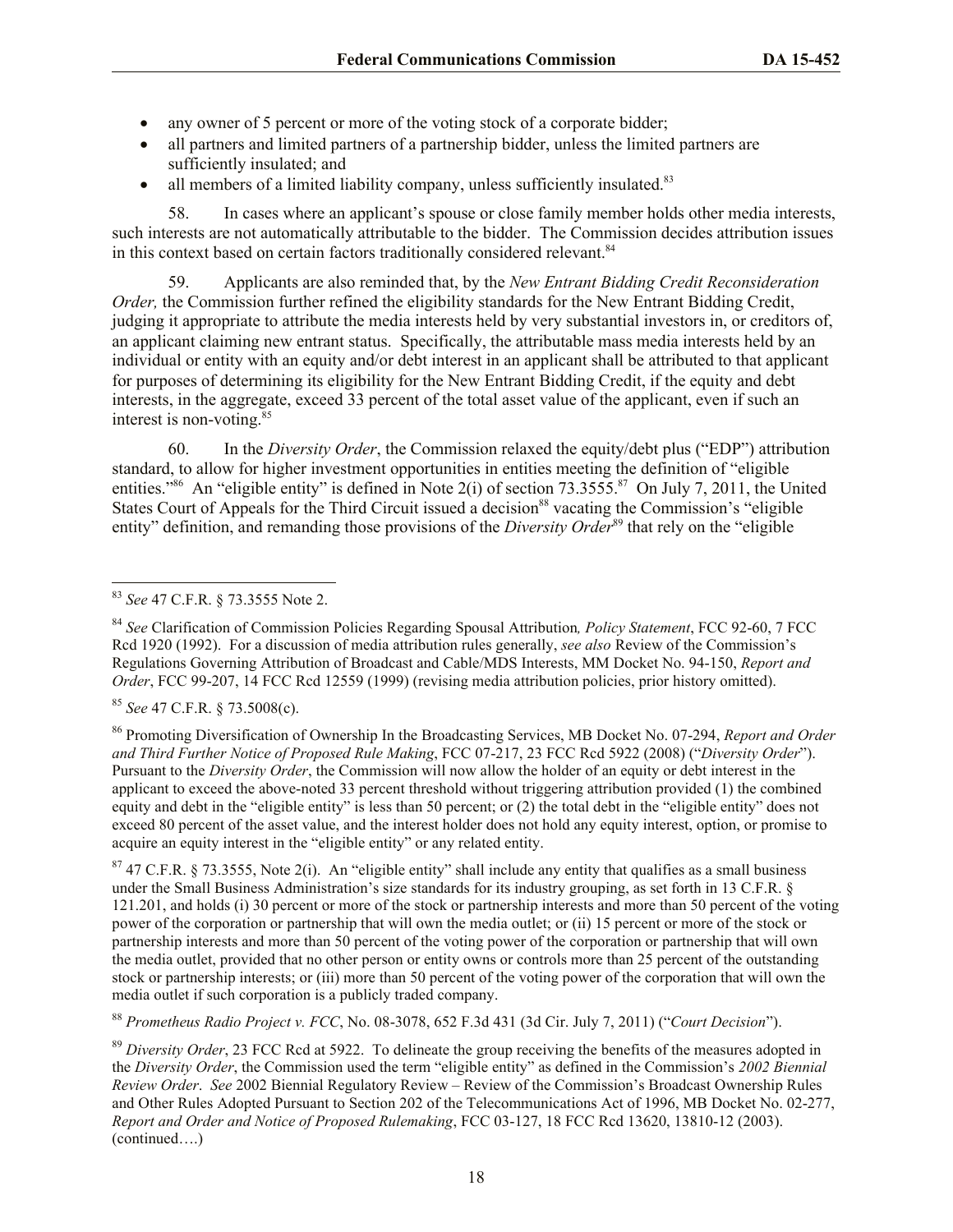entity" definition. Consistent with the *Court Decision*, actions required on remand will be addressed within the Commission's 2014 Quadrennial Regulatory Review of the media ownership rules.<sup>90</sup> Pending such review, the Media Bureau has suspended application of the eligible entity rule provisions and policies in all contexts, including broadcast auctions.<sup>91</sup> Accordingly, the relaxed EDP rule for eligible entities as the basis for the New Entrant Bidding Credit will be unavailable in Auction 98.

61. Generally, media interests will be attributable for purposes of the New Entrant Bidding Credit to the same extent that such other media interests are considered attributable for purposes of the broadcast multiple ownership rules.<sup>92</sup> However, attributable interests held by a winning bidder in existing low power television, television translator or FM translator facilities will not be counted among the applicant's other mass media interests in determining its eligibility for a New Entrant Bidding Credit.<sup>93</sup> A medium of mass communications is defined in section 73.5008(b).<sup>94</sup> Full service noncommercial **educational stations, on both reserved and non-reserved channels, are included among "media of mass communications" as defined in section 73.5008(b).**<sup>95</sup>

#### **D. Application Requirements**

62. In addition to the ownership information required pursuant to sections 1.2105 and 1.2112, applicants seeking a New Entrant Bidding Credit are required to establish on their short-form applications that they satisfy the eligibility requirements to qualify for the bidding credit.<sup>96</sup> In those cases, a certification under penalty of perjury must be provided in completing the short-form application. An applicant claiming that it qualifies for a 35 percent New Entrant Bidding Credit must certify that neither it nor any of its attributable interest holders have any attributable interests in any other media of mass communications. An applicant claiming that it qualifies for a 25 percent New Entrant Bidding Credit must certify that neither it nor any of its attributable interest holders has any attributable interests in more than three media of mass communications, and must identify and describe such media of mass communications. 97

<sup>91</sup> *See* Media Bureau Provides Notice of Suspension of Eligible Entity Rule Changes and Guidance on the Assignment of Broadcast Station Construction Permits to Eligible Entities, *Public Notice*, DA 11-1232, 26 FCC Rcd 10370 (MB 2011).

<sup>92</sup> Further, any bidder asserting new entrant status must have *de facto* as well as *de jure* control of the entity claiming the bidding credit. 47 C.F.R. § 73.5007. Typically, *de jure* control is evidenced by ownership of at least 50.1 percent of an entity's voting stock or equivalent level of interest in cases where the bidder is not a corporate entity. *De facto* control is determined on a case-by-case basis.

<sup>93</sup> *Broadcast First Reconsideration Order*, 14 FCC Rcd at 8764 ¶ 75; 47 C.F.R. § 73.5007.

<sup>94</sup> *See* 47 C.F.R. § 73.5008(b).

<sup>95</sup> *Id*. *See* Minnesota Christian Broadcasters, Inc., *Memorandum Opinion and Order,* FCC 03-5, 18 FCC Rcd 614 (2003), *aff'd sub nom*. *Carol DeLaHunt v. FCC*, No. 03-1029, slip op. (D.C. Cir. Feb. 4, 2004) (unpublished opinion available at 2004 WL 288606 (D.C. Cir.) and *Minnesota Christian Broadcasters, Inc. v. FCC*, 411 F.3d 283 (D.C. Cir. 2005) ("*Minnesota Christian Broadcasters*").

<sup>96</sup> *See* 47 C.F.R. §§ 1.2105(a), 73.3555 and Note 2, 73.5007, 73.5008.

<sup>97</sup> *See* 47 C.F.R. §§ 73.5007, 73.5008.

<sup>(</sup>Continued from previous page)

Generally, "eligible entities" are defined to include all entities that qualify as small businesses under the standards of the Small Business Administration for industry groupings based on revenue.

<sup>90</sup> *See* 2014 Quadrennial Regulatory Review – Review of the Commission's Broadcast Ownership Rules and Other Rules Adopted Pursuant to Section 202 of the Telecommunications Act of 1996, MB Docket No.14-50, *Further Notice of Proposed Rulemaking and Report and Order*, FCC14-28, 29 FCC Rcd 4371 (2014).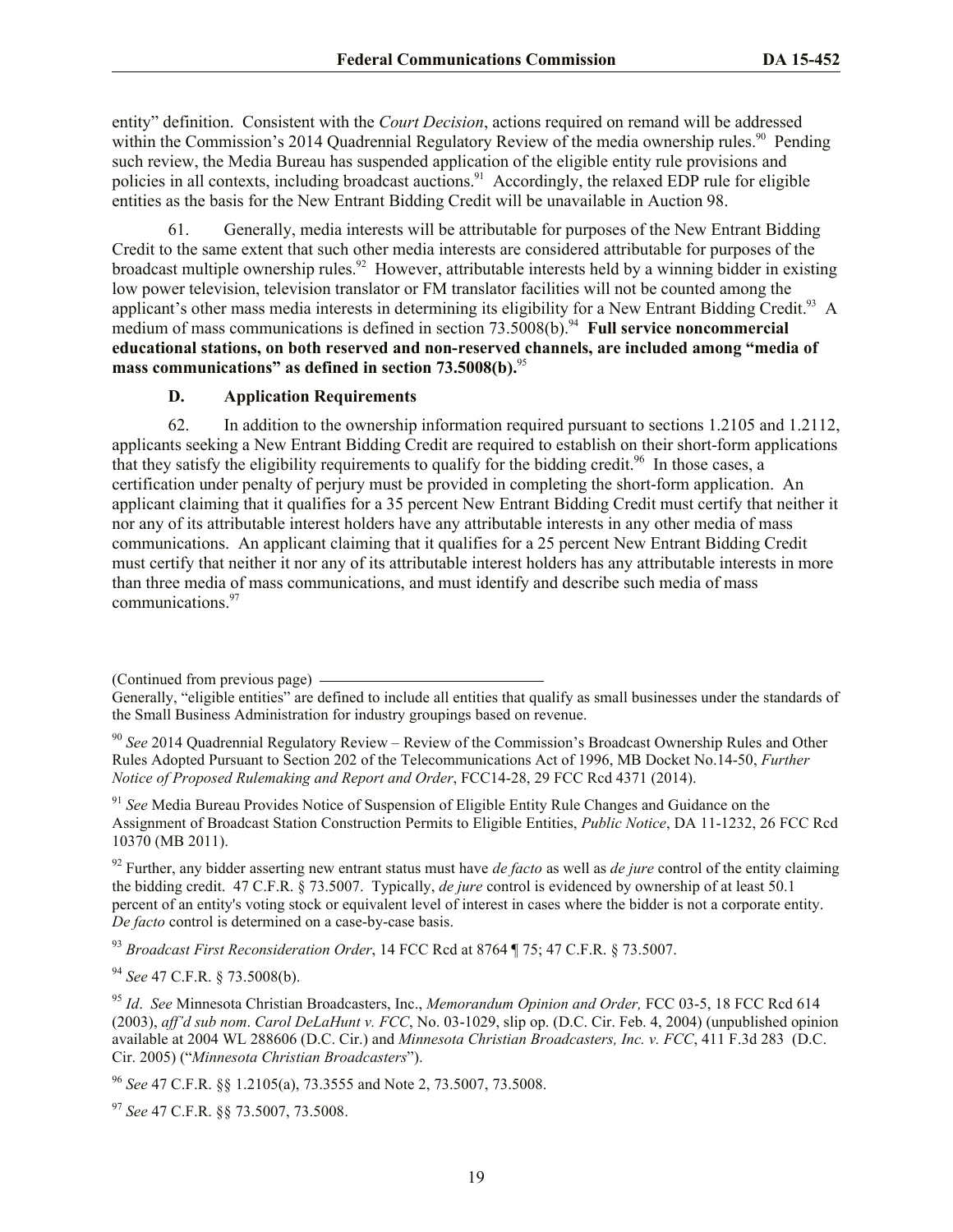## **1. Bidding Credits**

63. Applicants that qualify for the New Entrant Bidding Credit, as specified in the applicable rule,<sup>98</sup> are eligible for a bidding credit that represents the amount by which a bidder's winning bid is discounted. The size of a New Entrant Bidding Credit depends on the number of ownership interests in other media of mass communications that are attributable to the bidder-entity and its attributable interestholders:

- A 35 percent bidding credit will be given to a winning bidder if it, and/or any individual or entity with an attributable interest in the winning bidder, has no attributable interest in any other media of mass communications, as defined in section 73.5008;
- A 25 percent bidding credit will be given to a winning bidder if it, and/or any individual or entity with an attributable interest in the winning bidder, has an attributable interest in no more than three mass media facilities, as defined in section 73.5008;
- No bidding credit will be given if any of the commonly owned mass media facilities serve the same area as the broadcast permit proposed in the auction, as defined in section 73.5007(b), or if the winning bidder, and/or any individual or entity with an attributable interest in the winning bidder, has attributable interests in more than three mass media facilities. For purposes of determining whether a broadcast permit offered in this auction is in the "same area" as an applicant's existing mass media facilities, the coverage area of the to-be-auctioned facility is calculated using maximum class facilities at the allotment reference coordinates, **not** any applicant-specified preferred site coordinates.<sup>99</sup>

64. Bidding credits are not cumulative; qualifying applicants receive either the 25 percent or the 35 percent bidding credit, but not both. Attributable interests are defined in section 73.3555 and note 2 of that section.<sup>100</sup> Applicants should note that unjust enrichment provisions apply to a winning bidder that utilizes a bidding credit and subsequently seeks to assign or transfer control of its license or construction permit to an entity not qualifying for the same level of bidding credit.<sup>101</sup>

## **2. Installment Payments**

65. Installment payments will not be available in Auction 98.

## **E. Ownership Disclosure Requirements**

66. The Commission specified in the *Broadcast First Report and Order* that, for purposes of determining eligibility to participate in a broadcast auction, all applicants must comply with the uniform Part 1 ownership disclosure standards and provide information required by sections 1.2105 and 1.2112 of the Commission's rules.<sup>102</sup> Specifically, in completing the short-form application, applicants will be required to fully disclose information on the real party- or parties-in-interest and ownership structure of the applicant, **including both direct and indirect ownership interests of 10 percent or more**. The ownership disclosure standards for the short-form application are prescribed in sections 1.2105 and

l <sup>98</sup> *See* 47 C.F.R. § 73.5007.

<sup>&</sup>lt;sup>99</sup> Policies to Promote Rural Radio Service and to Streamline Allotment and Assignment Procedures, MB Docket No. 09-52, *First Report and Order and Further Notice of Proposed Rule Making*, FCC 10-24, 25 FCC Rcd 1583, 1609 ¶ 52 (2010) ("*Rural First Report and Order*"). *See* 47 C.F.R. § 73.5007 & Note 1.

<sup>100</sup> *See* 47 C.F.R. § 73.5008.

<sup>101</sup> *See* 47 C.F.R. § 73.5007(c).

<sup>&</sup>lt;sup>102</sup> 47 C.F.R. § 1.2105 requires the disclosure on the short-form application of the applicant's ownership information as set forth in 47 C.F.R. §§ 1.2105 and 1.2112.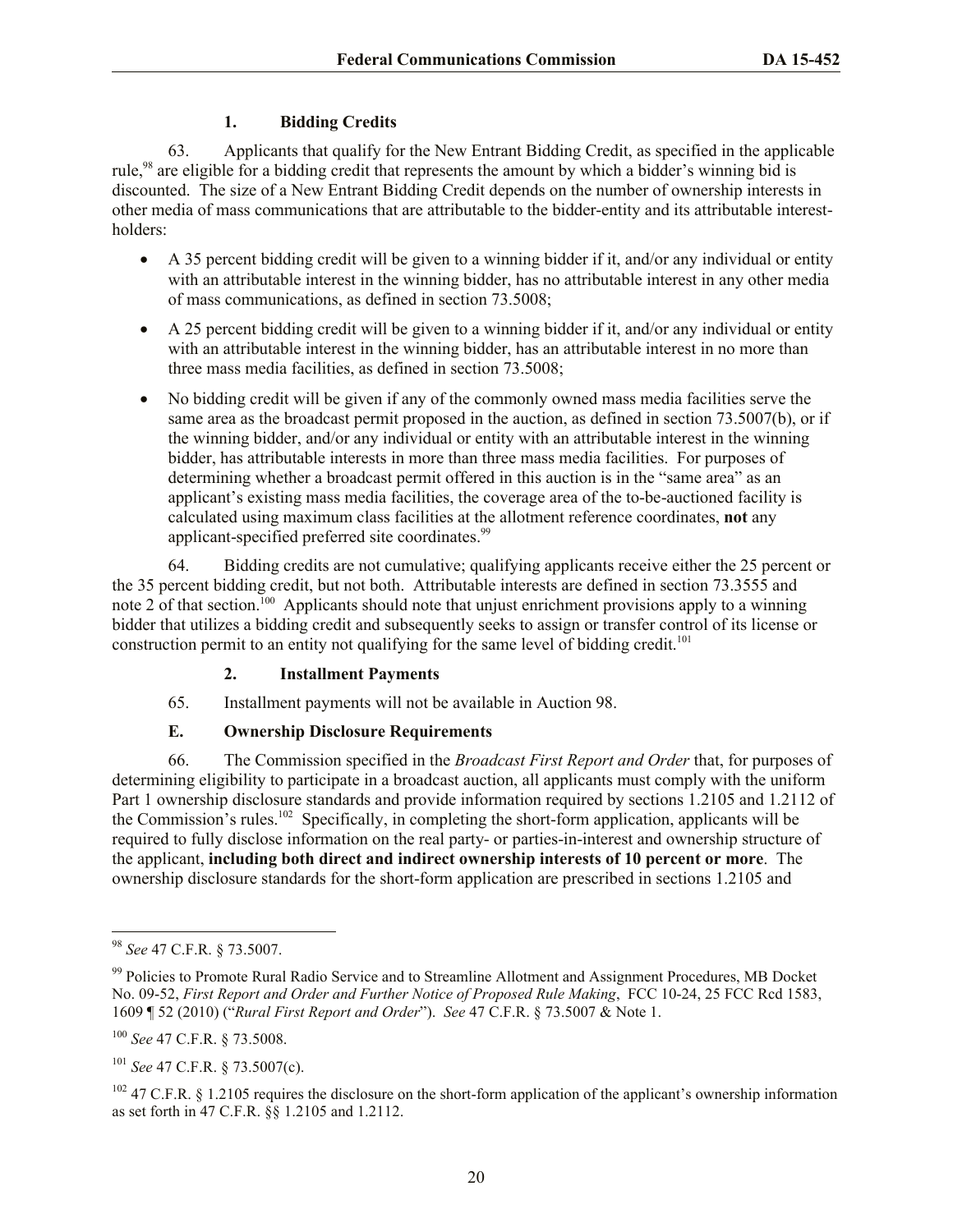1.2112 of the Commission's rules.<sup>103</sup> Each applicant is responsible for ensuring that information submitted in its short-form application is complete and accurate.

67. In certain circumstances, an applicant's most current ownership information on file with the Commission, if in an electronic format compatible with the short-form application (FCC Form 175) (such as information submitted in an FCC Form 602 or in an FCC Form 175 filed for a previous auction using the FCC Auction System), will automatically be entered into its short-form application. Each applicant must carefully review any information automatically entered to confirm that it is complete and accurate as of the deadline for filing the short-form application. Any information that needs to be corrected or updated must be changed directly in the short-form application.

## **F. Provisions Regarding Former and Current Defaulters**

68. Current defaulters or delinquents are not eligible to participate in Auction 98, but former defaulters or delinquents can participate so long as they are otherwise qualified and, as discussed in Section III.D.3, below, make upfront payments that are fifty percent more than would otherwise be necessary.<sup>104</sup> An applicant is considered a "current defaulter" or a "current delinquent" when it, any of its affiliates, any of its controlling interests, or any of the affiliates of its controlling interests, is in default on any payment for any Commission construction permit or license (including a down payment) or is delinquent on any non-tax debt owed to any Federal agency as of the filing deadline for short-form applications. An applicant is considered a "former defaulter" or a "former delinquent" when it, any of its affiliates, any of its controlling interests, or any of the affiliates of its controlling interests, have defaulted on any Commission construction permit or license or been delinquent on any non-tax debt owed to any Federal agency, but have since remedied all such defaults and cured all of the outstanding non-tax delinquencies.

69. On the short-form application, an applicant must certify under penalty of perjury that it, its affiliates, its controlling interests, and the affiliates of its controlling interests, as defined by section 1.2110 of the Commission's rules,<sup>105</sup> are not in default on any payment for a Commission construction permit or license (including down payments) and that it is not delinquent on any non-tax debt owed to any Federal agency.<sup>106</sup> Each applicant must also state under penalty of perjury whether it, its affiliates, its controlling interests, and the affiliates of its controlling interests, have ever been in default on any Commission construction permit or license or have ever been delinquent on any non-tax debt owed to any Federal agency.<sup>107</sup> Prospective applicants are reminded that submission of a false certification to the Commission is a serious matter that may result in severe penalties, including monetary forfeitures, license revocations, exclusion from participation in future auctions, and/or criminal prosecution.

l

<sup>106</sup> 47 C.F.R. § 1.2105(a)(2)(x); *see also Part 1 Fifth Report and Order*, 15 FCC Rcd at 15317 ¶ 42 & n.142.

<sup>&</sup>lt;sup>103</sup> Section 73.5002 of the Commission's rules specifies the bidding procedures, certification requirements and the communication prohibition rules applicable to mutually exclusive applications for commercial broadcast services subject to auction. Subsection (b) of that rule requires the timely submission of short-form applications, along with the required certifications, information and exhibits, pursuant to the provisions of 47 C.F.R. § 1.2105(a) and any Commission public notices. 47 C.F.R. § 1.2105 requires the disclosure on the short-form application of the applicant's ownership information as set forth in 47 C.F.R. §§ 1.2105 and 1.2112.

<sup>104</sup> 47 C.F.R. §§ 1.2105(a)(2)(x), (xi), 1.2105(b)(1), and 1.2106(a); *see Part 1 Fifth Report and Order*, 15 FCC Rcd at 15317  $\parallel$  42 & n.142 ("If any one of an applicant's controlling interests or their affiliates... is in default on any Commission licenses or is delinquent on any non-tax debt owed to any Federal agency at the time the applicant files it[s] FCC Form 175, the applicant will not be able to make the certification required by section  $1.2105(a)(2)(x)$ …and will not be eligible to participate in Commission auctions.").

<sup>105</sup> 47 C.F.R. § 1.2110.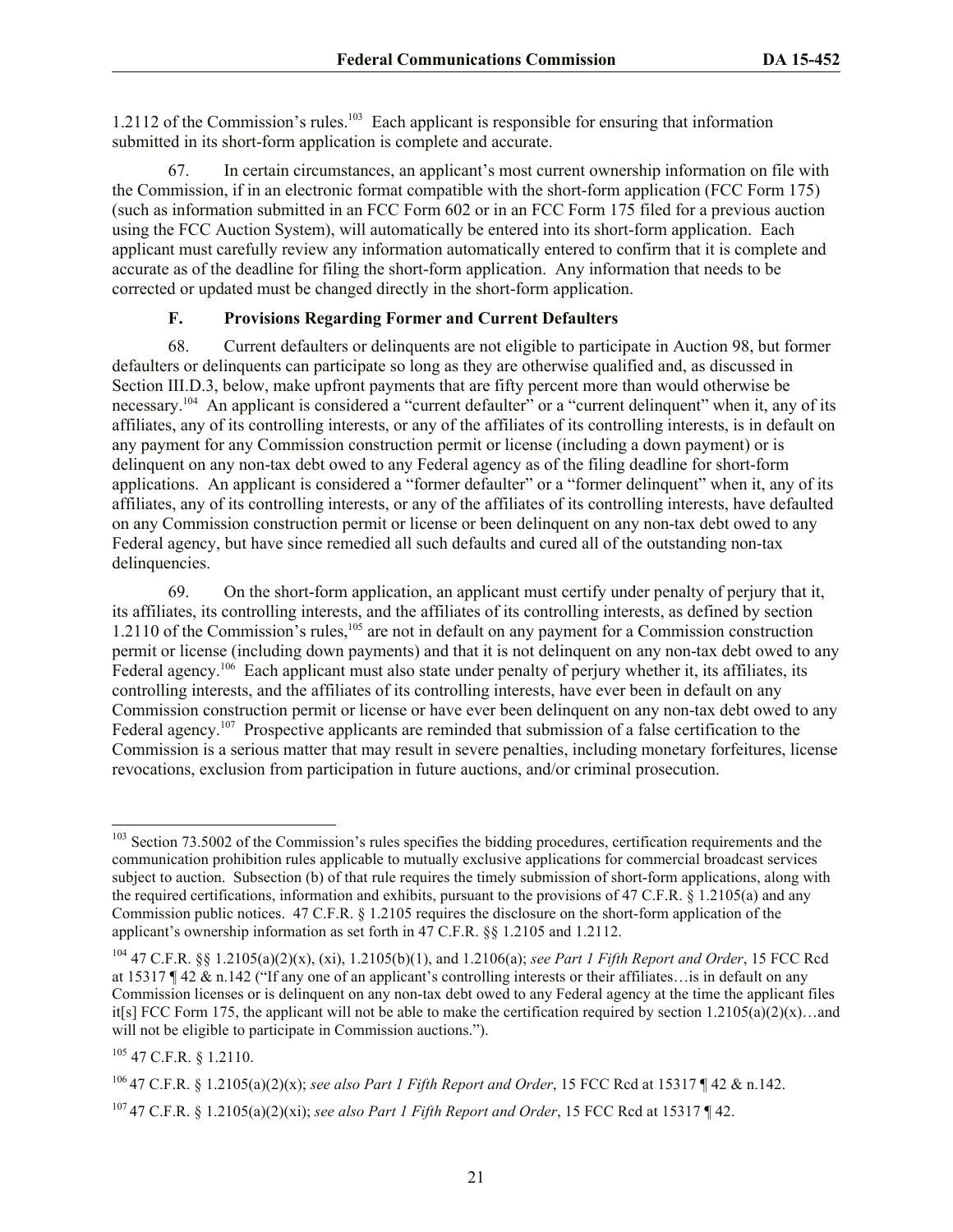70. Applicants are encouraged to review the Bureaus' previous guidance on default and delinquency disclosure requirements in the context of the short-form application process.<sup>108</sup> For example, it has been determined that, to the extent that Commission rules permit late payment of regulatory or application fees accompanied by late fees, such debts will become delinquent for purposes of sections  $1.2105(a)$  and  $1.2106(a)$  only after the expiration of a final payment deadline.<sup>109</sup> Therefore, with respect to regulatory or application fees, the provisions of sections 1.2105(a) and 1.2106(a) regarding default and delinquency in connection with competitive bidding are limited to circumstances in which the relevant party has not complied with a final Commission payment deadline.<sup>110</sup> Parties are also encouraged to consult with the Wireless Telecommunications Bureau's Auctions and Spectrum Access Division staff if they have any questions about default and delinquency disclosure requirements.

71. The Commission considers outstanding debts owed to the United States Government, in any amount, to be a serious matter. The Commission adopted rules, including a provision referred to as the "red light rule," that implement its obligations under the Debt Collection Improvement Act of 1996, which governs the collection of debts owed to the United States.<sup>111</sup> Under the red light rule, applications and other requests for benefits filed by parties that have outstanding debts owed to the Commission will not be processed. In the same rulemaking order, the Commission explicitly declared, however, that its competitive bidding rules "are not affected" by the red light rule.<sup>112</sup> As a consequence, the Commission's adoption of the red light rule does not alter the applicability of any of its competitive bidding rules, including the provisions and certifications of sections 1.2105 and 1.2106, with regard to current and former defaults or delinquencies.

72. Applicants are reminded, however, that the Commission's Red Light Display System, which provides information regarding debts currently owed to the Commission, may not be determinative of an auction applicant's ability to comply with the default and delinquency disclosure requirements of section 1.2105.<sup>113</sup> Thus, while the red light rule ultimately may prevent the processing of long-form applications by auction winners, an auction applicant's lack of current "red light" status is not necessarily determinative of its eligibility to participate in an auction or of its upfront payment obligation.

<sup>&</sup>lt;sup>108</sup> "Wireless Telecommunications Bureau Reminds Prospective Broadband PCS Spectrum Auction Applicants of Default and Delinquency Disclosure Requirements," *Public Notice*, DA 04-3491, 19 FCC Rcd 21920 (WTB 2004) ("*Auction Default Disclosure Public Notice*"). This public notice may be found at http://wireless.fcc.gov/auctions/58/.

<sup>&</sup>lt;sup>109</sup> Letter to Cheryl A. Tritt, Esq., from Margaret Wiener, Chief, Auctions and Spectrum Access Division, Wireless Telecommunications Bureau, DA 04-3685, 19 FCC Rcd 22907 (WTB 2004) (clarifying the term "debt" or "non-tax debt" as referenced in 47 C.F.R. §§ 1.2105(a) and 1.2106(a)). This letter may be found at http://wireless.fcc.gov/auctions/58/.

<sup>&</sup>lt;sup>110</sup> Even where Commission rules expressly permit late payment, subject to payment of an additional late fee, and do not impose a final payment deadline, the Commission may in some cases issue a demand for payment by a date certain. *See* 47 C.F.R. § 1.1164(a). Failure to comply with the terms of a demand letter in the time period specified may render the subject debt delinquent, notwithstanding rules generally permitting late payment.

<sup>&</sup>lt;sup>111</sup> Amendment of Parts 0 and 1 of the Commission's Rules; Implementation of the Debt Collection Improvement Act of 1996 and Adoption of Rules Governing Applications or Requests for Benefits by Delinquent Debtors, MD Docket No. 02-339, *Report and Order*, FCC 04-72, 19 FCC Rcd 6540 (2004) (implementing Pub. L. No. 104-134, 110 Stat. 1321, 1358 (1996)) ("*Debt Collection Report and Order*").

<sup>&</sup>lt;sup>112</sup> *Debt Collection Report and Order*, 19 FCC Rcd at 6541 n.11 (specifically mentions 47 C.F.R. §§ 1.2105(a)(2)(x) and (xi) and states that "[t]hese rules are not affected by the red light rule.").

<sup>113</sup> *Auction Default Disclosure Public Notice*, 19 FCC Rcd at 21920 (addressing relationship between Commission's Red Light Display System and short-form application default and delinquency disclosure requirements for auction applicants).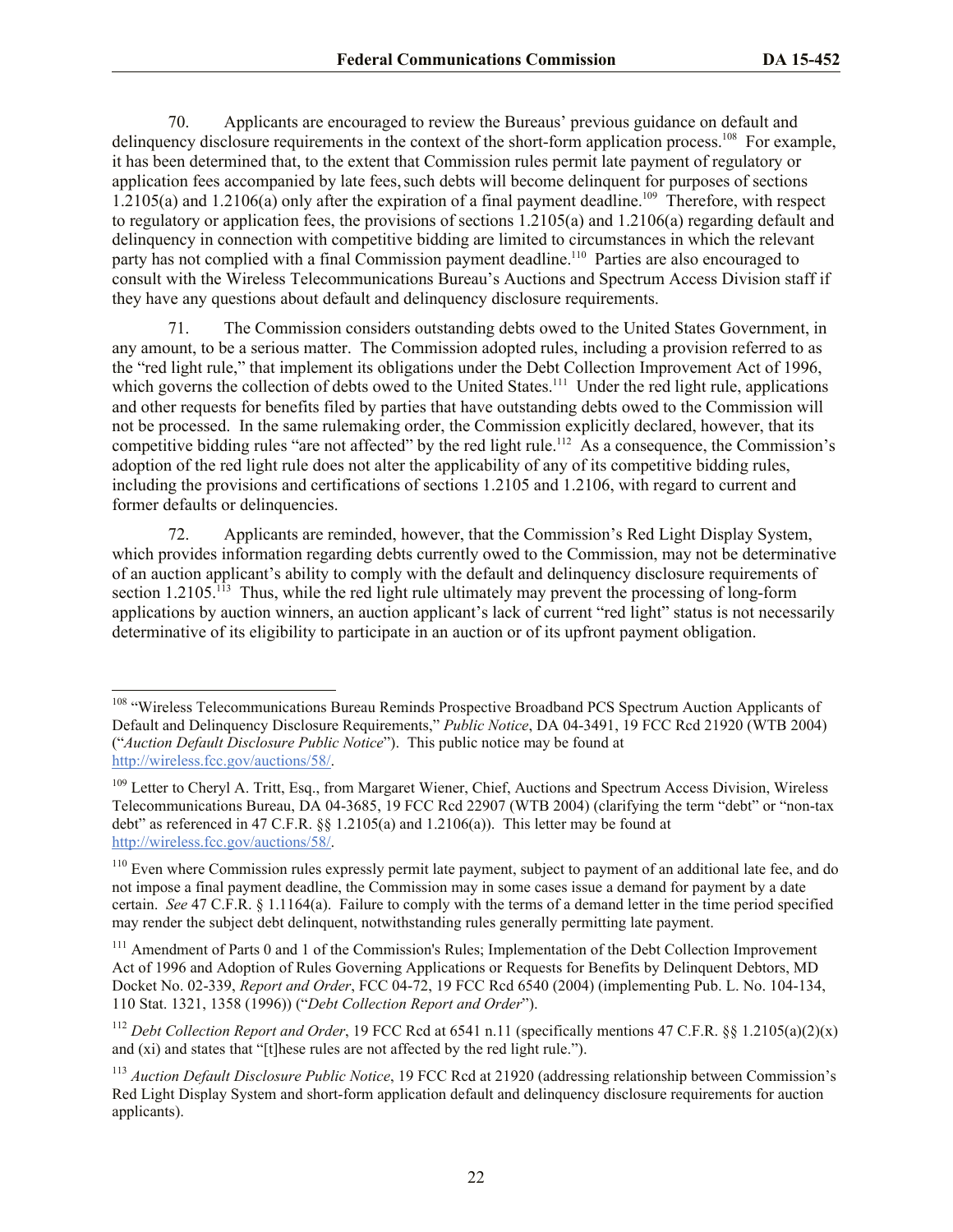73. Moreover, prospective applicants in Auction 98 should note that any long-form applications filed after the close of bidding will be reviewed for compliance with the Commission's red light rule,<sup>114</sup> and such review may result in the dismissal of a winning bidder's long-form application.<sup>115</sup>

## **G. Optional Applicant Status Identification**

74. Applicants owned by members of minority groups and/or women, as defined in section 1.2110(c)(3),<sup>116</sup> and rural telephone companies, as defined in section 1.2110(c)(4),<sup>117</sup> may identify themselves regarding this status in filling out their short-form applications. This applicant status information is collected for statistical purposes only and assists the Commission in monitoring the participation of "designated entities" in its auctions.<sup>118</sup>

## **H. Noncommercial Educational Status Election**

75. In the *NCE Second Report and Order*, the Commission held that applications for noncommercial educational ("NCE") FM stations on non-reserved spectrum, filed during an FM filing window, will be returned as unacceptable for filing if mutually exclusive with any application for a commercial station.<sup>119</sup> Accordingly, if an FCC Form 175 filed during the Auction 98 filing window identifying the application's proposed station as noncommercial educational is mutually exclusive with any application filed during that window for a commercial station,<sup>120</sup> the NCE application will be returned as unacceptable for filing.<sup>121</sup> For this reason, each prospective applicant in this auction should consider carefully if it wishes to propose NCE operation for any FM station acquired in this auction. This NCE election cannot be reversed after the initial application filing deadline.<sup> $122$ </sup>

## **I. Minor Modifications to Short-Form Applications**

76. After the deadline for filing initial applications, an Auction 98 applicant is permitted to make only minor changes to its application. Permissible minor changes include, among other things, deletion and addition of authorized bidders (to a maximum of three) and revision of addresses and telephone numbers of the applicants and their contact persons. An applicant is not permitted to make a major modification to its application (e.g., change of construction permit selection, change control of the applicant, change the certifying official, claim eligibility for a higher percentage of bidding credit, or change the identification of the application's proposed facilities as noncommercial educational) after the

 $116$  47 C.F.R. § 1.2110(c)(3).

 $117$  47 C.F.R. § 1.2110(c)(4).

l <sup>114</sup> *Debt Collection Report and Order*, 19 FCC Rcd at 6540. *See* 47 C.F.R. § 1.1114.

<sup>&</sup>lt;sup>115</sup> Applicants that have their long-form application dismissed will be deemed to have defaulted and will be subject to default payments under 47 C.F.R. §§ 1.2104(g) and 1.2109(c).

<sup>&</sup>lt;sup>118</sup> Designated entities are defined as small businesses, businesses owned by members of minority groups and/or women, and rural telephone companies. *See* 47 C.F.R. § 1.2110(a).

<sup>119</sup> *NCE Second Report and Order*, 18 FCC Rcd at 6699-6701 ¶¶ 21-24. *See also* 47 C.F.R. § 73.5002(b). Auction applications specifying the same FM station construction permit are considered mutually exclusive. *Broadcast First Report and Order*, 13 FCC Rcd at 15979 n.166.

<sup>&</sup>lt;sup>120</sup> In the *NCE Second Report and Order*, the Commission determined that short-form applications that do not identify the facilities proposed in the FCC Form 175 as "noncommercial educational" will be considered, as a matter of law, applications for commercial broadcast stations. *NCE Second Report and Order*, 18 FCC Rcd at 6700 ¶ 22.

<sup>121</sup> *NCE Second Report and Order*, 18 FCC Rcd at 6699-6701 ¶¶ 21-24. *See also* 47 C.F.R. § 73.5002(b).

<sup>122</sup> 47 C.F.R. § 1.2105(b); *see also NCE Second Report and Order*, 18 FCC Rcd at 6700 ¶ 22.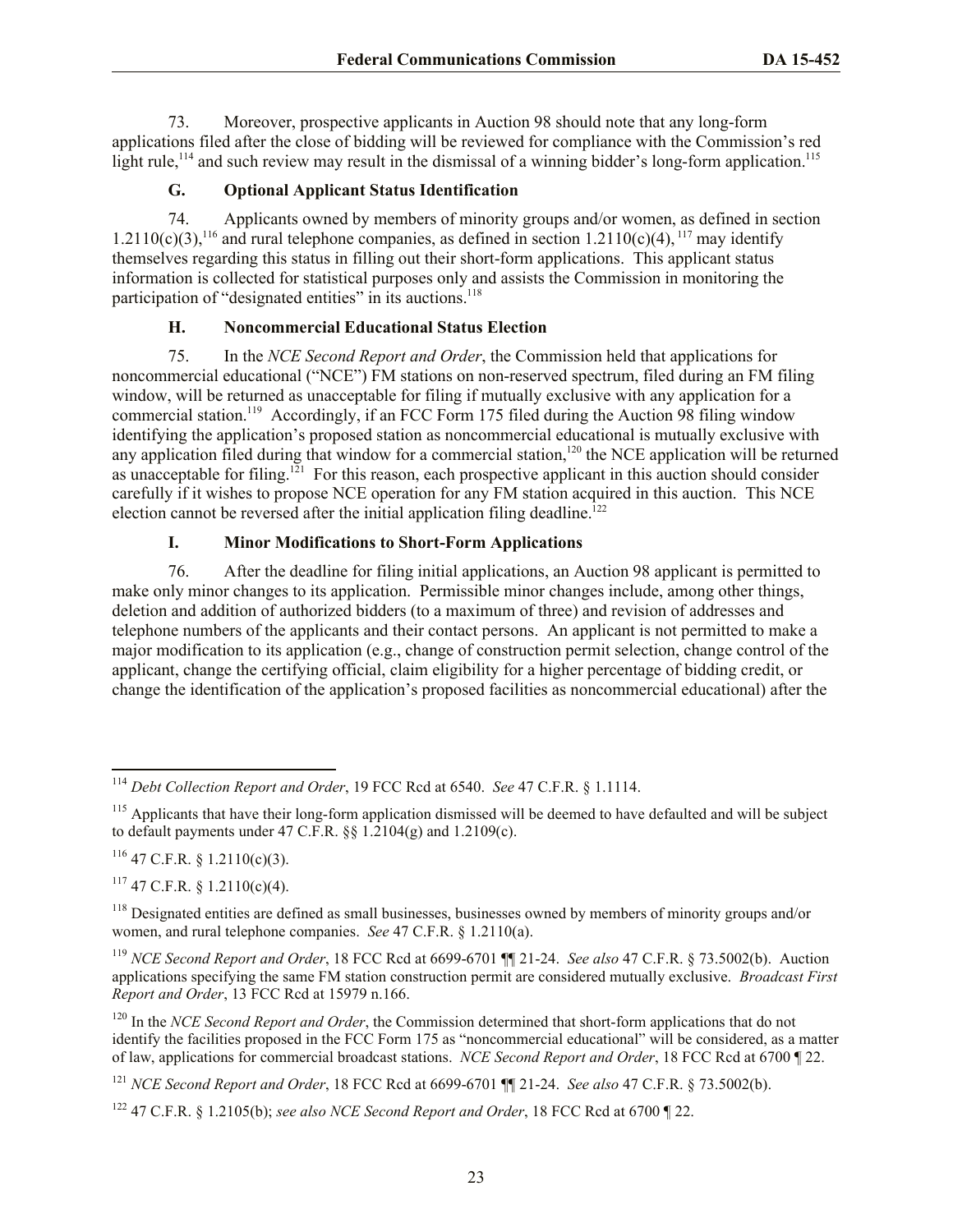initial application filing deadline.<sup>123</sup> Thus, any change in control of an applicant — resulting from a merger, for example — will be considered a major modification, and the application will consequently be dismissed.<sup>124</sup>

77. If an applicant wishes to make permissible minor changes to its short-form application, such changes should be made electronically to its short-form application using the FCC Auction System whenever possible. For the change to be submitted and considered by the Commission, be sure to click on the SUBMIT button. After the revised application has been submitted, a confirmation page will be displayed stating the submission time, submission date, and a unique file number.<sup>125</sup>

78. An applicant cannot use the FCC Auction System outside of the initial and resubmission filing windows to make changes to its short-form application for other than administrative changes (e.g., changing certain contact information or the name of an authorized bidder). If these or other permissible minor changes need to be made outside of these windows, the applicant must submit a letter briefly summarizing the changes and subsequently update its short-form application in the FCC Auction System once it is available. Moreover, after the filing window has closed, the system will not permit applicants to make certain changes, such as the applicant's legal classification and the identification of the application's proposed facilities as noncommercial educational.

79. Any letter describing changes to an applicant's short-form application must be submitted by e-mail to auction98@fcc.gov. The e-mail summarizing the changes must include a subject or caption referring to Auction 98 and the name of the applicant, for example, "Re: Changes to Auction 98 Short-Form Application of ABC Corp." The Bureaus request that parties format any attachments to e-mail as Adobe $\mathbb{P}^{\infty}$  Acrobat $\mathbb{P}$  (pdf) or Microsoft<sup>®</sup> Word documents. Questions about short-form application amendments should be directed to the Auctions and Spectrum Access Division at (202) 418-0660.

80. Any application amendment and related statements of fact must be certified by an authorized representative of the applicant having authority to bind the applicant.

81. Applicants must not submit application-specific material through the Commission's Electronic Comment Filing System, which was used for submitting comments regarding Auction 98.

## **J. Maintaining Current Information in Short-Form Applications**

82. Sections 1.65 and 1.2105(b) of the Commission's rules require an applicant to maintain the accuracy and completeness of information furnished in its pending application and in competitive bidding proceedings to furnish additional or corrected information to the Commission within five days of a significant occurrence, $126$  or to amend a short-form application no more than five days after the applicant becomes aware of the need for the amendment.<sup>127</sup> Changes that cause a loss of or reduction in the percentage of bidding credit specified on the originally-submitted application must be reported immediately, and no later than five business days after the change occurs.<sup>128</sup> If an amendment reporting

<sup>125</sup> The Bureaus advise applicants to print and retain a copy of this confirmation page.

l

 $126$  We remind each applicant of its duty to continuously maintain the accuracy of information submitted in its auction application. *See, e.g., Vermont Telephone Company*, 26 FCC Rcd at 14130.

<sup>127</sup> 47 C.F.R. §§ 1.65, 1.2105(b). *See also Part 1 Procedural Amendments Order*, 25 FCC Rcd at 523 ¶ 8.

<sup>128</sup> *See* 47 C.F.R. § 73.5007(a). *See also Rural First Report and Order*, 25 FCC Rcd at 1611-1614 ¶¶ 57-63. For example, if ownership changes result in the attribution of new interest holders that affect the applicant's (continued….)

<sup>123</sup> 47 C.F.R. § 1.2105(b); *see also* Two Way Radio of Carolina, Inc., *Memorandum Opinion and Order*, FCC 99- 189, 14 FCC Rcd 12035 (1999) ("*Two Way Radio*")(auction applicant not allowed to change its designated entity status after application filing deadline).

 $124$  We reiterate that, even if an applicant's short-form application is dismissed, the applicant would remain subject to the communication prohibitions of 47 C.F.R. § 1.2105(c) until the down-payment deadline, which will be established after the auction closes.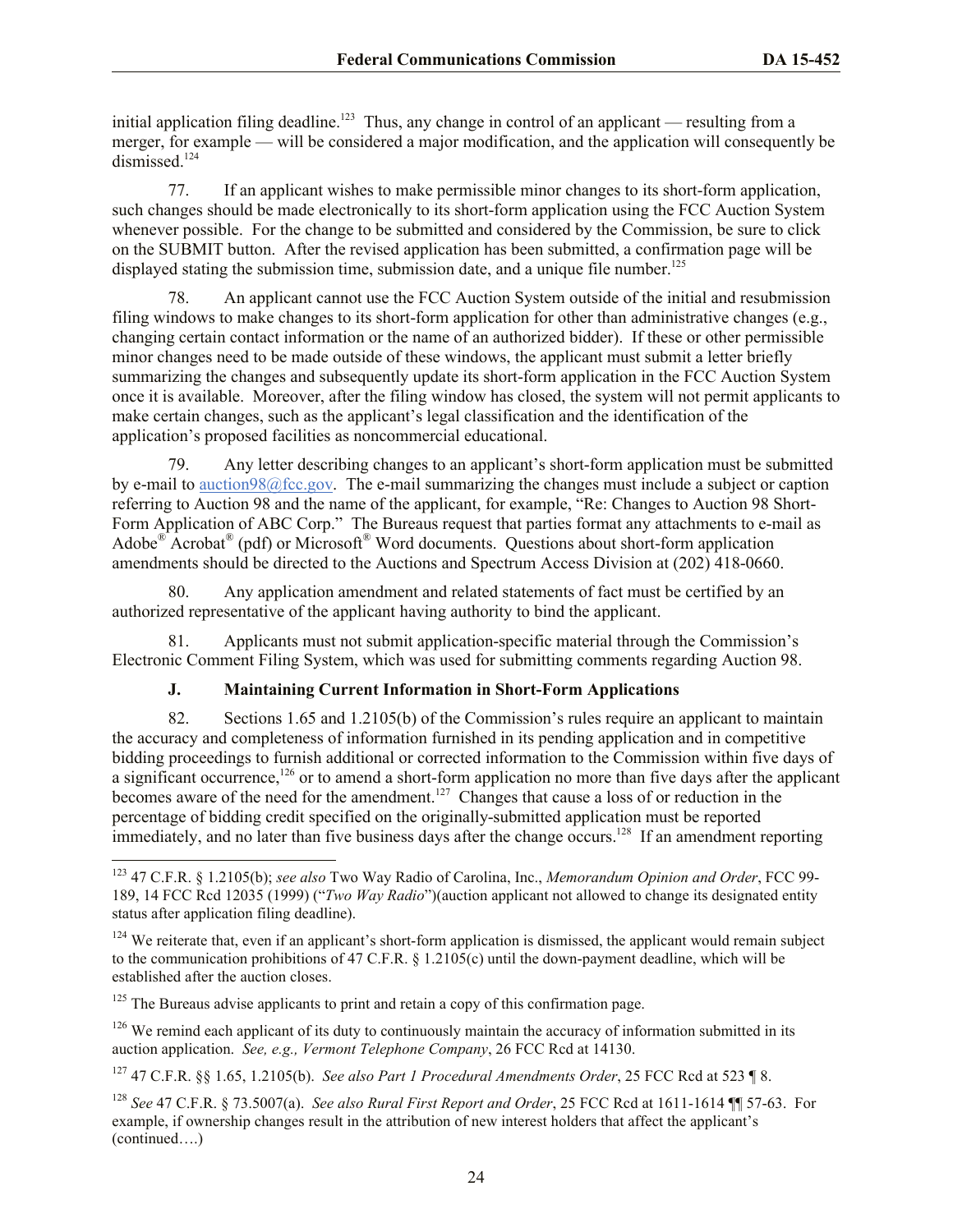changes is a "major amendment," as defined by section 1.2105, the major amendment will not be accepted and may result in the dismissal of the application.<sup>129</sup> As noted above, after the short-form filing deadline, applicants may make only minor changes to their applications. For changes to be submitted and considered by the Commission, be sure to click on the SUBMIT button in the FCC Auction System. In addition, an applicant cannot update its short-form application using the FCC Auction System after the initial and resubmission filing windows close. If information needs to be submitted pursuant to section 1.65 after these windows close, a letter briefly summarizing the changes must be submitted by e-mail to auction98@fcc.gov. This e-mail must include a subject or caption referring to Auction 98 and the name of the applicant. The Bureaus request that parties format any attachments to e-mail as Adobe® Acrobat® (pdf) or Microsoft® Word documents.

#### **III. PRE-AUCTION PROCEDURES**

#### **A. Online Auction Tutorial – Available May 18, 2015**

83. By Monday, May 18, 2015, an interactive auction tutorial will be available on the Auction 98 web page for prospective bidders to familiarize themselves with the auction process. This online tutorial will provide information about pre-auction procedures, completing short-form applications, auction conduct, the FCC Auction Bidding System, auction rules, and broadcast services rules. The tutorial will also provide an avenue to ask FCC staff questions about the auction, auction procedures, filing requirements, and other matters related to this auction.

84. The Bureaus believe parties interested in participating in this auction will find the interactive, online tutorial an efficient and effective way to further their understanding of the auction process. The tutorial will allow viewers to navigate the presentation outline, review written notes, listen to audio recordings of the notes, and search for topics using a text search function. Additional features of this web-based tool include links to auction-specific Commission releases, e-mail links for contacting Commission licensing and auctions staff, a timeline with deadlines for auction preparation, and screen shots of the online application and bidding system. The tutorial will be accessible through a web browser with Adobe Flash Player.<sup>130</sup>

85. The auction tutorial will be accessible from the FCC's Auction 98 web page at http://wireless.fcc.gov/auctions/98/ through an "Auction Tutorial" link. Once posted, this tutorial will remain available and accessible anytime for reference in connection with the procedures outlined in this Public Notice.

#### **B. Short-Form Applications – Due Prior to 6:00 p.m. ET on May 28, 2015**

86. In order to be eligible to bid in this auction, applicants must first follow the procedures set forth in Attachment B to this Public Notice to submit a short-form application (FCC Form 175) electronically via the FCC Auction System.<sup>131</sup> This short-form application must be submitted prior to 6:00 p.m. ET on May 28, 2015. **Late applications will not be accepted.** No application fee is required, but an applicant must submit a timely upfront payment to be eligible to bid.<sup>132</sup>

 $129$  47 C.F.R. § 1.2105(b)(2).

<sup>130</sup> Most users will already have the Flash Player browser plug-in, which can be downloaded from http://get.adobe.com/flashplayer/.

 $131$  47 C.F.R. § 1.2105(a).

<sup>132</sup> *See* Section III.D. "Upfront Payments – Due June 29, 2015," below*.* 

<sup>(</sup>Continued from previous page)

qualifications for a new entrant bidding credit, such information must be clearly stated in the bidder's amendment. *See Liberty Productions*, 16 FCC Rcd at 12077-79 ¶¶ 34-37. Events occurring after the application filing deadline, such as the acquisition of attributable interests in media of mass communications, may also cause diminishment or loss of the bidding credit, and must be reported immediately, and no later than five business days after the change occurs.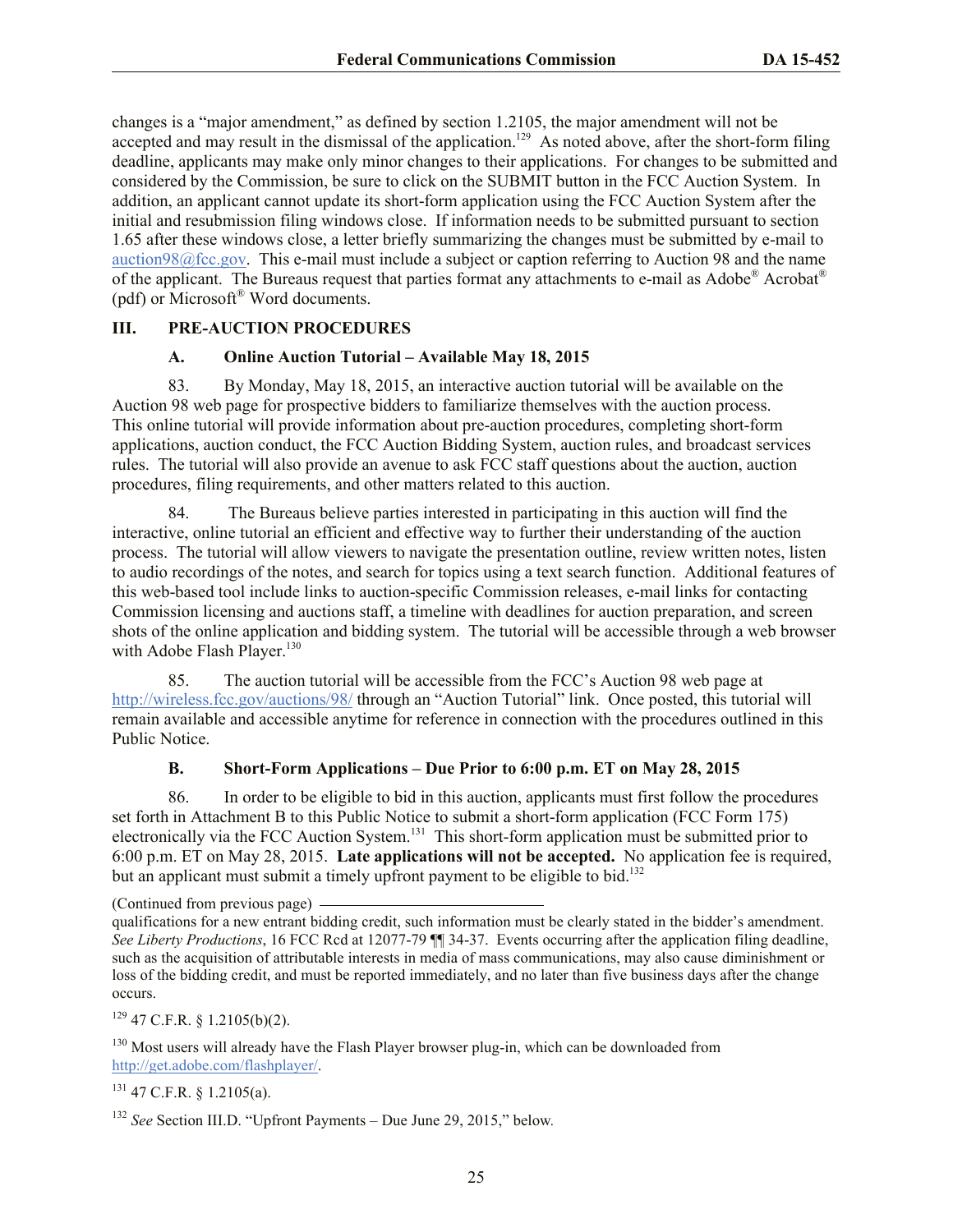87. Applications may generally be filed at any time beginning at noon ET on May 18, 2015, until the filing window closes at 6:00 p.m. ET on May 28, 2015. Applicants are strongly encouraged to file early and are responsible for allowing adequate time for filing their applications. Applications can be updated or amended multiple times until the filing deadline on May 28, 2015.

88. An applicant must always click on the SUBMIT button on the "Certify & Submit" screen to successfully submit its FCC Form 175 and any modifications; otherwise the application or changes to the application will not be received or reviewed by Commission staff. Additional information about accessing, completing, and viewing the FCC Form 175 is included in Attachment B. FCC Auctions Technical Support is available at (877) 480-3201, option nine; (202) 414-1250; or (202) 414-1255 (text telephone (TTY)); hours of service are Monday through Friday, from 8:00 a.m. to 6:00 p.m. ET. In order to provide better service to the public, all calls to Technical Support are recorded.

#### **C. Application Processing and Minor Corrections**

89. After the deadline for filing FCC Form 175 applications, the Commission will process all timely submitted applications to determine which are complete, and subsequently will issue a public notice identifying (1) those that are complete; (2) those that are rejected; and (3) those that are incomplete or deficient because of minor defects that may be corrected. The public notice will include the deadline for resubmitting corrected applications.

90. Non-mutually exclusive applications will be listed in a subsequent public notice to be released by the Bureaus. Such applications will not proceed to auction, but will proceed in accordance with instructions set forth in that public notice.<sup>133</sup> All mutually exclusive applications will be considered under the relevant procedures for conflict resolution. Mutually exclusive applications proposing commercial stations will proceed to auction.

91. As described above, after the application filing deadline on May 28, 2015, applicants can make only minor corrections to their applications.<sup>134</sup> They will not be permitted to make major modifications (e.g*.*, change construction permit selection, change control of the applicant, change the certifying official, claim eligibility for a higher percentage of bidding credit, or change identification of the application's proposed facilities as  $NCE$ ).<sup>135</sup>

92. Commission staff will communicate only with an applicant's contact person or certifying official, as designated on the short-form application, unless the applicant's certifying official or contact person notifies the Commission in writing that applicant's counsel or other representative is authorized to speak on its behalf.<sup>136</sup> Authorizations may be sent by e-mail to **auction98@fcc.gov**.

## **D. Upfront Payments – Due June 29, 2015**

93. In order to be eligible to bid in this auction, an upfront payment must be submitted and accompanied by an FCC Remittance Advice Form (FCC Form 159). After completing its short-form application, an applicant will have access to an electronic version of the FCC Form 159 that can be printed and sent by fax to U.S. Bank in St. Louis, Missouri. **All upfront payments must be made as instructed in this Public Notice and must be received in the proper account at U.S. Bank before 6:00 p.m. ET on June 29, 2015.**

l <sup>133</sup> *See* 47 C.F.R. § 73.3573(f)(4).

<sup>&</sup>lt;sup>134</sup> See Section II.I. "Minor Modifications to Short-Form Applications," above.

<sup>135</sup> 47 C.F.R. § 1.2105(b); *see also Two Way Radio,* 14 FCC Rcd at 12035.

<sup>&</sup>lt;sup>136</sup> In no event, however, will the FCC send auction registration materials to anyone other than the contact person listed on the applicant's FCC Form 175 or respond to a request for replacement registration materials from anyone other than the authorized bidder, contact person, or certifying official listed on the applicant's FCC Form 175. *See*  Section III.F. "Auction Registration," below.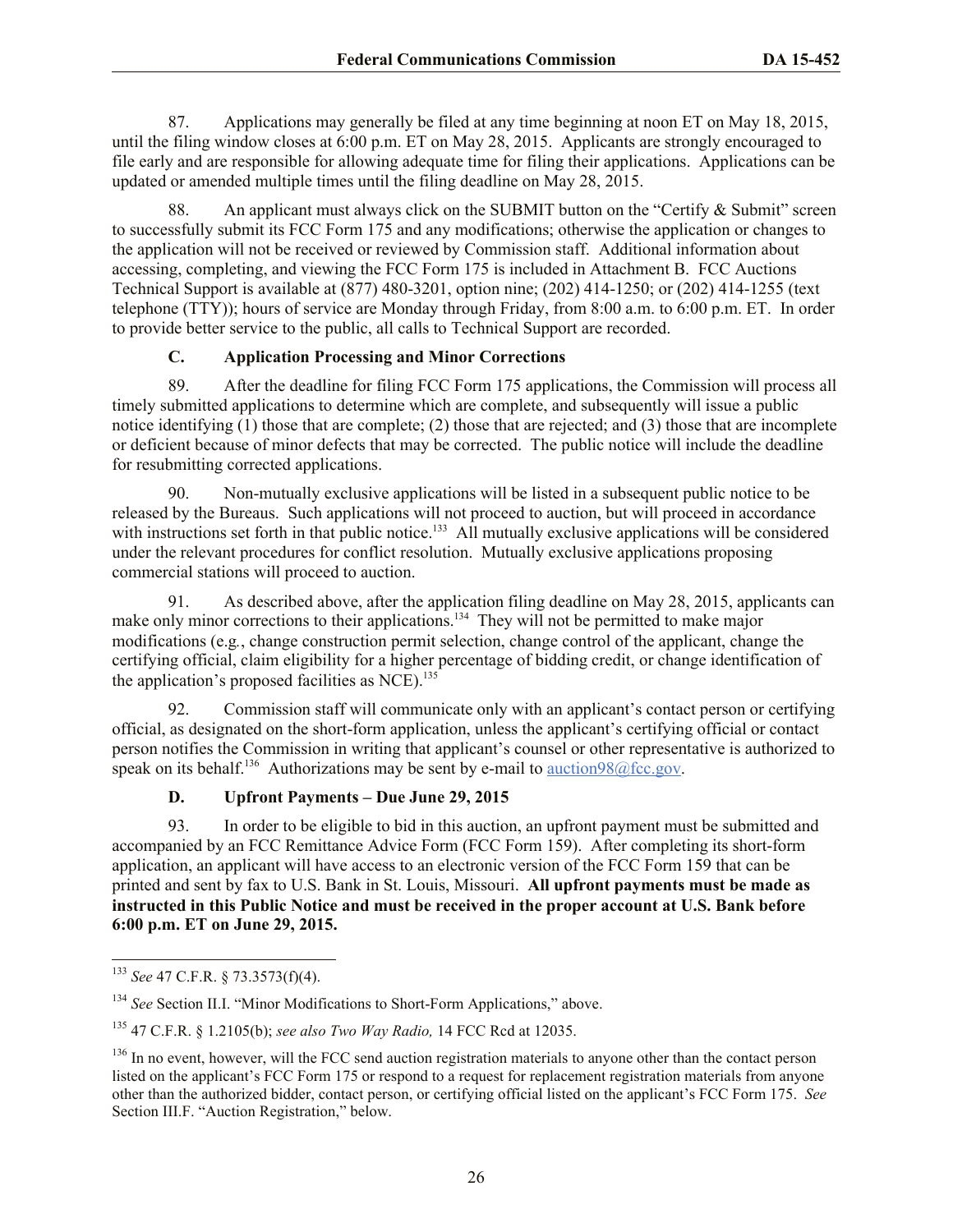## **1. Making Upfront Payments by Wire Transfer**

94. Wire transfer payments must be received before 6:00 p.m. ET on June 29, 2015.<sup>137</sup> No other payment method is acceptable.<sup>138</sup> To avoid untimely payments, applicants should discuss arrangements (including bank closing schedules) with their bankers several days before they plan to make the wire transfer, and allow sufficient time for the transfer to be initiated and completed before the deadline. The following information will be needed:

ABA Routing Number: 081000210 Receiving Bank: U.S. Bank 1005 Convention Plaza St. Louis, MO 63101 BENEFICIARY: FCC/Account # 152308790392 Originating Bank Information (OBI Field): (Skip one space between each information item) "AUCTIONPAY" APPLICANT FCC REGISTRATION NUMBER (FRN): (same as FCC Form 159, block 21) PAYMENT TYPE CODE: (same as FCC Form 159, block 24A: "U098") FCC CODE 1: (same as FCC Form 159, block 28A: "98") PAYER NAME: (same as FCC Form 159, block 2) LOCKBOX NO: # 979085

NOTE: The BNF and Lockbox number are specific to the upfront payments for this auction. Do not use BNF or Lockbox numbers from previous auctions.

95. At least one hour before placing the order for the wire transfer (but on the same business day), applicants must fax a completed FCC Form 159 (Revised 2/03) to U.S. Bank at (314) 418-4232. On the fax cover sheet, write "Wire Transfer – Auction Payment for Auction 98." In order to meet the upfront payment deadline, an applicant's payment must be credited to the Commission's account for Auction 98 before the deadline.<sup>139</sup>

96. Each applicant is responsible for ensuring timely submission of its upfront payment and for timely filing of an accurate and complete FCC Remittance Advice Form (FCC Form 159). An applicant should coordinate with its financial institution well ahead of the due date regarding its wire transfer and allow sufficient time for the transfer to be initiated and completed prior to the deadline. The Commission repeatedly has cautioned auction participants about the importance of planning ahead to prepare for unforeseen last-minute difficulties in making payments by wire transfer.<sup>140</sup> Each applicant **also is responsible for obtaining confirmation from its financial institution that its wire transfer to U.S. Bank was successful and from Commission staff that its upfront payment was timely received and that it was deposited into the proper account**. To receive confirmation from Commission staff, contact Gail Glasser of the Office of Managing Director's Revenue & Receivables Operations Group/Auctions at (202) 418-0578, or alternatively, Theresa Meeks at (202) 418-2945.

<sup>&</sup>lt;sup>137</sup> An applicant must initiate the wire transfer through its bank, authorizing the bank to wire funds from the applicant's account to the Commission's auction payment lockbox bank, the U.S. Bank in St. Louis, Missouri.

<sup>&</sup>lt;sup>138</sup> The Commission will not accept checks, credit cards, or automated clearing house (ACH) payments.

<sup>&</sup>lt;sup>139</sup> Letter to Lee G. Petro, Esq., from Margaret W. Wiener, Chief, Auctions and Spectrum Access Division, Wireless Telecommunications Bureau, DA 10-1270, 25 FCC Rcd 9046 (Auc. Div. 2010).

<sup>&</sup>lt;sup>140</sup> *See, e.g., Letter to David G. O'Neil, Esq. from Margaret W. Wiener, Chief, Auctions and Spectrum Access* Division, Wireless Telecommunications Bureau, DA 08-622, 23 FCC Rcd 4765 (2008); Letter to Patrick Shannon, Esq., Counsel for Lynch 3G Communications Corp., from Margaret W. Wiener, Chief, Auctions and Industry Analysis Division, Wireless Telecommunications Bureau, DA 03-1944, 18 FCC Rcd 11552 (2003).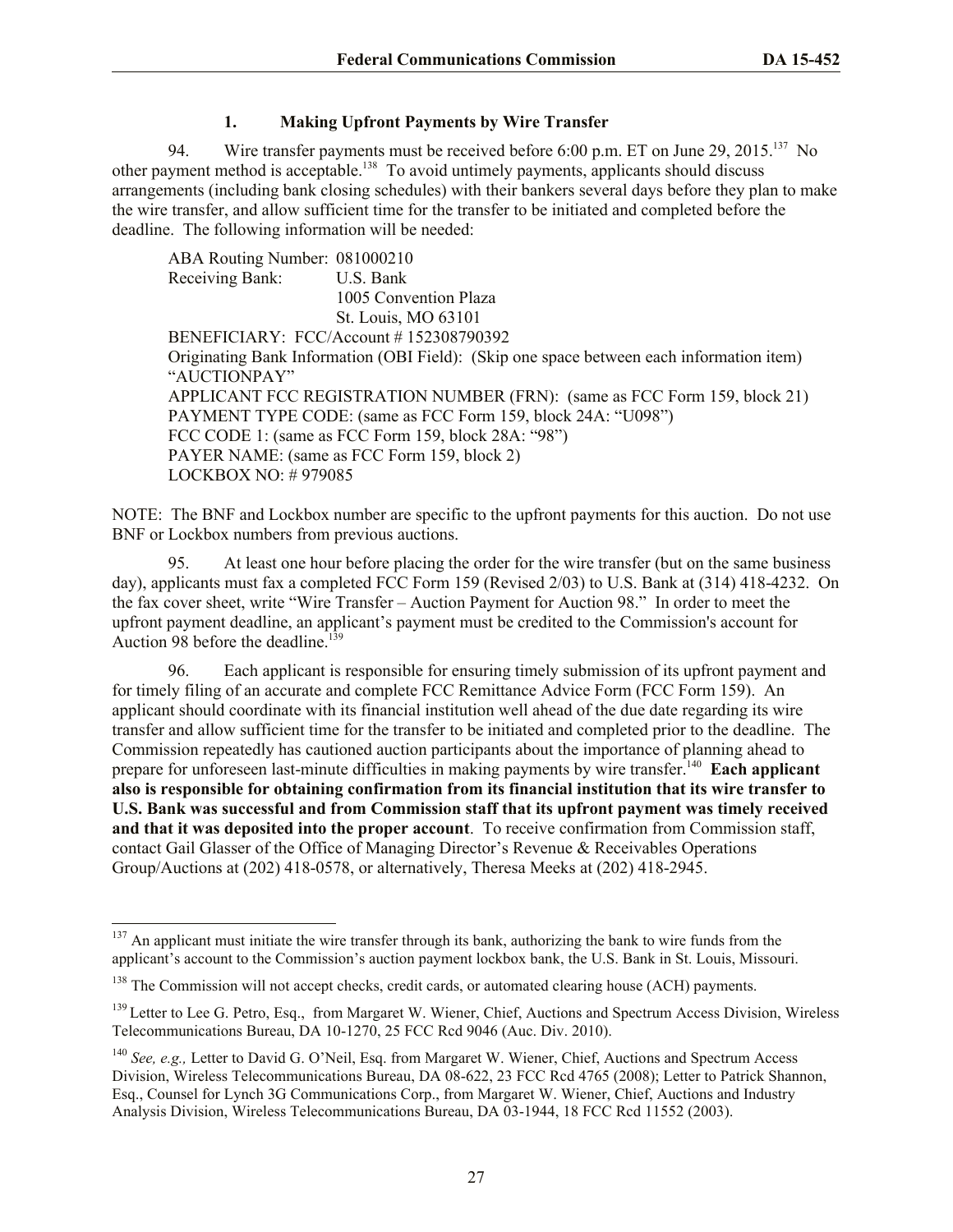- 97. Please note the following information regarding upfront payments:
	- All payments must be made in U.S. dollars.
	- All payments must be made by wire transfer.
	- Upfront payments for Auction 98 go to a lockbox number different from the lockboxes used in previous FCC auctions.
	- Failure to deliver a sufficient upfront payment as instructed by the June 29, 2015, deadline will result in dismissal of the short-form application and disqualification from participation in the auction.

## **2. FCC Form 159**

98. An accurate and complete FCC Remittance Advice Form (FCC Form 159, Revised 2/03) must be faxed to U.S. Bank to accompany each upfront payment. Proper completion of this form is critical to ensuring correct crediting of upfront payments. Detailed instructions for completion of FCC Form 159 are included in Attachment C. An electronic pre-filled version of the FCC Form 159 is available after submitting the FCC Form 175. Payers using the pre-filled FCC Form 159 are responsible for ensuring that all of the information on the form, including payment amounts, is accurate. The FCC Form 159 can be completed electronically, but it must be filed with U.S. Bank by fax.

## **3. Upfront Payments and Bidding Eligibility**

99. The Commission has delegated to the Bureaus the authority and discretion to determine appropriate upfront payments for each auction.<sup>141</sup> Upfront payments help deter frivolous or insincere bidding, and provide the Commission with a source of funds in the event that the bidder incurs liability during the auction.

100. Applicants that are former defaulters, as described above, must pay upfront payments 50 percent greater than non-former defaulters.<sup>142</sup> For purposes of this calculation, the "applicant" includes the applicant itself, its affiliates, its controlling interests, and affiliates of its controlling interests, as defined by section  $1.2110$  of the Commission's rules.<sup>143</sup>

101. Applicants must make upfront payments sufficient to obtain bidding eligibility on the construction permits on which they will bid. The Bureaus proposed, in the *Auction 98 Comment Public Notice*, that the amount of the upfront payment would determine a bidder's initial bidding eligibility, the maximum number of bidding units on which a bidder may place bids.<sup>144</sup> Under the Bureaus' proposal, in order to bid on a particular construction permit, a qualified bidder must have selected the construction permit on its FCC Form 175 and must have a current eligibility level that meets or exceeds the number of bidding units assigned to that construction permit. **At a minimum, therefore, an applicant's total upfront payment must be enough to establish eligibility to bid on at least one of the construction permits selected on its FCC Form 175, or else the applicant will not be eligible to participate in the auction.** An applicant does not have to make an upfront payment to cover all construction permits the applicant selected on its FCC Form 175, but only enough to cover the maximum number of bidding units that are associated with construction permits on which they wish to place bids and hold provisionally

l  $141$  Amendment of Part 1 of the Commission's Rules – Competitive Bidding Proceeding, WT Docket No. 97-82, *Order, Memorandum Opinion and Order and Notice of Proposed Rule Making*, FCC 97-60, 12 FCC Rcd 5686, 5697-98 ¶ 16 (1997); *see also Broadcast First Report and Order*, 13 FCC Rcd at 15971 ¶ 134.

<sup>142</sup> *Part 1 Fifth Report and Order*, 15 FCC Rcd at 15316-17 ¶¶ 40-42; *see also* 47 C.F.R. § 1.2106(a); Section II.F. "Provisions Regarding Former and Current Defaulters," above*.* 

 $143$  47 C.F.R. § 1.2110(c).

<sup>144</sup> *Auction 98 Comment Public Notice* at ¶ 17.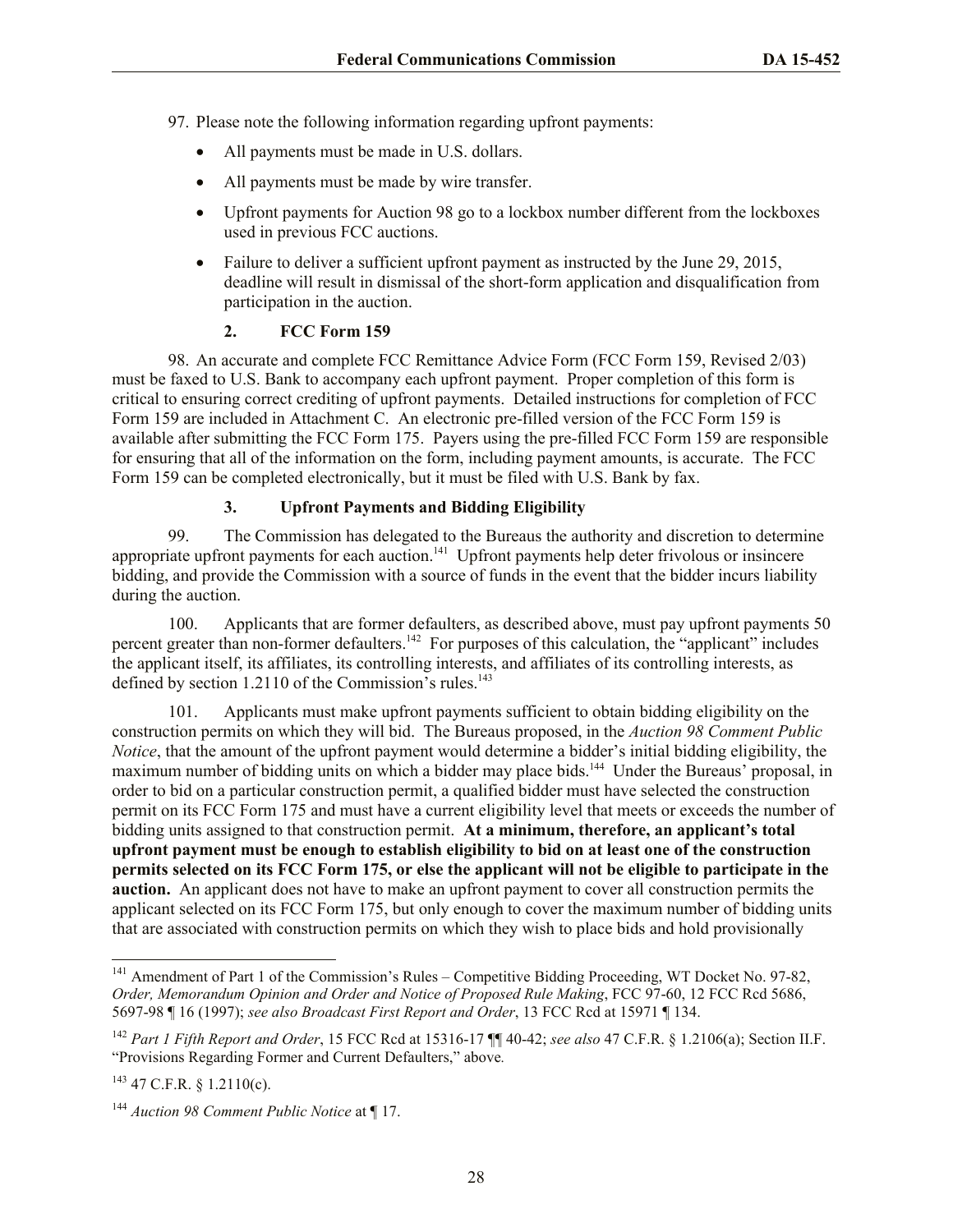winning bids in any given round.<sup>145</sup> The total upfront payment does not affect the total dollar amount the bidder may bid on any given construction permit.

102. In the *Auction 98 Comment Public Notice*, the Bureaus proposed an upfront payment for each construction permit, taking into account various factors related to the efficiency of the auction process and the potential value of similar spectrum, and sought comment on this proposal. The Bureaus received no comments on the proposal. Therefore, the Bureaus adopt this proposal. Each applicant's upfront payment amount will determine that bidder's initial bidding eligibility.

103. The specific upfront payment amounts and bidding units for each construction permit are set forth in Attachment A of this Public Notice.<sup>146</sup>

104. In calculating its upfront payment amount, an applicant should determine the **maximum** number of bidding units on which it may wish to be active (bid on or hold provisionally winning bids on) in any single round, and submit an upfront payment amount covering that number of bidding units.<sup>147</sup> In order to make this calculation, an applicant should add together the bidding units for all construction permits on which it seeks to be active in any given round. **Applicants should check their calculations carefully, as there is no provision for increasing a bidder's eligibility after the upfront payment deadline.**

| <b>Example: Upfront Payments and Bidding Flexibility</b>                                                                                                                                                                                                                                                                                                                                                                    |                    |                      |                        |  |  |  |  |  |  |  |
|-----------------------------------------------------------------------------------------------------------------------------------------------------------------------------------------------------------------------------------------------------------------------------------------------------------------------------------------------------------------------------------------------------------------------------|--------------------|----------------------|------------------------|--|--|--|--|--|--|--|
| <b>Construction</b><br>Permit                                                                                                                                                                                                                                                                                                                                                                                               | <b>Market Name</b> | <b>Bidding Units</b> | <b>Upfront Payment</b> |  |  |  |  |  |  |  |
| <b>MM-FM979-A</b>                                                                                                                                                                                                                                                                                                                                                                                                           | Hermitage, AR      | 1,500                | \$1,500                |  |  |  |  |  |  |  |
| MM-FM1002-A                                                                                                                                                                                                                                                                                                                                                                                                                 | Hornbeck, LA       | 2,500                | \$2,500                |  |  |  |  |  |  |  |
| If a bidder wishes to bid on both construction permits in a round, it must have selected both on its FCC<br>Form 175 and purchased at least 4,000 bidding units $(1,500 + 2,500)$ of bidding eligibility. If it only<br>wishes to bid on one, but not both, purchasing 2,500 bidding units would meet the eligibility<br>requirement for either construction permit. The bidder would be able to bid on either construction |                    |                      |                        |  |  |  |  |  |  |  |

permit, but not both at the same time. If the bidder purchased only 1,500 bidding units, the bidder would have enough eligibility for the Hermitage, AR construction permit but not for the Hornbeck, LA construction permit.

105. If an applicant is a former defaulter, it must calculate its upfront payment for all of its identified construction permits by multiplying the number of bidding units on which it wishes to be active

l <sup>145</sup> Provisionally winning bids are bids that would become final winning bids if the auction were to close after the given round. *See* Section IV.B.4. "Provisionally Winning Bids," below*.* 

<sup>&</sup>lt;sup>146</sup> Note that, as discussed below, the upfront payment and minimum opening bid amount have been adjusted for one permit relative to the amounts proposed in the *Auction 98 Comment Public Notice* in response to comments submitted in this proceeding. *See* Section IV.B.2. "Reserve Price and Minimum Opening Bids," below.

 $147$  A qualified bidder's maximum eligibility will not exceed the sum of the bidding units associated with the total number of construction permits identified on its FCC Form 175. In some cases a qualified bidder's maximum eligibility may be less than the amount of its upfront payment because the qualified bidder has either previously been in default on a Commission construction permit or license or delinquent on non-tax debt owed to a Federal agency (*see* 47 C.F.R. § 1.2106(a)), or has submitted an upfront payment that exceeds the total amount of bidding units associated with the construction permits it selected on its FCC Form 175.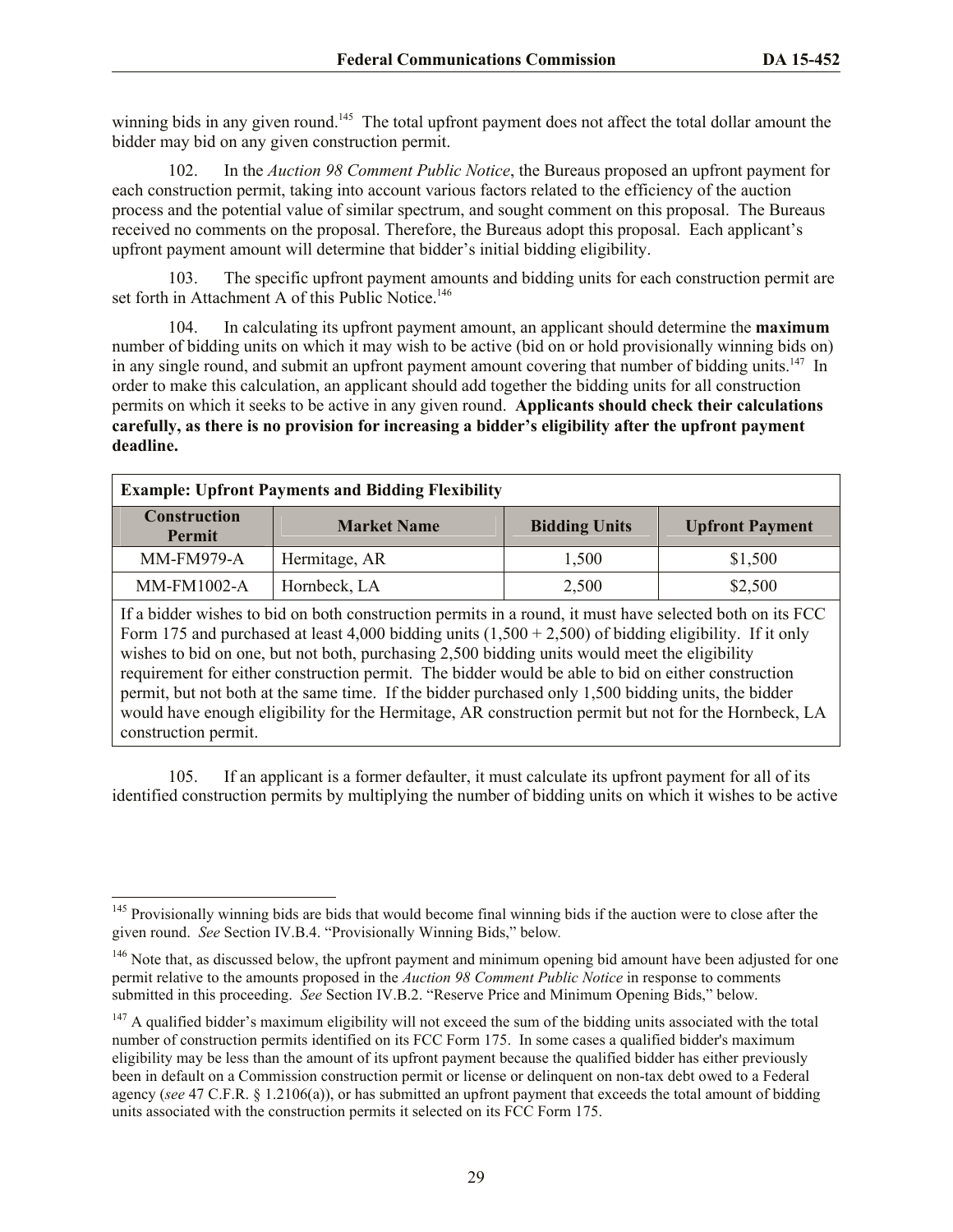by 1.5.<sup>148</sup> In order to calculate the number of bidding units to assign to former defaulters, the Commission will divide the upfront payment received by 1.5 and round the result up to the nearest bidding unit.<sup>149</sup>

#### **E. Applicant's Wire Transfer Information for Purposes of Refunds of Upfront Payments**

106. To ensure that refunds of upfront payments are processed in an expeditious manner, the Commission is requesting that all pertinent information listed below be supplied. Applicants can provide the information electronically during the initial short-form application filing window after the form has been submitted. (Applicants are reminded that information submitted as part of an FCC Form 175 will be available to the public; for that reason, wire transfer information should not be included in an FCC Form 175.) Wire Transfer Instructions can also be faxed to the FCC, Financial Operations, Revenue & Receivables Operations Group/Auctions, Attn: Gail Glasser, at (202) 418-2980. Eligibility for refunds is discussed in Section V.E., below. All refunds will be returned to the payer of record as identified on the FCC Form 159 unless the payer submits written authorization instructing otherwise. For additional information, please call Gail Glasser at (202) 418-0578.

> Name of Bank ABA Number Address of Bank Contact and Phone Number Account Number to Credit Name of Account Holder FCC Registration Number (FRN) Correspondent Bank (if applicable) ABA Number Account Number

#### **F. Auction Registration**

107. Approximately ten days before the auction, the Bureaus will issue a public notice announcing all qualified bidders for the auction. Qualified bidders are those applicants with submitted FCC Form 175 applications that are deemed timely-filed, accurate, and complete, provided that such applicants have timely submitted an upfront payment that is sufficient to qualify them to bid.

108. All qualified bidders are automatically registered for the auction. Registration materials will be distributed prior to the auction by overnight mail. The mailing will be sent only to the contact person at the contact address listed in the FCC Form 175 and will include the SecurID<sup>®</sup> tokens that will be required to place bids, the "FCC Auction System Bidder's Guide," and the Auction Bidder Line phone number.

109. Qualified bidders that do not receive this registration mailing will not be able to submit bids. Therefore, if this mailing is not received by noon on Thursday, July 16, 2015, call the Auctions Hotline at (717) 338-2868. Receipt of this registration mailing is critical to participating in the auction, and each applicant is responsible for ensuring it has received all of the registration materials.

110. In the event that SecurID<sup>®</sup> tokens are lost or damaged, only a person who has been designated as an authorized bidder, the contact person, or the certifying official on the applicant's short-

 $148$  47 C.F.R. § 1.2106(a).

<sup>&</sup>lt;sup>149</sup> If a former defaulter fails to submit a sufficient upfront payment to establish eligibility to bid on at least one of the construction permits selected on its FCC Form 175, the applicant will not be eligible to participate in the auction. *Broadcast First Report and Order*, 13 FCC Rcd at 15979-80 ¶ 153. This applicant will retain its status as an applicant in Auction 98 and will remain subject to 47 C.F.R. §§ 1.2105(c) and 73.5002(d). *See Star and Northeast Review Order*, 22 FCC Rcd at 8943.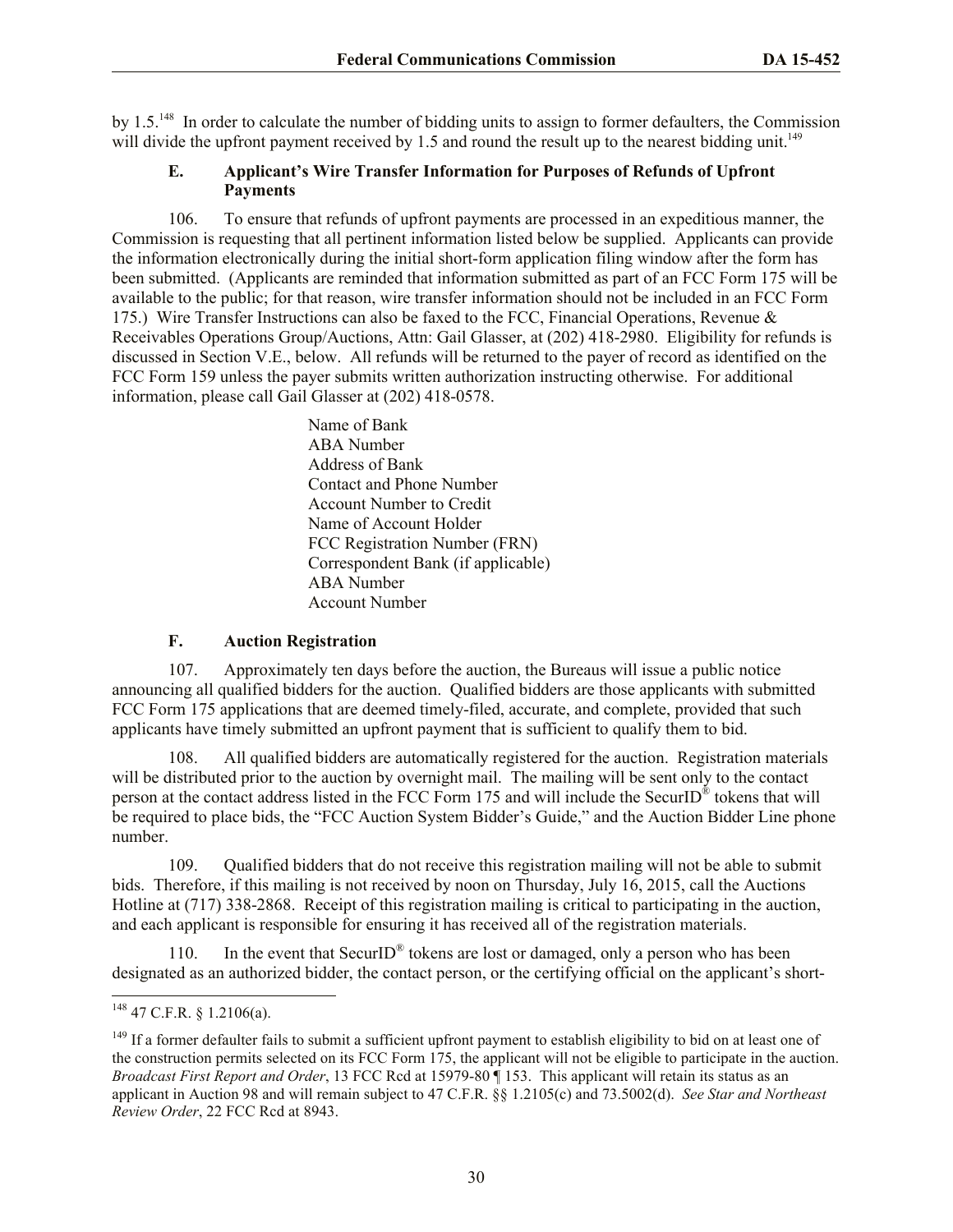form application may request replacements. To request replacement of these items, call Technical Support at (877) 480-3201, option nine; (202) 414-1250; or (202) 414-1255 (TTY).

## **G. Remote Electronic Bidding**

111. The Commission will conduct this auction over the Internet, and telephonic bidding will be available as well. Only qualified bidders are permitted to bid. Each applicant should indicate its bidding preference — electronic or telephonic — on its FCC Form 175. In either case, each authorized bidder must have its own SecurID<sup>®</sup> token, which the Commission will provide at no charge. Each applicant with one authorized bidder will be issued two SecurID<sup>®</sup> tokens, while applicants with two or three authorized bidders will be issued three tokens. **For security purposes, the SecurID**® **tokens, the telephonic bidding telephone number, and the "FCC Auction System Bidder's Guide" are only mailed to the contact person at the contact address listed on the FCC Form 175.** Each SecurID® token is tailored to a specific auction. SecurID<sup>®</sup> tokens issued for other auctions or obtained from a source other than the FCC will not work for Auction 98.

112. Please note that the SecurID<sup>®</sup> tokens can be recycled and the Bureaus encourage bidders to return the tokens to the FCC. Pre-addressed envelopes will be provided to return the tokens once bidding has closed.

## **H. Mock Auction – July 20, 2015**

113. All qualified bidders will be eligible to participate in a mock auction on Monday, July 20, 2015. The mock auction will enable bidders to become familiar with the FCC Auction System prior to the auction. The Bureaus strongly recommend that all bidders participate in the mock auction. Details will be announced by public notice.

## **IV. AUCTION**

114. The first round of bidding for Auction 98 will begin on Thursday, July 23, 2015. The initial bidding schedule will be announced in a public notice listing the qualified bidders, which is released approximately 10 days before the start of the auction.

## **A. Auction Structure**

## **1. Simultaneous Multiple Round Auction**

115. In the *Auction 98 Comment Public Notice*, the Bureaus proposed to auction all construction permits in Auction 98 in a single auction using the Commission's standard simultaneous multiple-round auction format.<sup>150</sup> This type of auction offers every construction permit for bid at the same time and consists of successive bidding rounds in which eligible bidders may place bids on individual construction permits. A bidder may bid on, and potentially win, any number of construction permits. The Bureaus received no comment on this proposal, and this proposal is adopted. Unless otherwise announced, bids will be accepted on all construction permits in each round of the auction until bidding stops on every construction permit.

## **2. Eligibility and Activity Rules**

116. As discussed above, the Bureaus will use upfront payments to determine initial (maximum) eligibility (as measured in bidding units) for Auction 98.<sup>151</sup> The amount of the upfront payment submitted by a bidder determines initial bidding eligibility, the maximum number of bidding units on which a bidder may be active. As noted earlier, each construction permit is assigned a specific number of bidding units as listed in Attachment A. Bidding units assigned to each construction permit do not change as prices rise during the auction. Upfront payments are not attributed to specific construction

l <sup>150</sup> *Auction 98 Comment Public Notice* at ¶ 8.

<sup>151</sup> *See* Section III.D.3. "Upfront Payments and Bidding Eligibility," above.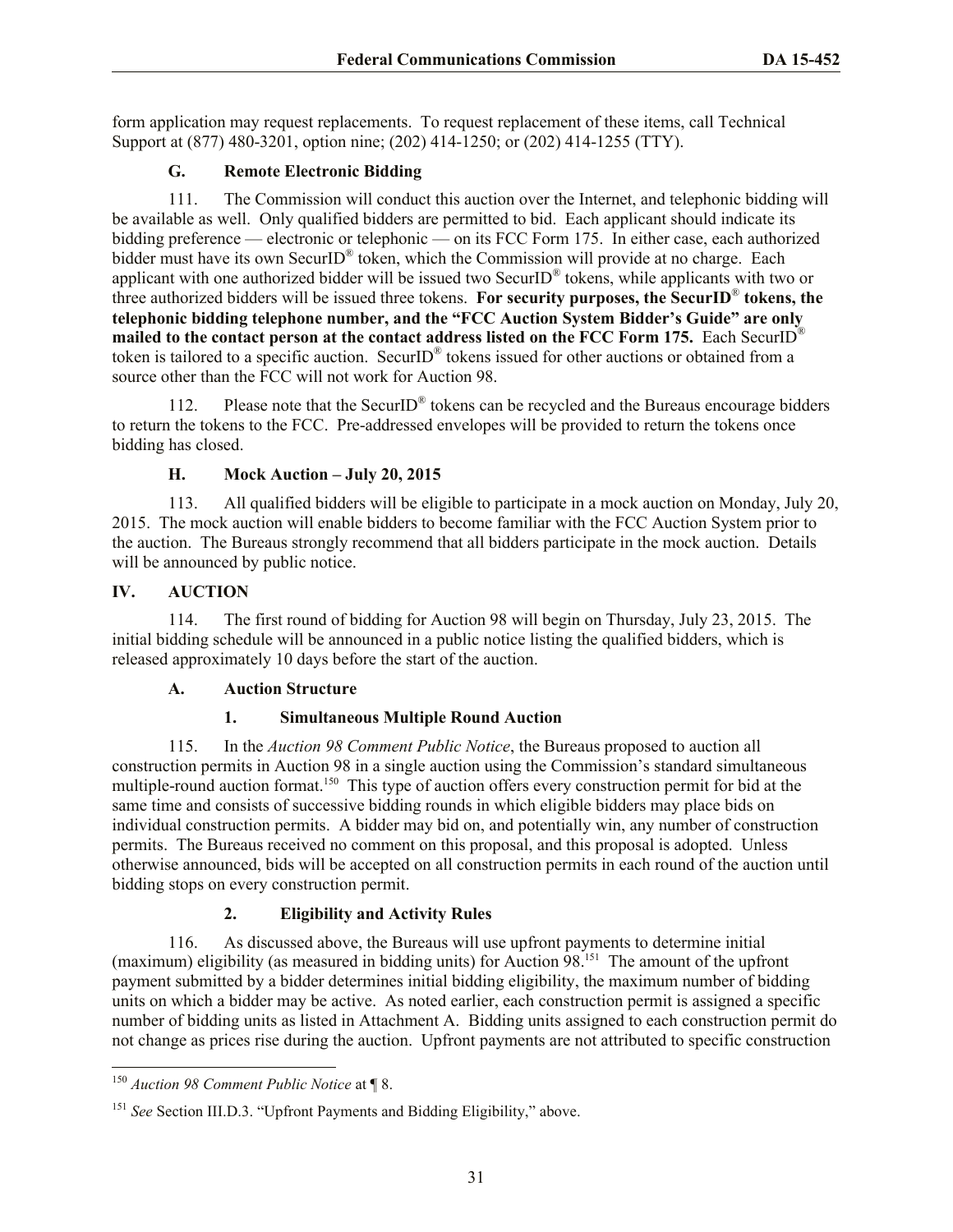permits. Rather, a bidder may place bids on any of the construction permits selected on its FCC Form 175 as long as the total number of bidding units associated with those construction permits does not exceed the bidder's current eligibility. Eligibility cannot be increased during the auction; it can only remain the same or decrease. Thus, in calculating its upfront payment amount, an applicant must determine the maximum number of bidding units it may wish to bid on or hold provisionally winning bids on in any single round, and submit an upfront payment amount covering that total number of bidding units. At a minimum, an applicant's upfront payment must cover the bidding units for at least one of the construction permits it selected on its short-form application. The total upfront payment does not affect the total dollar amount a bidder may bid on any given construction permit.

117. In order to ensure that an auction closes within a reasonable period of time, an activity rule requires bidders to bid actively throughout the auction, rather than wait until late in the auction before participating. Bidders are required to be active on a specific percentage of their current bidding eligibility during each round of the auction. A bidder's activity level in a round is the sum of the bidding units associated with construction permits covered by the bidder's new and provisionally winning bids from the previous round. 152

118. The minimum required activity is expressed as a percentage of the bidder's current eligibility, and increases by stage as the auction progresses. Because these procedures (as set forth under "Auction Stages" in Section IV.A.3 and "Stage Transitions" in Section IV.A.4. below) have proven successful in maintaining the pace of previous auctions, the Bureau adopts them for Auction 98. Failure to maintain the requisite activity level will result in the use of an activity rule waiver, if any remain, or a reduction in the bidder's eligibility, possibly curtailing or eliminating the bidder's ability to place additional bids in the auction.<sup>153</sup>

## **3. Auction Stages**

119. In the Auction 98 Comment Public Notice, the Bureaus propose to conduct the auction in two stages and employ an activity rule. Under the Bureaus' proposal a bidder desiring to maintain its current bidding eligibility would be required to be active on construction permits representing at least 80 percent of its current eligibility, during each round of Stage One, and at least 95 percent of its current bidding eligibility on Stage Two. The commission received no comments on this proposal.

The Bureaus have the discretion to further alter the activity requirements before and/or during the auction as circumstances warrant, and also have other mechanisms by which it may influence the speed of an auction. We find, for now, that an activity requirement consisting of two stages adequately balances the desire to conclude the auction quickly with the need to give sufficient time for bidders to consider the status of the bidding and to place bids. Therefore, we adopt the two stages as described in more detail immediately below.

121. **Stage One:** During the first stage of the auction, a bidder desiring to maintain its current bidding eligibility will be required to be active on licenses representing at least 80 percent of its current bidding eligibility in each bidding round. Failure to maintain the required activity level will result in the use of an activity rule waiver or, if the bidder has no activity rule waivers remaining, a reduction in the bidder's bidding eligibility in the next round.<sup>154</sup> During Stage One, reduced eligibility for the next round will be calculated by multiplying the bidder's current round activity (the sum of bidding units of the bidder's provisionally winning bids and bids during the current round) by five-fourths (5/4).

 $\overline{a}$ 

 $152$  Provisionally winning bids are bids that would become final winning bids if the auction were to close after the given round. *See* Section IV.B.4. "Provisionally Winning Bids," below*.* 

<sup>&</sup>lt;sup>153</sup> See Section IV.A.5. "Activity Rule Waivers," below.

<sup>154</sup> *See* Section IV.A.5. "Activity Rule Waivers," below.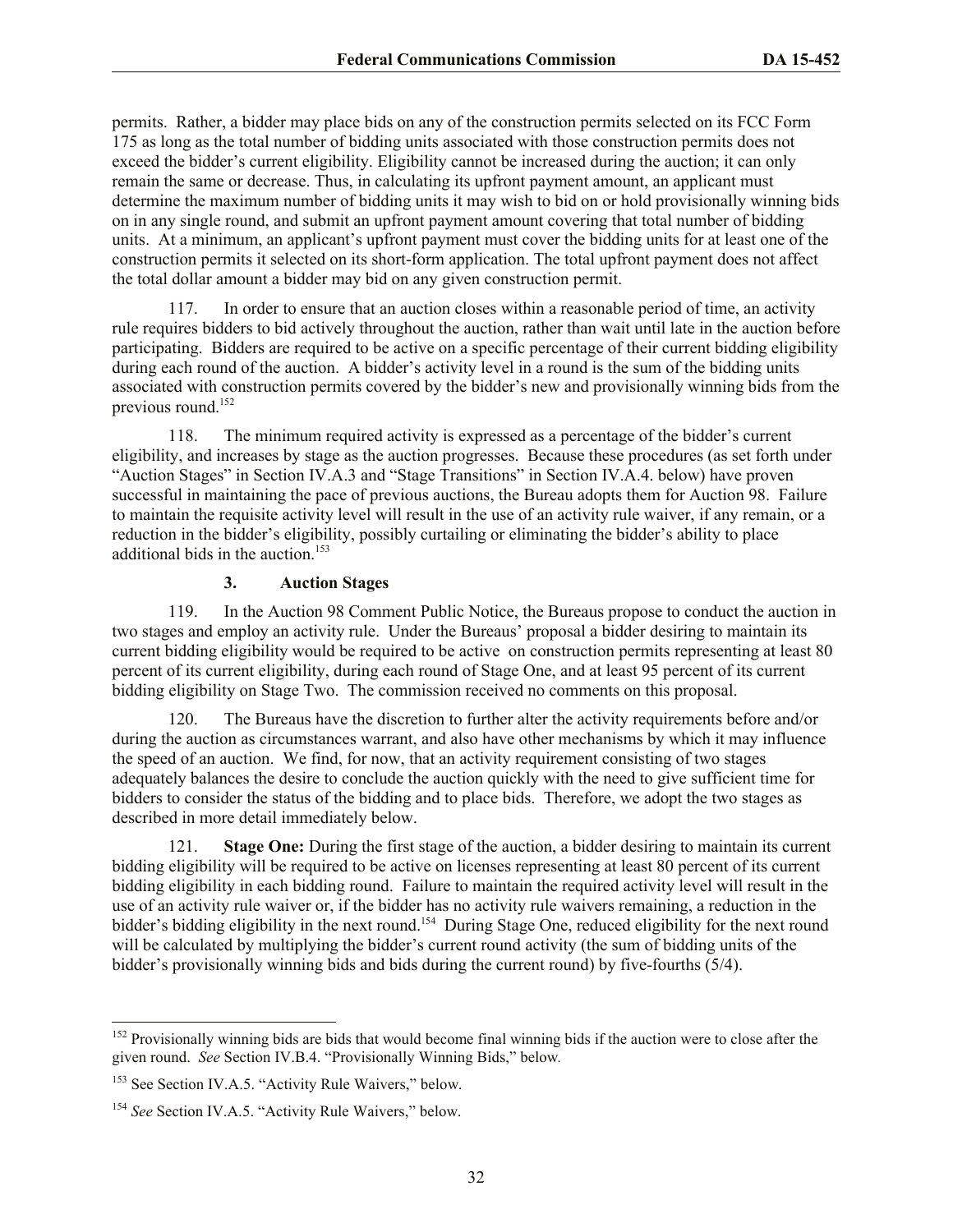122. **Stage Two:** During the second stage of the auction, a bidder desiring to maintain its current bidding eligibility is required to be active on 95 percent of its current bidding eligibility. Failure to maintain the required activity level will result in the use of an activity rule waiver or, if the bidder has no activity rule waivers remaining, a reduction in the bidder's bidding eligibility in the next round. During Stage Two, reduced eligibility for the next round will be calculated by multiplying the bidder's current round activity (the sum of bidding units of the bidder's provisionally winning bids and bids during the current round) by twenty-nineteenths (20/19).

CAUTION: Since activity requirements increase in Stage Two, bidders must carefully check their activity during the first round following a stage transition to ensure that they are meeting the increased activity requirement. This is especially critical for bidders that have provisionally winning bids and do not plan to submit new bids. In past auctions, some bidders have inadvertently lost bidding eligibility or used an activity rule waiver because they did not re-verify their activity status at stage transitions. Bidders may check their activity against the required activity level by logging into the FCC Auction System.

123. When the Bureaus move the auction from Stage One to Stage Two, we will first alert bidders by announcement in the bidding system. The Bureaus have the discretion to further alter the activity requirements before and/or during the auction as circumstances warrant.

#### **4. Stage Transitions**

l

124. In the Auction 98 Comment Public Notice, the Bureaus proposed that they would advance the auction to the next stage (i.e., from Stage One to Stage Two) after considering a variety of measures of auction activity, including, but not limited to, the percentages of construction permits (as measured in bidding units) on which there are new bids, the number of new bids, and the increase in revenue. The Bureaus further proposed that they would retain the discretion to change the activity requirements during the auction. For example, the Bureaus could decide not to transition to Stage Two if they believe the auction is progressing satisfactorily under the Stage One activity requirement, or to transition to Stage Two with an activity requirement that is higher or lower than the 95 percent.<sup>155</sup> The Bureaus proposed to alert bidders of stage advancements by announcement during the auction. The Bureaus received no comments on this issue.

125. We adopt our proposal for stage transitions. Thus, the auction will start in Stage One.<sup>156</sup> The Bureaus will regulate the pace of the auction by announcement. The Bureaus retain the discretion to transition the auction to Stage Two, to add an additional stage with a higher activity requirement, not to transition to Stage Two, and to transition to Stage Two with an activity requirement that is higher or lower than 95 percent. This determination will be based on a variety of measures of auction activity, including, but not limited to, the number of new bids and the percentages of construction permits (as measured in bidding units) on which there are new bids.<sup>157</sup>

<sup>&</sup>lt;sup>155</sup> If the Bureaus implement a stage with an activity requirement other than 80 or 95 percent, a bidder's reduced eligibility for the next round will be calculated by multiplying that bidder's current round activity by the reciprocal of the activity requirement. For example, if there is a 98 percent activity requirement, the bidder's current round activity would be multiplied by 50/49; if there is a 100 percent activity requirement, the bidder's current round activity would become its bidding eligibility (current round activity would be multiplied by 1/1).

<sup>156</sup> The stage of the auction does not affect the auction stopping rules; the auction may conclude in Stage One. *See* Section IV.A.6. "Auction Stopping Rules," below

<sup>&</sup>lt;sup>157</sup> For example, when monitoring activity to determine when to change stages, the Bureaus may consider the percentage of bidding units of the construction permits receiving new provisionally winning bids, excluding any FCC-held permits. In past auctions, the Bureaus have generally, but not always, changed stages when this measure was approximately twenty percent or below for three consecutive rounds of bidding.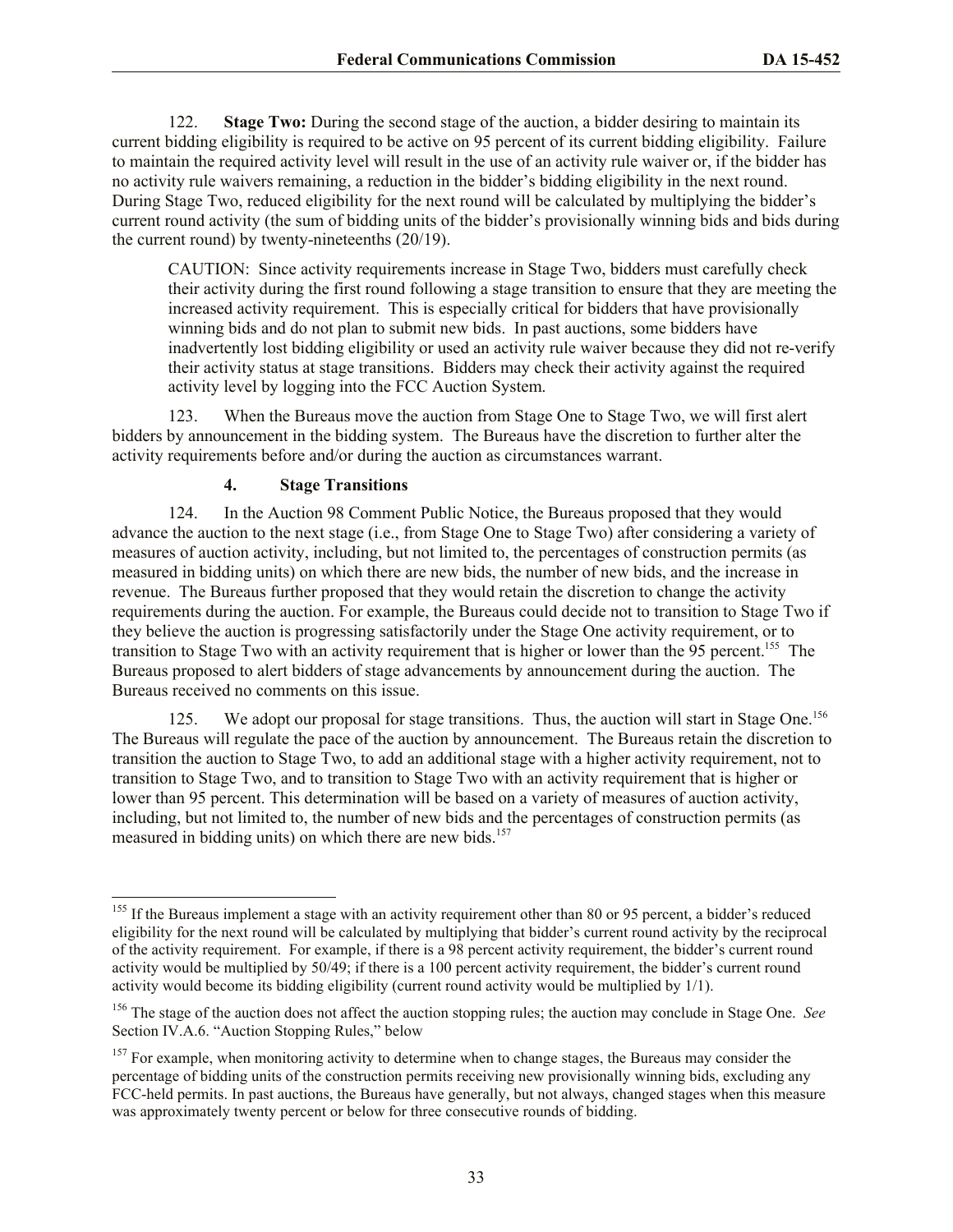## **5. Activity Rule Waivers**

126. In the *Auction 98 Comment Public Notice*, the Bureaus proposed that each bidder in the auction be provided with three activity rule waivers.<sup>158</sup> The Bureaus received no comments on this issue.

127. Therefore, the Bureaus adopt this proposal to provide bidders with three activity rule waivers. Bidders may use an activity rule waiver in any round during the course of the auction. Use of an activity rule waiver preserves the bidder's eligibility despite its activity in the current round being below the required minimum activity level. An activity rule waiver applies to an entire round of bidding and not to a particular construction permit. Waivers can be either proactive or automatic and are principally a mechanism for auction participants to avoid the loss of bidding eligibility in the event that exigent circumstances prevent them from placing a bid in a particular round.

128. The FCC Auction System assumes that a bidder with insufficient activity would prefer to apply an activity rule waiver (if available) rather than lose bidding eligibility. Therefore, the system will automatically apply a waiver at the end of any bidding round in which a bidder's activity level is below the minimum required unless (1) the bidder has no activity rule waivers remaining or (2) the bidder overrides the automatic application of a waiver by reducing eligibility. If no waivers remain and the activity requirement is not satisfied, the FCC Auction System will permanently reduce the bidder's eligibility, possibly curtailing or eliminating the ability to place additional bids in the auction.

129. A bidder with insufficient activity may wish to reduce its bidding eligibility rather than use an activity rule waiver. If so, the bidder must affirmatively override the automatic waiver mechanism during the bidding round by using the "reduce eligibility" function in the FCC Auction System. In this case, the bidder's eligibility is permanently reduced to bring it into compliance with the activity rule described above. Reducing eligibility is an irreversible action; once eligibility has been reduced, a bidder will not be permitted to regain its lost bidding eligibility, even if the round has not yet closed.

130. Finally, a bidder may apply an activity rule waiver proactively as a means to keep the auction open without placing a bid. If a proactive waiver is applied (using the "apply waiver" function in the FCC Auction System) during a bidding round in which no bids are placed, the auction will remain open and the bidder's eligibility will be preserved. However, an automatic waiver applied by the FCC Auction System in a round in which there are no new bids or proactive waivers will not keep the auction open. A bidder cannot submit a proactive waiver after bidding in a round, and applying a proactive waiver will preclude it from placing any bids in that round. **Applying a waiver is irreversible; once a bidder submits a proactive waiver, the bidder cannot unsubmit the waiver even if the round has not yet ended.**

## **6. Auction Stopping Rules**

131. For Auction 98, the Bureaus proposed to employ a simultaneous stopping rule approach, which means all construction permits remain available for bidding until bidding stops simultaneously on every construction permit.<sup>159</sup> More specifically, bidding will close on all construction permits after the first round in which no bidder submits any new bids or applies a proactive waiver.

132. We also sought comment on alternative versions of the simultaneous stopping rule for Auction 98:

Option 1. The auction would close for all construction permits after the first round in which no bidder applies a proactive waiver or places any new bids on any construction permit on which it is not the provisionally winning bidder. Thus, absent any other bidding activity, a bidder placing

l <sup>158</sup> *Auction 98 Comment Public Notice* at ¶ 26.

<sup>159</sup> *Auction 98 Comment Public Notice* at ¶¶ 12-14.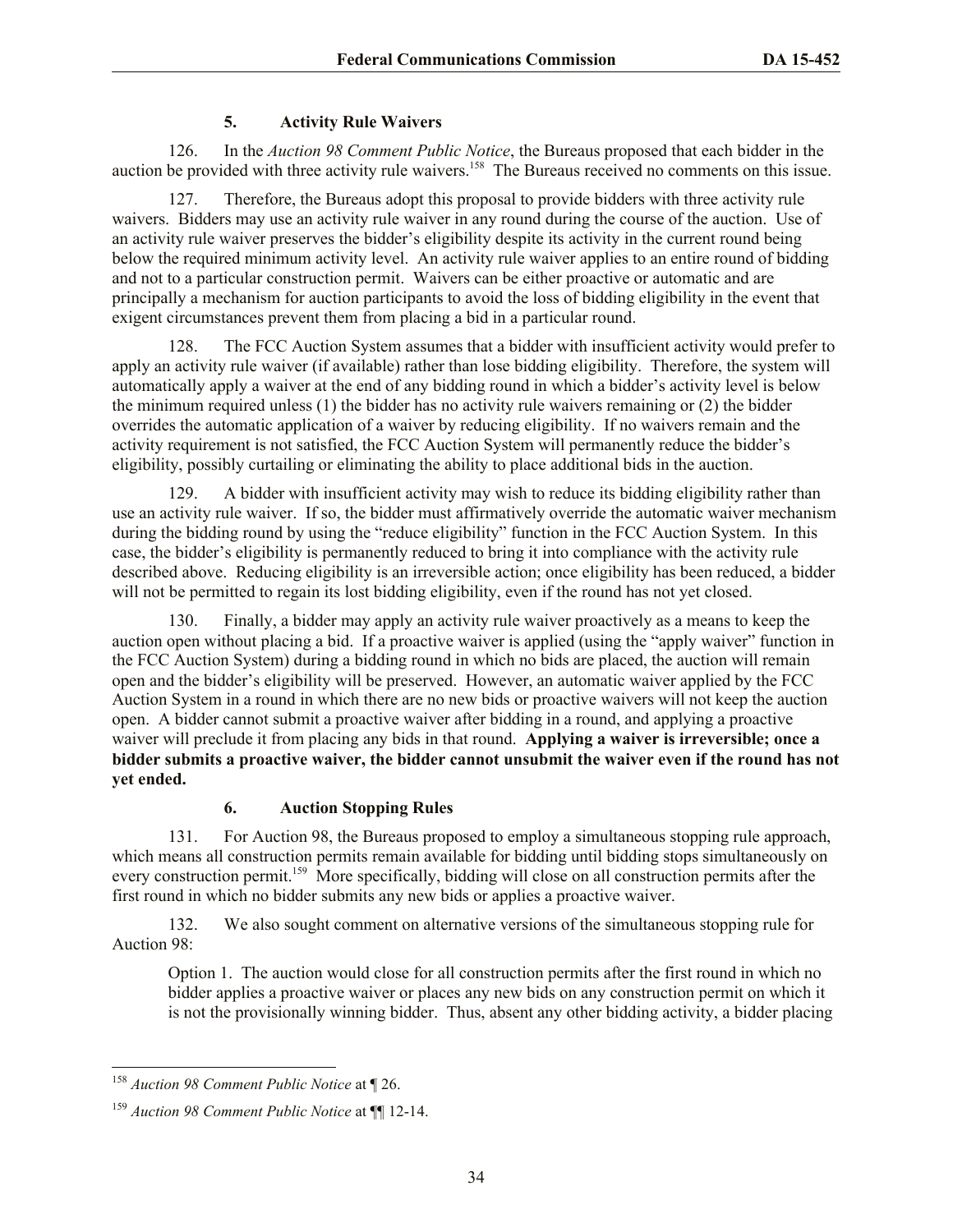a new bid on a construction permit for which it is the provisionally winning bidder would not keep the auction open under this modified stopping rule.

Option 2. The auction would close for all construction permits after the first round in which no bidder applies a waiver or places any new bids on any construction permit that is not FCC held. Thus, absent any other bidding activity, a bidder placing a new bid on a construction permit that does not already have a provisionally winning bid (an "FCC-held" construction permit) would not keep the auction open under this modified stopping rule.

Option 3. The auction would close using a modified version of the simultaneous stopping rule that combines (a) and (b) above.

Option 4. The auction would end after a specified number of additional rounds. If the Bureaus invoke this special stopping rule, it will accept bids in the specified final round(s), after which the auction will close.

Option 5. The auction would remain open even if no bidder places any new bids or applies a waiver. In this event, the effect will be the same as if a bidder had applied a waiver. Thus, the activity rule will apply as usual, and a bidder with insufficient activity will either lose bidding eligibility or use a waiver.

133. We proposed to exercise these options only in certain circumstances, for example, where the auction is proceeding unusually slowly or quickly, there is minimal overall bidding activity, or it appears likely that the auction will not close within a reasonable period of time or will close prematurely.<sup>160</sup> Before exercising these options, we are likely to attempt to change the pace of the auction. For example, the Bureaus may adjust the pace of bidding by changing the number of bidding rounds per day and/or the minimum acceptable bids.<sup>161</sup> We proposed to retain the discretion to exercise any of these options with or without prior announcement during the auction.<sup>162</sup> We received no comment on these proposals and adopt them for Auction 98.

## **7. Auction Delay, Suspension, or Cancellation**

134. In the *Auction 98 Comment Public Notice*, the Bureaus proposed that, by public notice or by announcement during the auction, they may delay, suspend, or cancel the auction in the event of natural disaster, technical obstacle, administrative or weather necessity, evidence of an auction security breach or unlawful bidding activity, or for any other reason that affects the fair and efficient conduct of competitive bidding.<sup>163</sup> We received no comment on this issue.

135. Because this approach has proven effective in resolving exigent circumstances in previous auctions, the Bureaus adopt these proposals regarding auction delay, suspension, or cancellation. By public notice or by announcement during the auction, we may delay, suspend, or cancel the auction in the event of natural disaster, technical obstacle, administrative or weather necessity, evidence of an auction security breach or unlawful bidding activity, or for any other reason that affects the fair and efficient conduct of competitive bidding. In such cases, the Bureaus, in their sole discretion, may elect to resume the auction starting from the beginning of the current round or from some previous round, or cancel the auction in its entirety. Network interruption may cause the Bureaus to delay or suspend the auction. We emphasize that we will exercise of this authority solely at our discretion, and not as a substitute for situations in which bidders may wish to apply their activity rule waivers.

 $\overline{a}$  $^{160}$  *Id.* at ¶ 14.

<sup>162</sup> *Id.*

 $^{163}$  *Id.* at ¶ 15.

<sup>161</sup> *Id*.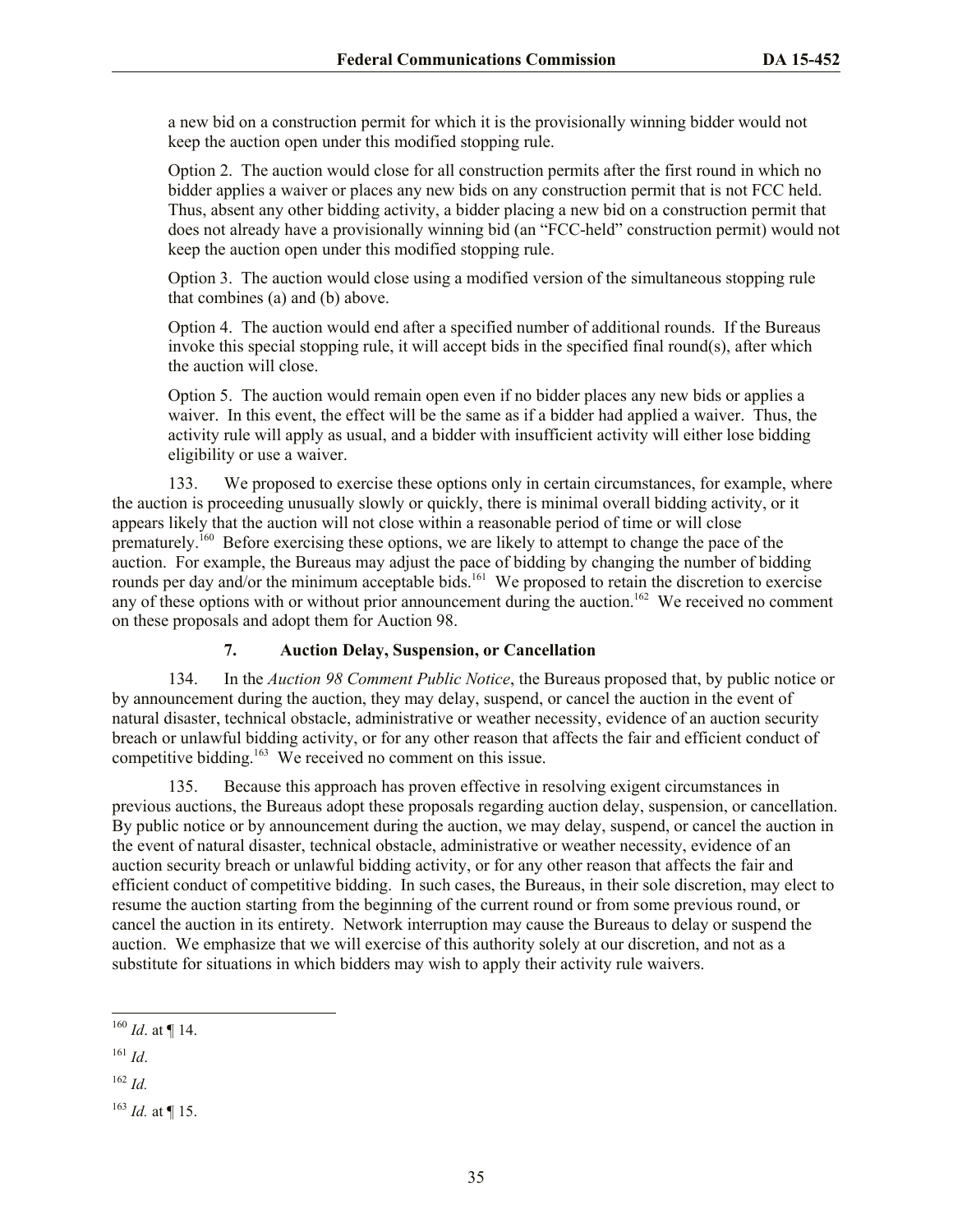## **B. Bidding Procedures**

#### **1. Round Structure**

136. The initial schedule of bidding rounds will be announced in the public notice listing the qualified bidders, which is released approximately 10 days before the start of the auction. Each bidding round is followed by the release of round results. Multiple bidding rounds may be conducted each day.

137. The Bureaus have the discretion to change the bidding schedule in order to foster an auction pace that reasonably balances speed with the bidders' need to study round results and adjust their bidding strategies. We may change the amount of time for the bidding rounds, the amount of time between rounds, or the number of rounds per day, depending upon bidding activity and other factors.

## **2. Reserve Price and Minimum Opening Bids**

138. Section 309(j) of the Act calls upon the Commission to prescribe methods by which a reasonable reserve price will be required or a minimum opening bid established when applications for FCC licenses or construction permits are subject to auction (i.e., because they are mutually exclusive), unless the Commission determines that a reserve price or minimum opening bid is not in the public interest.<sup>164</sup> Consistent with this mandate, the Commission directed the Bureaus to seek comment on the use of a minimum opening bid and/or reserve price prior to the start of each auction.<sup>165</sup> Among other factors, we must consider the amount of spectrum being auctioned, levels of incumbency, the availability of technology to provide service, the size of the geographic service areas, the extent of interference with other spectrum bands, and any other relevant factors that could have an impact on the spectrum being auctioned.<sup>166</sup> The Commission concluded that the Bureaus should have the discretion to employ either or both of these mechanisms for future auctions.<sup>167</sup>

139. In the *Auction 98 Comment Public Notice*, the Bureaus did not propose to establish reserve prices for the construction permits in Auction 98. This is consistent with policy applied in earlier broadcast spectrum auctions. We did, however, propose to establish minimum opening bids for each construction permit, reasoning that a minimum opening bid, which has been used in other auctions, is an effective tool for accelerating the competitive bidding process.<sup>168</sup> Specifically, a minimum opening bid was proposed for each construction permit by taking into account various factors relating to the efficiency of the auction and the potential value of the spectrum, including the type of service and class of facility offered, market size, population covered by the proposed FM broadcast facility, industry cash flow data, and recent broadcast transactions.

140. Paul W. Ploener requests that we reduce the minimum opening bid (and corresponding upfront payment amount) for the construction permit at Maysville, Georgia (Channel 265A, MM-FM1076-A) from \$75,000 to \$30,000.<sup>169</sup> Mr. Ploener insists that the proposed facility's 60 dB $\mu$  contour would cover a population of no more than 25,000. Although staff analysis shows that the population in the proposed facility's 60 dBµ contour is considerably greater than 25,000, we recognize that the facility would not cover any part of the Atlanta Urbanized Area, nor any part of the Athens-Clarke County

 $164$  47 U.S.C. § 309(j)(4)(F).

<sup>165</sup> *Part 1 Third Report and Order*, 13 FCC Rcd at 455-56 ¶ 141.

<sup>166</sup> *Id*.

<sup>167</sup> *Id*.

<sup>168</sup> *Auction 98 Comment Public Notice at* ¶ 28-31.

<sup>169</sup> Comments of Paul W. Ploener at 1, submitted April 1, 2015 ("Ploener Comments").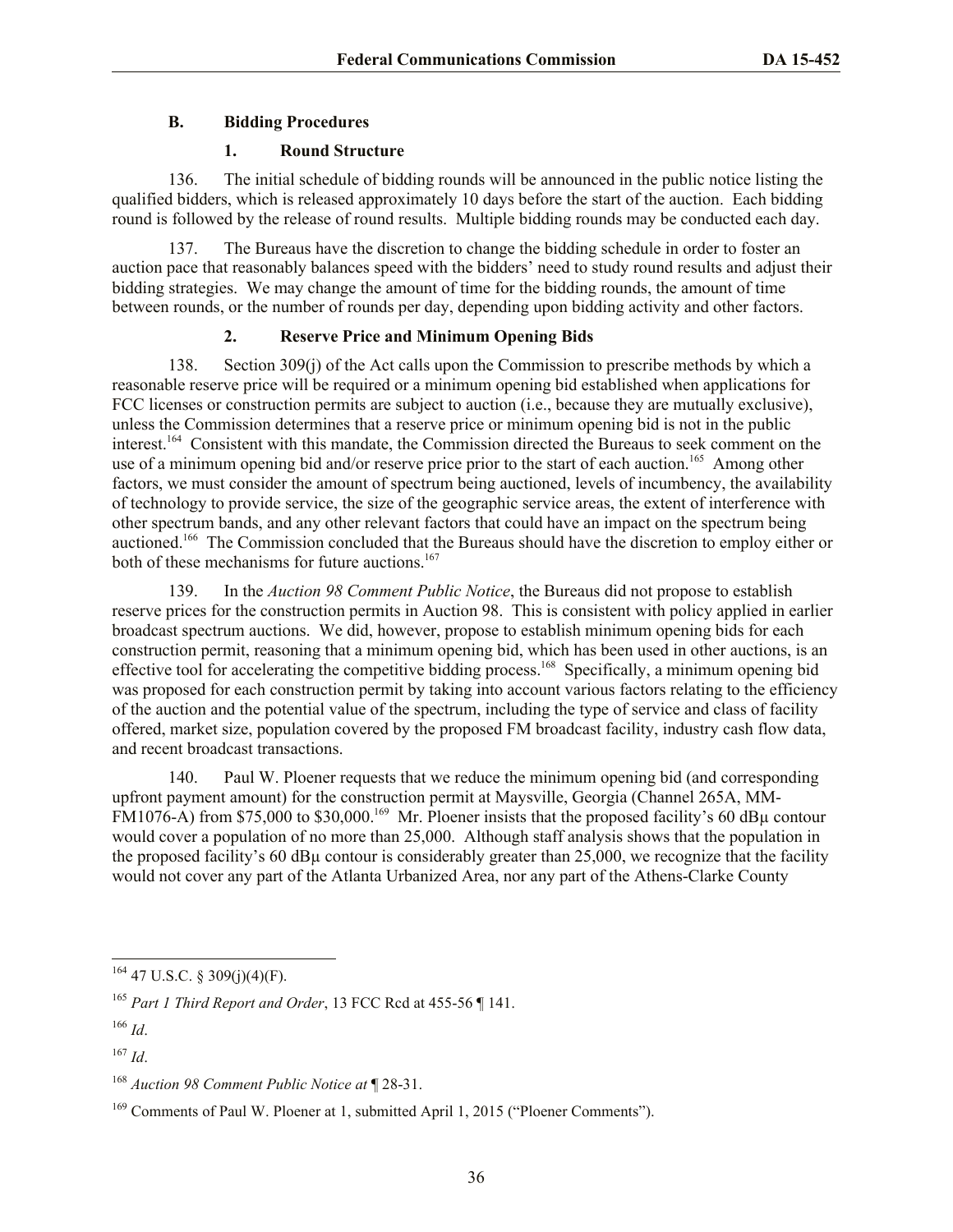Urbanized Area. After further consideration, we reduce the minimum opening bid for MM-FM1076-A, at Maysville, Georgia, to  $$35,000$ .<sup>170</sup>

141. For the rest of the construction permits, the Bureaus adopt the minimum opening bid amounts proposed in the *Auction 98 Comment Public Notice.* The specific minimum opening bid amount for each construction permit available in Auction 98 is specified in Attachment A of this Public Notice.

## **3. Bid Amounts**

142. In the *Auction 98 Comment Public Notice*, the Bureaus proposed that in each round, an eligible bidder will be able to place a bid on a given construction permit in any of up to nine different amounts.<sup>171</sup> Under the proposal, the FCC Auction System interface will list the nine acceptable bid amounts for each construction permit.<sup>172</sup> The Bureaus received no comments on this proposal, and adopt this approach for Auction 98.

143. The first of the acceptable bid amounts is called the minimum acceptable bid amount. The minimum acceptable bid amount for a construction permit will be equal to its minimum opening bid amount until there is a provisionally winning bid for the construction permit. After there is a provisionally winning bid for a permit, the minimum acceptable bid amount will be a certain percentage higher. That is, the minimum acceptable bid amount will be calculated by multiplying the provisionally winning bid amount times one plus the minimum acceptable bid percentage. For example, if the minimum acceptable bid percentage is 10 percent, the minimum acceptable bid amount will equal (provisionally winning bid amount)  $*(1.10)$ , rounded.<sup>173</sup>

144. In the *Auction 98 Comment Public Notice*, we proposed to use a minimum acceptable bid percentage of 10 percent. We did not receive any comments on this proposal. Our experience in previous broadcast auctions assures us that a minimum acceptable bid percentage of 10 percent is sufficient to ensure active bidding. Therefore, we will begin the auction with a minimum acceptable bid percentage of 10 percent.

145. The eight additional bid amounts are calculated using the minimum acceptable bid amount and a bid increment percentage, which need not be the same as the percentage used to calculate the minimum acceptable amount. The first additional acceptable bid amount equals the minimum acceptable bid amount times one plus the bid increment percentage, rounded. If, for example, the bid increment percentage is 5 percent, the calculation is (minimum acceptable bid amount)  $*(1 + 0.05)$ , rounded, or (minimum acceptable bid amount) \* 1.05, rounded; the second additional acceptable bid amount equals the minimum acceptable bid amount times one plus two times the bid increment percentage, rounded, or (minimum acceptable bid amount) \* 1.10, rounded; the third additional acceptable bid amount equals the minimum acceptable bid amount times one plus three times the bid increment percentage, rounded, or (minimum acceptable bid amount) \* 1.15, rounded; etc. We will round the results of these calculations using the standard rounding procedures for auctions.<sup>174</sup>

 $170$  We have made corresponding changes to the upfront payment amount and the bidding units associated with this construction permit.

<sup>171</sup> Bidders must have sufficient eligibility to place a bid on the particular construction permit. *See* Section III.D.3 "Upfront Payments and Bidding Eligibility," above*.* 

<sup>&</sup>lt;sup>172</sup> In the event of duplicate bid amounts due to rounding, the FCC Auction System will omit the duplicates and will list fewer acceptable bid amounts for the construction permit.

<sup>&</sup>lt;sup>173</sup> Results are rounded using the Commission's standard rounding procedure for auctions. Results above \$10,000 are rounded to the nearest \$1,000; results below \$10,000 but above \$1,000 are rounded to the nearest \$100; and results below \$1000 are rounded to the nearest \$10.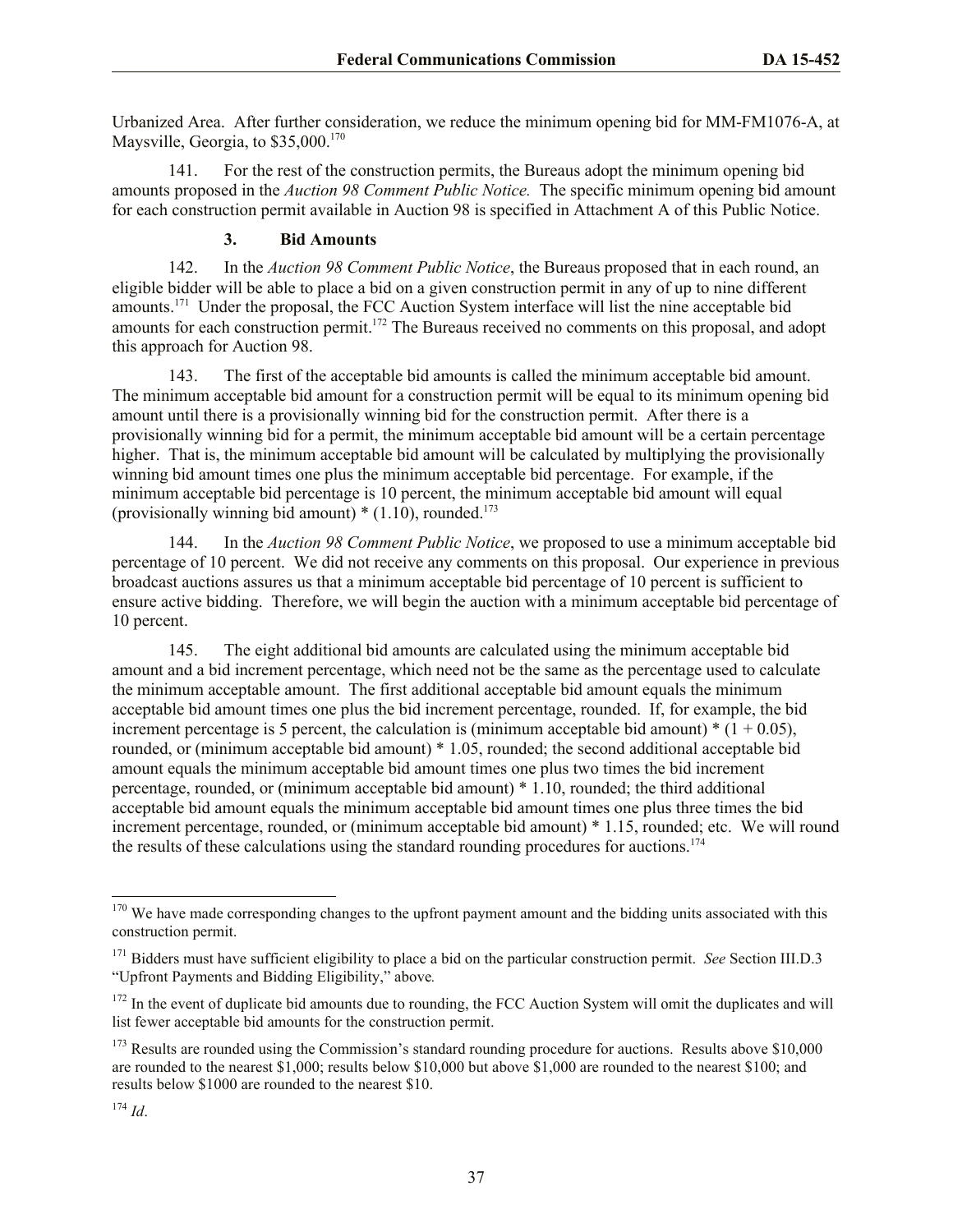146. In the *Auction 98 Comment Public Notice*, the Bureaus proposed to use a bid increment percentage of 5 percent, and received no comment on this issue. We believe that a bid increment percentage of 5 percent will give bidders the flexibility to speed up the pace of the auction, if appropriate. We therefore adopt this proposal, and will begin the auction with a bid increment percentage of 5 percent.

147. The Bureaus proposed to retain the discretion to change the minimum acceptable bid amounts, the minimum acceptable bid percentage, the bid increment percentage, and the number of acceptable bid amounts if we determine that circumstances so dictate. Further, the Bureaus proposed to retain the discretion to do so on a construction permit-by-construction permit basis. We also proposed to retain the discretion to limit (a) the amount by which a minimum acceptable bid for a construction permit may increase compared with the corresponding provisionally winning bid, and (b) the amount by which an additional bid amount may increase compared with the immediately preceding acceptable bid amount. For example, the Bureaus could set a \$10,000 limit on increases in minimum acceptable bid amounts over provisionally winning bids. Thus, if calculating a minimum acceptable bid using the minimum acceptable bid percentage results in a minimum acceptable bid amount that is \$12,000 higher than the provisionally winning bid on a construction permit, the minimum acceptable bid amount would instead be capped at \$10,000 above the provisionally winning bid.

148. The Bureaus did not receive any comments on their proposal to retain the discretion to change bid amounts as described above if they determine that circumstances so dictate. The Bureaus adopt this proposal. If we exercise this discretion, we will alert bidders by announcement in the FCC Auction System during the auction.

## **4. Provisionally Winning Bids**

149. At the end of each bidding round, a "provisionally winning bid" will be determined based on the highest bid amount received for each construction permit. A provisionally winning bid will remain the provisionally winning bid until there is a higher bid on the same construction permit at the close of a subsequent round. Provisionally winning bids at the end of the auction become the winning bids. Bidders are reminded that provisionally winning bids count toward activity for purposes of the activity rule $175$ 

150. In the *Auction 98 Comment Public Notice*, the Bureaus proposed to use a random number generator to select a single provisionally winning bid in the event of identical high bid amounts being submitted on a construction permit in a given round  $(i.e., tied bids).$ <sup>176</sup> No comments were received on this proposal.

151. Hence, the Bureaus adopt the tied bids proposal described above. The FCC Auction System will assign a random number to each bid upon submission. The tied bid with the highest random number wins the tiebreaker, and becomes the provisionally winning bid. Bidders, regardless of whether they hold a provisionally winning bid, can submit higher bids in subsequent rounds. However, if the auction were to end with no other bids being placed, the winning bidder would be the one that placed the provisionally winning bid.

## **5. Bidding**

152. All bidding will take place remotely either through the FCC Auction System or by telephonic bidding. There will be no on-site bidding during Auction 98. Please note that telephonic bid assistants are required to use a script when entering bids placed by telephone. Telephonic bidders are therefore reminded to allow sufficient time to bid by placing their calls well in advance of the close of a round. The length of a call to place a telephonic bid may vary; please allow a minimum of ten minutes.

<sup>&</sup>lt;sup>175</sup> Section IV.A.2. "Eligibility and Activity Rules," above.

<sup>176</sup> *Auction 98 Comment Public Notice* at ¶ 37.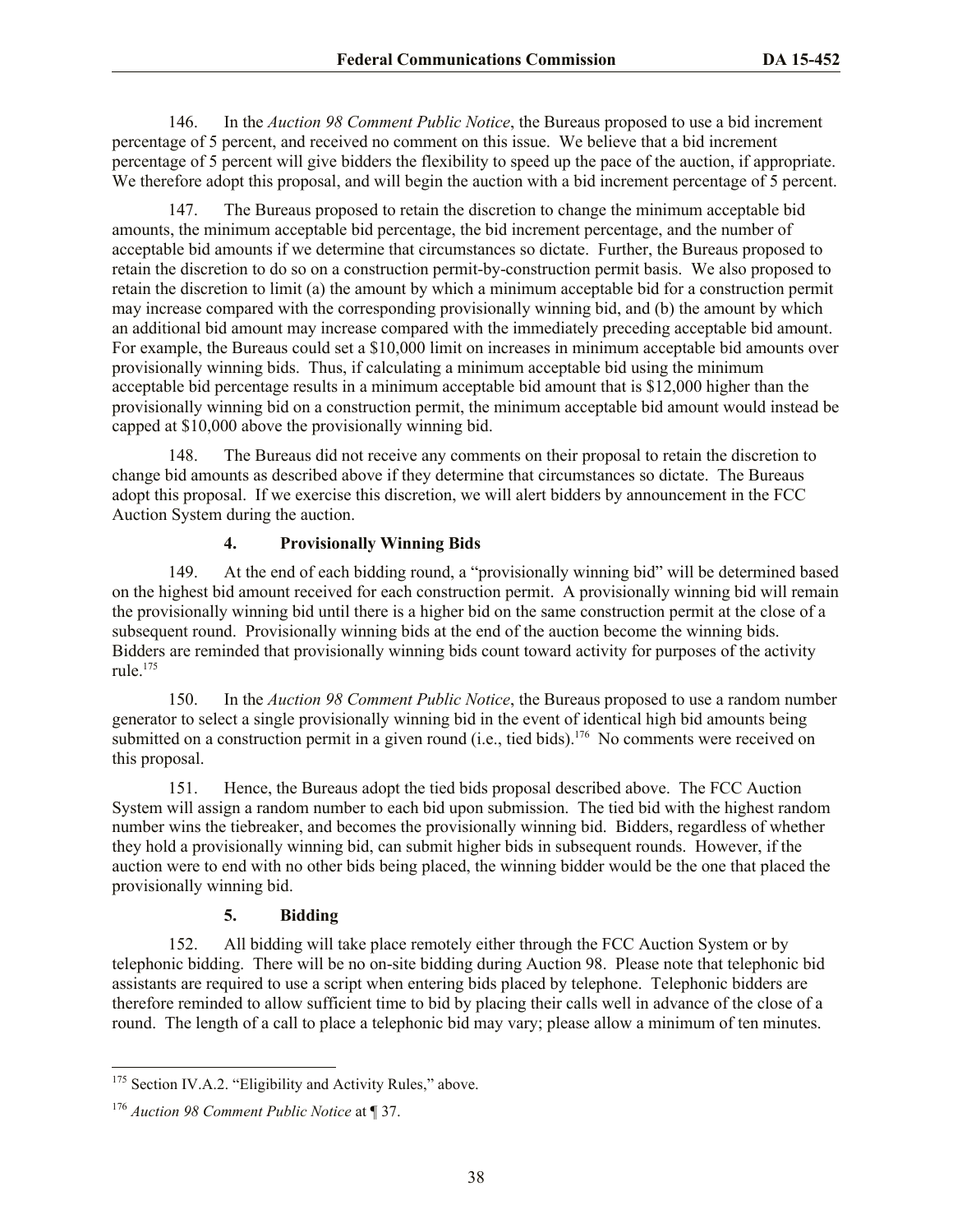153. A bidder's ability to bid on specific construction permits is determined by two factors: (1) the construction permits selected on the bidder's FCC Form 175 and (2) the bidder's eligibility. The bid submission screens will allow bidders to submit bids on only those construction permits the bidder selected on its FCC Form 175.

154. In order to access the bidding function of the FCC Auction System, bidders must be logged in during the bidding round using the passcode generated by the SecurID<sup>®</sup> token and a personal identification number ("PIN") created by the bidder. Bidders are strongly encouraged to print a "round summary" for each round after they have completed all of their activity for that round.

155. In each round, eligible bidders will be able to place bids on a given construction permit in any of up to nine pre-defined bid amounts.<sup>177</sup> For each construction permit, the FCC Auction System will list the acceptable bid amounts in a drop-down box.<sup>178</sup> Bidders use the drop-down box to select from among the acceptable bid amounts. The FCC Auction System also includes an "upload" function that allows text files containing bid information to be uploaded.

156. Until a bid has been placed on a construction permit, the minimum acceptable bid amount for that permit will be equal to its minimum opening bid amount. Once there are bids on a permit, minimum acceptable bids for the following round will be determined as described in Section IV.B.3, above.

157. During a round, an eligible bidder may submit bids for as many construction permits as it wishes (providing that it is eligible to bid on the specific permits), remove bids placed in the current bidding round, or permanently reduce eligibility. If multiple bids are submitted for the same construction permit in the same round, the system takes the last bid entered as that bidder's bid for the round. Bidding units associated with construction permits for which the bidder has removed bids do not count towards current activity.

## **6. Bid Removal and Bid Withdrawal**

158. In the *Auction 98 Comment Public Notice*, the Bureaus proposed bid removal procedures.<sup>179</sup> We proposed to provide each bidder with the option of removing any bids placed in a round provided that such bids are removed before the close of that bidding round. By using the "remove bids" function in the FCC Auction System, a bidder may effectively "unsubmit" any bid placed within that round. A bidder removing a bid placed in the same round is not subject to withdrawal payments. Removing a bid will affect a bidder's activity because a removed bid no longer counts toward bidding activity for the round. The Bureaus received no comments on this issue of bid removals. These removal procedures will enhance bidder flexibility during the auction. Therefore, the Bureaus adopt their proposed procedures to permit bid removals for Auction 98. Once a round closes, a bidder may no longer remove a bid.

159. In the *Auction 98 Comment Public Notice*, the Bureaus proposed to prohibit bidders from withdrawing any bids after the round in which the bids were placed has closed.<sup>180</sup> This proposal was made in recognition of the site-specific nature and wide geographic dispersion of the permits available in this auction. Our experience with auctions generally, and with past FM auctions in particular, convinces us that bid withdrawals are unnecessary in FM broadcast auctions. Because of the stand-alone nature of FM facilities, it is not necessary for bidders to aggregate facilities being offered in the same FM auction

<sup>177</sup> Bidders must have sufficient eligibility to place a bid on the particular construction permit. *See* Section III.D.3. "Upfront Payments and Bidding Eligibility," above.

<sup>&</sup>lt;sup>178</sup> See Section IV.B.3. "Bid Amounts," above.

<sup>179</sup> *Auction 98 Comment Public Notice* at ¶ 39.

 $^{180}$  *Id.* at ¶¶ 40-42.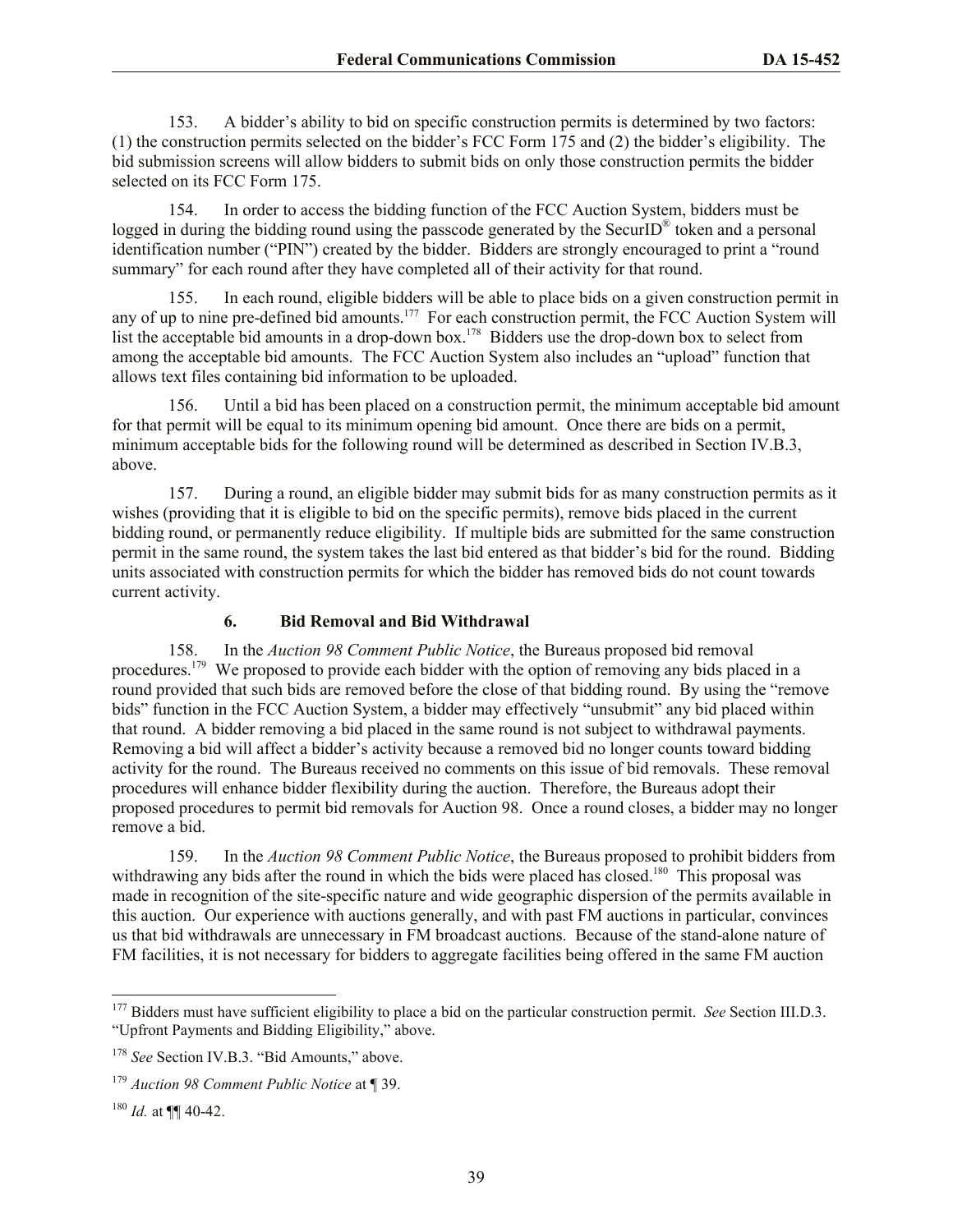in order to realize full value from those facilities, or to put the spectrum to effective and efficient use. On the other hand, evidence suggests that some bidders may have used bid withdrawals improperly in prior auctions to keep new FM facilities out of the hands of competitors, thus delaying implementation of new service. The Bureaus received no comments regarding the proposal not to allow bid withdrawals in Auction 98. Accordingly, the Bureaus will prohibit bid withdrawals in Auction 98. Bidders are cautioned to select bid amounts carefully because no bid withdrawals will be allowed, even if a bid was mistakenly or erroneously made.

## **7. Round Results**

160. Reports reflecting bidders' identities for Auction 98 will be available before and during the auction. Thus, bidders will know in advance of this auction the identities of the bidders against which they are bidding.

161. Bids placed during a round will not be made public until the conclusion of that round. After a round closes, the Bureaus will compile reports of all bids placed, current provisionally winning bids, new minimum acceptable bid amounts for the following round, whether the construction permit is FCC held, and bidder eligibility status (bidding eligibility and activity rule waivers), and will post the reports for public access.

## **8. Auction Announcements**

162. The Commission will use auction announcements to report necessary information such as schedule changes. All auction announcements will be available by clicking a link in the FCC Auction System.

#### **V. POST-AUCTION PROCEDURES**

163. Shortly after bidding has ended, the Commission will issue a public notice declaring the auction closed, identifying the winning bidders, and establishing the deadlines for submitting down payments, final payments, and the long-form applications (FCC Forms 301).

#### **A. Down Payments**

164. Within ten business days after release of the auction closing public notice, each winning bidder must submit sufficient funds (in addition to its upfront payment) to bring its total amount of money on deposit with the Commission for Auction 98 to twenty percent of the net amount of its winning bids (gross bids less any applicable new entrant bidding credits).<sup>181</sup>

#### **B. Final Payments**

165. Each winning bidder will be required to submit the balance of the net amount of its winning bids within ten business days after the applicable deadline for submitting down payments.<sup>182</sup>

## **C. Long-Form Application (FCC Form 301)**

166. The Commission's rules<sup>183</sup> currently provide that within thirty days following the close of bidding and notification to the winning bidders, unless a longer period is specified by public notice, winning bidders must electronically submit a properly completed long-form application (FCC Form 301, Application for Construction Permit for Commercial Broadcast Station), and required exhibits for each construction permit won through Auction 98.<sup>184</sup> Winning bidders claiming new entrant status must

 $^{181}$  47 C.F.R. § 1.2107(b).

 $182$  47 C.F.R. § 1.2109(a).

<sup>183</sup> 47 C.F.R. § 73.5005(a).

<sup>&</sup>lt;sup>184</sup> The Commission's rules also provide that a winning bidder in a commercial broadcast spectrum auction is required to submit an application filing fee with its post-auction long-form application. *See* 47 C.F.R. § 1.2107(c).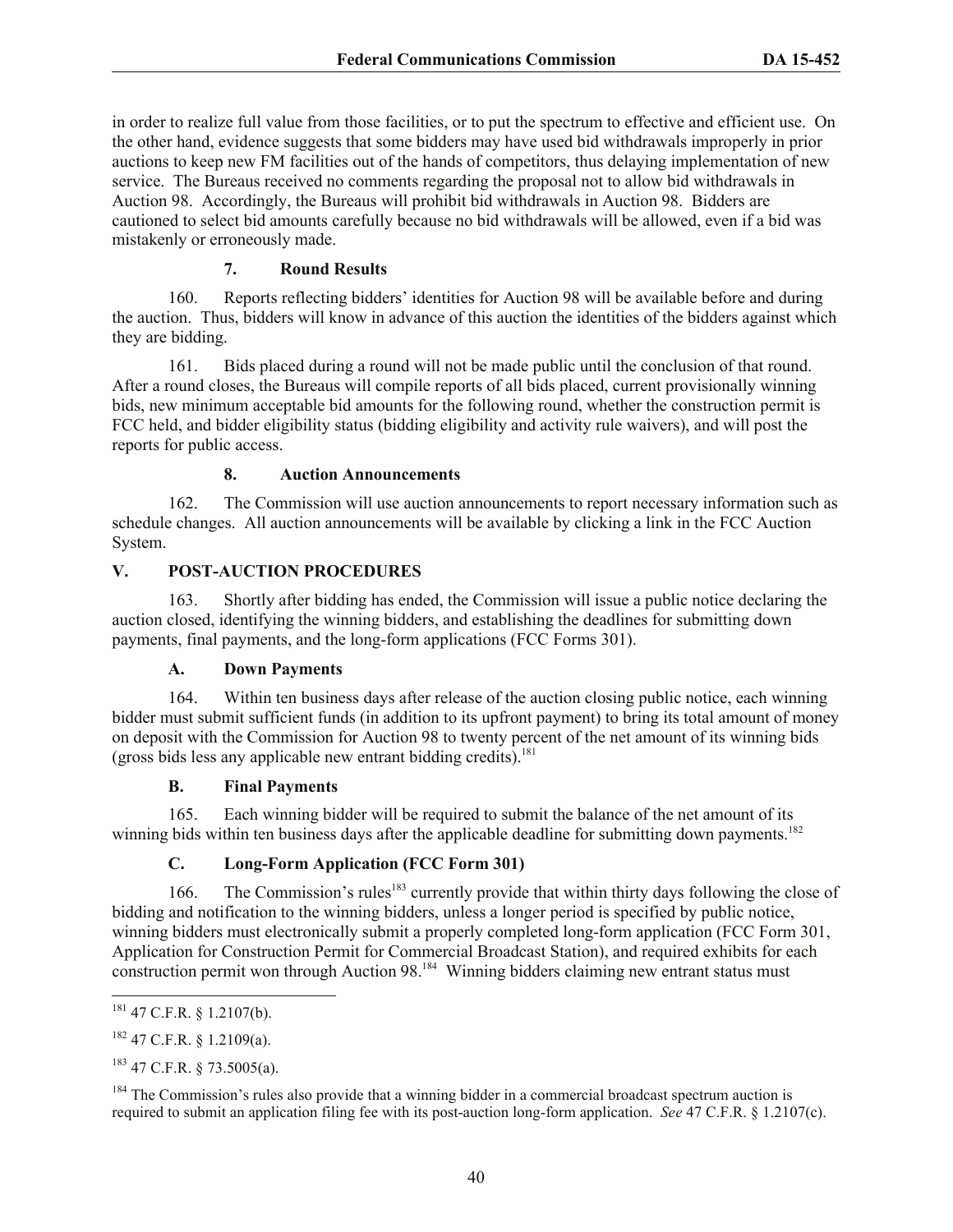include an exhibit demonstrating their eligibility for the bidding credit.<sup>185</sup> Further instructions on these and other filing requirements will be provided to winning bidders in the auction closing public notice.

## **D. Default and Disqualification**

167. Any winning bidder that defaults or is disqualified after the close of the auction (i.e., fails to remit the required down payment within the prescribed period of time, fails to submit a timely longform application, fails to make full payment, or is otherwise disqualified) will be subject to the payments described in section  $1.2104(g)(2)$ .<sup>186</sup> This default payment consists of a deficiency payment, equal to the difference between the amount of the Auction 98 bidder's winning bid and the amount of the winning bid the next time a construction permit covering the same allotment is won in an auction, plus an additional payment equal to a percentage of the defaulter's bid or of the subsequent winning bid, whichever is less.

168. The percentage of the applicable bid to be assessed as an additional payment for defaults in a particular auction is established in advance of the auction. Accordingly, in the *Auction 98 Comment Public Notice*, the Bureaus proposed to set the additional default payment for this auction at twenty percent of the applicable bid. We received no comments on this proposal, and it is therefore adopted.

169. Finally, in the event of a default, the Commission has the discretion to re-auction the construction permit or offer it to the next highest bidder (in descending order) at its final bid amount.<sup>187</sup> In addition, if a default or disqualification involves gross misconduct, misrepresentation, or bad faith by an applicant, the Commission may declare the applicant and its principals ineligible to bid in future auctions, and may take any other action that it deems necessary, including institution of proceedings to revoke any existing authorizations held by the applicant.<sup>188</sup>

## **E. Refund of Remaining Upfront Payment Balance**

170. After the auction, applicants that are not winning bidders or are winning bidders whose upfront payment exceeded the total net amount of their winning bids may be entitled to a refund of some or all of their upfront payment. All refunds will be returned to the payer of record, as identified on the FCC Form 159, unless the payer submits written authorization instructing otherwise. Bidders that drop out of the auction completely (have exhausted all of their activity rule waivers and have no remaining bidding eligibility) may request a refund of their upfront payments before the close of the auction.

171. Bidders are encouraged to file their refund information electronically using the **Refund Information** icon found on the *Auction Application Manager* page or through the **Wire Transfer for Refund Purposes** link available on the *Auction Application Submit Confirmation* page in the FCC Auction System. If an applicant has completed the refund instructions electronically, the refund will be sent automatically. If an applicant has not completed the refund instructions electronically, the applicant must send a written request including the following information:

> Name, address, contact and phone number of Bank ABA Number Account Number to Credit Name of Account Holder FCC Registration Number (FRN)

 $\overline{a}$ 

 $185$  47 C.F.R. §§ 1.2112(b), 73.5005.

 $186$  47 C.F.R. § 1.2104(g)(2).

 $187$  47 C.F.R. §§ 1.2109(b) - (c).

<sup>188</sup> 47 C.F.R. § 1.2109(d).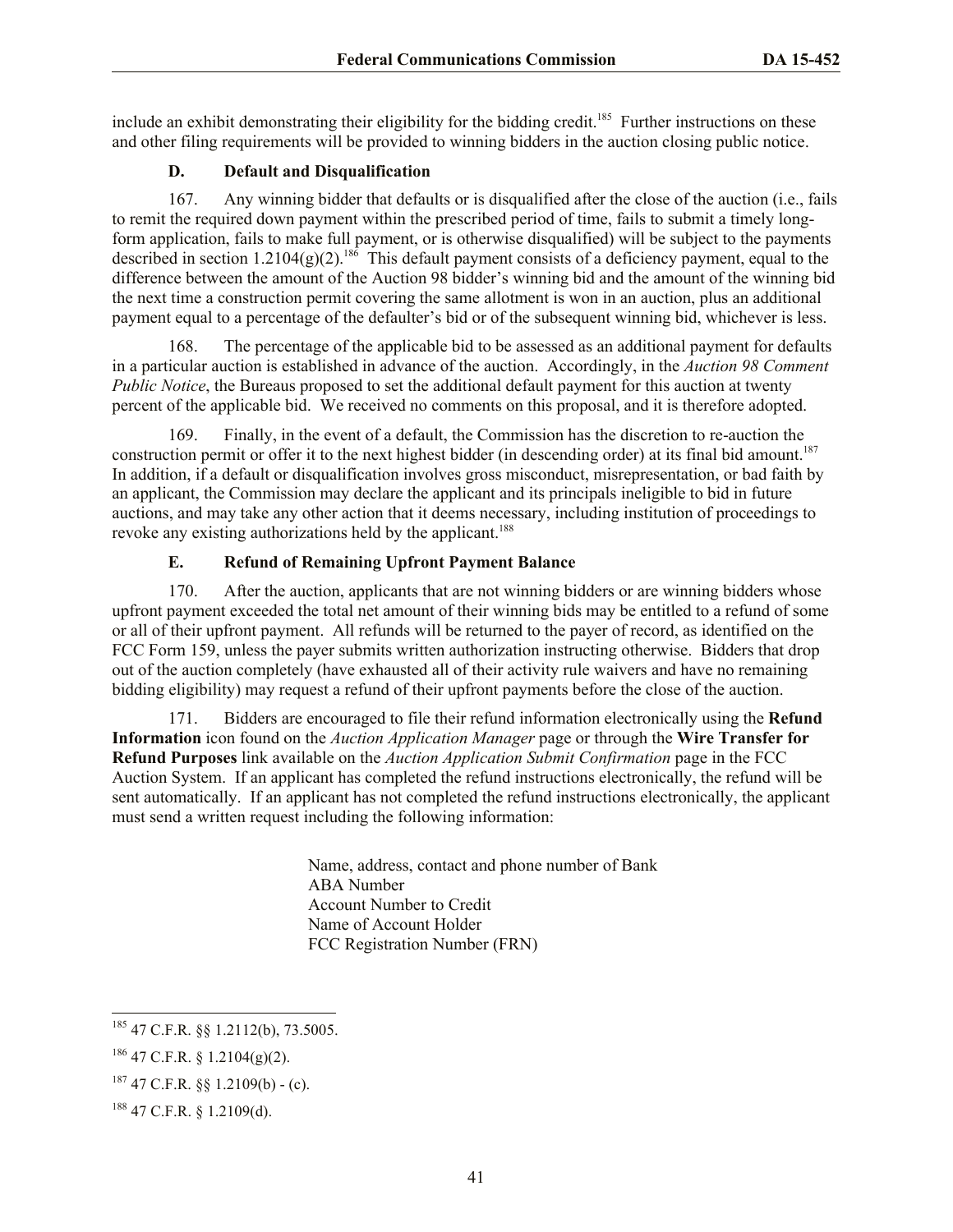The refund request can be submitted by fax to the Revenue & Receivables Operations Group/Auctions at (202) 418-2980 or by mail to:

> Federal Communications Commission Financial Operations Revenue & Receivables Operations Group/Auctions Gail Glasser 445 12th Street, SW, Room 1-C864 Washington, DC 20554

NOTE: Refund processing generally takes up to two weeks to complete. Bidders with questions about refunds should contact Gail Glasser at (202) 418-0578.

## **VI. PROCEDURAL MATTERS**

#### **A. Paperwork Reduction Act Analysis**

172. This Public Notice contains no new or modified information collection requirements subject to the Paperwork Reduction Act of 1995, Public Law 104-13. Therefore, it does not contain any new or modified information collection burden for small business concerns with fewer than 25 employees, pursuant to the Small Business Paperwork Relief Act of 2002, Public Law 107-198.<sup>189</sup>

## **B. Congressional Review Act**

173. Consistent with the requirements of the Congressional Review Act,<sup>190</sup> a copy of this Public Notice will be sent to Congress and the Government Accountability Office

## **C. Regulatory Flexibility Act Analysis**

174. Consistent with the Regulatory Flexibility Act of 1980, as amended,<sup>191</sup> a Supplemental Regulatory Flexibility Analysis appears in Attachment D to this Public Notice.

#### **VII. CONTACT INFORMATION**

175. Contact Information Table:

## **General Auction Information**

General Auction Questions Auction Process and Procedures

## **FCC Auctions Hotline**

(888) 225-5322, option two; or (717) 338-2868 Hours of service: 8:00 a.m. – 5:30 p.m. ET, Monday through Friday

# **Auction 98 Process and Procedures Auctions and Spectrum Access Division (202) 418-0660**

Jeff Crooks (Analyst) Sue Sterner (Project Manager)

<sup>189</sup> *See* 44 U.S.C. 3506(c)(4)

<sup>190</sup> *See* 5 U.S.C. 801(a)(1)(A).

 $191$  5 U.S.C. 8 604.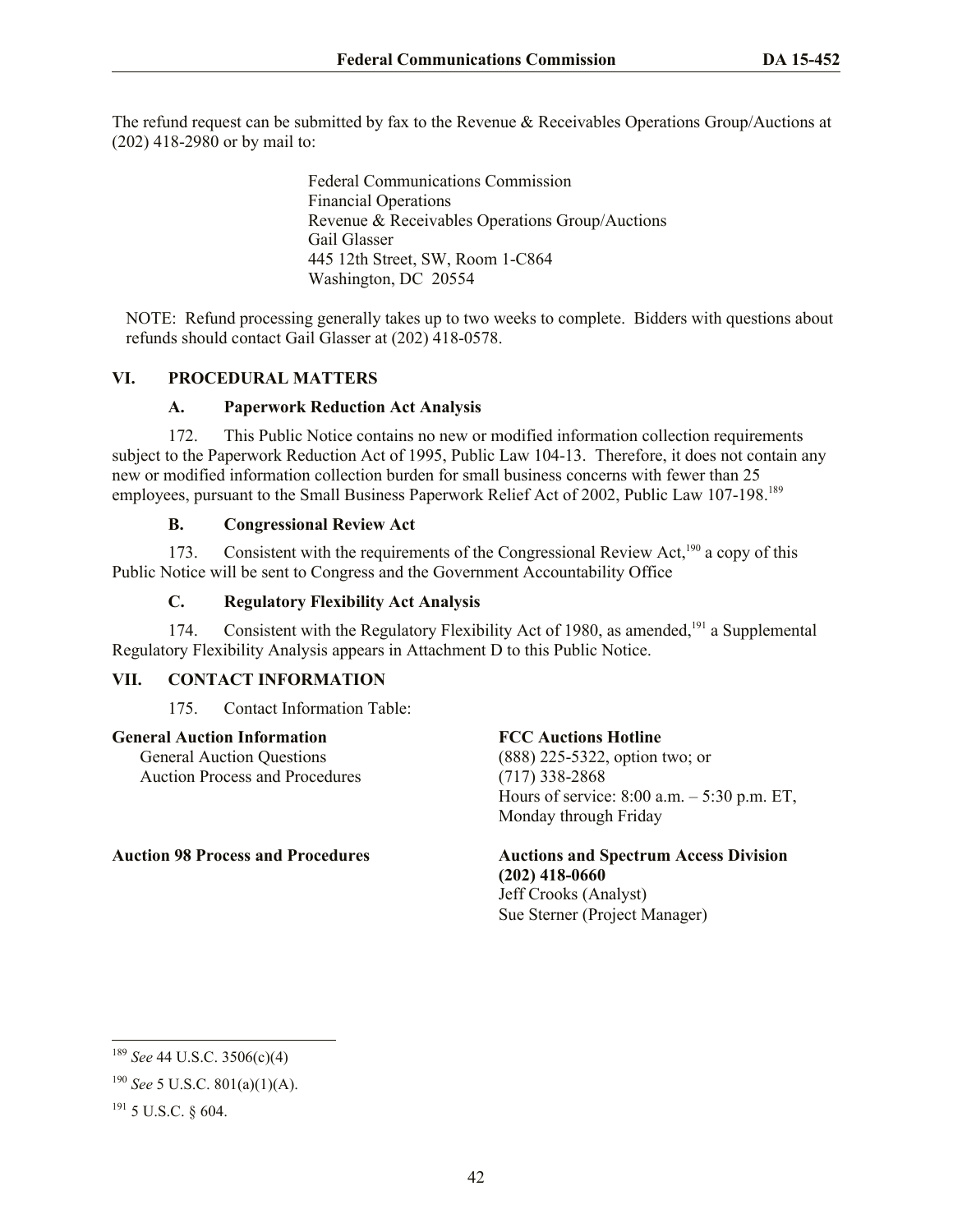#### **Auction 98 Legal Information**

Auction Rules, Policies, Regulations, including Reports of Section 1.2105(c) Violations and Application Major Modifications

**Licensing Information**  Service Rules, Policies, Regulations Licensing Issues, Engineering Issues Due Diligence, Incumbency Issues

#### **Technical Support**

Electronic Filing FCC Auction System (Hardware/Software Issues)

#### **Payment Information**

Wire Transfers Refunds

#### **Accessible Formats**

Braille, large print, electronic files, or audio format for people with disabilities

#### **Small Businesses**

Additional information for small and disadvantaged businesses

**Auctions and Spectrum Access Division (202) 418-0660** Lynne Milne (Attorney) or Howard Davenport (Attorney)

## **Audio Division (202) 418-2700**

Lisa Scanlan (Attorney) Tom Nessinger (Attorney)

## **FCC Auctions Technical Support Hotline**

(877) 480-3201, option nine; or (202) 414-1250 (202) 414-1255 (TTY) Hours of service: 8:00 a.m. – 6:00 p.m. ET, Monday through Friday

## **FCC Revenue & Receivables Operations Group/Auctions**

Gail Glasser at (202) 418-0578, or alternatively, Theresa Meeks at (202) 418-2945, or (202) 418-2980 (fax)

**Auction Bidder Line** Will be furnished only to qualified bidders

**Press Information** Cecilia Sulhoff (202) 418-0587

**FCC Forms** (800) 418-3676 (outside Washington, DC) (202) 418-3676 (in the Washington area) http://www.fcc.gov/formpage.html

#### **Consumer and Governmental Affairs Bureau** (202) 418-0530 or (202) 418-0432 (TTY) fcc504@fcc.gov

**Office of Communications Business Opportunities** (202) 418-0990 http://www.fcc.gov/ocbo/

**FCC Internet Sites** http://www.fcc.gov http://wireless.fcc.gov/auctions http://www.fcc.gov/mb http://apps.fcc.gov/ecfs/

 $-$  FCC  $-$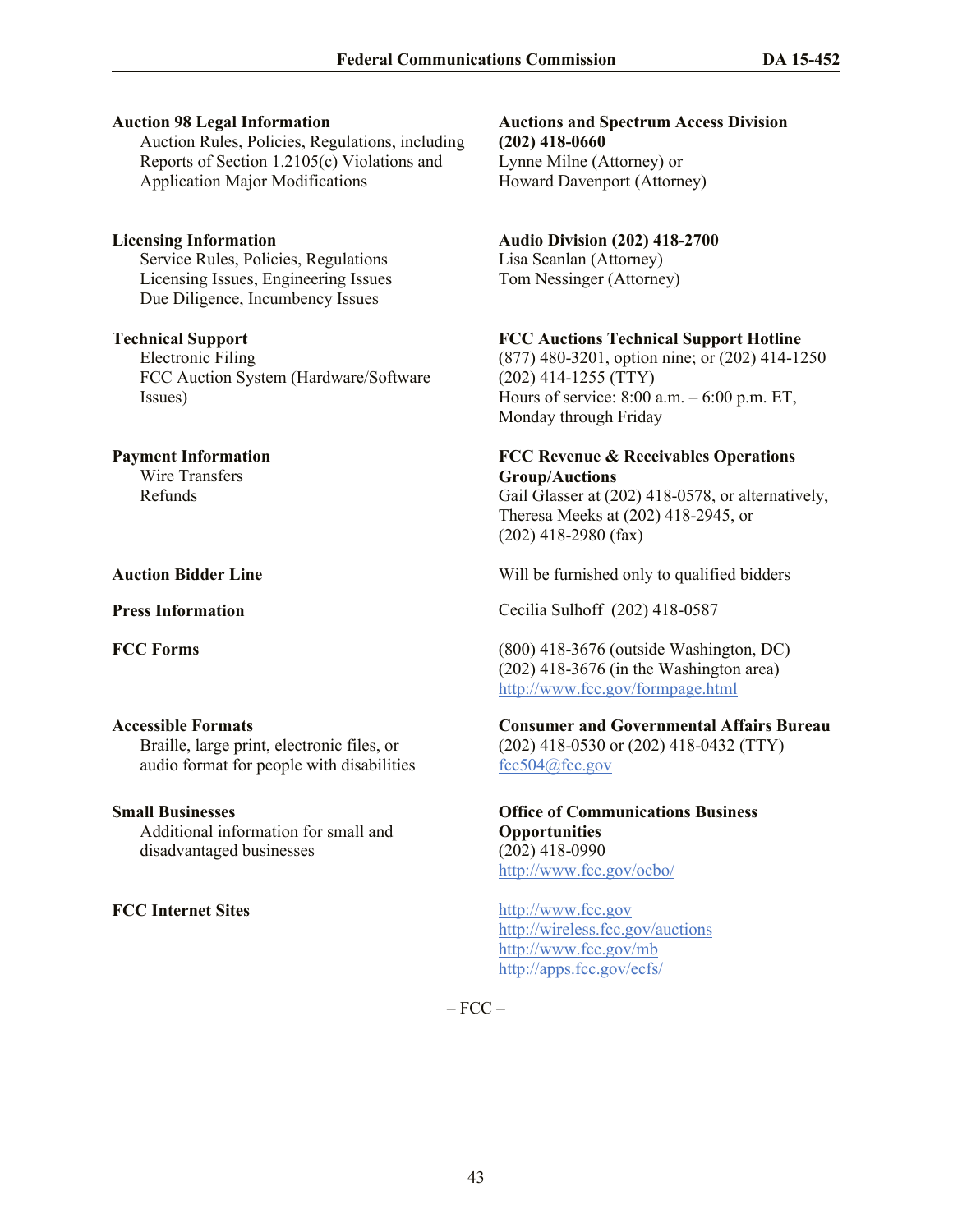#### **ATTACHMENT A: CONSTRUCTION PERMITS IN AUCTION 98**

This page was intentionally inserted as a placeholder for Attachment A, which is available as a separate file.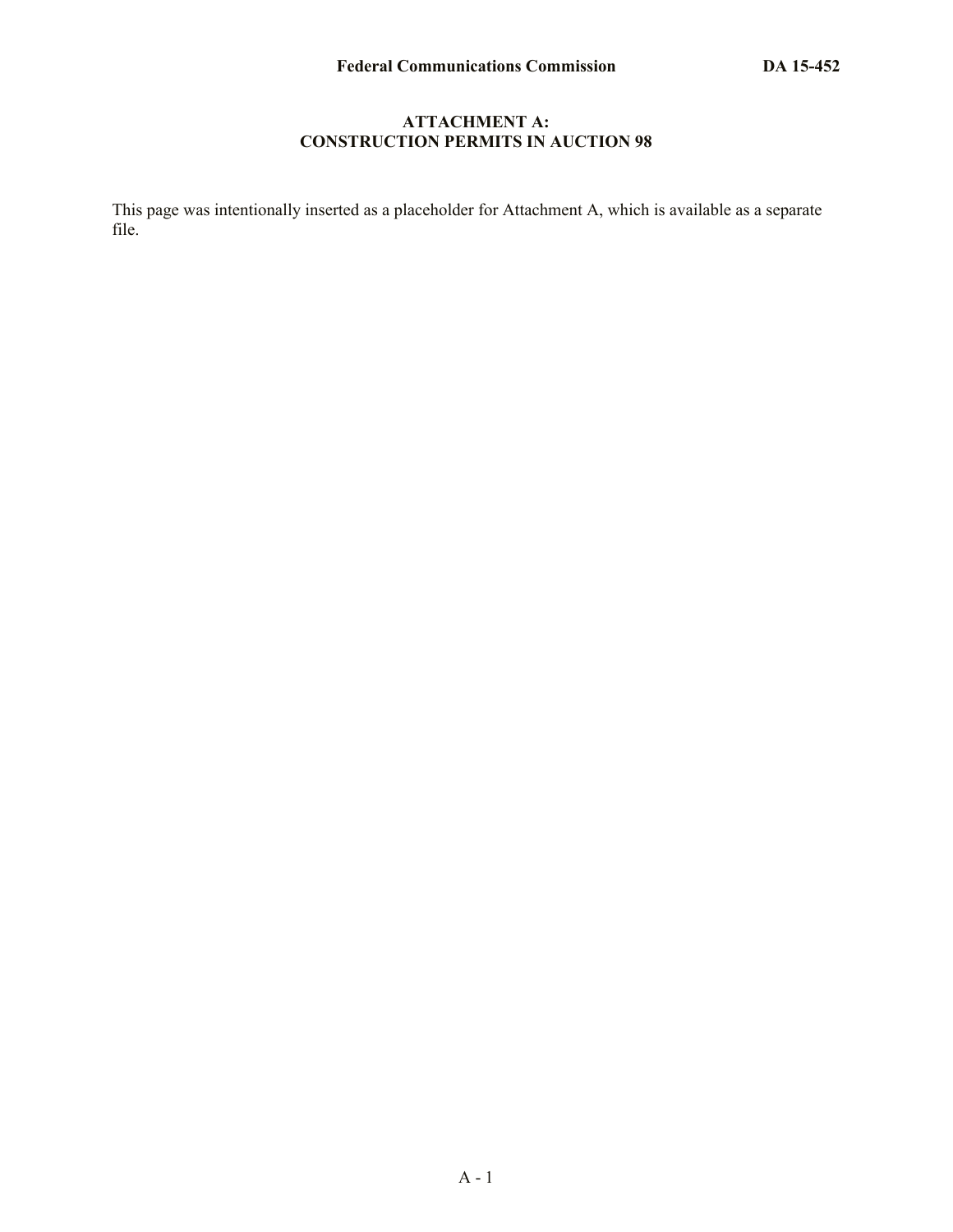#### **ATTACHMENT B: SHORT-FORM APPLICATION FILING INSTRUCTIONS**

This attachment provides instructions on submitting a short-form application and an upfront payment to participate in Auction 98. It also includes instructions for interested parties wishing to view the shortform applications filed.

## **I. APPLICATION PREPARATION AND SUBMISSION**

Among other requirements, each applicant to participate in this auction must submit its short-form application (FCC Form 175) electronically, via the FCC Auction System. **Short-form applications for Auction 98 must be submitted and confirmed prior to 6:00 p.m. ET on Thursday, May 28, 2015.** Late applications or unconfirmed submissions of electronic data will not be accepted.

Applicants are reminded that all information required in connection with applications to participate in spectrum license auctions is necessary to determine each applicant's qualifications, and as such will be available for public inspection. Accordingly, unnecessary sensitive information, such as Taxpayer Identification Numbers or Social Security Numbers, should not be included in short-form applications. Applicants may request information submitted not be made routinely available for public inspection following the procedures set forth in section  $0.459$  of the Commission's Rules.<sup>192</sup> Such requests must be included as an attachment to the applicant's FCC Form 175 and identify the specific information to which the request applies. Because the required information bears on each applicant's qualifications, confidentiality requests will not be routinely granted.<sup>193</sup>

Applicants may make multiple changes to their short-form applications until the close of the filing window. However, they must press the **SUBMIT** button in the FCC Auction System for the changes to be submitted and considered by the Commission.

## **A. Minimum Software Requirements**

The following software, at a minimum, is required to use the FCC Auction System:

- Web Browser, either of the following is recommended:
	- **Microsoft<sup>®</sup>** Internet Explorer 8.0.
	- Mozilla<sup>®</sup> Firefox<sup>®</sup> 3.5.
- PDF Viewer: Adobe Acrobat Reader 5.0 or higher (available at http://www.adobe.com)
- Minimum Screen Resolution: 1024 x 768

## **Currently, the Apple® Mac OS® is not supported.**

#### **B. Logging On**

To submit a short-form application (FCC Form 175) electronically via the Internet, an applicant should start its web browser and point it to either http://auctions.fcc.gov/ (primary location) or http://auctions2.fcc.gov/ (secondary location). Once on the *FCC Auction System* page, the applicant may log in to create a short-form application using its FCC Registration Number ("FRN") and password.

 $\overline{\phantom{a}}$ 

 $192$  47 C.F.R. § 0.459.

 $193$  47 C.F.R. § 0.459(a).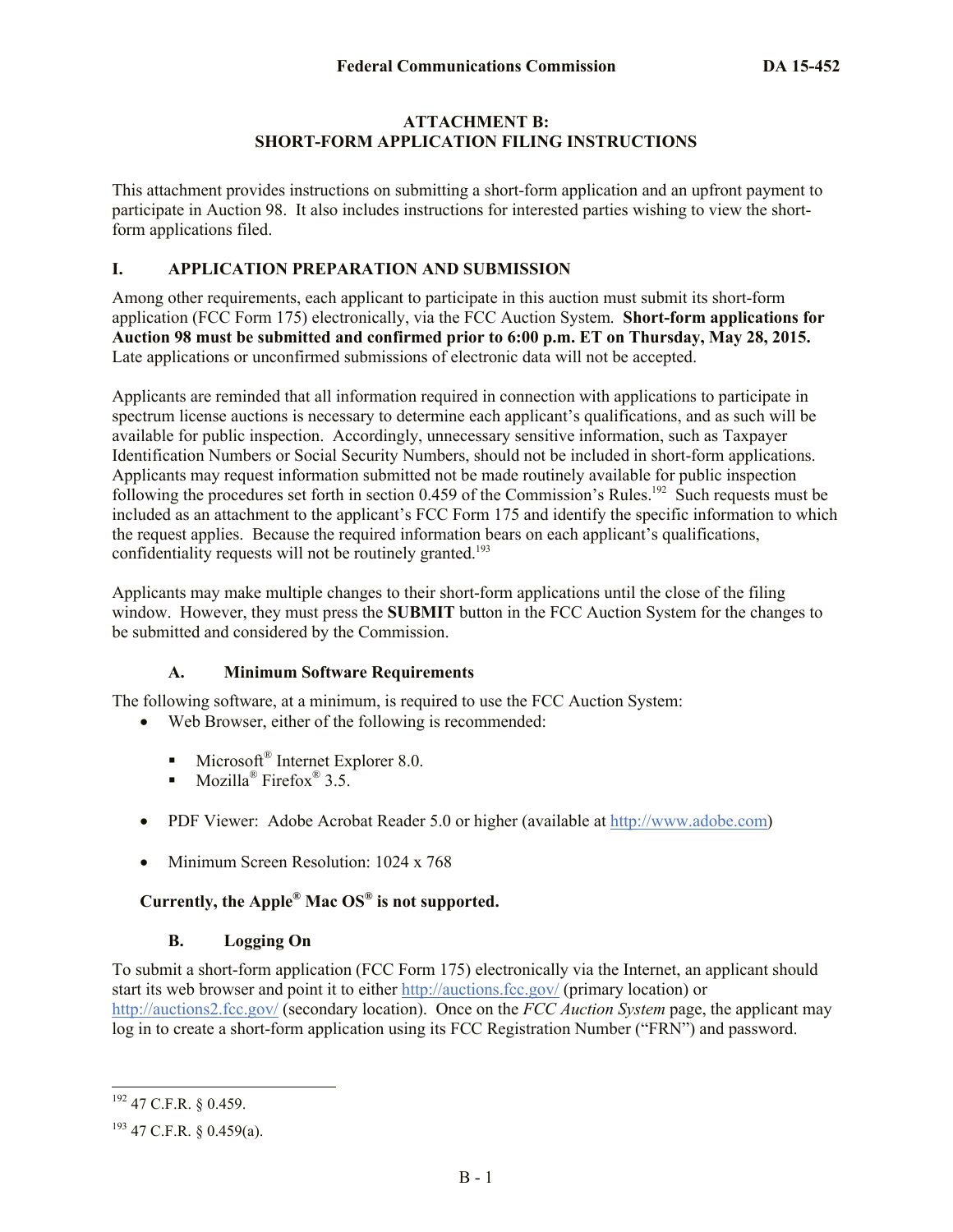## **C. Application Filing Instructions**

The short-form application (FCC Form 175) requests information needed to determine whether an applicant qualifies to participate in competitive bidding for Commission licenses or construction permits.<sup>194</sup> Pursuant to section 1.2105(a), the FCC Form 175 must be submitted electronically. Applicants must submit required information as entries in the data fields of the FCC Form 175 whenever a data field is available for that information. Attachments should not be used to provide information that can be supplied within the data fields of the FCC Form 175.

The screens comprising FCC Form 175 consist of six series, each requesting six separate types of information: 1) *Applicant Information*; 2) *Permit Selection*; 3) *New Entrant Bidding Credit Eligibility*; 4) *Agreements*; 5) *Ownership*; and 6) *Certify and Submit*. In addition, *Summary* screens, a seventh series, appear prior to the *Certify and Submit* screens. The *Summary* screens provide an overview of an applicant's FCC Form 175 that facilitates reviewing and revising specific information, as well as an automated check for certain inconsistencies and omissions in submitted information.

To simplify filling out FCC Form 175, certain initial information applicants provide is used to determine what additional information is needed, and what subsequent screens will appear to collect that information. For example, a corporate applicant, unlike an individual applicant, must identify a corporate officer or director responsible for the application (sometimes called a responsible party). If an applicant identifies itself as an individual, no additional information is needed regarding an additional responsible party, and screens requesting responsible party information will not appear. However, if the applicant identifies itself as a corporation, subsequent screens in the FCC Form 175 will ask for responsible party information.

Applicants must fill out FCC Form 175 by following the instructions below. Additional help in filling out FCC Form 175 can be accessed in two ways: 1) by clicking on the **Help** link in the upper right of any screen, which will open Auction Application Online Filing Help; or 2) by clicking on the text of any **Common Question** link appearing on the right side of the screen. The common questions displayed relate to the current screen and vary from screen to screen. In the event the assistance provided by these sources is insufficient, applicants should use the contact information provided in this Public Notice to obtain additional assistance.<sup>195</sup>

## **1. Applicant Information**

The *Applicant Information* screens are the first series of screens in FCC Form 175, in which the applicant will provide basic information including:

- the applicant's legal classification (e.g., individual, corporation, rural telephone cooperative, etc.)
- optional information regarding the applicant's status as a minority- or woman-owned business or a rural telephone company
- Whether the application identifies proposed facilities as Noncommercial Educational. This response (yes or no) is mandatory. $196$
- the applicant's name, which will be used as the bidder name during the auction<sup>197</sup>

<sup>194</sup> *See generally*, 47 C.F.R. § 1.2105.

<sup>195</sup> *See* Section VII. "Contact Information," above.

 $196$  Any application for a noncommercial educational station that is mutually exclusive with any application for a commercial station will be returned as unacceptable for filing. *See NCE Second Report and Order*, 18 FCC Rcd at 6699-6701 ¶¶ 21-24. Auction applications specifying the same FM station construction permit are considered mutually exclusive. *Broadcast First Report and Order*, 13 FCC Rcd at 15979 n.166.

<sup>197</sup> *See* 47 C.F.R. § 1.2105(a)(2)(ii)(A).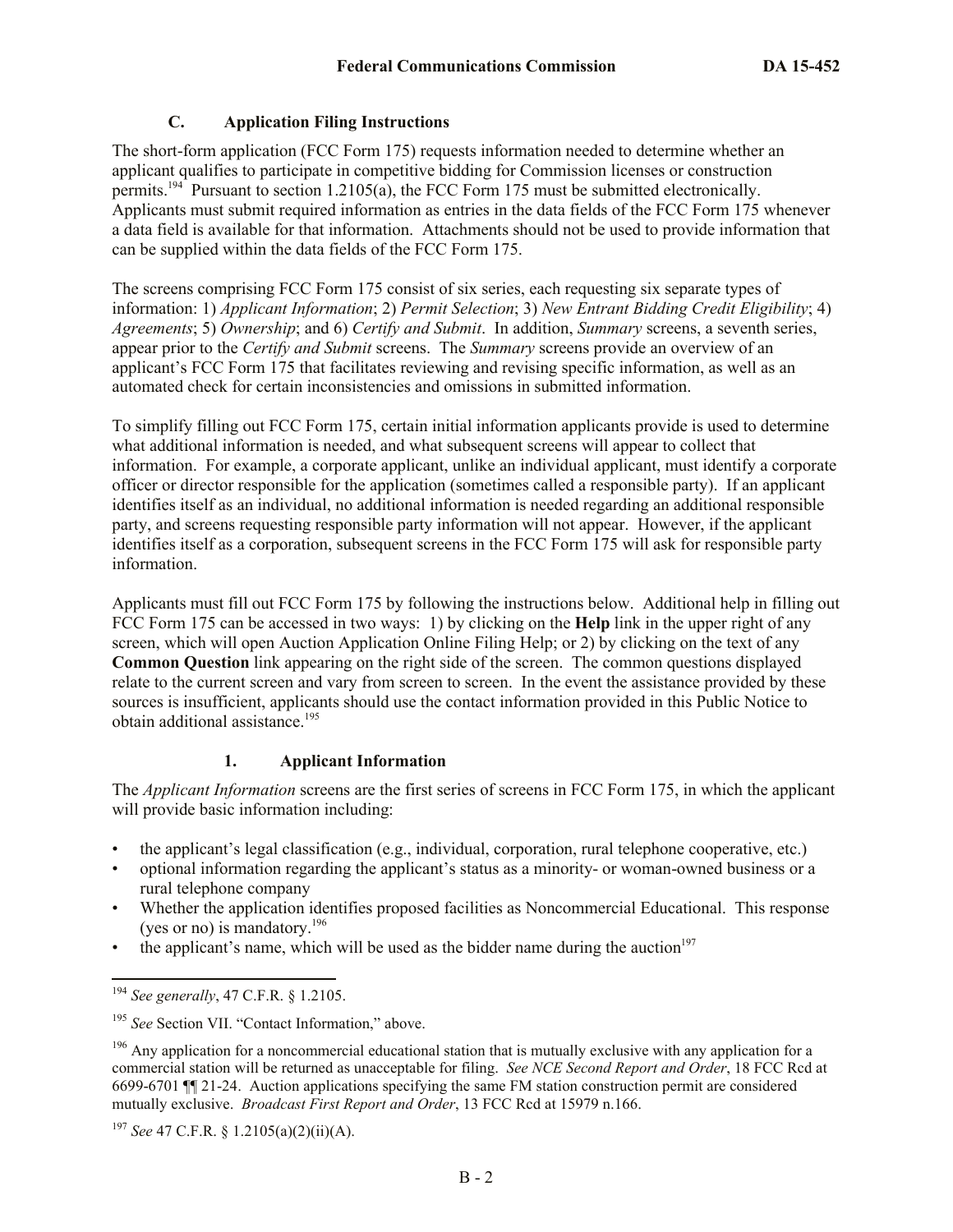- citizenship for individuals, or jurisdiction of formation for legal entities
- for applicants classified as legal entities (e.g., corporations and partnerships), the name of and information regarding the entity's responsible individual<sup>198</sup>
- the name, address, telephone and fax number of a contact person who will communicate with the Commission regarding the applicant's FCC Form 175<sup>199</sup>
- the names of up to three persons authorized to bid for the applicant in the auction<sup>200</sup>
- the applicant's preference for electronic or telephonic bidding
- whether the applicant claims a new entrant bidding credit and the percentage claimed $^{201}$

Each screen will specify the information that the applicant must provide. Please note the following with respect to particular information requested:

- Applicants must indicate their legal classification before continuing to subsequent screens, because the legal classification will determine which subsequent screens will appear.
- P.O. Boxes may **not** be used for an applicant's address.
- To simplify filling out the FCC Form 175, an applicant that has the same address as its contact person can click on the **COPY APPLICANT ADDRESS** button to automatically fill in the contact person's address. P.O. Boxes may **not** be used for a contact person's address.
- Applicants must identify at least one authorized bidder. While applicants may change their authorized bidders at a later date, only those bidders listed on the FCC Form 175 will be authorized to place bids for the applicant during the auction.
- Any qualified bidder may bid either via the Internet or by telephone during the auction. Specifying a preference for electronic or telephonic bidding assists the Commission in determining the staff required in this auction for telephonic bidding.
- **Any application for a noncommercial educational station that is mutually exclusive with any application for a commercial station will be returned as unacceptable for filing**. 202

#### **2. Permit Selection**

The *Permit Selection* screens make up the second series of screens in FCC Form 175. In these screens, the applicant will identify the construction permits offered on which it may wish to bid during the auction. While an applicant is not obligated to bid on all construction permits that it selects, it will not be able to bid on construction permits that it has not selected on its FCC Form 175.<sup>203</sup> Be advised that there is no opportunity to change this list after the short-form application filing deadline.

<sup>&</sup>lt;sup>198</sup> Section 1.2105(a)(2) requires that the name and title of an officer or director be reported if the applicant is a corporation. This rule requires disclosure of the name and title of a responsible person if a partner is not a natural person.

 $199$  FCC personnel will communicate only with an applicant's contact person or certifying official, as designated on the applicant's FCC Form 175, unless the applicant's certifying official or contact person notifies the Commission in writing that applicant's counsel or other representative is authorized to speak on its behalf. Authorizations may be sent by e-mail to auction98@fcc.gov.

<sup>200</sup> *See* 47 C.F.R. § 1.2105(a)(2)(iii).

<sup>201</sup> *See* 47 C.F.R. §§ 1.2105(a)(2)(iv), 73.5002(b), 73.5007, 73.5008.

<sup>202</sup> *See NCE Second Report and Order*, 18 FCC Rcd at 6699-6701 ¶¶ 21-24.

 $203$  47 C.F.R. § 1.2105(a)(2)(i).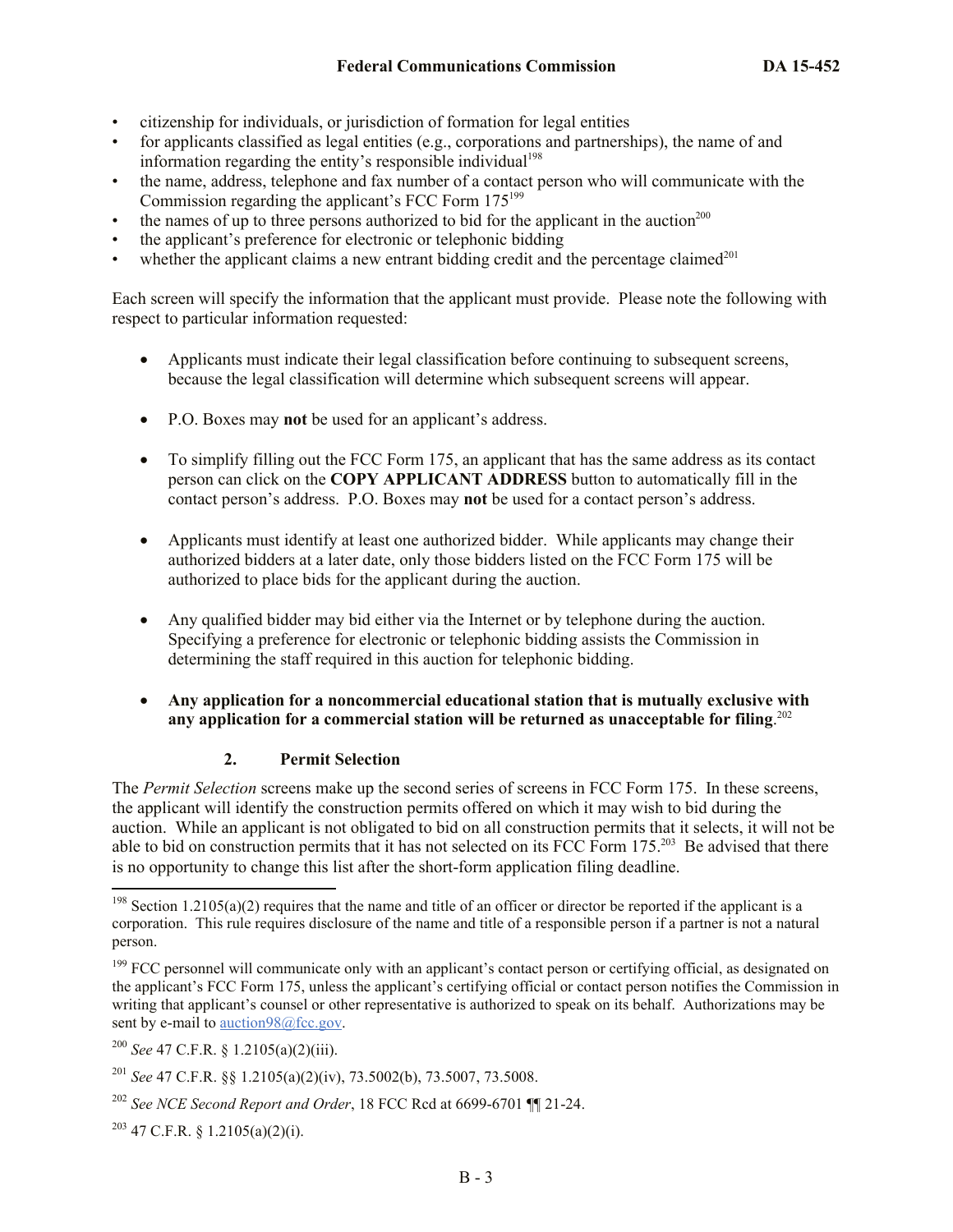To participate in an auction, applicants must select at least one construction permit. Until a construction permit is selected, the applicant cannot submit the FCC Form 175. An applicant's permit selections cannot be changed after the initial filing window has closed. Therefore, during the initial filing window it is important to carefully review the construction permit selections to make sure all permits on which the applicant may wish to bid have been selected.

The *Permit Selection* screens contain a list of all available construction permits in the auction. Applicants can navigate within this screen by selecting the individual page links or the "Previous" and "Next" buttons above and below the list of available permits. In addition, pre-defined filters can be used to narrow down the list of permits to be selected and saved. Specifically, construction permits can be selected by: (1) clicking the check box next to the construction permit name, then selecting the "Save Selected Items" button; (2) clicking the "Save All Items" button to save all available construction permits; or (3) clicking the "Save All Filtered Items" button after applying a filter. Once the applicant has successfully saved a construction permit, the word "Saved" will appear next to the permit name to confirm it has been saved with the application.

Construction Permits can be removed by: (1) clicking the check box (to uncheck) next to a previously saved construction permit, then selecting the "Remove Selected Items" button; (2) clicking the "Remove All Items" button to remove all previously saved construction permits; or (3) clicking the "Remove All Filtered Items" button after applying a filter. Removed construction permits will not have the word "Saved" next to the permit name.

Applicants may view all saved construction permits by either clicking the **Edit Icon** next to "View Saved Items" at the top-right corner of the list, or by clicking the "CONTINUE" button at the bottom of the page.

Once construction permits have been saved, the *View/Edit Permit Selections* screen will be the first screen displayed when navigating to the Permit Selection step. This screen lists all construction permits the applicant has selected and saved for the auction. To select a new construction permit or remove a previously selected permit, an applicant can click the **Edit Icon** next to "Return to Permit Selection" at the top-right corner of the list, which will return it to the original *Select Permits* screen, as described above.

**The reference coordinates are also displayed for each listed FM allotment. Once the applicant has selected and added an FM permit, the reference coordinates are followed by an "Edit" icon. Clicking this icon produces a screen on which the applicant can change the reference coordinate values to preferred site coordinates.<sup>204</sup>** If the applicant previously has selected construction permits, the initial *Permit Selection* screen will be the *View/Edit Permit Selections* screen. This screen lists the construction permits previously selected for this auction. To select a new construction permit or remove a previously selected permit, click the **Edit** icon next to Change Selection at the top-right corner of the list. This will take you to the original *Select Permits* screen, described above.

## **3. New Entrant Bidding Credit Eligibility**

The *New Entrant Eligibility* screens are the third series of screens in FCC Form 175. On the initial screen of this series, applicants indicate whether they are claiming the New Entrant Bidding Credit and, if so, whether they are claiming a 25 percent or 35 percent New Entrant Bidding Credit. Applicants should ensure bidding credit information is consistent with the bidding credit eligibility information provided on the first *Applicant Information* screen.

<sup>204</sup> *See Broadcast First Report and Order*, 13 FCC Rcd at 15974-75 ¶ 142 & n.153.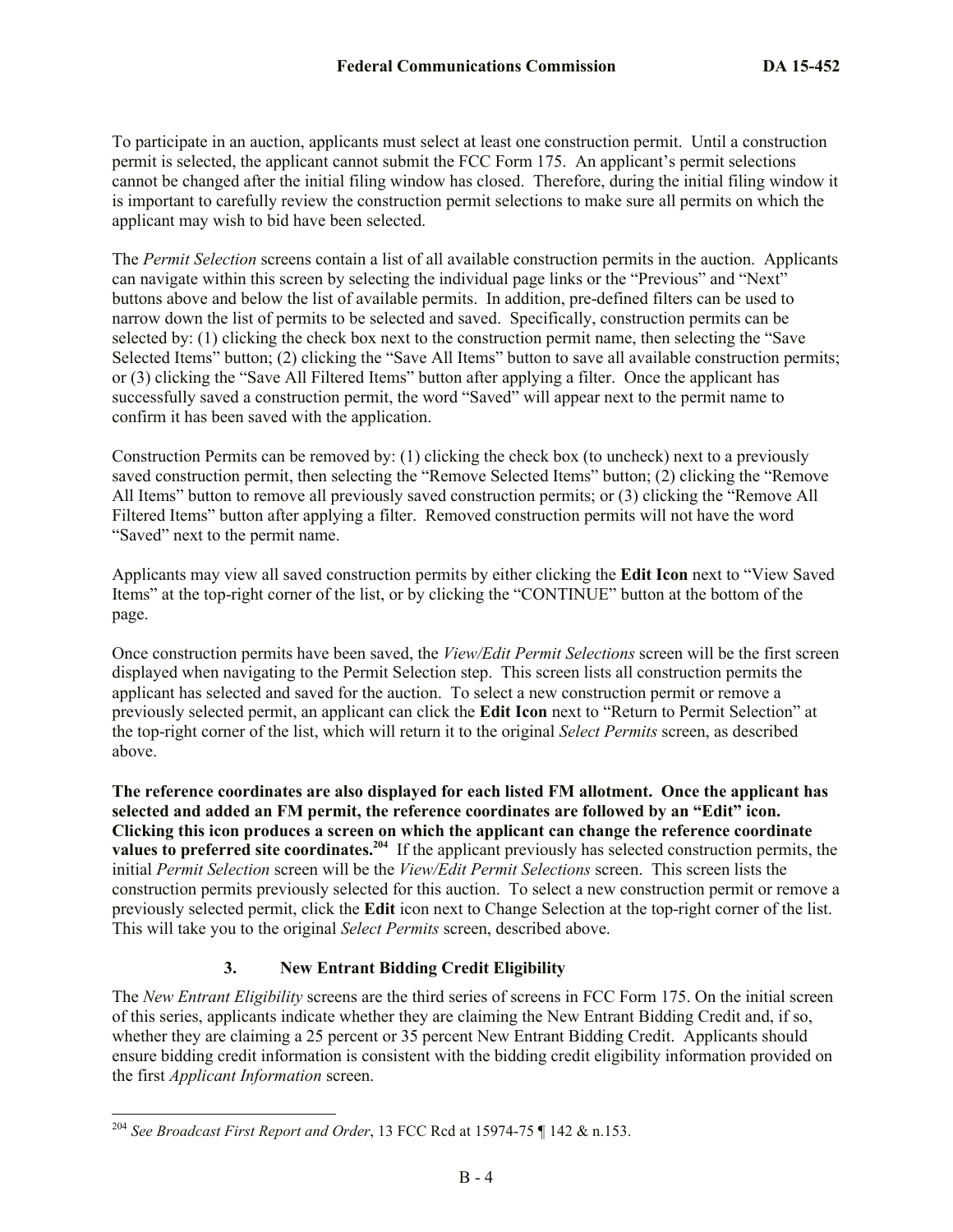Applicants not seeking a New Entrant Bidding Credit will continue to the next series of screens.

The Commission's relaxed equity/debt plus ("EDP") attribution standard,<sup>205</sup> adopted as the basis for the New Entrant Bidding Credit to allow for higher investment opportunities in entities meeting the definition of "eligible entities,"<sup>206</sup> will be unavailable in Auction 98, as discussed previously in this Public Notice.<sup>207</sup>

Applicants seeking a 35 percent New Entrant Bidding Credit do not need to provide any additional information in the Form 175 regarding their claimed New Entrant Bidding Credit. Such applicants will continue to the next series of screens.

Applicants claiming a 25 percent New Entrant Bidding Credit must provide additional information regarding existing mass media facilities in which the applicant, or any individual or entity with an attributable interest in the applicant, has an attributable interest.<sup>208</sup> Applicants must identify:

- the existing mass media facility or facilities;
- the individual or entity with an attributable interest in the existing mass media facility;
- the attributable interest in the facility; and
- whether any broadcast facilities proposed by the applicant in this auction are in the "same area" as existing mass media facilities, as defined by applicable Commission rules. *See* 47 C.F.R. §§ 73.5007, 73.5008.
- In the event that the applicant indicates that any of the broadcast facilities proposed in its application for this auction are in the "same area" as the identified existing mass media facility, the applicant must continue to an additional screen where the applicant must indicate which broadcast facility it proposed in the auction is in the "same area" as the identified existing mass media facility. Applicants must note that, for purposes of determining whether a broadcast facility identified for bidding in the auction is in the "same area" as an applicant's existing mass media facilities, the coverage area of the auction facility is calculated using maximum class facilities at the allotment reference coordinates, **not** applicant-specified preferred site coordinates.<sup>209</sup>

Once the applicant has identified all relevant existing mass media facilities, and all broadcast facilities proposed in its application that are located in the "same area" as each relevant existing mass media facility, it will continue to the View/Edit All Facilities screen. This screen lists the applicant's claimed New Entrant Bidding Credit of 25 percent, the relevant existing mass media facilities, and the Auction 98 broadcast facilities proposed by the applicant in the 'same area' as each relevant existing mass media facility. From this screen, options include:

- Clicking the **Edit** icon or the **Modify bidding credit selection** link to return to the initial New Entrant bidding credit eligibility screen.
- Modifying information about relevant mass media facilities by clicking on them.

l <sup>205</sup> *Diversity Order*, 23 FCC Rcd at 5922.

<sup>&</sup>lt;sup>206</sup> An "eligible entity" is defined in 47 C.F.R. § 73.3555, Note 2(i).

<sup>&</sup>lt;sup>207</sup> Section II.C. "New Entrant Bidding Credit," above.

<sup>&</sup>lt;sup>208</sup> Full-service noncommercial educational stations, on both reserved and nonreserved channels, are included among "media of mass communications" as defined in section 73.5008(b). *See Minnesota Christian Broadcasters*, 18 FCC Rcd at 614.

<sup>209</sup> *Rural First Report and Order*, 25 FCC Rcd at 1609 ¶ 52.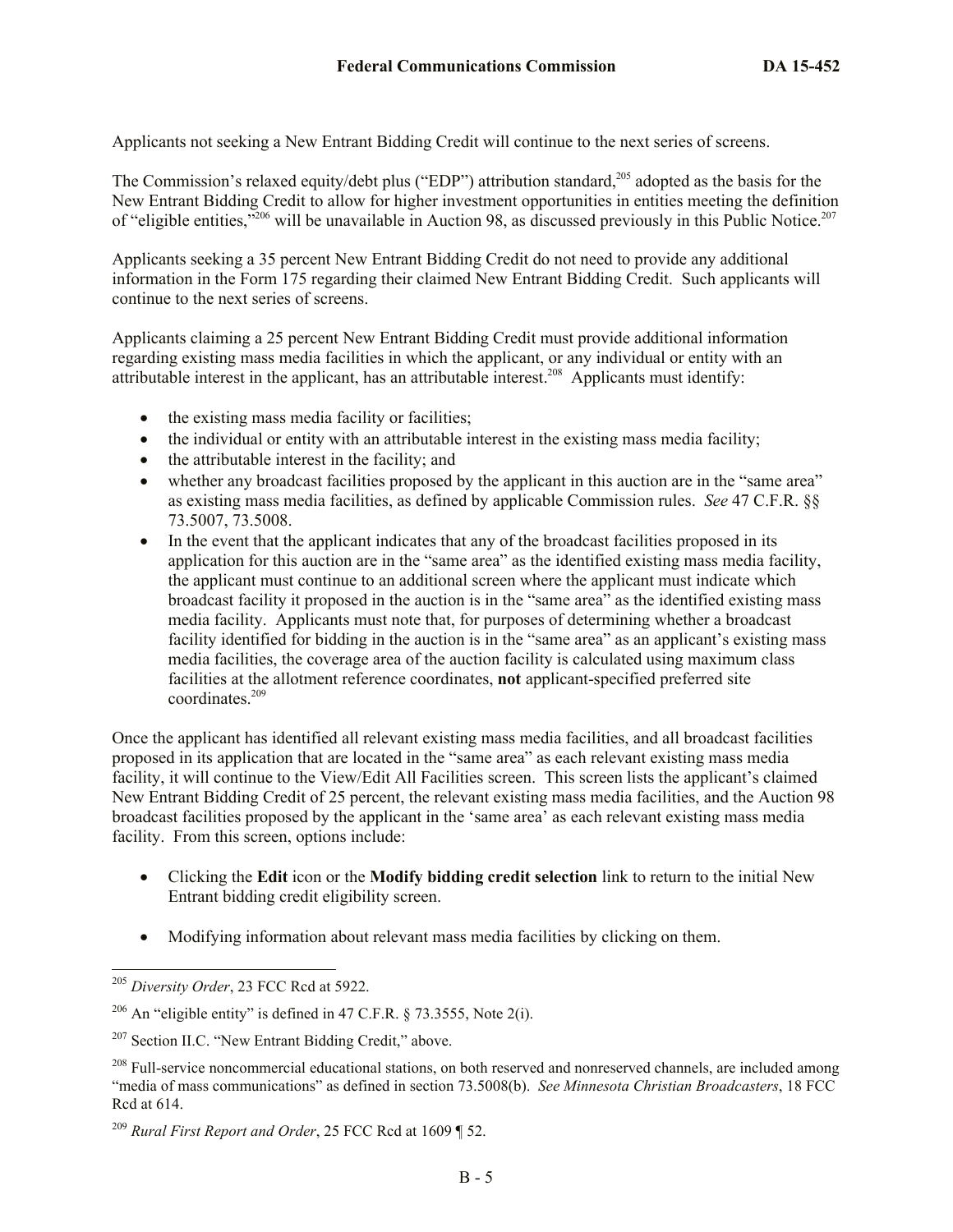- Clicking the **Delete This Facility** link to delete a facility and identified proposed broadcast facilities in the "same area."
- Modifying information regarding a proposed broadcast facility by clicking on its identifier.
- Clicking the **Remove** icon next to information about a particular proposed broadcast facility in the "same area" to remove the corresponding facility.
- Clicking the **Add a proposed "Same Area" Facility to [an existing mass media facility]** link to add a new broadcast facility proposed in the application that is located in the "same area."
- Clicking the **CREATE NEW MASS MEDIA FACILITY** button to add additional mass media facilities.

When all relevant existing mass media facilities, and proposed broadcast facilities in the "same area" as each relevant existing mass media facility, have been identified, click the **CONTINUE** button.

#### **4. Agreements**

The *Agreements* screens are the fourth series of screens in FCC Form 175. In these screens, applicants will provide information regarding auction-related agreements subject to disclosure under the Commission's rules.<sup>210</sup>

On the first screen, applicants must state whether the applicant has any agreements that are subject to disclosure under the Commission's rules by responding "Yes" or "No" to a question asking whether the applicant has entered into a partnership, joint venture, consortia, or other agreement, arrangement or understanding of any kind relating to the construction permits being auctioned, including any such agreement relating to the post-auction market structure. When two applicants in this auction share one officer, or one director, or one individual with specified ownership interests,<sup>211</sup> it is at this point in each application that the two applicants can indicate that there is a sharing of this one individual (officer, director, or owner) by responding to this "agreement" question with a "Yes."<sup>212</sup> If an applicant answers "No," the applicant will continue to the *Ownership* series of screens, described below. If the applicant answers "Yes," the applicant will continue with additional *Agreements* screens.

In the additional *Agreements* screens, applicants must provide an identifying name for the agreement and must identify the parties, other than the applicant, to the agreement. The agreement identifier can be a

 $\overline{\phantom{a}}$ <sup>210</sup> 47 C.F.R. § 1.2105(a)(2)(viii).

<sup>&</sup>lt;sup>211</sup> Applicants are reminded that, for purposes of the communication prohibitions of 47 C.F.R. § 1.2105(c), section  $1.2105(c)(7)(i)$  defines "applicant" as including all officers and directors of the entity submitting a short-form application to participate in the auction, all controlling interests of that entity, as well as all holders of partnership and other ownership interests and any stock interest amounting to 10 percent or more of the entity, or outstanding stock, or outstanding voting stock of the entity submitting a short-form application.

<sup>&</sup>lt;sup>212</sup> As explained in the discussion above about the communication prohibitions of section 1.2105(c), the failure to report an agreement in both short-form applications when a specified individual is involved with two applicants in the same auction can result in a violation of section 1.2105(c). Where an individual served as an officer for two or more applicants, the Bureaus have found that the bids and bidding strategies of one applicant are necessarily conveyed to the other applicant, and, absent a disclosed bidding agreement, an apparent violation of section 1.2105(c) occurs. *See, e.g., Trinity*, 20 FCC Rcd at 14648 (finding apparent violation of communication prohibitions of section 1.2105(c) where applicants with mutually exclusive applications reported sharing same individual as an officer and director and reported having no bidding agreement).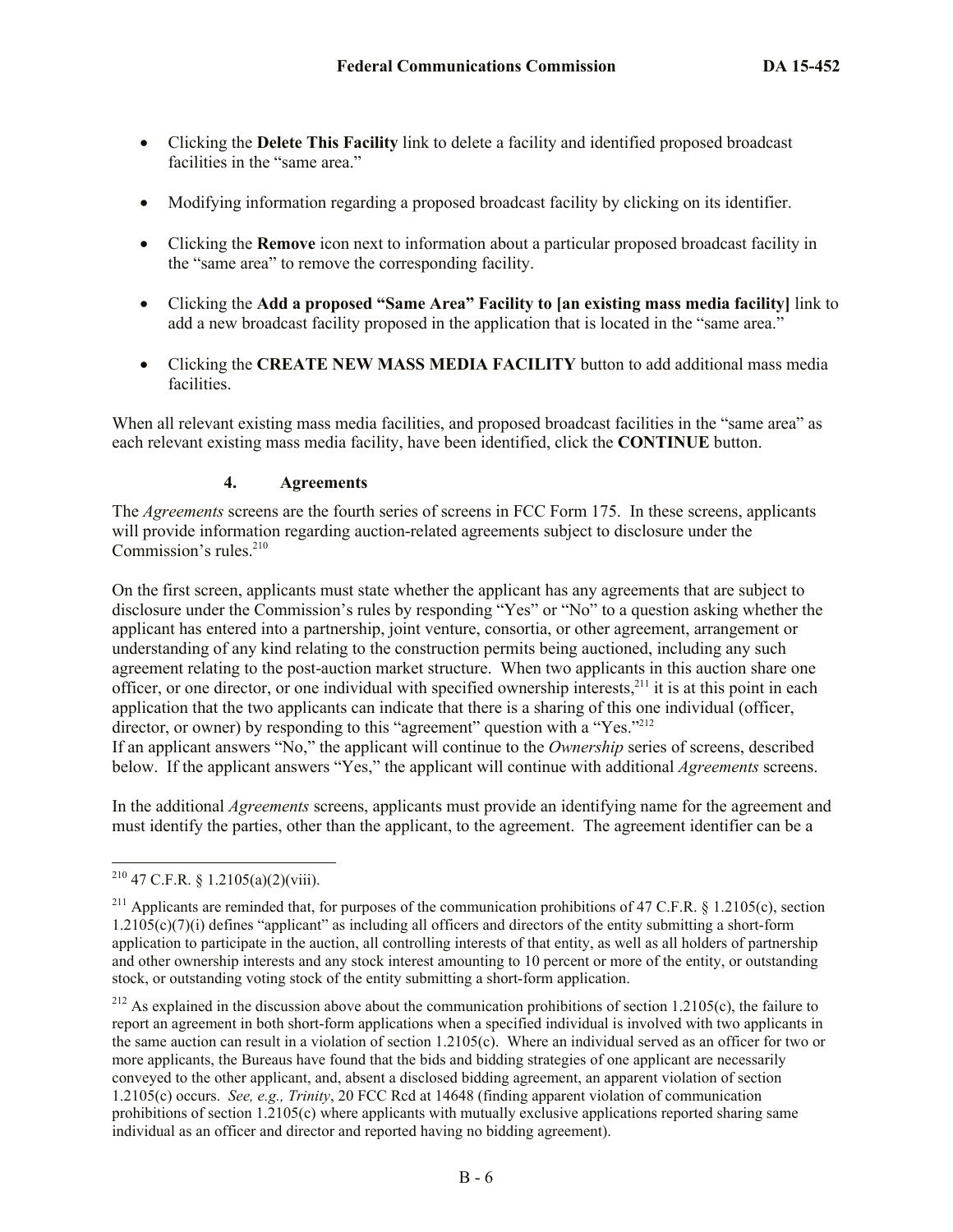brief description of the agreement or a simple reference name; however, each agreement identifier must be unique. Neither the name of the agreement nor its description should indicate construction permit designations for this auction.

Applicants may provide FRNs for the other parties to the agreement, if available. While providing the FRN is optional, it helps prevent identification errors resulting from parties having similar names or a single party using multiple names.

Up to three parties to the agreement (not including the applicant) can be identified on a single screen. Additional parties can be added by clicking the **ADD MORE PARTIES** button. In the event of an error, the name of a party and its associated FRN can be deleted from the form by clicking on the **RESET** button. After identifying all parties to a particular agreement, click the **FINISH THIS AGREEMENT** button.

The next screen, the *View/Edit Agreements* screen, lists the agreements and parties to each agreement that already have been entered. From this screen, the following options are available:

- Clicking the **Edit** icon or the **Agreements** link to return to the initial *Agreements* screen regarding whether or not the applicant has any agreements.
- Modifying agreement identifiers by clicking on them.
- Clicking the **Delete This Agreement** link to delete an agreement and associated parties.
- Modifying information regarding a particular party to an agreement by clicking on the party's name.
- Clicking the **Remove** icon next to information about a particular party to remove that corresponding party.
- Clicking the **Add Party to This Agreement** link to add a new party to an agreement.
- Clicking the **CREATE NEW AGREEMENT** button to add additional agreements.

When all agreements and the parties to each agreement have been identified, the applicant should click the **CONTINUE** button.

## **5. Ownership**

The *Ownership* screens are the fifth series of screens in the FCC Form 175. In these screens, applicants will provide information regarding parties with ownership or controlling interests in the applicant that must be disclosed pursuant to Commission rules.<sup>213</sup> The disclosure and description of FCC-regulated businesses that are owned by the applicant and by parties with certain ownership interests in the applicant are also required. 214

## **a. Information Already on File with the Commission**

Some applicants may have previously filed FCC Form 602 disclosing ownership information in connection with wireless services. In addition, some applicants may have filed a short-form application

 $\overline{\phantom{a}}$ <sup>213</sup> 47 C.F.R. §§ 1.2105(a)(2)(ii)(A)-(B), 1.2110, 1.2112, 73.5002.

<sup>214</sup> 47 C.F.R. § 1.2112.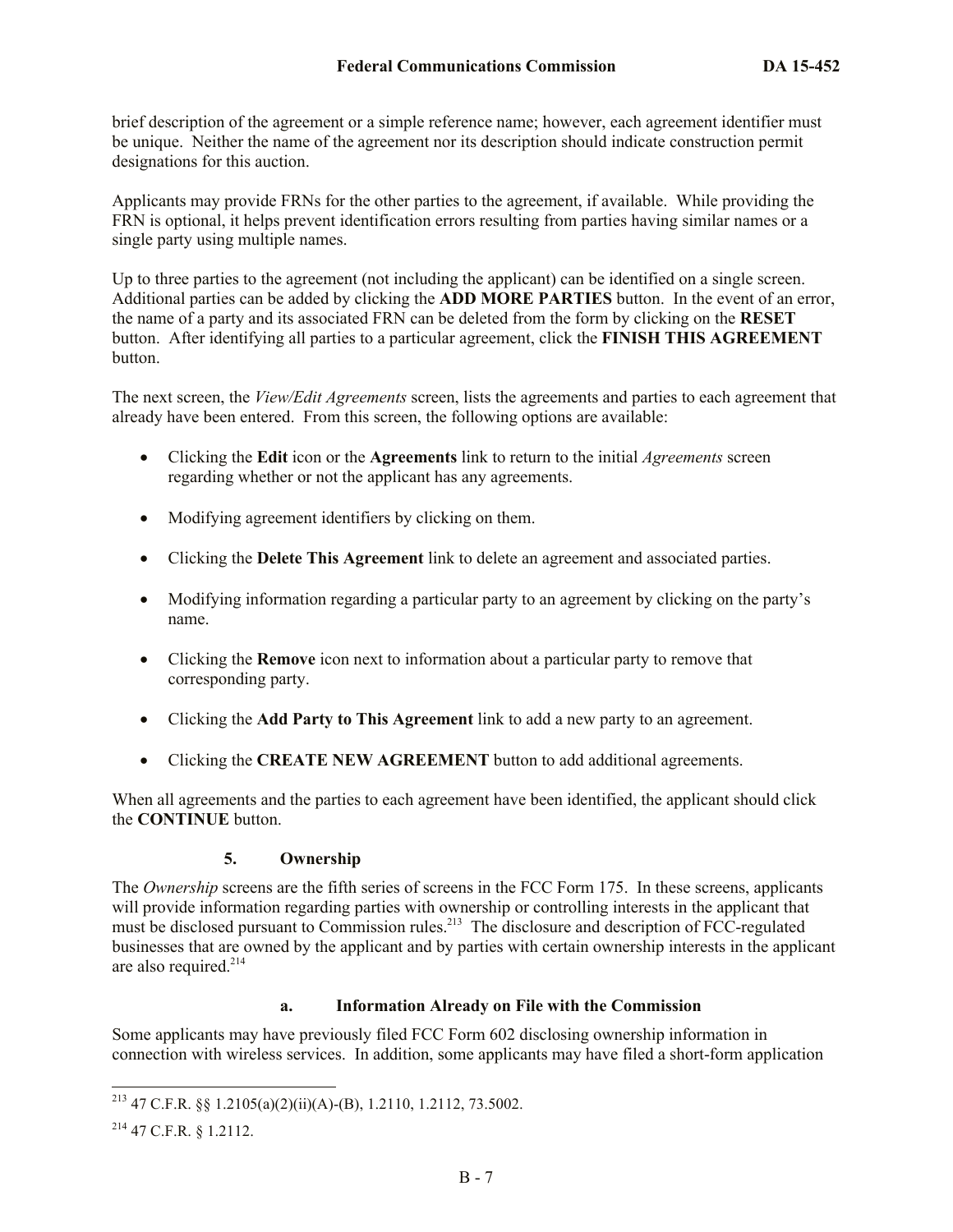(FCC Form 175) for a previous auction disclosing ownership information. To simplify filling out FCC Form 175, an applicant's most current ownership information on file with the Commission will automatically be entered into the applicant's short-form application, if it is in an electronic format compatible with the short-form application (FCC Form 175) (such as information submitted in an on-line FCC Form 602 or in an FCC Form 175 filed for a previous auction using ISAS). Applicants with ownership information automatically entered into FCC Form 175 will proceed directly to the *View/Edit Ownership* screen described below.

Each applicant is responsible for information submitted in its FCC Form 175 being complete and accurate. An applicant must carefully review any information automatically entered to confirm that it is complete and accurate as of the deadline for submitting its short-form application in this auction. Information must be corrected directly in the FCC Form 175. After the deadline for filing this FCC Form 175, submitted ownership information will be considered to be the applicant's most current information on file with the Commission for this auction.

#### **b. Disclosable Interest Holders and FCC-Regulated Businesses**

• Sections 1.2105 and 1.2112(a) of the Commission's rules list the interest holders in the applicant that must be disclosed in FCC Form 175.<sup>215</sup> Applicants should note that holders of both direct and **indirect interests must be reported**.

• Section 1.2112(a)(7) lists the FCC-regulated business entities, or applicants for an FCC license, that must be disclosed in FCC Form 175.<sup>216</sup>

The initial *Ownership* screen enables the applicant to add information regarding either a disclosable interest holder or the FCC-regulated businesses in which the applicant has an interest or parties with 10% or more ownership interest in the applicant have an interest. Each screen will specify the information that the applicant must provide. Please note the following with respect to particular information requested:

- **If an application includes one or more disclosable interest holders with indirect ownership in the applicant,<sup>217</sup> the application must include an attachment describing the relationship between the indirect interest holder(s) and the applicant.** The attachment should provide an overview of the ownership chain that links the indirect owner(s) to the applicant, e.g., indirect owner X owns 50% of holding company Y; indirect owner Z owns 50% of holding company Y; and holding company Y owns  $100\%$  of the applicant.<sup>218</sup> One attachment connecting all indirect owners to the applicant is sufficient. Applicants should not provide separate attachments for each indirect owner. An overview of the ownership connections is sufficient. The attachment should not duplicate all the detailed information already provided in the data fields of the FCC Form 175.
- The "Percent of Interest Held in Applicant" should reflect the disclosable interest holder's aggregate ownership interest in the applicant (both direct and indirect). In some cases, e.g.,

 $216$  47 C.F.R. § 1.2112(a)(7).

 $2^{17}$  47 C.F.R. § 1.2112(a)(6).

 $\overline{\phantom{a}}$ 

<sup>&</sup>lt;sup>215</sup> 47 C.F.R. §§ 1.2105, 1.2112(a). Section 73.5002 specifies the bidding procedures, certification requirements and communication prohibition rules applicable to applications for commercial broadcast services that are subject to auction. Subsection (b) requires the timely submission of Form 175 applications along with all required certifications, information and exhibits pursuant to 47 C.F.R. § 1.2105(a) and any Commission public notices. Section 1.2105 requires the disclosure on the short-form application of applicant ownership information as set forth in section 1.2112.

<sup>218</sup> *Id*.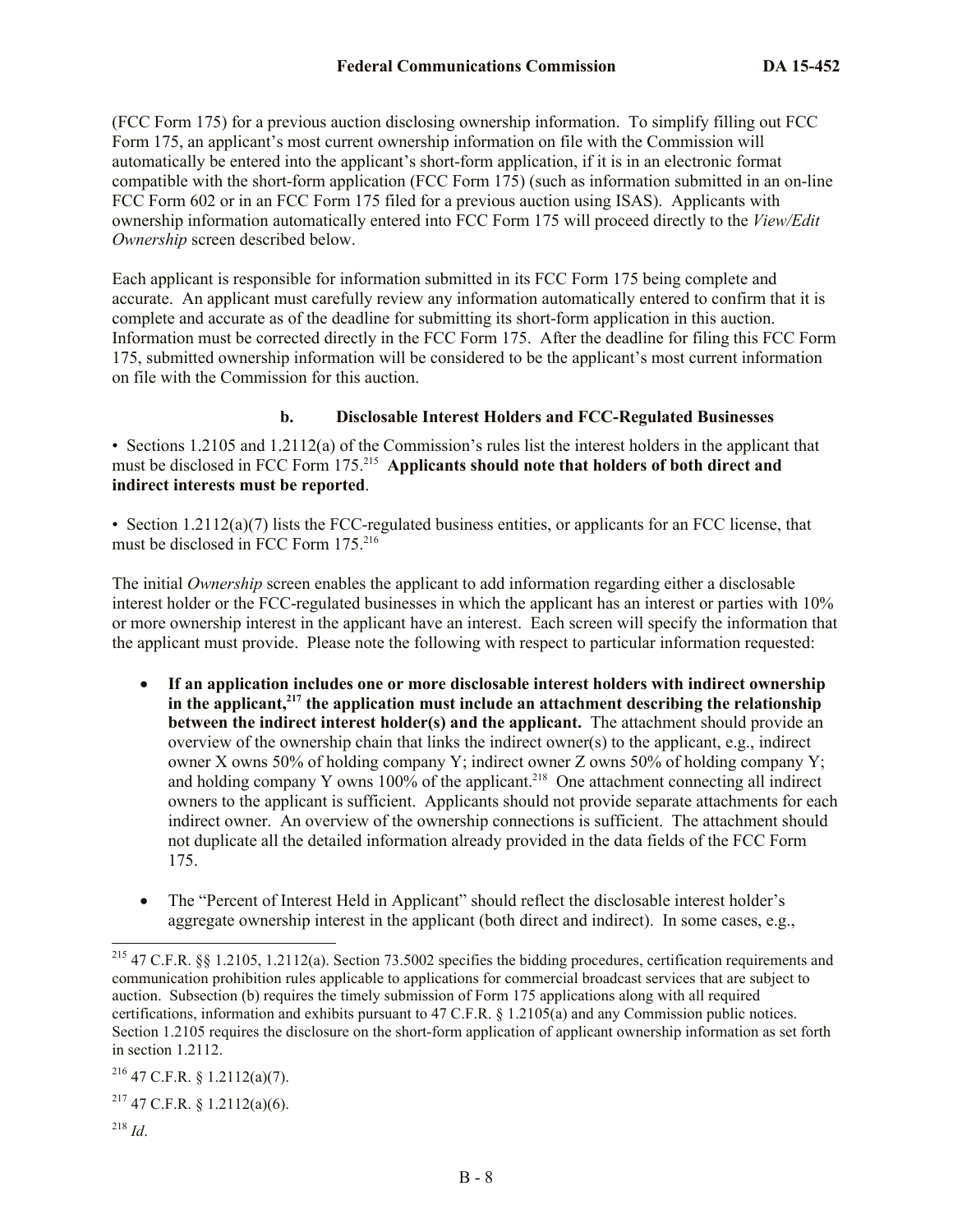circumstances where there is joint ownership or indirect ownership resulting in different owners sharing the same ownership interests, the sum of all the percentages held by disclosable interest holders may exceed 100%. In other cases, a disclosable interest holder may have a 0% ownership interest in the applicant.

- FCC-regulated businesses in which the applicant has a direct interest can be entered from the initial *Add Ownership Disclosure Information* screen. FCC-regulated businesses in which a disclosable interest holder has a direct interest can be entered from the *Add FCC Regulated Business* screen in the series of screens for entering information about a disclosable interest holder.
- When adding an FCC-regulated business, "Percent of Interest Held" refers to the percent of interest held directly by the applicant or disclosable interest holder, as applicable, in the FCCregulated business. FCC-regulated businesses in which the applicant or disclosable interest holder has an indirect interest need not be reported in the FCC Form 175.
- To simplify filling out the FCC Form 175, applicants can click on the **Select Business(es) Already Submitted** link when entering an FCC-regulated business previously entered as an FCC-regulated business for the applicant or another disclosable interest holder. When doing so, be certain to enter the "Percent of Interest Held" in the FCC-regulated business by the current party, either the applicant or the disclosable interest holder, with respect to which the FCCregulated business is being entered.

#### **c. View/Edit Ownership Disclosure Information**

The *View/Edit Ownership Disclosure Information* screen summarizes ownership information already entered in the FCC Form 175, either automatically from compatible ownership information on file with the Commission or directly by the applicant, and provides links enabling existing information to be revised and additional information to be added.

Existing ownership information is divided into two groups:

- Disclosable Interest Holders of this Applicant
- FCC-Regulated Businesses of this Applicant

To view the detailed information submitted regarding the applicant, a disclosable interest holder or FCCregulated business, click on the relevant party's name. To delete existing information or add a new entry in one of the categories, click on the relevant link. This screen also provides a link enabling applicants to add an FCC-regulated business directly to an existing disclosable interest holder, without needing to reenter the disclosable interest holder's information.

#### **6. Summary**

The *Summary* screens summarize information applicants have provided in previous screens, offering an overview of an applicant's FCC Form 175 to help locate specific information. These screens will appear prior to the *Certify and Submit* screens, in order to permit the applicant to review all the information entered in previous screens and to provide an opportunity to check for certain inconsistencies or omissions in the information within the FCC Form 175.

The first *Summary* screen, the *Summary Overview* screen, lists the first five series of screens in the application and provides a **VIEW/EDIT** button to access each one.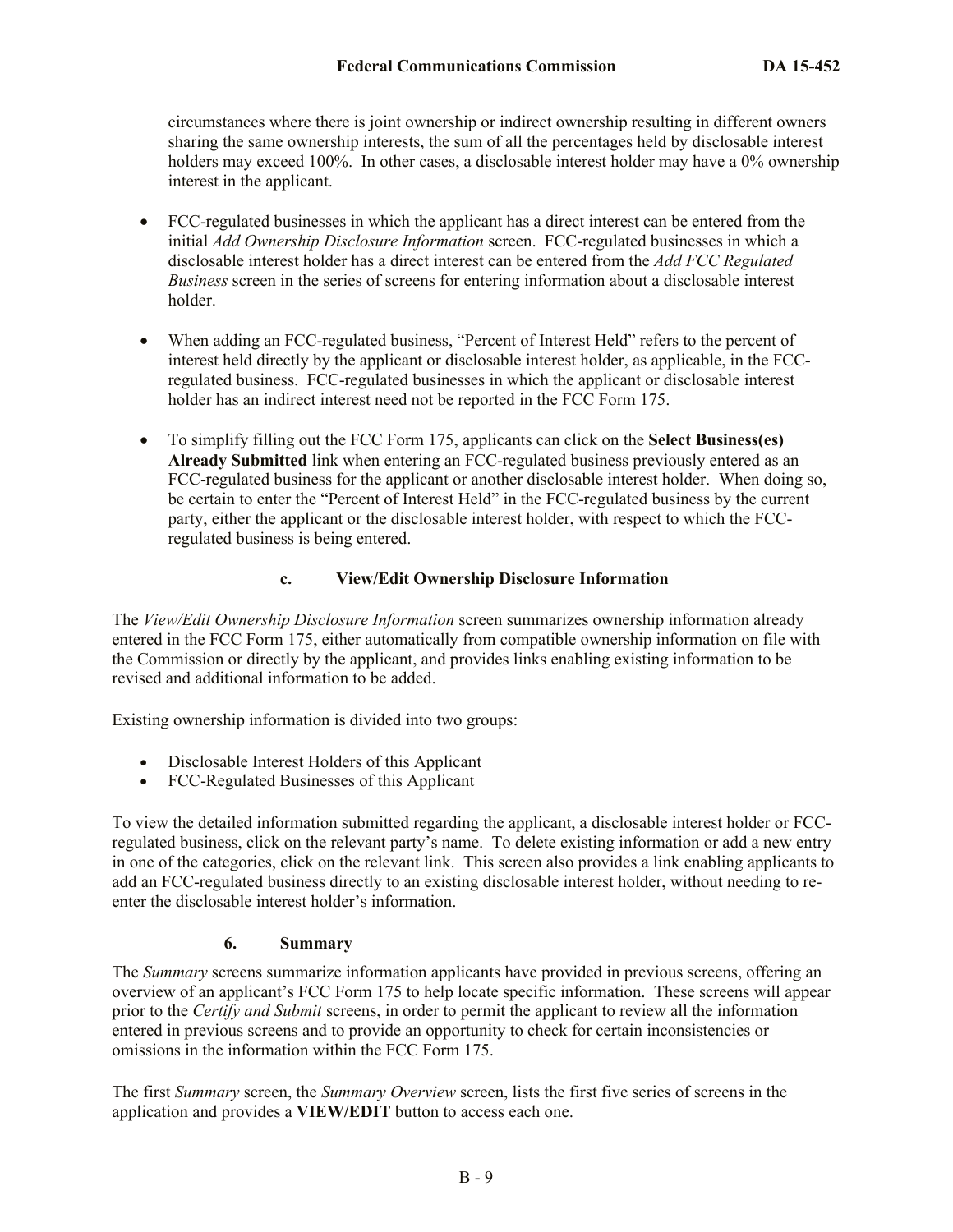- Clicking **VIEW/EDIT** for Applicant Information produces a *Detail for Applicant Information* screen showing the information entered for each data entry field. To change any data item, the applicant should click the **Edit** icon for the relevant data field.
- Clicking **VIEW/EDIT** for Permit Selection takes the applicant to the *View/Edit Permit Selection* screen discussed above in the Permit Selection section.
- Clicking **VIEW/EDIT** for New Entrant Eligibility takes you to the *View/Edit New Entrant Eligibility* screen discussed above in the New Entrant Bidding Credit section.
- Clicking **VIEW/EDIT** for Agreements takes the applicant to the *Agreements* screen discussed above in the Agreements section.
- Clicking **VIEW/EDIT** for Ownership takes the applicant to the *View/Edit Ownership Disclosure Information* screen discussed above in the Ownership section.

Clicking on the **CHECK ERRORS** button initiates an automated check of the application. If the automated check encounters certain inconsistencies or omissions in information within the FCC Form 175 that must be corrected before submitting the application, the inconsistency or omission will be listed in an Error box at the top of the screen. To correct one of these errors, click its corresponding **EDIT** button. In addition, if the automated check encounters certain apparent inconsistencies or omissions that might render the application incomplete or deficient if the application is submitted with current information, the apparent error will be listed in a Warning box. To revise the information related to the apparent inconsistency or omission, click its corresponding **EDIT** button.

Each applicant is solely responsible for providing complete and accurate information in its FCC Form 175. The automated check is provided to assist applicants in completing the FCC Form 175. However, the automated check cannot be relied upon to determine whether the information provided is complete or accurate. The automated check may not catch all errors and applicants cannot rely on the automated check to determine the completeness or the accuracy of submitted information.

If the automated check does not encounter certain inconsistencies or omissions, a box will appear displaying the message "**No Errors found - You may continue to Certify and Submit.**" Applicants may then click the **CONTINUE TO CERTIFY** button.

#### **7. Attaching Additional Information**

If an applicant needs to provide additional information not requested directly in the screens comprising the FCC Form 175, that information can be provided in an attachment.

The screen for adding an attachment to FCC Form 175 can be accessed by clicking on the **Attachments**  link in the upper right of any screen. This screen requests information regarding the type of attachment to be added, the name of the file to be attached, and a brief description of the attachment.

NOTE: If the attachment is a request for a waiver or exemption of any of the Commission's rules or procedures, the applicant must identify the "Type" of attachment as a "Waiver" to facilitate prompt processing.

Once the requested information is provided, applicants can add the attachment to the application by clicking on the **ADD ATTACHMENT** button. A list of any attachments already uploaded along with the applicant's FCC Form 175 will appear at the bottom of the screen.

When uploading attachments, applicants may use a variety of file formats, including Word 2000 or earlier, WordPerfect 5.x or later, Adobe PDF, and ASCII text. Applicants must, however, verify that the files contain all attachment information, and files may be no larger than 10 Mb and must not be password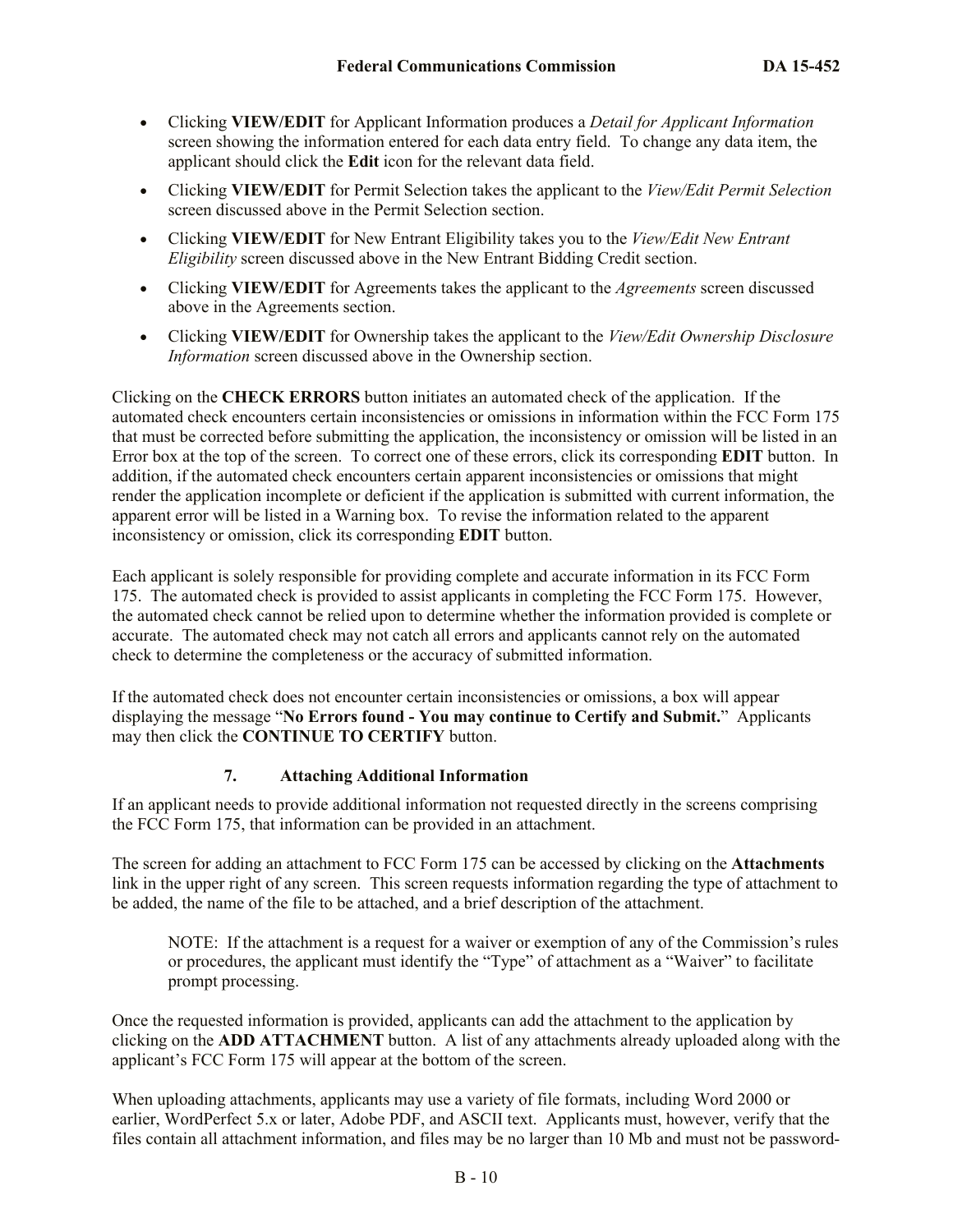protected. Graphics files (e.g., .bmp, .tiff, .jpg) and spreadsheets (e.g., Excel, Lotus) are supported but not recommended.

After the short-form application filing deadline, an application attachment may not be deleted or withdrawn.

## **8. Certify and Submit**

The *Certify and Submit* screens are the sixth and final series of screens in FCC Form 175. In these screens, applicants provide certifications required of all participants in the Commission's competitive bidding processes.<sup>219</sup>

The first *Certify and Submit* screen requires each applicant to indicate whether the applicant, any affiliate of the applicant, any controlling interest of the applicant, or any affiliate of a controlling interest has ever been in default on any Commission construction permit or license or has ever been delinquent on any non-tax debt owed to any Federal agency.<sup>220</sup> Current defaulters or delinquents are not eligible to participate in this auction. Former defaulters or delinquents who have remedied all such defaults and cured all of the outstanding non-tax delinquencies can participate in this auction so long as they are otherwise qualified and make upfront payments that are equal to 50 percent more than otherwise required. $221$ 

The second *Certify and Submit* screen lists the certifications required of all applicants in the Commission's competitive bidding processes and requests that the applicant's certifying official be identified and sign the application.

**Who Can Certify.** A short-form application can be certified by: (1) the applicant, if the applicant is an individual; (2) one of the partners, if the applicant is a partnership; (3) an officer, director, or dulyauthorized employee, if the applicant is a corporation; (4) a member who is an officer, if the applicant is an unincorporated association; (5) the trustee, if the applicant is an amateur radio service club; or (6) a duly elected or appointed official who is authorized to make such certifications under the laws of the applicable jurisdiction, if the applicant is a governmental entity. $222$ 

All applicants must certify on their short-form applications under penalty of perjury that they are legally, technically, financially and otherwise qualified to hold a Commission license.<sup>223</sup> Applicants are reminded that submission of an FCC Form 175 constitutes a representation by the certifying official that he or she is an authorized representative of the applicant and has read the form's instructions and certifications, and that the contents of the application, its certifications and any attachments are true, complete and correct. Submission of a false certification to the Commission may result in penalties, including monetary forfeitures, license forfeitures, ineligibility to participate in future auctions, and/or criminal prosecution. As noted above, a change of certifying official is considered a major change of the short-form application and will not be permitted after the application deadline.

Once the two *Certify and Submit* screens have been filled out, the application may be submitted by clicking on the **SUBMIT** button.

<sup>219</sup> *See generally*, 47 C.F.R. §§ 1.2105(a)(2) (iv)-(xi).

<sup>&</sup>lt;sup>220</sup> 47 C.F.R. § 1.2105(a)(2)(xi).

<sup>&</sup>lt;sup>221</sup> 47 C.F.R.  $\&$  1.2105(a)(2)(xi), 1.2106(a).

<sup>222</sup> *See* 47 C.F.R. § 1.917; *see also* 47 C.F.R. § 73.3513.

 $223$  47 C.F.R. § 1.2105(a)(2)(v).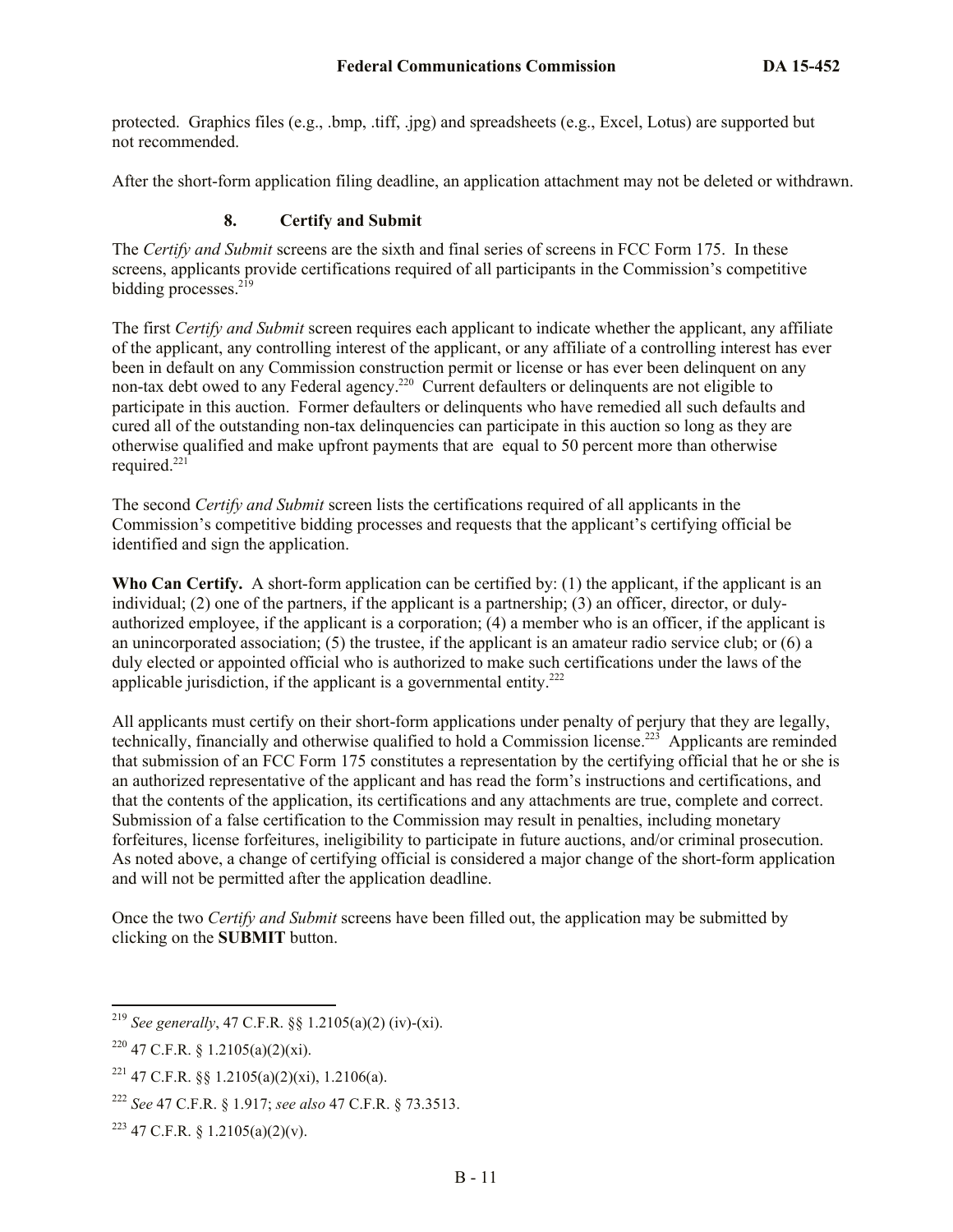After the application has been submitted, a confirmation screen will be displayed that states the submission time and date, along with a unique file number. Applicants should print a copy of the confirmation page for their records. They may then view and print copies of their submitted applications by clicking on the **PRINT PREVIEW** button.

FCC Form 175 applications for Auction 98 must be submitted and confirmed prior to 6:00 p.m. ET on Thursday, May 28, 2015. Late applications or unconfirmed submissions of electronic data will not be accepted.

## **D. Withdrawing a Short-Form Application Before the Filing Deadline and Updating Existing Short-Form Applications**

## **1. Withdrawing an Application**

To withdraw a submitted application before the short-form application filing deadline, applicants should click on the **Withdraw Application** icon on the Auction Application Manager *Review or Modify Existing Short-Form Applications* page. All previously-submitted data will be deleted.

#### **After the short-form application filing deadline, applications may not be withdrawn.**

Applicants may choose to not submit an upfront payment, and therefore, will not be qualified to bid in the auction. However, an applicant remains subject to the prohibition on certain communications under section 1.2105(c), until the down payment deadline following the close of the auction.

## **2. Updating Existing Applications**

The *Review or Modify Existing Short-Form Applications* page displays any application created or submitted within a filing window. This page shows the application status, the date and time the application was last updated, and the date and time the application was last submitted. It may be used as a reference to confirm the date and time of the most recent submission of the application.

To review or continue working on an existing short-form application, an applicant should click the application auction number, which will produce the application's *Summary* page in a view/edit mode. Applicants must go to the *Certify and Submit* screens and click the **SUBMIT** button to submit any changes made to their FCC Form 175 applications. After the revised application has been submitted, a confirmation page will display the application's file number and submission time and date. A copy of the confirmation page should be printed for your records. Applicants may then view and print copies of their submitted applications by clicking on the **PRINT PREVIEW** button.

After the filing deadline, an applicant may make only minor changes to its application. Major modifications will not be permitted (e.g., change its construction permit selection(s) or certifying official, change in ownership of the applicant that would constitute an assignment or transfer of control, change its identification of the application's proposed facilities as commercial, or claim eligibility for a higher percentage of bidding credit).<sup>224</sup>

## **VIII. UPFRONT PAYMENT SUBMISSION**

## **A. Upfront Payment Calculator and Form 159**

Applicants may access the **Upfront Payment Calculator and Form 159** from the *Review or Modify Existing Short-Form Applications* page and from the *Auction Application Submit Confirmation* page. Clicking the **Upfront Payment Calculator and Form 159** icon or link will provide a calculator to determine the appropriate upfront payment amount to submit with the FCC Form 159. From the

l  $224$  47 C.F.R. § 1.2105(b).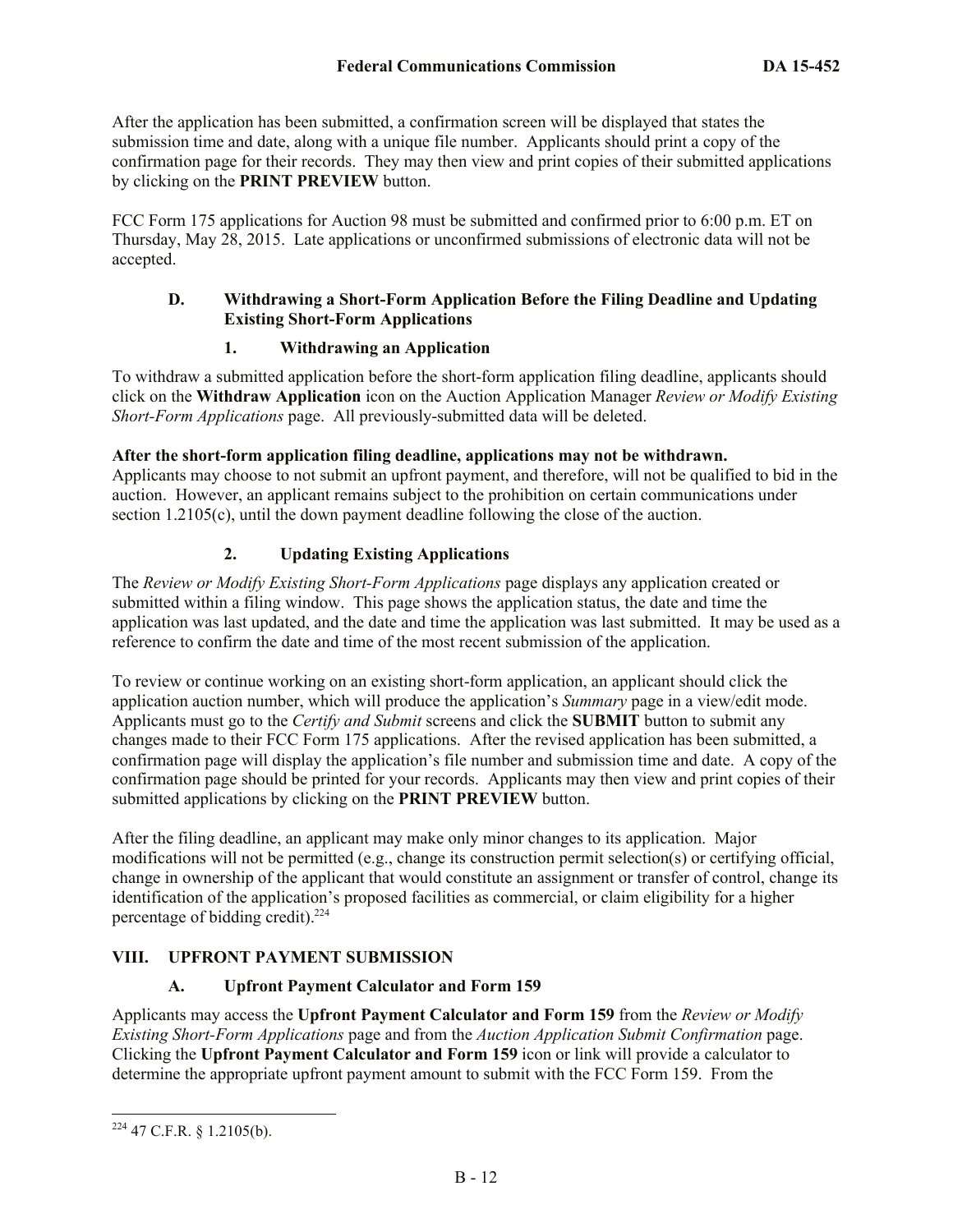*Calculate Upfront Payment* page, the applicant may click the **Form 159** button to obtain the FCC Form 159. For further instructions on how to submit the FCC Form 159, see Attachment C to this Public Notice.

#### **B. Refund of Upfront Payment**

On the *Auction Application Submit Confirmation* page, applicants can click on the **Wire Transfer for Refund Purposes** link to provide wire transfer instructions for purposes of refunds of upfront payments. The Commission will use this information to refund excess funds on deposit.

## **IX. MISCELLANEOUS**

## **A. Access to View Short-Form Applications**

After the deadline for filing short-form applications, the Commission will process all timely-submitted applications to determine which are complete, and subsequently will issue a public notice identifying: (1) those that are complete; (2) those that are rejected; and (3) those that are incomplete or deficient because of minor defects that may be corrected. Once that public notice is released, any interested parties may be able to view the short-form applications by searching for them in the FCC database.

To start a search, go to either http://auctions.fcc.gov/ (primary location) or http://auctions2.fcc.gov (secondary location) and click the **Auction Application Search** link in the Public Access area on the *FCC Auction System* page.

## **B. Technical Support**

For technical assistance with using FCC software, contact the FCC Technical Support Hotline at (877) 480-3201, option nine; (202) 414-1250; or (202) 414-1255 (TTY). The FCC Technical Support Hotline is available Monday through Friday from 8 a.m. to 6 p.m. ET. All calls to the FCC Technical Support Hotline are recorded.

*Paperwork Reduction Act Approval*: The FCC Form 175 was assigned control number 3060-0600 and was approved, as revised, by the Office of Management and Budget on November 1, 2006.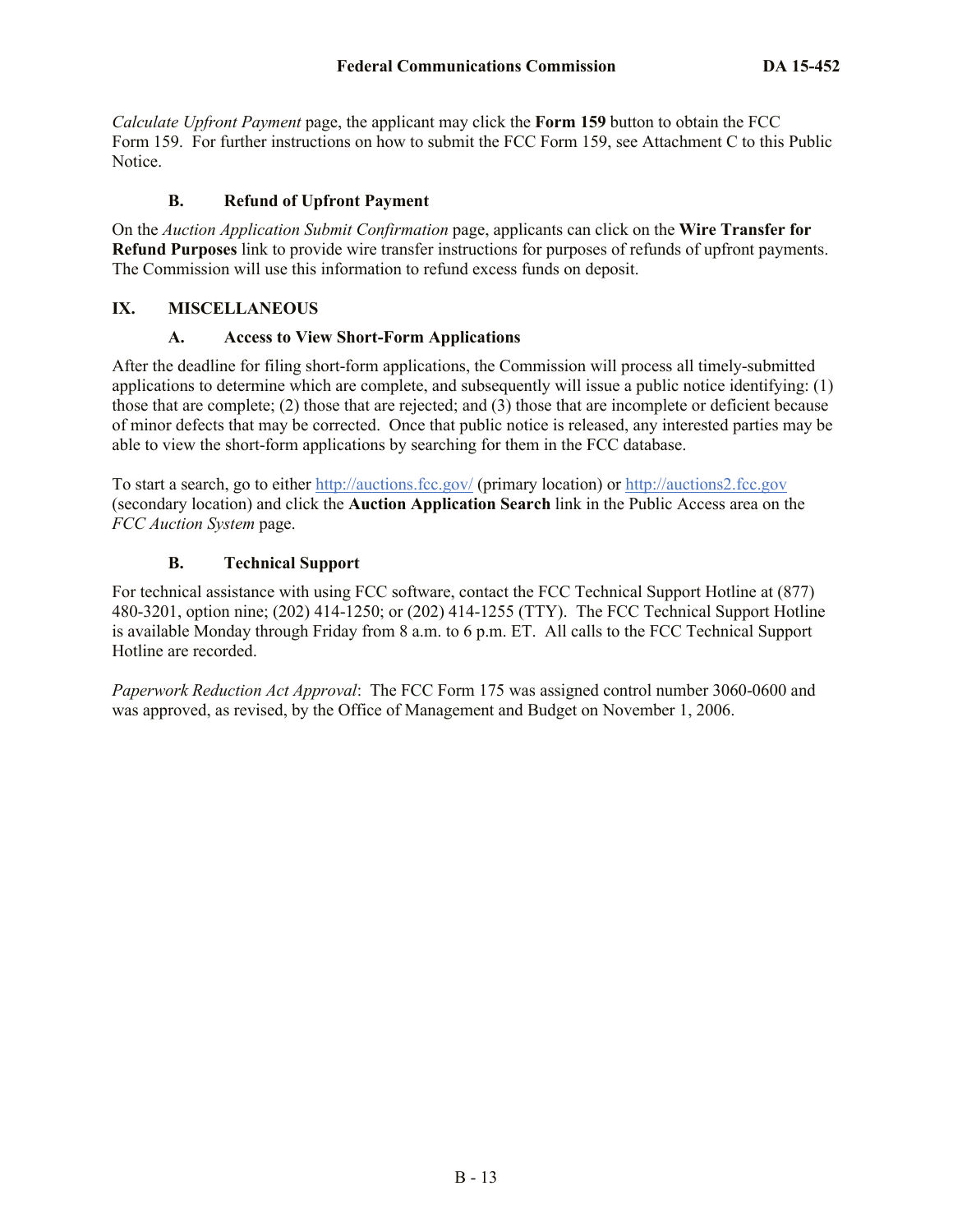#### **ATTACHMENT C: AUCTION-SPECIFIC INSTRUCTIONS FOR FCC REMITTANCE ADVICE (FCC FORM 159-FEBRUARY 2003 EDITION)**

#### **Upfront Payments**

The following information supplements the standard instructions for FCC Form 159 (Revised 2/03), and is provided to help ensure correct completion of FCC Form 159 for upfront payments for Auction 98. Applicants need to complete FCC Form 159 carefully, because:

- **Mistakes may affect bidding eligibility; and**
- **Lack of consistency between information provided in FCC Form 159 (Revised 2/03), FCC Form 175, long-form application, and correspondence about an application may cause processing delays.**

Therefore appropriate cross-references between the FCC Form 159 Remittance Advice and the short-form application (FCC Form 175) are described below:

# **Block Number Required Information**  1 LOCKBOX # - Enter "979085" 2 Payer Name - Enter the name of the person or company making the payment. If the applicant itself is the payer, this entry would be the same as FCC Form 175. 3 Total Amount Paid - Enter the amount of the upfront payment associated with the FCC Form 159 (Revised 2/03). 4-8 Street Address, City, State, ZIP Code - Enter the street mailing address (**not Post Office box number**) where mail should be sent to the payer. If the applicant is the payer, these entries would be the same as FCC Form 175 from the Applicant Information section. 9 Daytime Telephone Number - Enter the telephone number of a person knowledgeable about this upfront payment. 10 Country Code - For addresses outside the United States, enter the appropriate postal country code (available from the Mailing Requirements Department of the U.S. Postal Service). 11 Payer FRN - Enter the payer's ten-digit FCC Registration Number ("FRN") registered in the Commission Registration System ("CORES"). 21 Applicant FRN (Complete only if applicant is different than payer.) – Enter the applicant's ten-digit FRN registered in CORES. 24A Payment Type Code - Enter "U098" 25A Quantity - Enter the number "1" 26A Fee Due - Amount of Upfront Payment 27A Total Fee - Will be the same amount as 26A. 28A FCC Code 1 - Enter the number "98" (indicating Auction 98).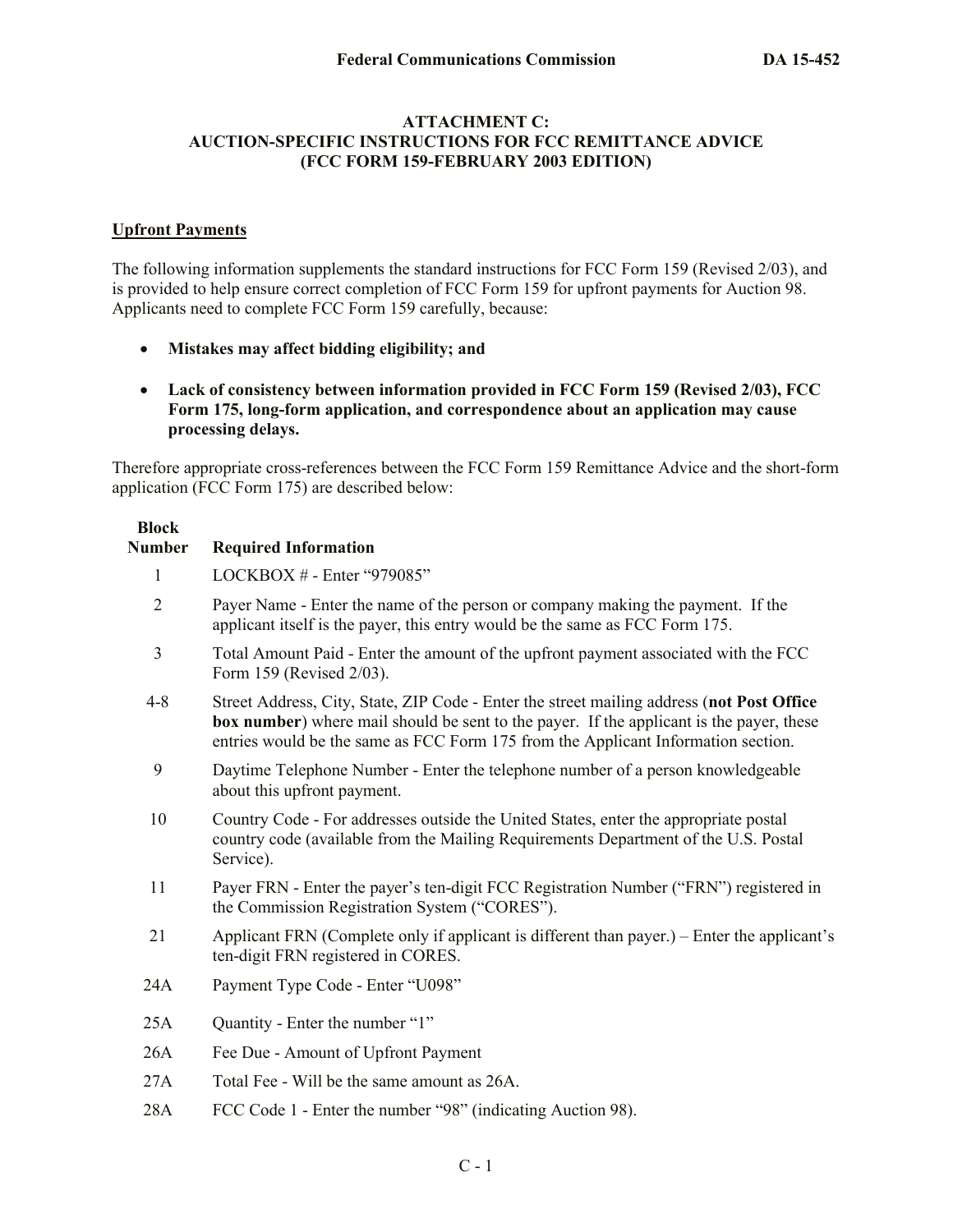## NOTES:

- Do not use Remittance Advice (Continuation Sheet), FCC Form 159-C, for upfront payments.
- If applicant is different from the payer, complete blocks 13 through 21 for the applicant, using the same information shown on FCC Form 175. Otherwise leave them blank.
- Since credit card payments will not be accepted for upfront payments for an auction, leave Section E blank.

## **Winning Bidder Requirements, Down Payments and Final Payments**

Specific information regarding down payments and final payments will be included in a post-auction public notice announcing the winning bidders.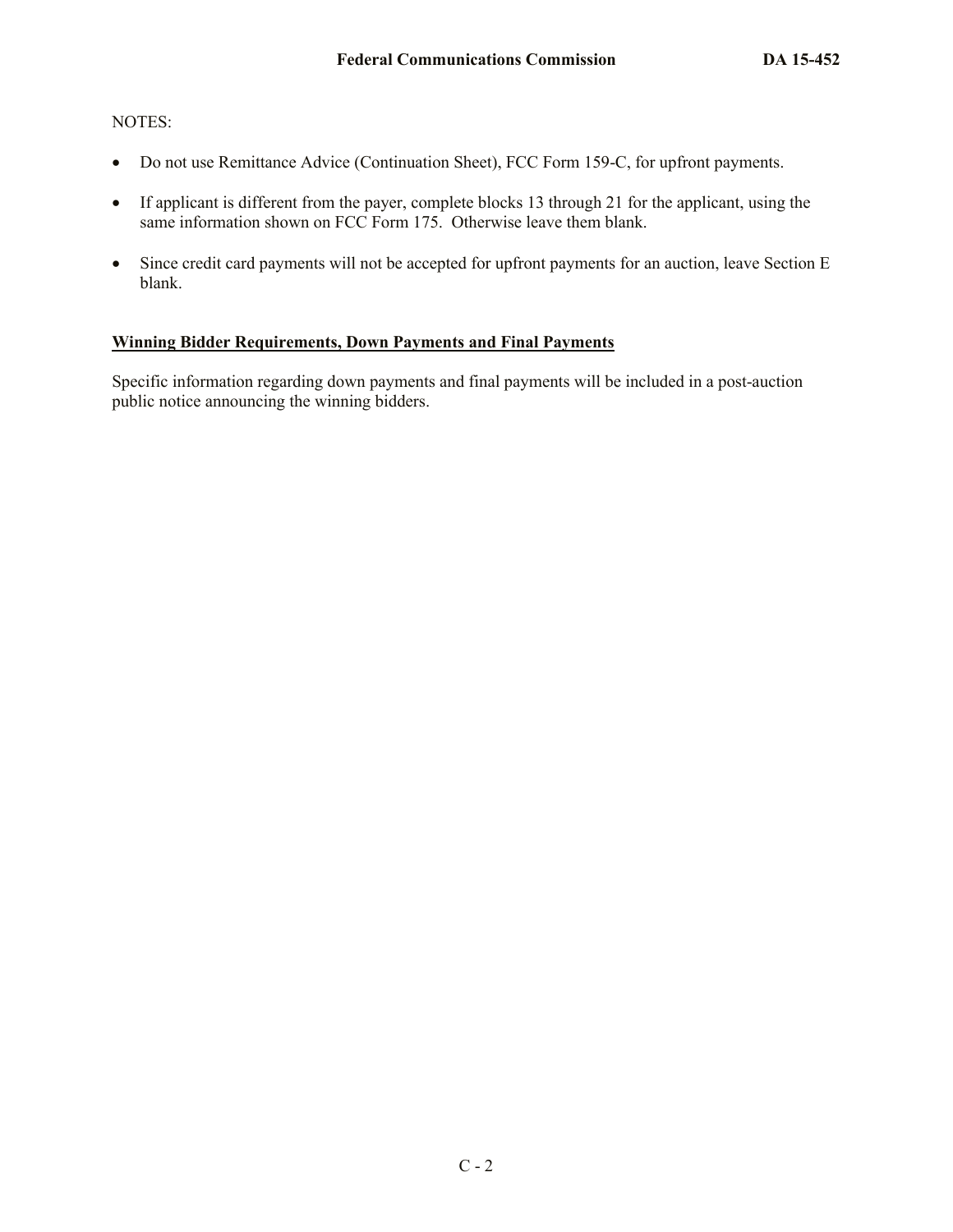#### **ATTACHMENT D: SUPPLEMENTAL REGULATORY FLEXIBILITY ANALYSIS**

1. Consistent with the Regulatory Flexibility Act of 1980, as amended  $(RFA)$ ,<sup>225</sup> as well as the Commission's obligations to small businesses under sections  $309(i)(3)(B)$  and  $309(i)(4)(D)$  of the Communications Act of 1934, as amended, the *Auction 98 Comment Public Notice* included an additional analysis to supplement the Commission's Initial and Final Regulatory Flexibility analyses completed in the underlying notices of proposed rulemaking and rulemaking orders, including the *Broadcast First*  Report and Order and associated orders described above, which are hereby incorporated by reference.<sup>226</sup> The Commission sought written public comment on the proposals in the *Auction 98 Comment Public Notice*, including comment on the supplemental analysis. None of the filed comments directly responded to the supplemental analysis in the *Auction 98 Comment Public Notice*. 227 This supplemental analysis conforms to the RFA.<sup>228</sup>

2. **Need for, and Objectives of, the Proposed Competitive Bidding Procedures.** The Commission has established a framework of competitive bidding rules pursuant to which it has conducted auctions since the inception of the auction program in 1994 and will conduct Auction 98.<sup>229</sup> The Commission has directed the Bureaus, under delegated authority, to promulgate the procedures, terms, and conditions of Commission auctions after seeking comment on a variety of auction-specific procedures prior to the start of each auction.<sup>230</sup> This Public Notice establishes the procedures and minimum opening bid amounts for the upcoming auction of certain FM broadcast construction permits. As stated in the

 $226$  In promulgating auction rules, the Commission conducted numerous Regulatory Flexibility Act analyses to consider the possible impact of those rules on small businesses that might seek to participate in Commission auctions. *See, e.g.,* Implementation of Section 309(j) of the Communications Act – Competitive Bidding, PP Docket No. 93-253, *Notice of Proposed Rule Making*, FCC 93-455, 8 FCC Rcd 7635, 7666 Appendix (1993); Amendment of Part 1 of the Commission's Rules – Competitive Bidding Proceeding, WT Docket No. 97-82, *Order, Memorandum Opinion and Oder and Notice of Proposed Rule Making*, FCC 97-60, 12 FCC Rcd 5686, 5749-53 Appendix C (1997) ("Part 1 Notice"); Implementation of Section 309(j) of the Communications Act – Competitive Bidding for Commercial Broadcast and Instructional Television Fixed Service Licenses, MM Docket No. 97-234, *Notice of Proposed Rulemaking*, FCC 97-397, 12 FCC Rcd 22363, 22416-22 Appendix B (1997); Implementation of the Commercial Spectrum Enhancement Act and Modernization of the Commission's Competitive Bidding Rules and Procedures, WT Docket No. 05-211, *Declaratory Ruling and Notice of Proposed Rule Making*, FCC 05-123, 20 FCC Rcd 11268, 11301-07 Appendix B (2005); Updating Part 1 Competitive Bidding Rules, WT Docket No. 14- 170, *Notice of Proposed Rule Making*, FCC 14-146, 29 FCC Rcd 12426, 12488 Appendix B (2014) ("*Updating Part 1 Notice*") (summarized at 79 Fed. Reg. 68172, 68194-99 (Nov. 14, 2014). In addition, multiple Final Regulatory Flexibility Analyses ("FRFAs") were included in the rulemaking orders which adopted or amended rule provisions relevant to this Public Notice. *See generally*, Implementation of the Commercial Spectrum Enhancement Act and Modernization of the Commission's Competitive Bidding Rules and Procedures, WT Docket No. 05-211, *Report and Order*, FCC 06-4, 21 FCC Rcd 891, 927-34 Appendix C (2006) ("*CSEA/Part 1 Report and Order*"); *Broadcast First Report and Order*, 13 FCC Rcd at 16015-27 Appendix B; *Part 1 Third Report and Order*, 13 FCC Rcd at 492- 503 Appendix B; *Competitive Bidding Second Report and Order*, 9 FCC Rcd at 2400 ¶¶ 299-302.

<sup>227</sup> One comment, however, expressed regret that "small players" or minorities had not acquired more FM station licenses in prior auctions. Xex Comments at 1.

<sup>228</sup> *See* 5 U.S.C. § 604.

l

<sup>229</sup> *See generally* 47 C.F.R. Part 1, Subpart Q. *See also* 47 C.F.R. §§ 73.5000, 73.5002-73.5003, 73.5005-73.5009.

<sup>230</sup> 47 U.S.C. § 309(j)(3)(E)(i), 309(j)(4)(F); 47 C.F.R. § 1.2104(c), (d); *Part 1 Third Report and Order*, 13 FCC Rcd at 447-49 ¶¶ 123-25; *see Broadcast First Report and Order*, 13 FCC Rcd at 15967-15968 ¶¶ 127-28. *See generally*, 47 C.F.R. § 0.131; *Part 1 Order*, 12 FCC Rcd at 5697-98 ¶ 16.

<sup>225</sup> 5 U.S.C. § 603. The Regulatory Flexibility Act, *see* 5 U.S.C. §§ 601-12, was amended by the Small Business Regulatory Enforcement Fairness Act of 1996, Pub. L. No. 104-121, Title II, 110 Stat. 857 (1996).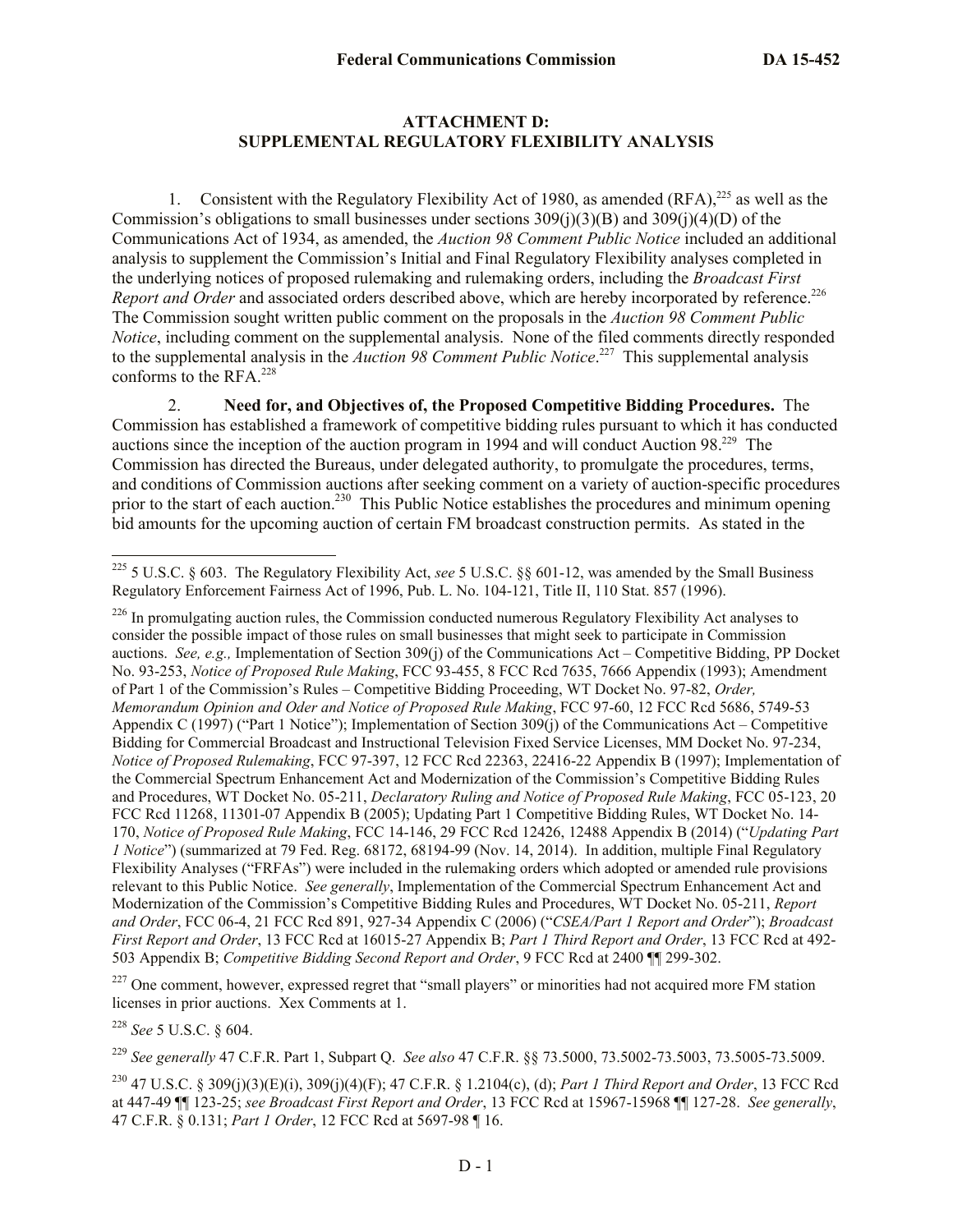*Auction 98 Comment Public Notice*, this process is intended to implement the Commission's duty under section  $309(i)(3)(e)(i)$  of the Communications Act of 1934, as amended, to provide notice and adequate time for potential applicants, including small businesses, to comment on some proposed auction procedures. As noted above, the Bureaus received four comments, with none directly addressing the Supplemental Regulatory Flexibility Analysis ("SRFA") in the *Auction 98 Comment Public Notice*. 231 The objective of this Public Notice is to provide an overview of, and guidance on compliance with, the procedures, terms, and conditions governing Auction 98 and the post-auction application and payment processes for all potential Auction 98 participants, including small businesses.<sup>232</sup>

3. Under the procedures adopted to govern the conduct of Auction 98, each auction applicant must submit electronically through the FCC Auction System a complete, accurate and timely FCC Form 175, submit a timely and sufficient upfront payment, and use the FCC Auction System to place any bids. Auction 98 will be conducted using a simultaneous multiple-round auction format. Each bidder must place bids within bidding eligibility and activity requirements using minimum acceptable bid amounts and bid increments, and subject to bid removal procedures and a simultaneous stopping rule. In addition, any winning bidder that defaults or is disqualified after the auction must submit an additional default payment of 20 percent of the applicable bid under section  $1.2104(g)(2)$ .

4. **Summary of Significant Issues Raised by Public Comments in Response to the SRFA.** There were no comments directly addressing the supplemental analysis in the Comment Public Notice, and thus specific alternative procedures were not raised for consideration by the Bureaus. Nonetheless, the Bureaus carefully considered the potential impact of the auction procedures proposed in the SRFA on all potential participants, including small entities.

5. **Description and Estimate of the Number of Small Entities to which Specified Auction 98 Procedures Will Apply.** The RFA directs agencies to provide a description of and, where feasible, an estimate of the number of small entities that may be affected by rules proposed in that rulemaking proceeding, if adopted.<sup>233</sup> The RFA generally defines the term "small entity" as having the same meaning as the terms "small business," "small organization," and "small governmental jurisdiction."<sup>234</sup> In addition, the term "small business" has the same meaning as the term "small business" concern" under the Small Business Act.<sup>235</sup> A small business concern is one which: (1) is independently owned and operated; (2) is not dominant in its field of operation; and (3) satisfies any additional criteria established by the Small Business Administration ("SBA").<sup>236</sup> Moreover, the SBA has created a small business size standard of \$38.5 million or less in annual receipts<sup>237</sup> for "establishments primarily engaged"

 $233$  5 U.S.C. § 603(b)(3).

 $234$  5 U.S.C. § 601(6).

 $^{231}$  Alvin Xex comments that the Commission should promote participation by smaller entities by encouraging partnerships with larger, more established companies. Xex Comments at 1. As noted elsewhere in this Public Notice, such partnerships may be permissible under the Commission's rules though those arrangements could result in attribution of the larger partner's broadcast interests, possibly causing loss of bidding credit eligibility. *See* note 37 above.

<sup>232</sup> *See Part 1 Third Report and Order*, 13 FCC Rcd at 447-49 ¶¶ 123-25; *Broadcast First Report and Order*, 13 FCC Rcd at 15967-68 ¶¶ 127-28; *see also Part 1 Order*, 12 FCC Rcd at 5697-98 ¶ 16.

<sup>&</sup>lt;sup>235</sup> 5 U.S.C. § 601(3) (incorporating by reference the definition of "small business concern" in the Small Business Act, 15 U.S.C.  $\S$  632). Pursuant to 5 U.S.C.  $\S$  601(3), the statutory definition of a small business applies unless an agency, after consultation with the Office of Advocacy of the SBA, and after opportunity for public comment, establishes one or more definitions of such term which are appropriate to the activities of the agency and publishes such definition(s) in the Federal Register.

 $236$  15 U.S.C. § 632(a)(1996).

 $^{237}$  13 C.F.R. § 121.201; North American Industrial Classification System (NAICS) code 515112.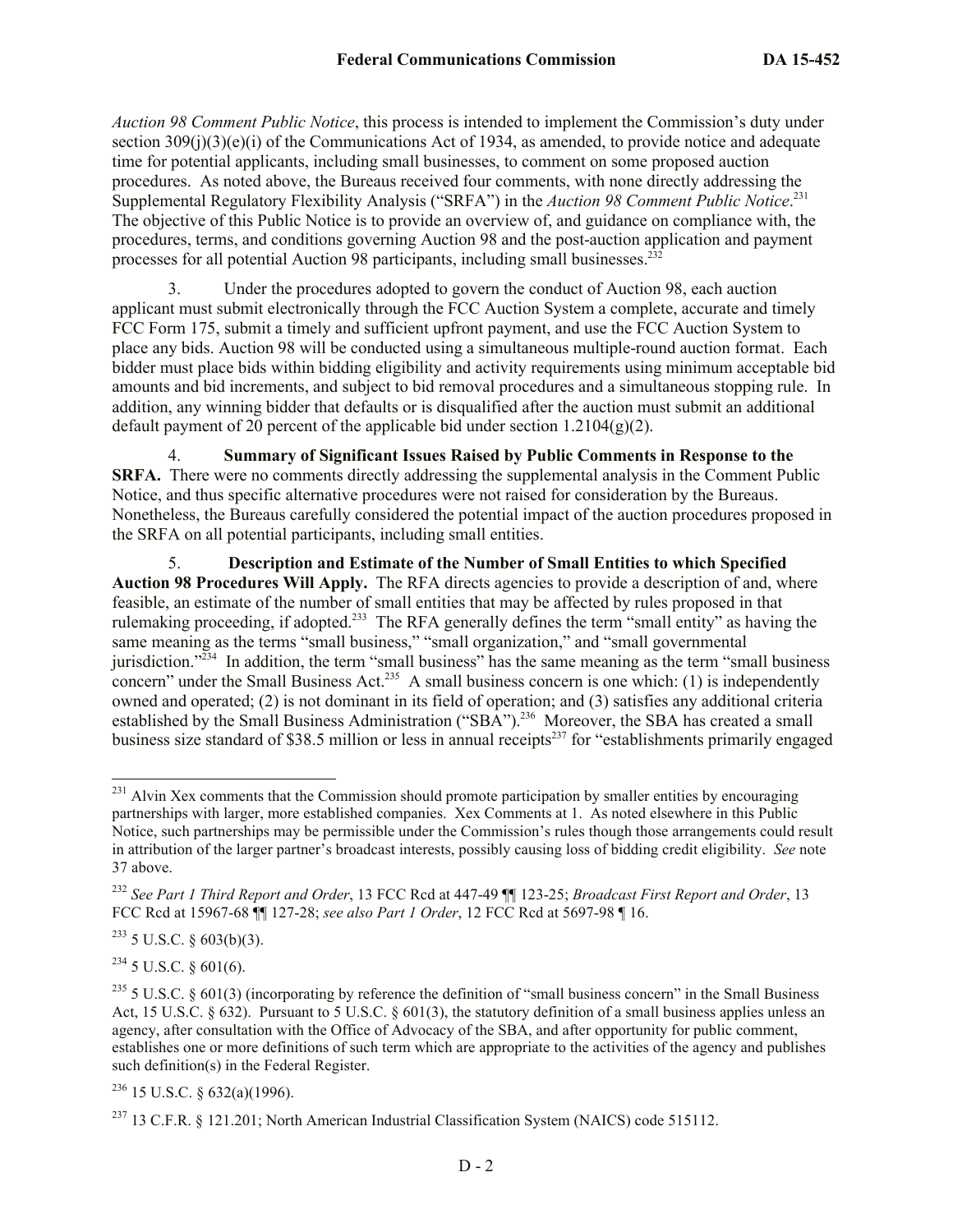in broadcasting aural programs."<sup>238</sup> The size data provided by the SBA, however, does not enable the Bureaus to make a meaningful estimate of the number of small entities who may apply to participate in Auction 98.

6. The procedures, terms, and conditions governing Auction 98 in this Procedures Public Notice will affect directly all applicants participating in Auction 98, including small businesses. The number of entities which may apply to participate in Auction 98 is unknown. However, the procedures, terms, and conditions described in this Public Notice will affect the same individuals and entities set forth in paragraphs 51 through 53 of the supplemental analysis undertaken in the *Auction 98 Comment Public Notice*. 239 In that *Public Notice*, the Bureaus estimated that the number of applicants for Auction 98 may range from approximately 175 to 260 based on the numbers of applicants who filed short-form applications to participate in previous auctions of FM radio station construction permits (exclusive of closed auctions). However, the Bureaus also recognized that the number of auction applicants in Auction 98 could vary significantly as an applicant's decision to participate at auction may be affected by factors outside of the Commission's knowledge or control.<sup>240</sup>

7. We are unable to accurately ascertain the estimated number of small businesses that will participate in the Auction 98 based on the participation in previous auctions because the information collected does not correlate to a bidding credit based on businesses size (as is the case in auctions of licenses for wireless services). However, recent estimates by the Bureaus are instructive. The Bureaus recently estimated that 97 percent of radio broadcasters met the SBA's prior definition of "small business concern," based on annual revenues of \$7 million.<sup>241</sup> Moreover, the SBA has since increased that revenue threshold to \$38.5 million.<sup>242</sup> Based on this assessment, the Bureaus conclude that nearly all of Auction 98 applicants will likely meet the SBA's definition of a small business concern.

8. **Description of Projected Reporting, Recordkeeping, and Other Compliance Requirements.** The Bureaus do not propose to implement any new reporting requirements, recordkeeping requirements or any other compliance requirements in this proceeding. As discussed in greater detail above, any individual or entity seeking to participate in an auction must submit electronically a short-form application (FCC Form  $175$ ).<sup>243</sup> Additionally, if an applicant applies for a New Entrant Bidding Credit,<sup>244</sup> the Commission uses information collected on its FCC Form 175 to determine whether the applicant is eligible for the Bidding Credit. If an applicant is a winning bidder, it is required to submit a more detailed long-form application (such as an FCC Form 301 for an FM station), including any additional information to demonstrate its eligibility for any bidding credit it may have claimed.

9. **Steps Taken to Minimize Significant Economic Impact on Small Entities, and Significant Alternatives Considered.** The RFA requires an agency to describe any significant alternatives beneficial to small entities considered in reaching a proposed approach, which may include the following four alternatives (among others): (1) establishment of differing compliance or reporting

l

<sup>242</sup> 13 C.F.R. § 121.201; NAICS code 515112.

<sup>243</sup> *See* 47 C.F.R. §§ 1.2105, 73.5002; *see also* Section II.A. "General Information Regarding Short-Form Applications," above.

<sup>244</sup> *See* 47 C.F.R. §§ 73.5007, 73.5008.

<sup>&</sup>lt;sup>238</sup> U.S. Census Bureau, 2012 NAICS Definitions, "515112 Radio Stations," at http://www.census.gov/cgibin/sssd/naics/naicsrch.

<sup>239</sup> *Auction 98 Comment Public Notice* at ¶¶ 51-53.

<sup>240</sup> *Id*.

<sup>&</sup>lt;sup>241</sup> Revitalization of the AM Service, *Notice of Proposed Rule Making*, FCC 13-139, 28 FCC Rcd 15221, 15247 ¶ 6 (2013).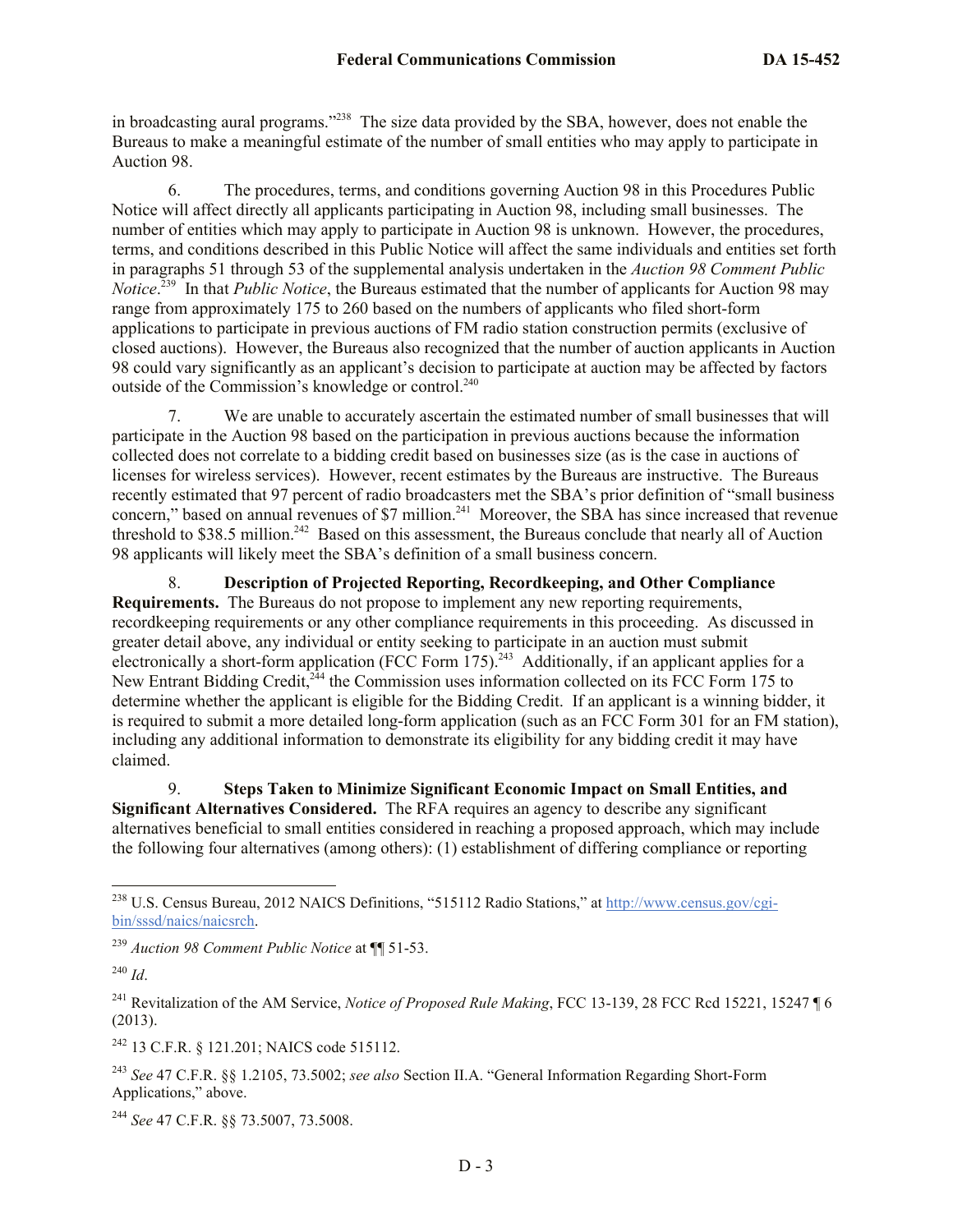requirements or timetables that take into account the resources available to small entities; (2) clarification, consolidation, or simplification for small entities of compliance and reporting requirements; (3) use of performance, rather than design, standards; and (4) an exemption for small entities.<sup>245</sup>

10. In this Public Notice, the Bureaus describe the procedures, terms, and conditions governing Auction 98 and the post-auction process, which are summarized in paragraph 3 of this supplemental analysis. Throughout the auction process the Bureaus remain mindful of the Commission's statutory obligations to "ensure that small businesses, rural telephone companies, and businesses owned by members of minority groups and women are given the opportunity to participate in the provision of spectrum-based services."<sup>246</sup> The statute also directs the Commission to promote "economic opportunity and competition . . . by avoiding excessive concentration of licenses and by disseminating licenses among a wide variety of applicants, including small businesses."<sup>247</sup>

11. Since the inception of the auction program in 1994, the Bureaus have taken steps to minimize the administrative burdens for applicants throughout the auction process while providing small businesses with the opportunity to participate in the provisioning of spectrum-based services. In Auction 98, these steps include, but are not limited to: (1) administration of a two-phase application process to minimize reporting and compliance requirements as well as to expedite the auction process, which in turn minimizes administrative costs for all applicants, including small businesses; (2) establishment of an Auctions website, CDBS, and other online resources containing guidance for prospective applicants available at no charge for auction applicants to conduct research concerning construction permits, auction mechanics, and Commission decisions and regulations; (3) operation of a web-based, interactive online tutorial and a mock auction online at no charge to facilitate applicant familiarization of the auction software and procedures; (4) conduct of bidding for Auction 98 electronically over the Internet, including online availability of round results and auction announcements; (5) availability of Commission staff to answer technical, legal, and other auction-related questions; and (6) a procedure for expedited return of an applicant's upfront payment by providing an online capability to request a refund before the close of the auction.

12. We also note that most of the Auction 98 rules would apply to all entities that choose to participate in FM broadcast auctions. However, based on the Bureaus' experience, applying the same rules equally in this context provides consistency and predictability to the auction process, and minimizes administrative burdens for all auction participants, including small businesses. For instance, the Bureaus will issue several further public notices prior to and after Auction 98 that seek to, among other things, clarify short-form application requirements and to clearly articulate the applicable procedures, Commission rules, and Federal statutes, in order to facilitate compliance by all applicants, including small businesses.

13. The Auction 98 process is designed to support the participation of small businesses. For instance, the Bureaus will publish public notices at key points of the auction process to keep applicants informed of auctions requirements and relevant deadlines. This Public Notice provides detailed guidance on how a small business can participate at auction and to ensure compliance with the Commission's competitive bidding rules. After the short-form application filing deadline, the Bureaus will inform applicants as to whether their short-form applications are complete, timely, and accurate, and will provide applicants with an opportunity to correct minor application deficiencies. About two weeks prior to the beginning of bidding in Auction 98, the Bureaus will announce the identities of those applicants that are qualified to bid in Auction 98. The timeline from the announcement of the Auction 98 to the execution of the Auction 98, including the publication of public notices, is designed to lower costs and burdens of

 $\overline{\phantom{a}}$ 

<sup>&</sup>lt;sup>245</sup> 5 U.S.C. § 603(c)(1) through (c)(4).

<sup>246</sup> 47 U.S.C. § 309(j)(4)(D); *see also Updating Part 1 Notice*, 29 FCC Rcd at 12428 ¶ 4.

<sup>247</sup> 47 U.S.C. § 309(j)(3)(B); *see also Updating Part 1 Notice*, 29 FCC Rcd at 12501 ¶ 37 Appendix B.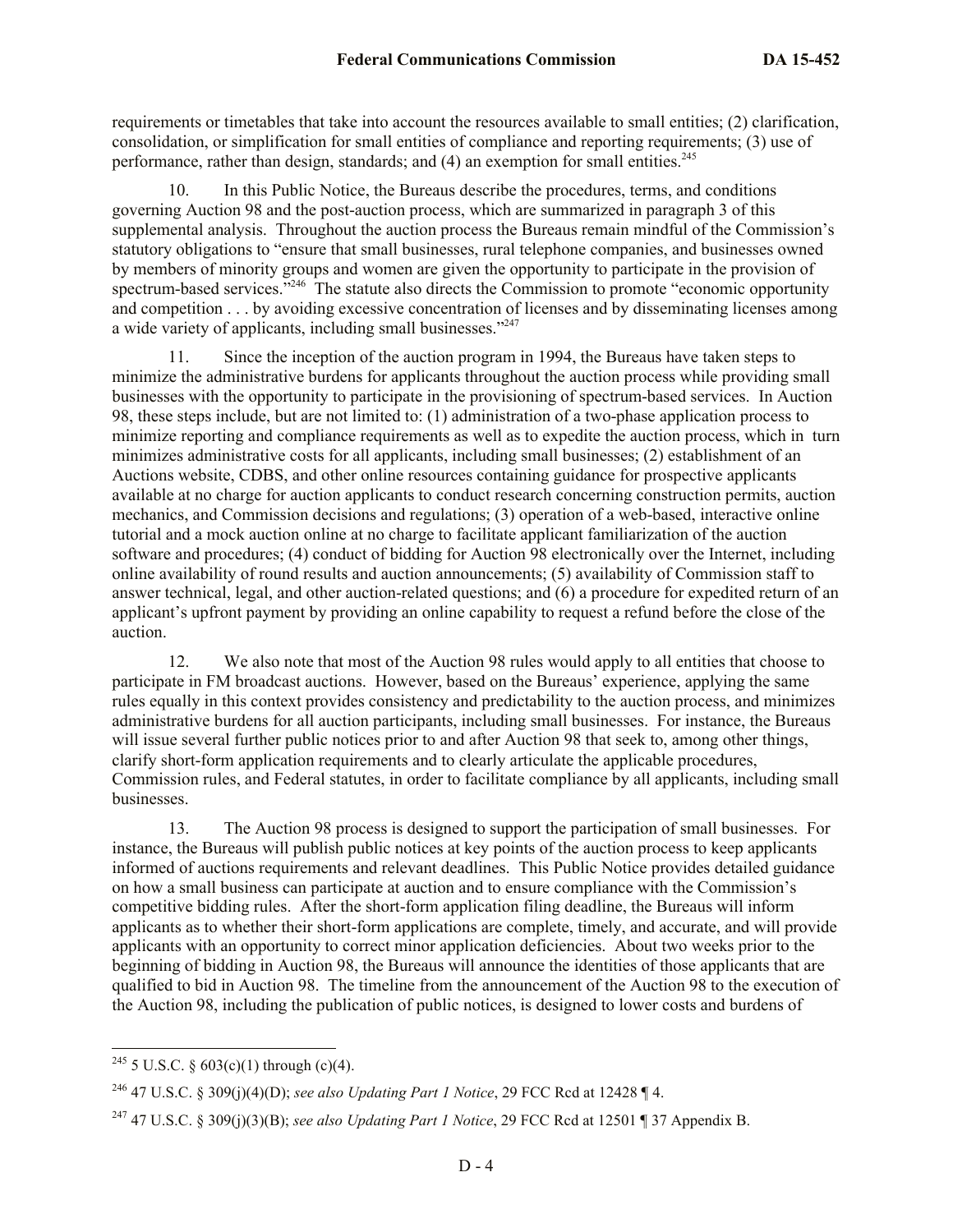compliance with the Commission's competitive bidding rules for all applicants, including small businesses.

14. As described in greater detail above, Auction 98 will offer a New Entrant Bidding Credit for qualified entities, many of which may be small businesses.<sup>248</sup> The New Entrant Biding Credit provides a qualifying new entrant with a percentage discount on auction winning bids and is designed to promote new entrant participation in the auction and the provision of FM broadcast service. Although the New Entrant Bidding Credit does not specifically target small businesses, as discussed above, we estimate that the majority of Auction 98 applicants will be small businesses.

15. Once Auction 98 bidding has closed, we will continue to provide information and services to auction applicants to facilitate compliance with the Bureaus' competitive bidding and media rules in the form of an additional public notice and continued support by Commission staff. At the conclusion of Auction 98, the Bureaus will release a public notice declaring the auction closed, identifying winning bidders, and establishing deadlines for submitting down payments, final payments and long-form applications, as well as posting on the Auction web site the auction results which will include the auction's winning bidders and winning bid amounts. In summary, a number of procedures which will be implemented in Auction 98 facilitate auction participation by all interested prospective FM applicants, including small entities.

16. **Federal Rules that May Duplicate, Overlap, or Conflict with the Procedures for which Comment is Solicited in this Public Notice.** None. These procedures for the conduct of Auction 98 constitute more specific implementation of the competitive bidding rules contemplated by Parts 1 and 73 of the Commission's rules and the foregoing orders, including the *Broadcast First Report and Order* and associated orders, and are fully consistent therewith.<sup>249</sup>

17. **Notice to Small Business Administration.** The Bureaus will send a copy of this Public Notice, including this supplemental analysis, to the Chief Counsel for Advocacy of the SBA. A summary of this Public Notice, including this supplemental analysis, will also be published in the Federal Register.<sup>250</sup>

 $\overline{\phantom{a}}$ 

<sup>248</sup> *See* Section II.C. "New Entrant Bidding Credit" - Section II.D. "Application Requirements," above.

<sup>249</sup> *See* note 226 above.

<sup>250</sup> *See* 5 U.S.C. § 604(b).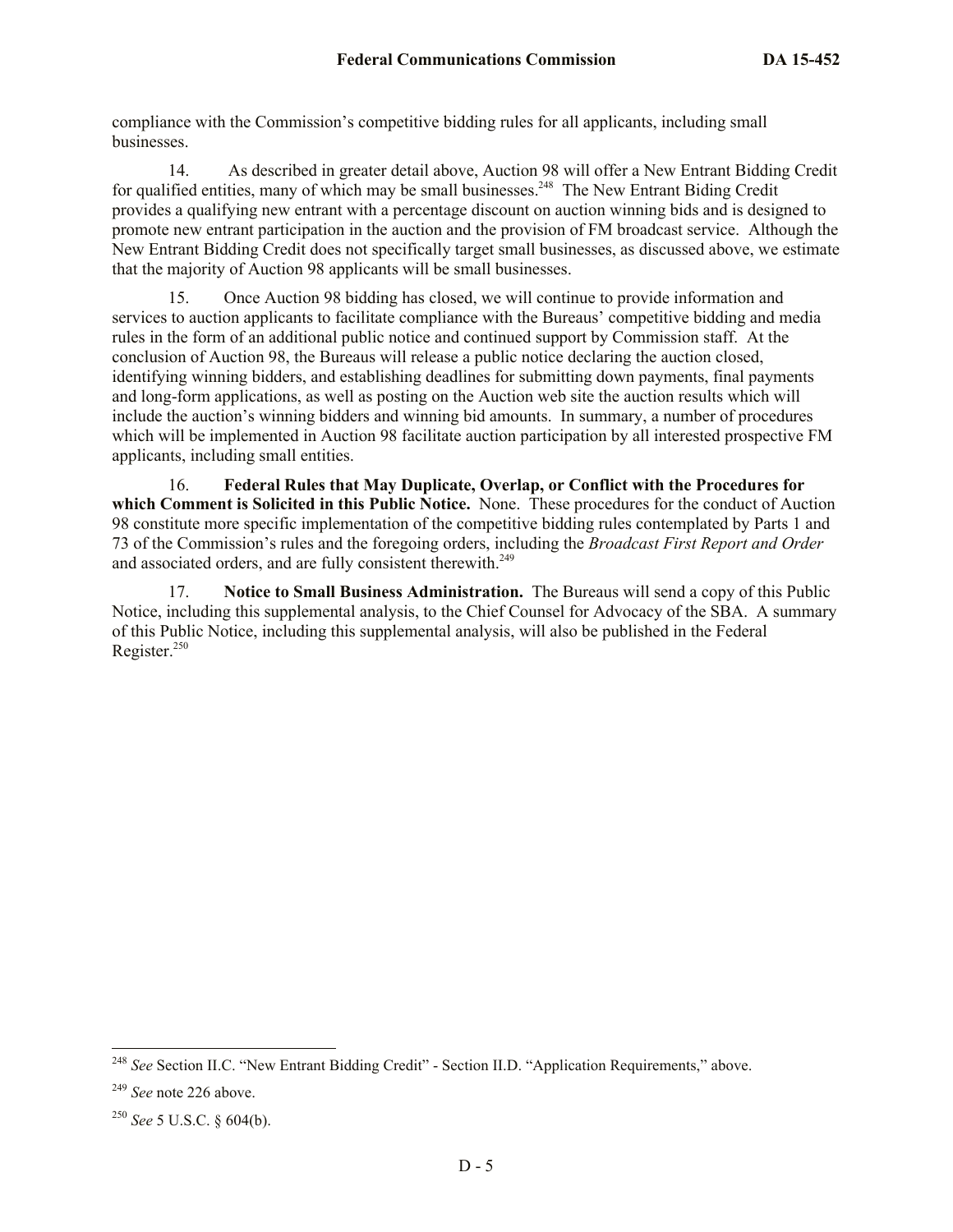#### **ATTACHMENT E: SUMMARY LISTING OF JUDICIAL, COMMISSION AND BUREAU DOCUMENTS ADDRESSING APPLICATION OF THE RULE PROHIBITING CERTAIN COMMUNICATIONS, 47 C.F.R. § 1.2105(C)**

#### **A. Judicial Decisions**

*Star Wireless, LLC v. FCC*, 522 F.3d 469 (D.C. Cir. 2008).

*High Plains Wireless, L.P. v. FCC*, 276 F.3d 599 (D.C. Cir. 2002).

## **B. Commission Decisions**

Procedural Amendments to Commission Part 1 Competitive Bidding Rules, *Order*, FCC 10-4, 25 FCC Rcd 521 (2010).

Service Rules for the 698-746, 747-762 and 777-792 MHz Bands, WT Docket No. 06-150, *Second Report and Order*, FCC 07-132, 22 FCC Rcd 15289, 15395 ¶¶ 285-86, 15489 (2007).

Star Wireless, LLC and Northeast Communications of Wisconsin, Inc., *Order on Review*, FCC 07-80, 22 FCC Rcd 8943 (2007).

Amendment of Part 1 of the Commission's Rules – Competitive Bidding Procedures, WT Docket No. 97- 82, *Seventh Report and Order*, FCC 01-270, 16 FCC Rcd 17546 (2001).

Notice of Apparent Liability for Forfeiture of Western PCS BTA 1 Corp., *Memorandum Opinion and Orde*r, FCC 99-385, 14 FCC Rcd 21571 (1999); Application of Western PCS BTA I Corp., *Notice of Apparent Liability for Forfeiture,* FCC 98-42, 13 FCC Rcd 8305 (1998).

Notice of Apparent Liability for Forfeiture of US West Communications, Inc., *Order*, FCC 99-90, 14 FCC Rcd 8816 (1999); Application of US West Communications, Inc., *Notice of Apparent Liability for Forfeiture,* FCC 98-41, 13 FCC Rcd 8286 (1998).

Application of Mercury PCS II, LLC, *Memorandum Opinion and Order*, FCC 98-203, 13 FCC Rcd 23755 (1998); Applications of: Mercury PCS II, LLC, *Notice of Apparent Liability for Forfeiture,* FCC 97-388, 12 FCC Rcd 17970 (1997).

Amendment of Part 1 of the Commission's Rules – Competitive Bidding Procedures, WT Docket No. 97-82, *Third Report and Order and Second Further Notice of Proposed Rule Making,* FCC 97-413, 13 FCC Rcd 374, 463-469 ¶¶ 155-166 (1997).

Commercial Realty St. Pete, Inc., *Memorandum Opinion and Order,* FCC 96-400, 11 FCC Rcd 15374 (1996); Commercial Realty St. Pete, Inc., *Notice of Apparent Liability for Forfeiture,* FCC 95-58, 10 FCC Rcd 4277 (1995).

Implementation of Section 309(j) of the Communications Act – Competitive Bidding, PP Docket No. 93-253, *Memorandum Opinion and Order*, FCC 94-295, 9 FCC Rcd 7684, 7687-7689 ¶¶ 8-12 (1994).

Implementation of Section 309(j) of the Communications Act – Competitive Bidding, PP Docket No. 93-253, *Fourth Memorandum Opinion and Order*, FCC 94-264, 9 FCC Rcd 6858, 6866-6869 ¶¶ 47-60 (1994).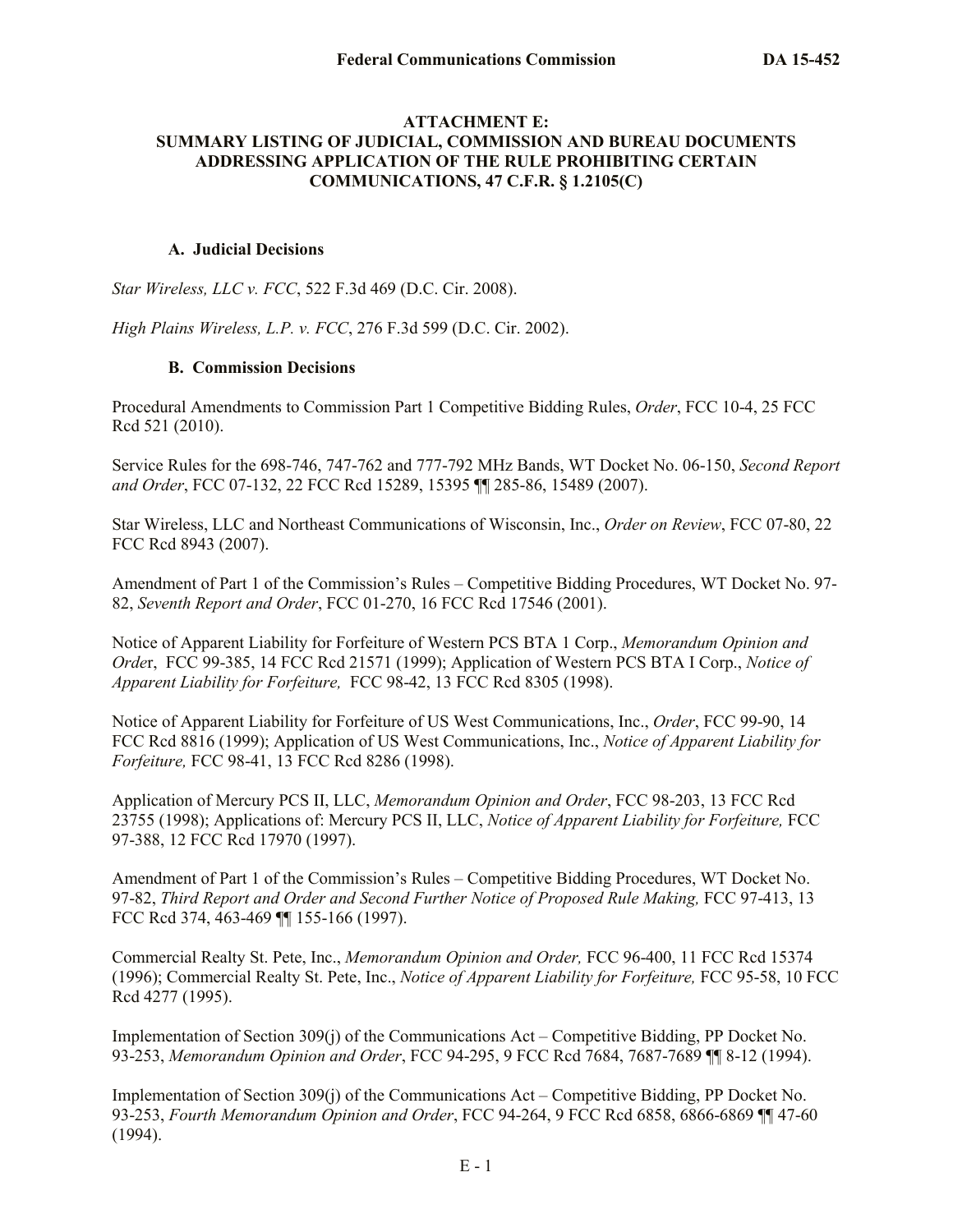Implementation of Section 309(j) of the Communications Act – Competitive Bidding, PP Docket No. 93-253, *Second Memorandum Opinion and Order*, FCC 94-215, 9 FCC Rcd 7245, 7253-7254 ¶¶ 48-53 (1994).

Implementation of Section 309(j) of the Communications Act – Competitive Bidding, PP Docket No. 93-253, *Fifth Report and Order,* FCC 94-178, 9 FCC Rcd 5532, 5570-5571 ¶¶ 91-92 (1994).

Implementation of Section 309(j) of the Communications Act – Competitive Bidding, PP Docket No. 93-253, *Second Report and Order*, FCC 94-61, 9 FCC Rcd 2348, 2386-2388 ¶¶ 221-226 (1994).

## **C. Wireless Telecommunications Bureau Decisions**

Lotus Communications Corp., *Order*, DA 08-1364, 23 FCC Rcd 9107 (Wireless Telecom. Bur. 2008).

Application of Nevada Wireless, *Memorandum Opinion and Order,* DA 98-1137, 13 FCC Rcd 11973 (Wireless Telecom. Bur. 1998).

Applications of High Plains Wireless, L.P., *Memorandum Opinion and Order,* DA 97-2451, 12 FCC Rcd 19627 (Wireless Telecom. Bur. 1997).

Applications of Mercury PCS II, LLC, *Memorandum Opinion and Order on Reconsideration,* DA 97- 2324, 12 FCC Rcd 18093 (Wireless Telecom. Bur. 1997); Applications of Mercury PCS II, LLC, *Memorandum Opinion and Order,* DA 97-1782, 13 FCC Rcd 5756 (Wireless Telecom. Bur. 1997).

Applications of GWI PCS, Inc., *Memorandum Opinion and Order,* DA 97-674, 12 FCC Rcd 6441 (Wireless Telecom. Bur. 1997).

Amendment of Parts 21 and 74 of the Commission's Rules With Regard to Filing Procedures in the Multipoint Distribution Service and in the Instructional Television Fixed Service, MM Docket No. 94- 131, *Order,* DA 95-2292, 11 FCC Rcd 9655 (Wireless Telecom. Bur. 1995).

## **1. Public Notices**

Wireless Telecommunications Bureau Reminder of Anti-Collusion Rule Obligations, *Public Notice*, DA 04-3677, 19 FCC Rcd 22880 (Wireless Telecom. Bur. 2004).

Wireless Telecommunications Bureau Staff Provides Guidance on Completing the Short-Form Application (FCC Form 175) for Auction No. 40, Auction of Licenses for Lower and Upper Paging Bands, *Public Notice*, DA 01-2122, 16 FCC Rcd 16391 (Wireless Telecom. Bur. 2001).

Wireless Telecommunications Bureau Responds to Questions About the Local Multipoint Distribution Service Auction, *Public Notice*, DA 98-37, 13 FCC Rcd 341 (Wireless Telecom. Bur. 1998).

Wireless Telecommunications Bureau Provides Guidance on the Anti-Collusion Rule for D, E and F Block Bidders, *Public Notice,* DA 96-1460, 11 FCC Rcd 10134 (Wireless Telecom. Bur. 1996).

FCC Staff Clarifies Application of Anti-Collusion Rule to Broadband PCS "C" Block Reauction, *Public Notice,* DA 96-929, 11 FCC Rcd 7031 (Auc. Div. 1996).

Wireless Telecommunications Bureau Clarifies Spectrum Auction Anti-Collusion Rules, *Public Notice,*  DA 95-2244, 11 FCC Rcd 9645 (Wireless Telecom. Bur. 1995).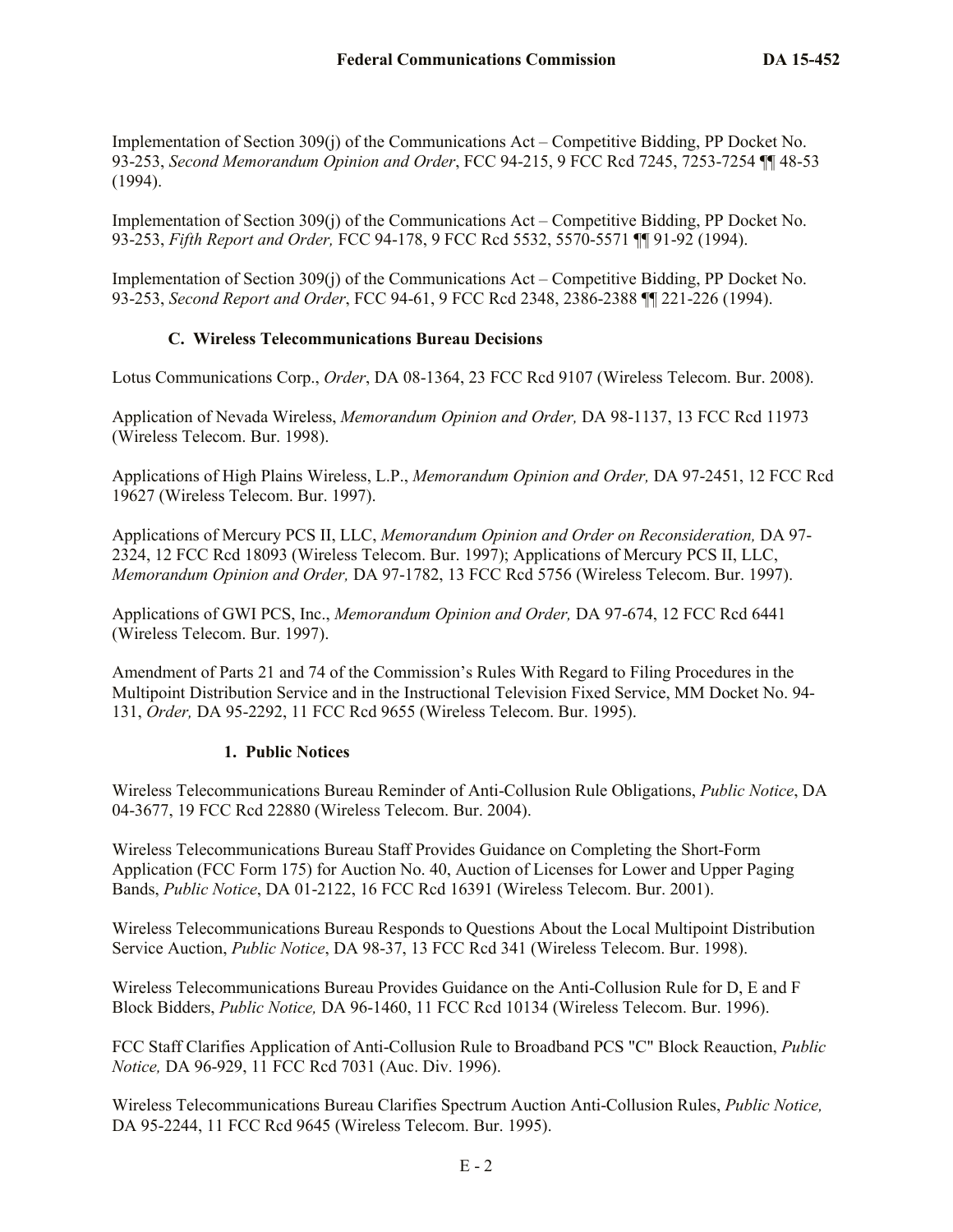## **2. Letters from the Office of General Counsel, the Wireless Telecommunications Bureau and the Media Bureau**

Letter to John Cooper, Aurora Communications, Inc., from Margaret W. Wiener, DA 06-157, 21 FCC Rcd 523 (Auc. Div. 2006).

Letter to Howard A. Kalmenson, Lotus Communications Corp., from Margaret W. Wiener, DA 06-156, 21 FCC Rcd 520 (Auc. Div. 2006).

Letter to Colby M. May from Barbara A. Kreisman and Margaret W. Wiener, DA 05-2445, 20 FCC Rcd 14648 (Video and Auc. Divs. 2005).

Letter to Robert Pettit from Margaret W. Wiener, DA 00-2905, 16 FCC Rcd 10080 (Auc. Div. 2000).

Letter to John Reardon, Mobex Communications, Inc., from Amy J. Zoslov, DA 98-1861, 13 FCC Rcd 17877 (Auc. Div. 1998).

Letter to Elliott J. Greenwald from Christopher J. Wright, DA 98-644, 13 FCC Rcd 7132 (Gen. Counsel 1998).

Letter to David L. Nace from Kathleen O'Brien Ham, DA 96-1566, 11 FCC Rcd 11363 (Auc. Div. 1996).

Letter to Mark Grady from Kathleen O'Brien Ham, DA 96-587, 11 FCC Rcd 10895 (Auc. Div. 1996).

Letter to Jonathan D. Blake from Kathleen O'Brien Ham, DA 95-2404, 10 FCC Rcd 13783 (Auc. Div. 1995).

Letter to Leonard J. Kennedy from Rosalind K. Allen, Acting Chief, Commercial Radio Division, Wireless Telecommunications Bureau (released December 14, 1994).

Letter to R. Michael Senkowski from Rosalind K. Allen, Acting Chief, Commercial Radio Division, Wireless Telecommunications Bureau (released December 1, 1994).

Letter to Gary M. Epstein and James H. Barker from William E. Kennard, General Counsel, Federal Communications Commission (released October 25, 1994).

Letter to Alan F. Ciamporcero from William E Kennard, General Counsel, Federal Communications Commission (released October 25, 1994).

## **D. Enforcement Bureau Decisions**

Cascade Access, L.L.C., *Notice of Apparent Liability for Forfeiture*, DA 09-207, 24 FCC Rcd 1350 (Enf. Bur. 2009).

Application of Star Wireless, LLC, *Forfeiture Order*, DA 04-3026, 19 FCC Rcd 18626 (Enf. Bur. 2004); Application of Star Wireless, LLC, *Notice of Apparent Liability for Forfeiture*, DA 03-2722, 18 FCC Rcd 17648 (Enf. Bur. 2003).

Application of Northeast Communications of Wisconsin, Inc., *Forfeiture Order*, DA 04-3027, 19 FCC Rcd 18635 (Enf. Bur. 2004); Application of Northeast Communications of Wisconsin, Inc., *Notice of Apparent Liability for Forfeiture*, DA 03-2723, 18 FCC Rcd 17672 (Enf. Bur. 2003).